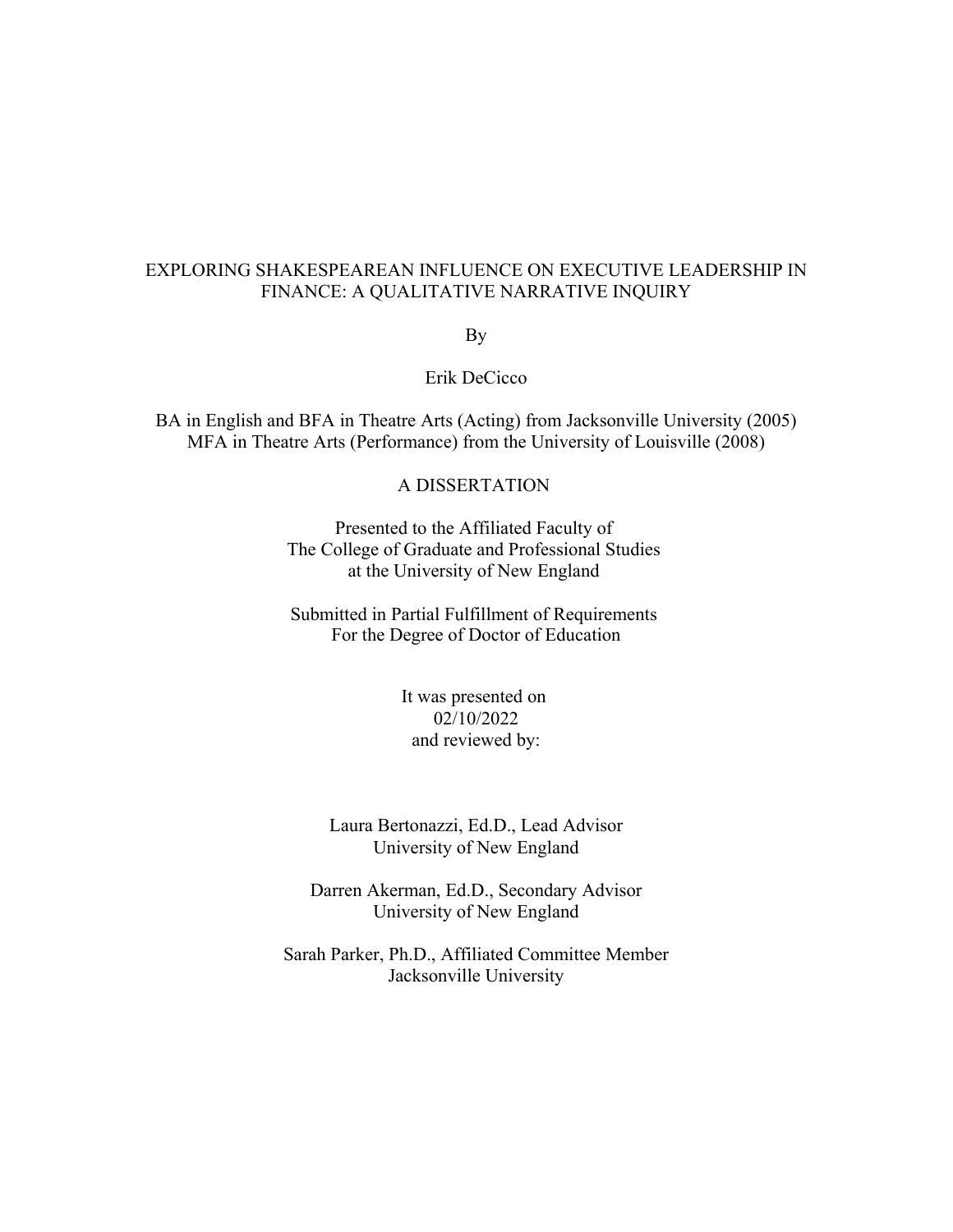# ALL RIGHTS RESERVED

© 2022

Erik DeCicco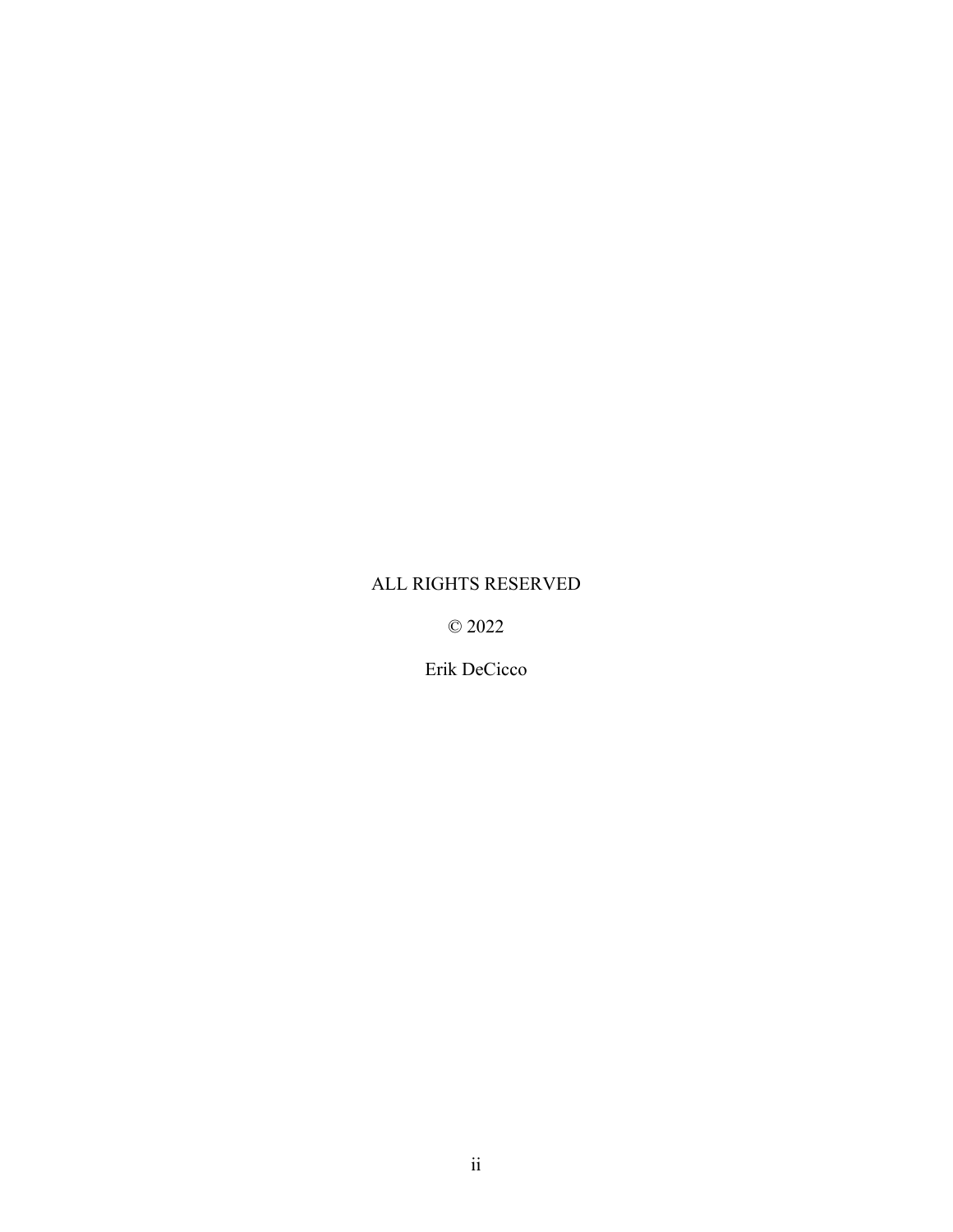

College of Graduate and Professional Studies

# **Doctor of Education Program Final Dissertation Approval Form**

## **This Dissertation was reviewed and approved by:**

Lead Advisor Signature: **Laura JP Bertonazzi, EdD** 

Lead Advisor (print name): Laura JP Bertonazzi, EdD

Secondary Advisor Signature: **Darren J. Akerman Ed.D**

Secondary Advisor (print name): Darren J. Akerman, Ed. D

**Date: February 17, 2022**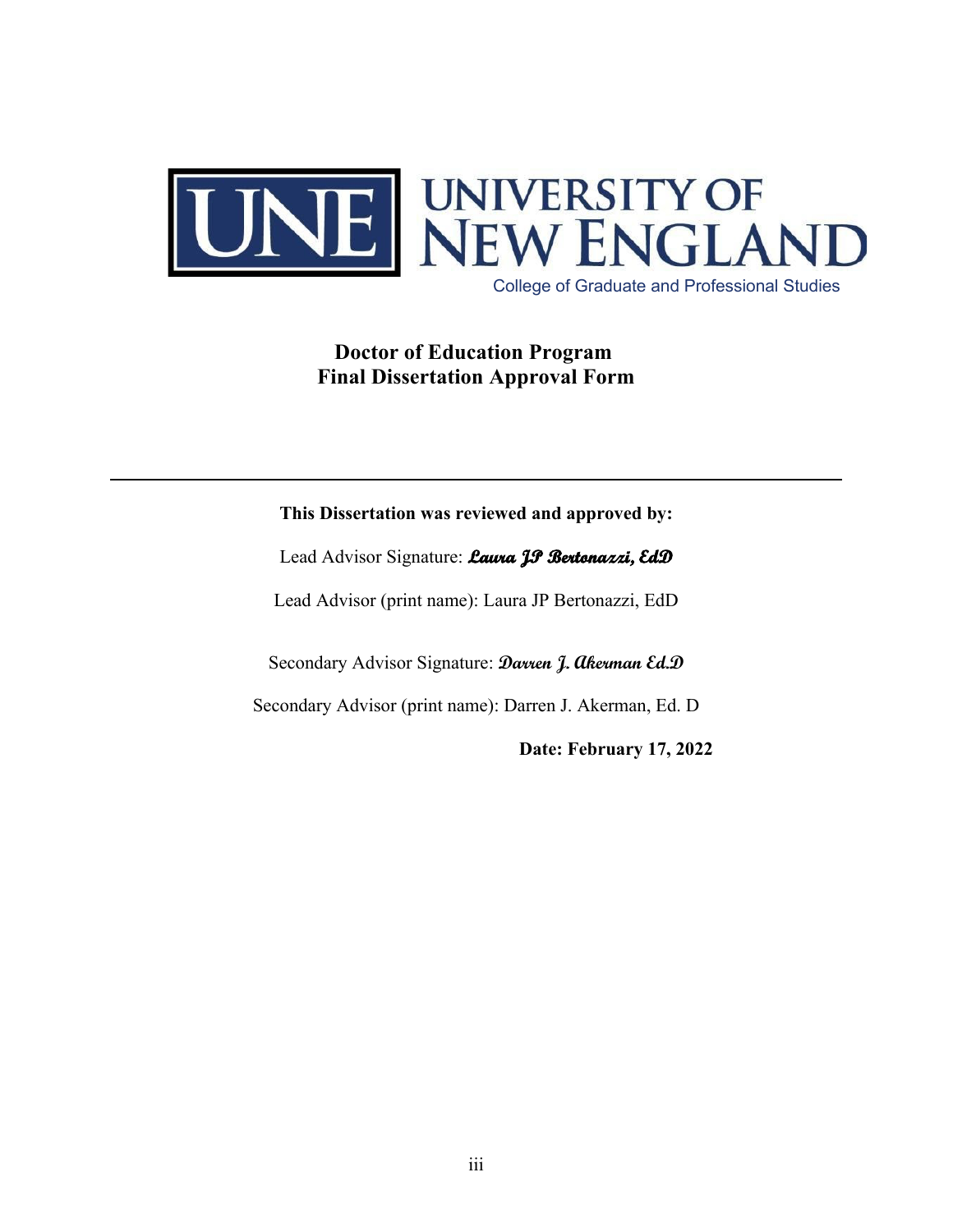# **TABLE OF CONTENTS**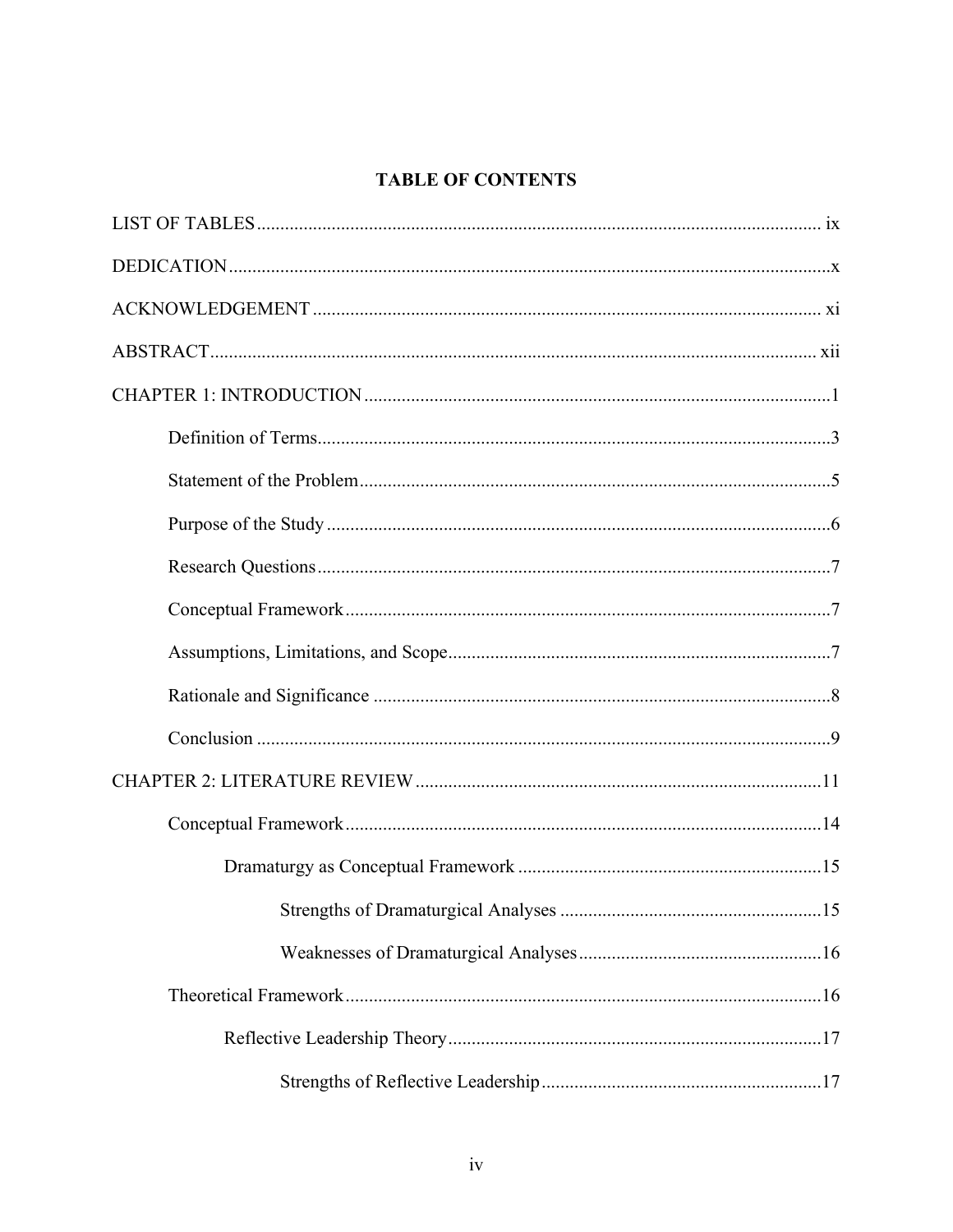| Non-theatrical Applications of Shakespearean Leadership Insight25 |  |
|-------------------------------------------------------------------|--|
|                                                                   |  |
|                                                                   |  |
|                                                                   |  |
|                                                                   |  |
|                                                                   |  |
|                                                                   |  |
|                                                                   |  |
|                                                                   |  |
|                                                                   |  |
|                                                                   |  |
|                                                                   |  |
|                                                                   |  |
|                                                                   |  |
|                                                                   |  |
|                                                                   |  |
|                                                                   |  |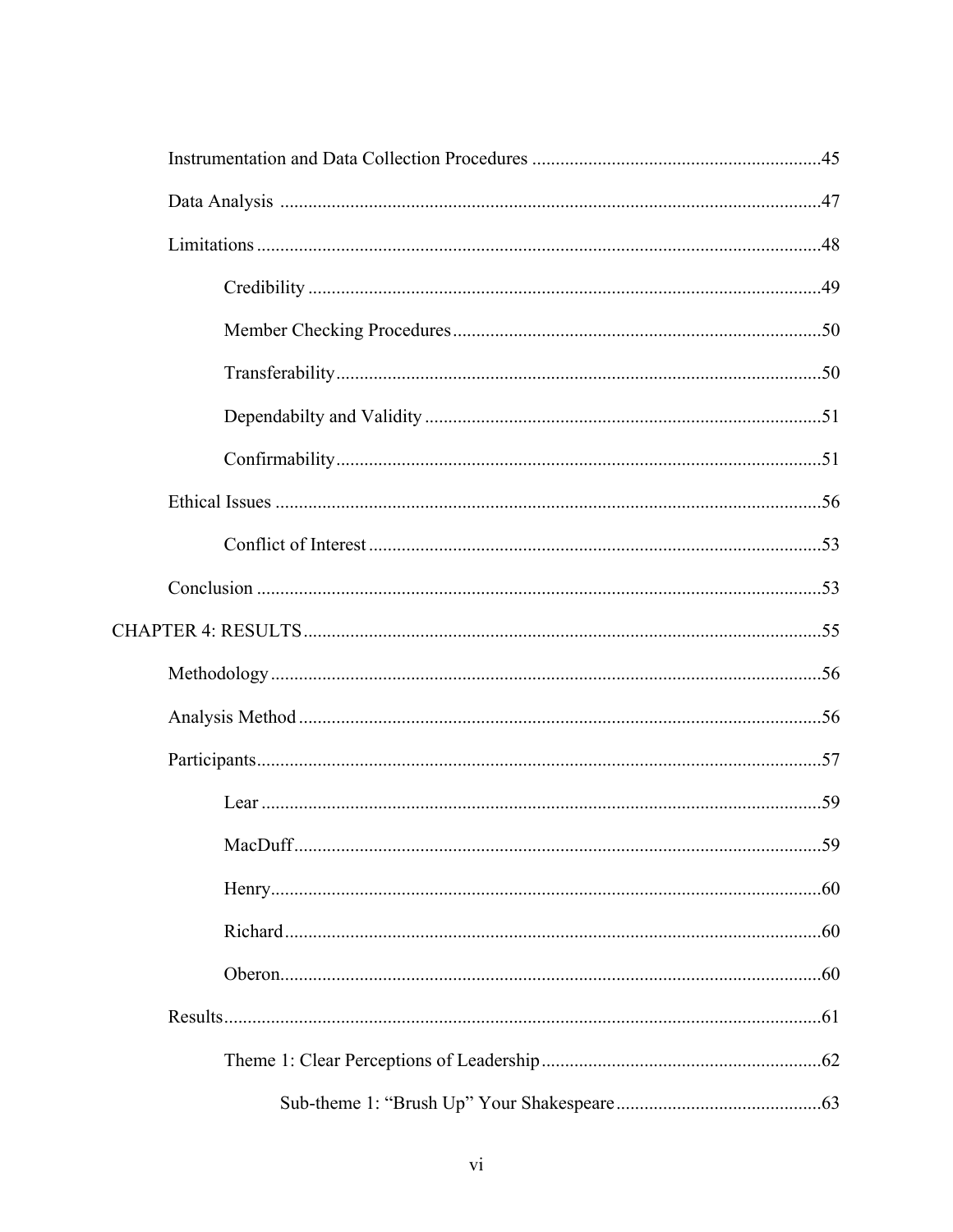| Finding 2: Shakespeare as a Viable Tool for Improving Leadership |  |
|------------------------------------------------------------------|--|
|                                                                  |  |
| Sub Finding 1: The Arts as a Tool for Improving Leadership       |  |
|                                                                  |  |
|                                                                  |  |
|                                                                  |  |
|                                                                  |  |
|                                                                  |  |
|                                                                  |  |
|                                                                  |  |
|                                                                  |  |
|                                                                  |  |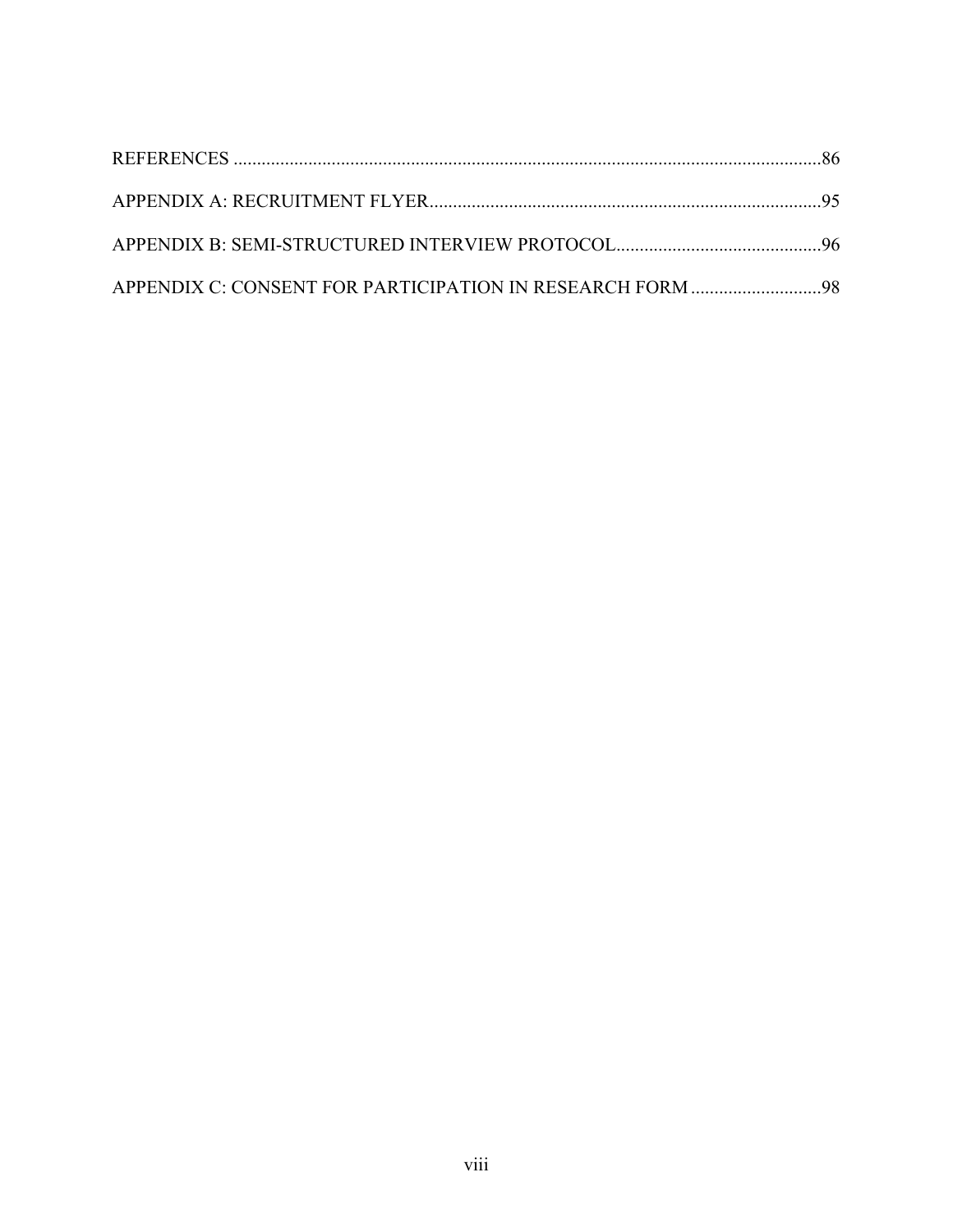# **LIST OF TABLES**

| Table | Page |
|-------|------|
|       |      |
|       |      |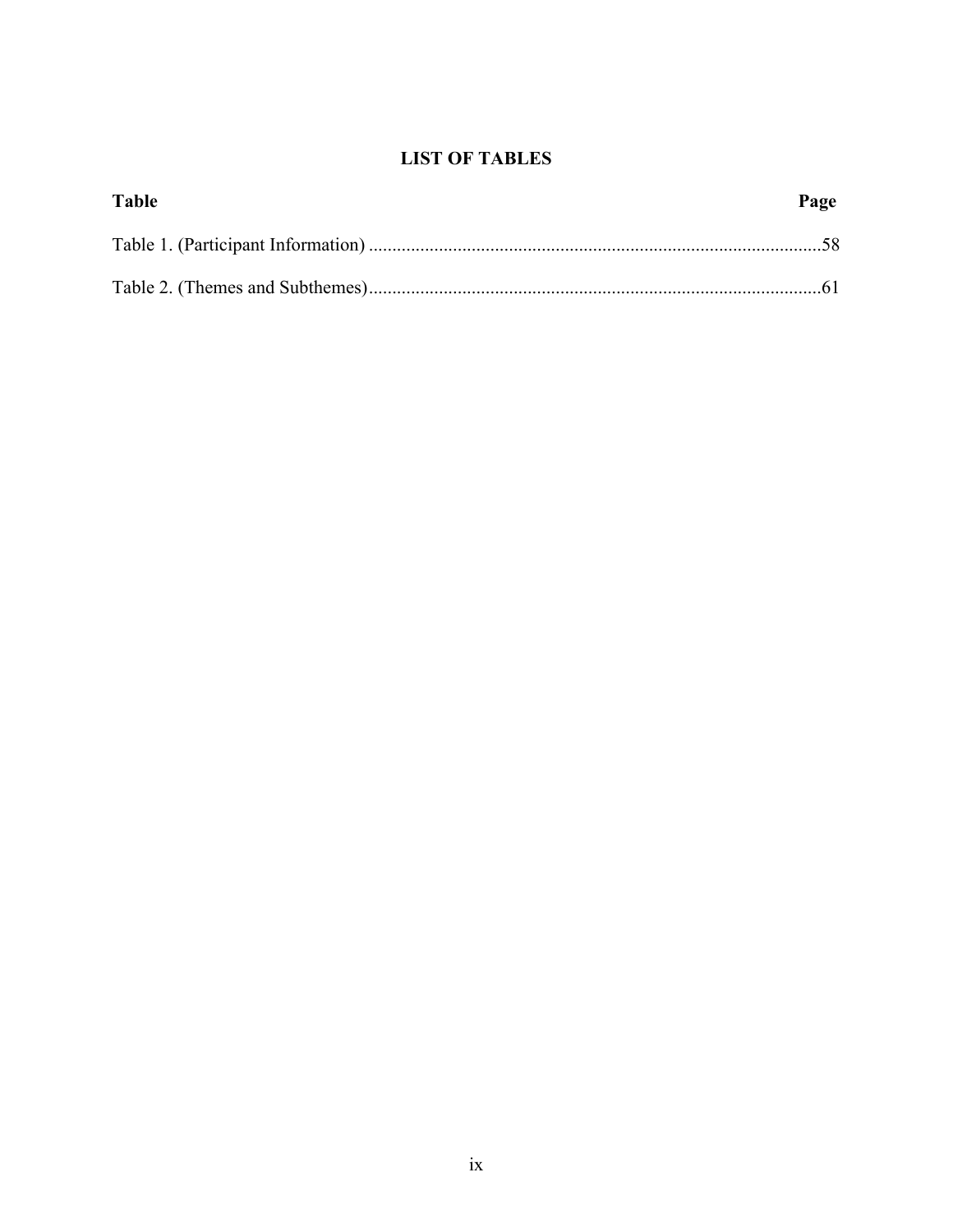# **DEDICATION**

*for Aaron and Kat*

"I do love nothing in the world so well as you."

*-Much Ado About Nothing*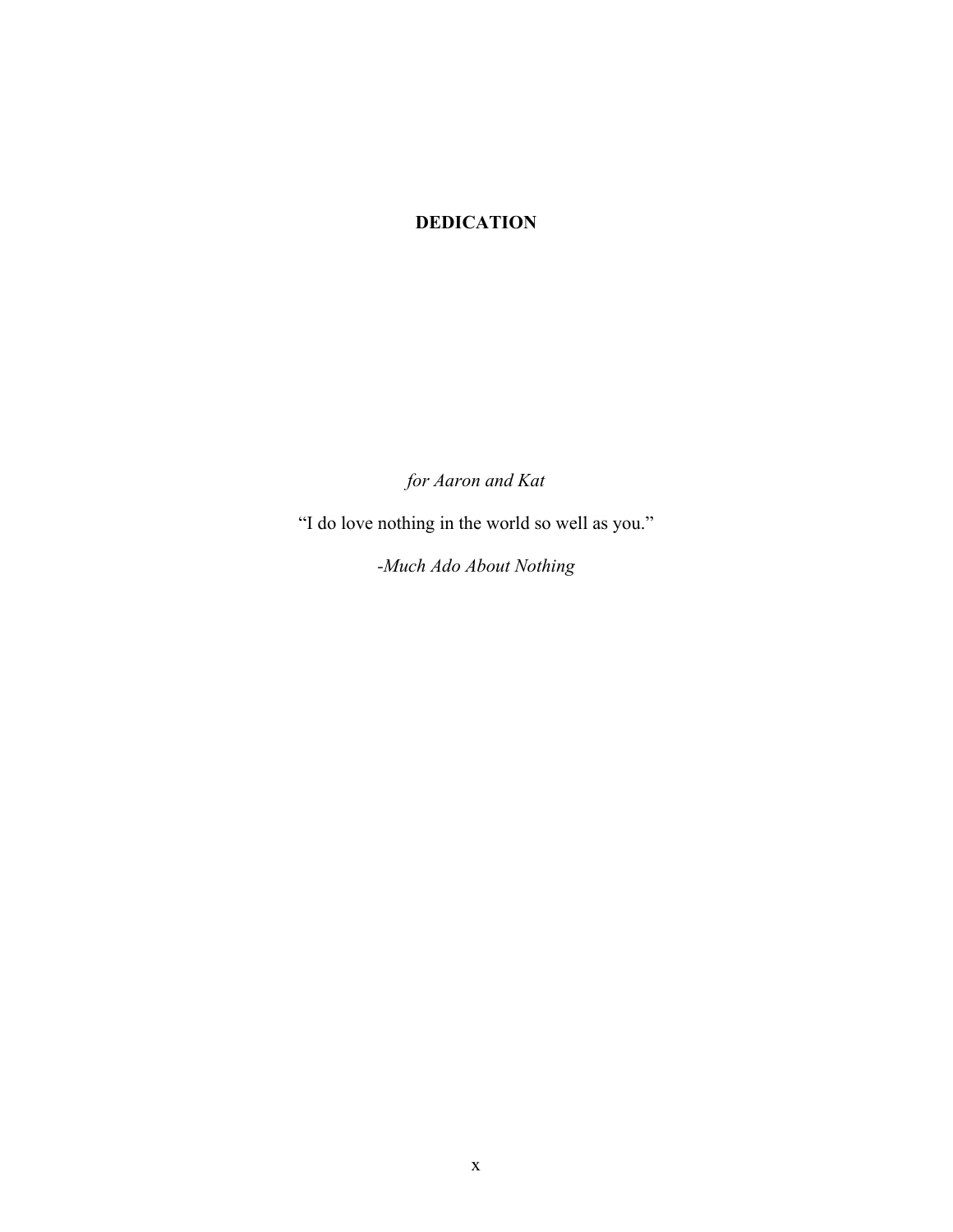## **ACKNOWLEDGEMENTS**

I'd like to acknowledge my committee: Drs. Bertonazzi, Akerman, and Parker, and all of my mentors for their constant wisdom and guidance on this quest.

Thanks, eternally, to my Mom and Pop for never batting an eye in support. And to Babs, who stayed with me all the way. My family: May the Force be with you.

And most of all, thanks to Kat and Aaron, my moonbeams, for all the love—and helping me through these several years. Says Hamlet, "Never doubt I love." Yours has been my fuel.

"I can no other answer make, but thanks,

And ever thanks." (Twelfth Night, Act Three, Scene Three.)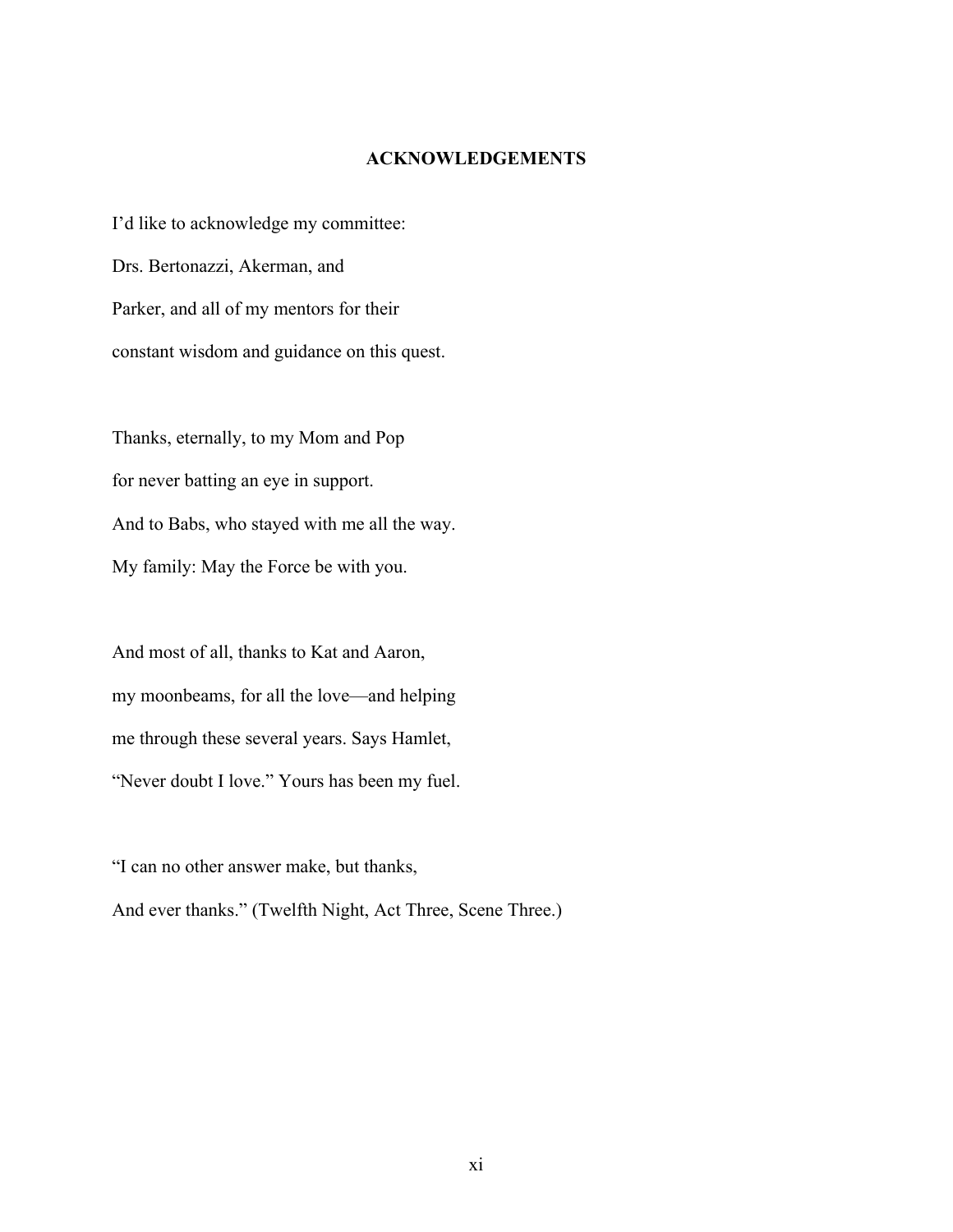## **ABSTRACT**

This qualitative narrative inquiry sought to investigate perceptions of executive leaders in finance about how Shakespeare can influence leadership performance. It employed a conceptual framework in dramaturgical analyses (Goffman, 1959) and a theoretical framework in reflective leadership (Schon, 1983). Separate semi-structured interviews were conducted with five participants to gather data, which was coded in vivo. Codes were then analyzed and sorted into themes. The study was driven by two major research questions and a sub-question: The two major research questions and sub-question guiding this study were as follows: (1) What are perceptions of executive leaders in the financial industry about portrayals of leadership in Shakespearean drama and literature?; (2) How does a sample of executive financial leaders describe how Shakespearean drama and literature inform their leadership performance?; and (2.a.) How can the reflective analytical processes developed by leaders be described in context of Shakespearean leadership narrative?

The analyses of the data collected in this study revealed two major themes with five (total) sub-themes. The first theme was: Clear Perceptions of Leadership with sub-themes of (1) "Brush Up" Your Shakespeare and (2) On *Hamlet.* The second major theme was: The Power to Inform Personal Practice, with the sub-themes of (1) "Suck Up All the Arts You Can," (2) Shakespeare, the Cynic: "What Not to Do," and (3) Grave Consequences. The study painted a picture of the rigorous emotional landscape of working as an executive in finance and highlighted this sample's proclivity toward an environment in finance that is conducive to good teamwork.

## **Keywords:**

Shakespeare, Hamlet, leadership narrative, executive, finance

xii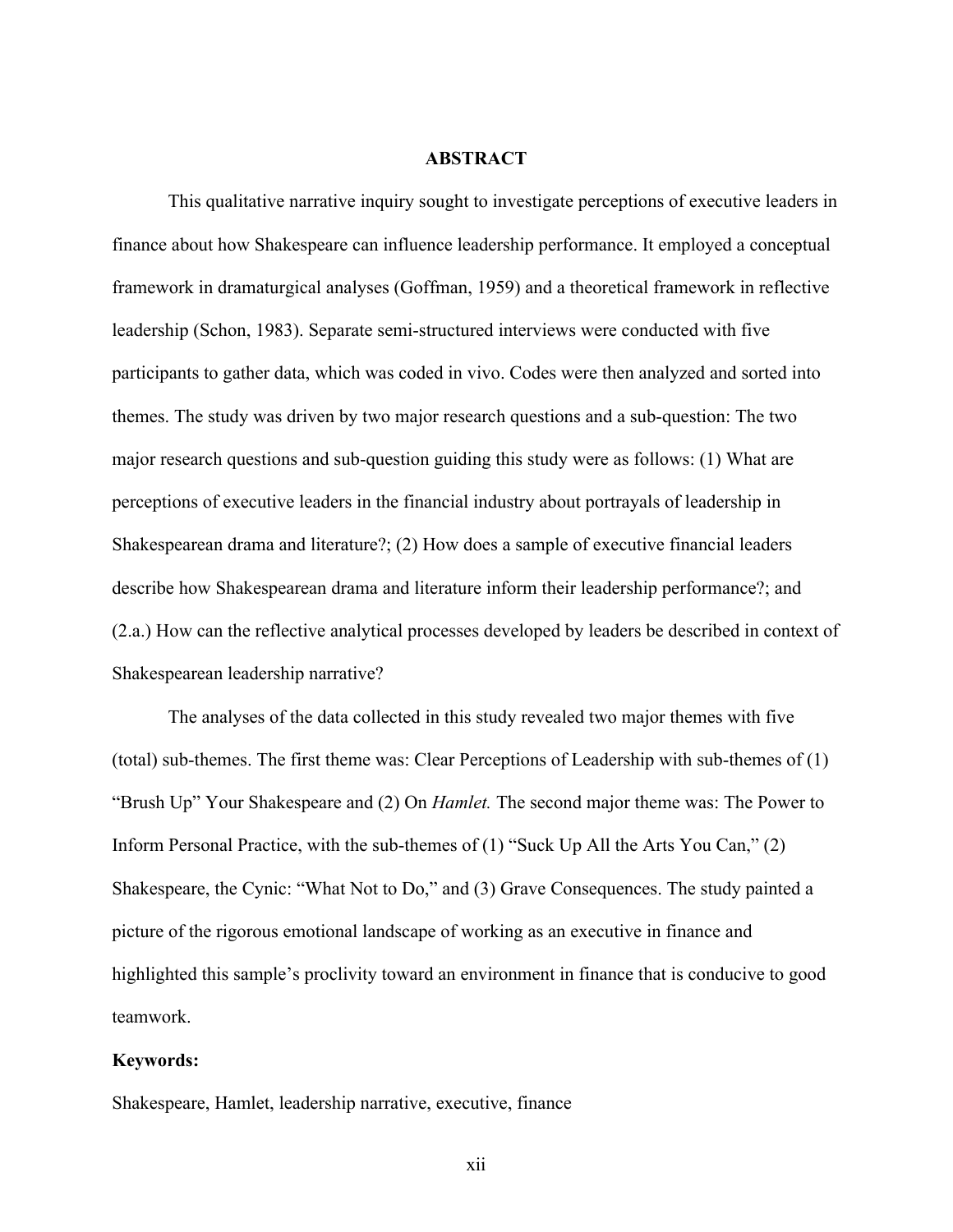## **CHAPTER 1**

## **INTRODUCTION**

"Lord, we know what we are, but know not what we may be."

-Ophelia (William Shakespeare), *Hamlet*

William Shakespeare is widely known as one of the most influential playwrights in history (Greenblatt, 2005). He has also been identified as an important historian in leadership studies for his depictions of leadership in dramatic plays (Bass  $\&$  Bass, 2008). These portrayals by Shakespeare, while characters, are comprised of both real-world leaders, such as Henry V and Richard III, and fictional ones, such as Othello and Hamlet. His work, as it relates to leadership, has been studied under many lenses, including ethics (Herbel, 2015), politics (Heidrick & Struggles, 2016), and even failure (Khan, 2015).

Warwick (2016) suggested that fiction, such as Shakespeare, enables leaders to access more vulnerability and reflectivity in their actions as leaders through the reflexive engagement of difficult leadership contexts. This concept supposes leaders have the potential to learn how to lead more effectively in their own leadership settings by experiencing a Shakespearean play or drama, and it has been investigated under political (Greenblatt, 2018), corporate (Heidrick & Struggles, 2016), and modern executive (Ciliotta-Rubery, 2008) leadership contexts. This previous exploration creates the space for the deeper examination of how and why Shakespeare could influence a leader. A logical extension of research in this domain, for instance, can be seen in articles such as Sharma and Grant's (2011) work, which examined the leadership decisions of corporate mogul Steve Jobs and the ability of dramaturgical analyses to define leader-follower relations in the context of charismatic leadership. In a popular article, Barrett (2018) supposed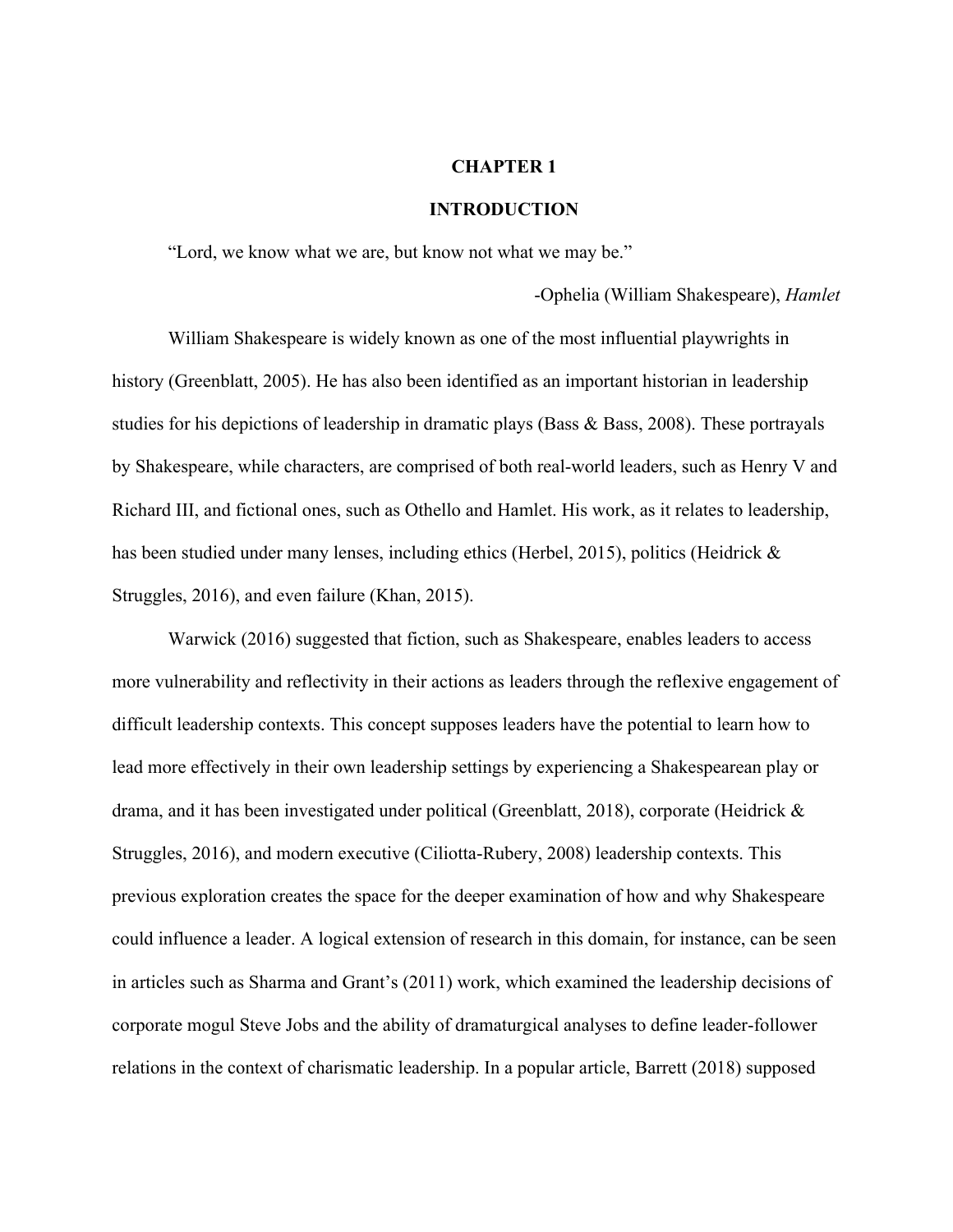Mark Zuckerberg would have reacted more appropriately to the Cambridge Analytica crisis, a scandal involving Facebook, social media privacy rights, and the questions of social media influence on voting and elections, had he taken in more Shakespeare. Warwick (2016) also established that this type of approach to leadership and leadership study is underdeveloped, and the conclusion of that research is an invitation to conduct similar research. Similarly, Kociatkiewicz and Kostera (2016) examined the potentials of learning from narrative in leadership studies and pleaded for further and more in-depth study.

This study might be considered as a reply to Warwick's (2016) and Kociatkiewicz and Kostera's (2016) invitation to explore a perceived gap in the literature. Executives and scholars alike have identified the usefulness of Shakespeare's work for leaders. A problem that is documented in the literature relates to executive turnover (Gordon, 2010). It also considered the potential impact and consequences of executive turnover such as employee turnover and negative financial impact (Gordon, 2010). When this issue is underscored with the power of Shakespeare (and fiction, in general) as a tool for the improvement of leadership at a larger scale, it offers the potential for a valuable exploration. Bharadwaj (2014), like many others indicated the value and prior influence of Shakespeare's depictions of leadership. In an interview published by Forbes, Nelson (2016) encouraged readers to abandon corporate training programs for book clubs, in consideration of the potential for Shakespeare to cultivate better analytical skills for leaders, where he also cited executive turnover between 38 percent and 50 percent within an executive's first 18 months as a need for the exploration of alternative training for executive leaders.

This study employed a conceptual framework in dramaturgical analyses (Goffman, 1959) and a theoretical framework in reflective leadership (Schon, 1983). Dramaturgical analyses offer a framework for understanding social behaviors in geo-positional performance zones of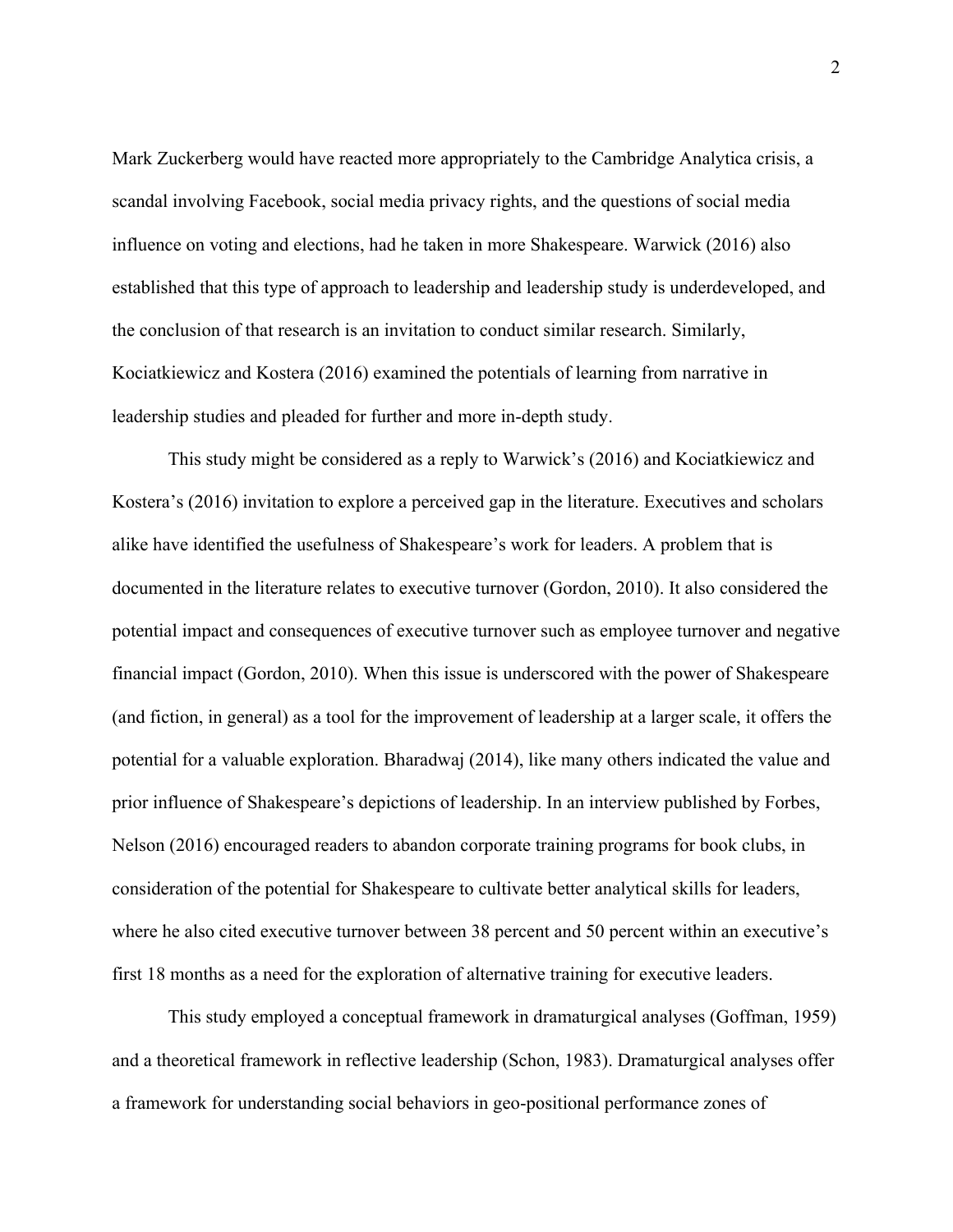frontstage and backstage (Goffman, 1959). Reflective leadership supposes that leaders improvise in action and that cultivation of experiences, skills, and education can make leaders more successful in their on-the-spot decision-making (Schon, 1983).

This study employed a qualitative narrative design to make deeper meaning of how executives and leaders in the financial industry can lead more effectively in times of crises or difficult leadership contexts through the engagement of depictions of similar leadership in the dramatic works of William Shakespeare. It was limited by its design, population, sample size, and researcher bias. Its significance is attached to leadership performance, which is underscored by organizational impact.

## **Definition of Terms**

The following terms are presented in the context of this study.

**Bad faith:** Illustrated by Sartre in *Being and Nothingness* (1966) through the anecdote of a waiter in a café who over performs their role, and therefore exhibiting bad faith. This waiter is hypothetically acting in bad faith by accepting their current position and living inauthentically, against their natural will. Goffman (1959) later used this illustration by Sartre as proof that status is a series of performances and not a mere possession or thing to be held.

**Crisis(es)**: Merriam-Webster's (n.d.) online dictionary includes one description of crisis that reads as "an unstable or crucial time or state of affairs in which a decisive change is impending, *especially* one with the distinct possibility of a highly undesirable outcome." The original Greek term *krinein (to judge, decide)*, was also used to describe Greek theatrical performance competitions, and it is the basis of concepts in literary criticism (S. Parker, Personal Communication, February 3, 2022).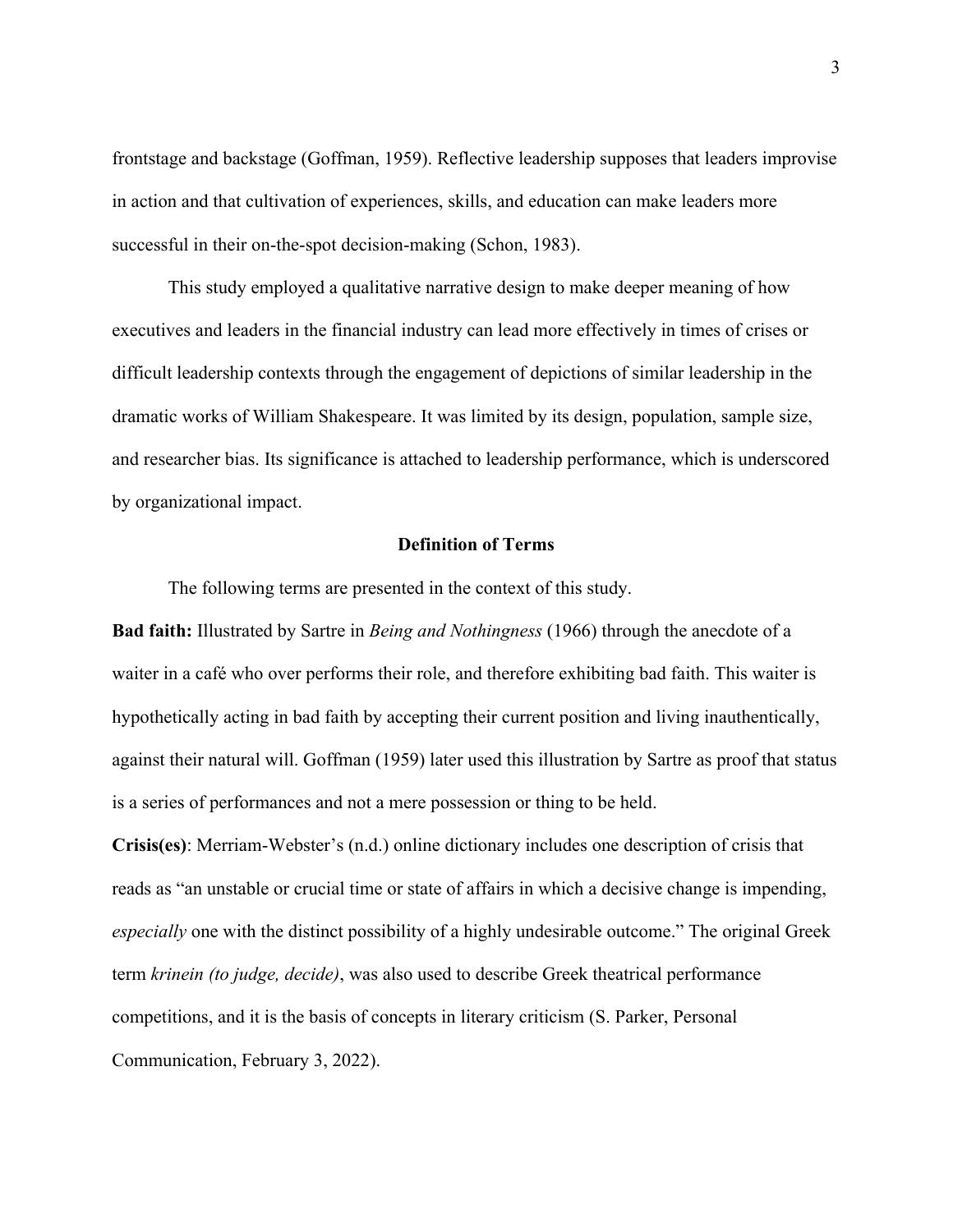**Dramaturgical Analyses**: A framework for studying social interaction developed by Erving Goffman in his seminal work, The Presentation of Self in Everyday Life (1959). A classic example of the framework supposes an instance of a waiter who performs differently in front of customers than when behind closed doors in the kitchen. These zones, known as 'front stage' and backstage' offer analytical tools for explaining behavior and social interaction.

**Eco-criticism:** Gray (2020) described eco-criticism as an interdisciplinary scholarly consideration of ecocritical and environmental matters.

**Executive Leadership**: This is showcased by top-level leaders and managers, whose decisions and leadership have a wide reach on organizational impact. Described by Bass and Bass (2008) in terms of leaders who display successfully actionable mixes of personality and skill, and by Drucker (2017) as leaders whose efficacy is rooted in organizational awareness, responsibility, and discipline.

**Existentialism**: As Sartre said, "existence precedes essence," that humans are born and then define a purpose, in that order (DuFour, 2017). The implications of this unintentional slogan for existentialism highlight the core underpinnings of the philosophy, namely freedom of will or choice which includes acceptance of consequences of those choices.

**Financial Executive Leadership:** For the purposes of this study, executives in the financial industry are defined in terms of leaders with top-level experience in banking, insurance, and wealth management. These leaders have current or past experience.

**Improvisation**: Schon (1983) supposed that leaders reflected in action (not on action) as a system of making on-the-spot decisions in leadership. This action, when well-balanced could be compared to an athlete or musician being 'in the zone.'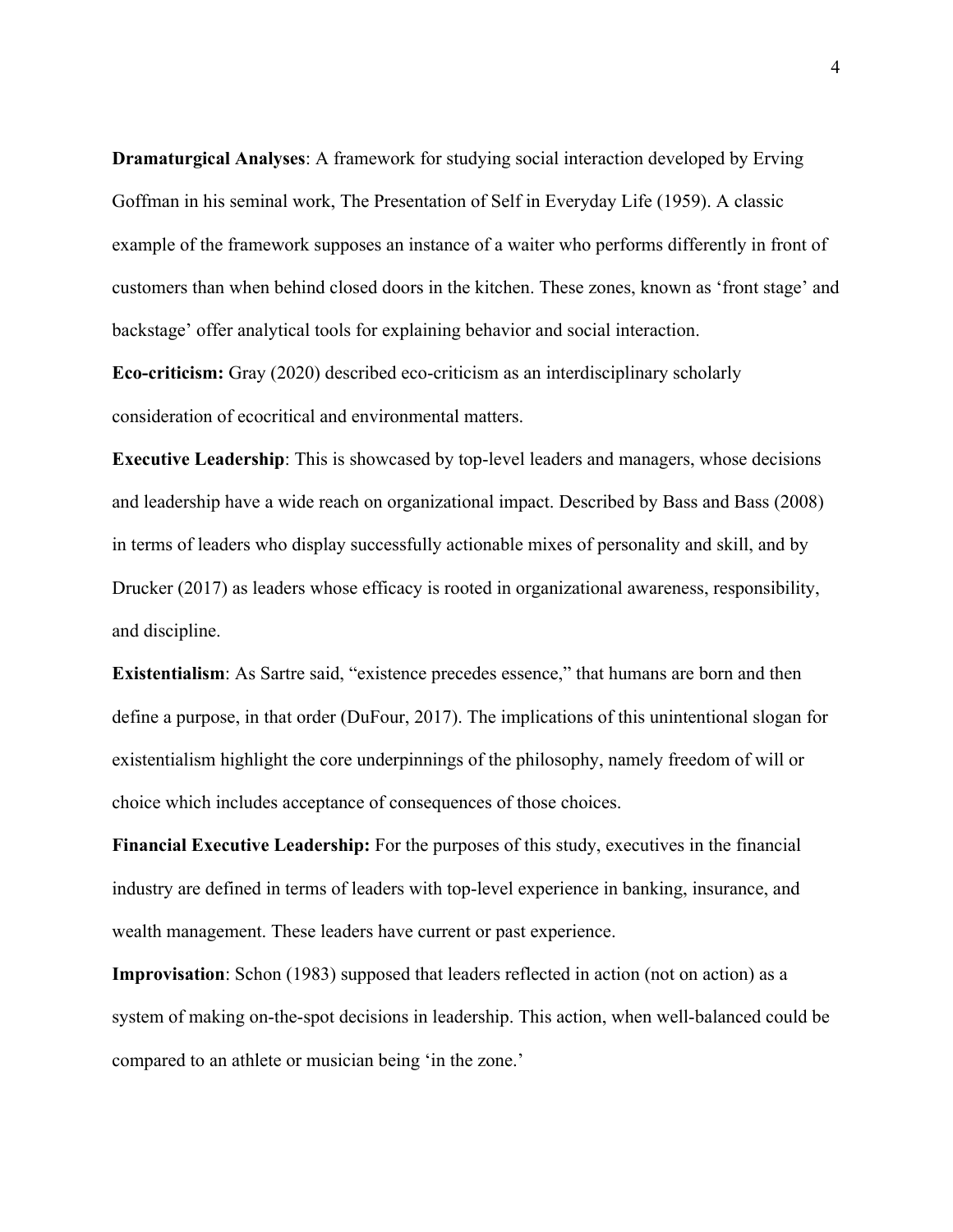**Nothingness**: The existential concept was introduced by Sartre in the novel *Nausea* (1949) and later defined in *Being and Nothingness* (1966). According to Sartre (1966), *Nothingness* lies at the center of and can be thought of as the beginning and end of *being*. In the case of Shakespeare's *Hamlet*, it may explain Hamlet's understanding of his own fragility or inability to act in certain circumstances throughout the play.

**Reflective Leadership**: A theoretical framework developed by Donald Schon (1983). It supposes that leadership can be explained as a performance, and that leaders who cultivate their abilities to reflect in action while leading will endure more success.

**William Shakespeare**: Also known as "the Bard." Born in 1564 in Stratford-on-Avon, England. Shakespeare worked as an actor, poet, playwright, and eventually as a company partner in a theatrical troupe (Folger, n.d). He is described as the world's greatest playwright (Greenblatt, 2005). He is also cited in *The Bass Handbook of Leadership* as an important historian of leadership (Bass & Bass, 2008).

**Turnover**: The voluntary or involuntary separation of a leader or an employee.

#### **Statement of the Problem**

It is not widely understood how Shakespeare's portrayals of leadership can influence executive leaders. This offers a means of exploring Shakespeare as a tool for improving leadership performance. Failure in executive leadership has been linked to significant cost (Gordon, 2010). Failure or turnover in executive leadership has also been characterized in terms of crises because of the potential for organizational disaster (Arthaud-Day et al., 2006). Shakespearean leadership has been studied through various lenses, such as ethics (Herbel, 2015) and politics (Fayard, 2019). Ciliotta-Rubery (2008) used Shakespeare as a comparative tool to explore the legitimacy of two American presidencies. After analyzing *Pericles*, Bezio (2017)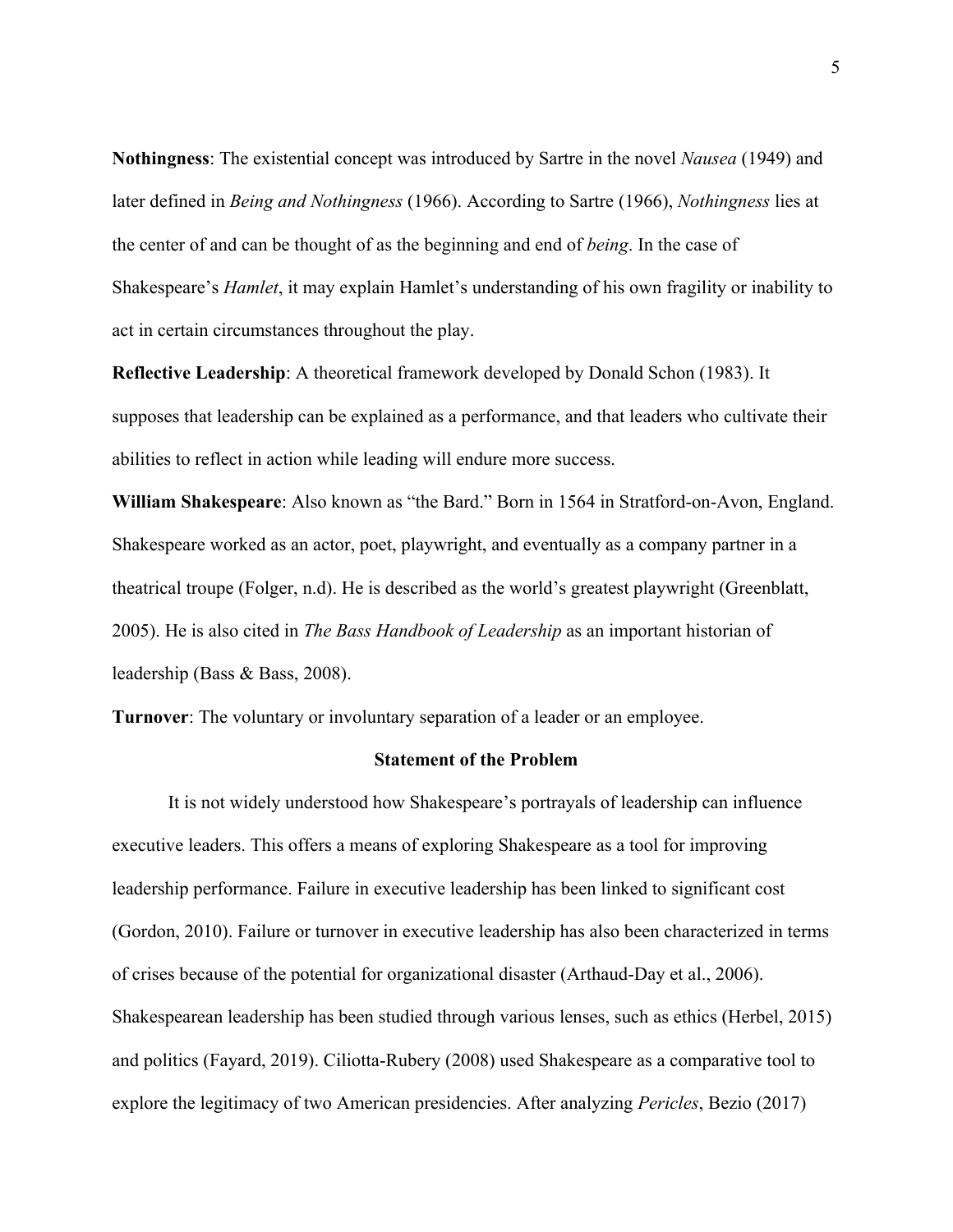suggested deeper study of historical texts to draw inferences for modern-day leadership. Kociatkiewicz and Kostera (2016) offered that popular culture such as literature (for example, Shakespeare) could influence leadership by informing leaders of culturally appropriate leadership action. A recognizable gap therefore in this vein of research and exploration includes the specific study of executives in the financial industry and the perceptions those individuals share on the ability of Shakespeare to influence or inform leadership performance. The potential for application, therefore, is undeniable. In one such case study, Ross (2008) detailed work involving a Shakespearean theatrical troupe and financial executives where she concluded such activities cultivated a better understanding of the human condition and offered a potential to enhance leadership performance. Where studies in the past have focused on politicians, corporate superstars, or executives in a more general sense, this study recognized the contributions and limitations of such previous work as the cornerstones of a more specific, in-depth exploration involving a more focused population and a sample of executives in the financial industry.

## **Purpose of the Study**

The purpose of this qualitative narrative inquiry was to explore the perceptions of leaders in executive positions in the financial industry about how Shakespeare can inform leadership performance. These leaders can be found working specifically in banking, wealth management, and insurance, and work in corporations as executive leadership representatives, entrepreneur or owners, and underwriters. This study proposed giving voice to executive leaders in finance and the sensemaking process of understanding Shakespearean influence on leadership, specifically in the finance industry. Shakespeare's characterizations in leadership aspired toward individuals with wide effect and impact: kings, queens, princes, and other similar rulers. Executives in the financial industry by virtue of their work share the same characteristics.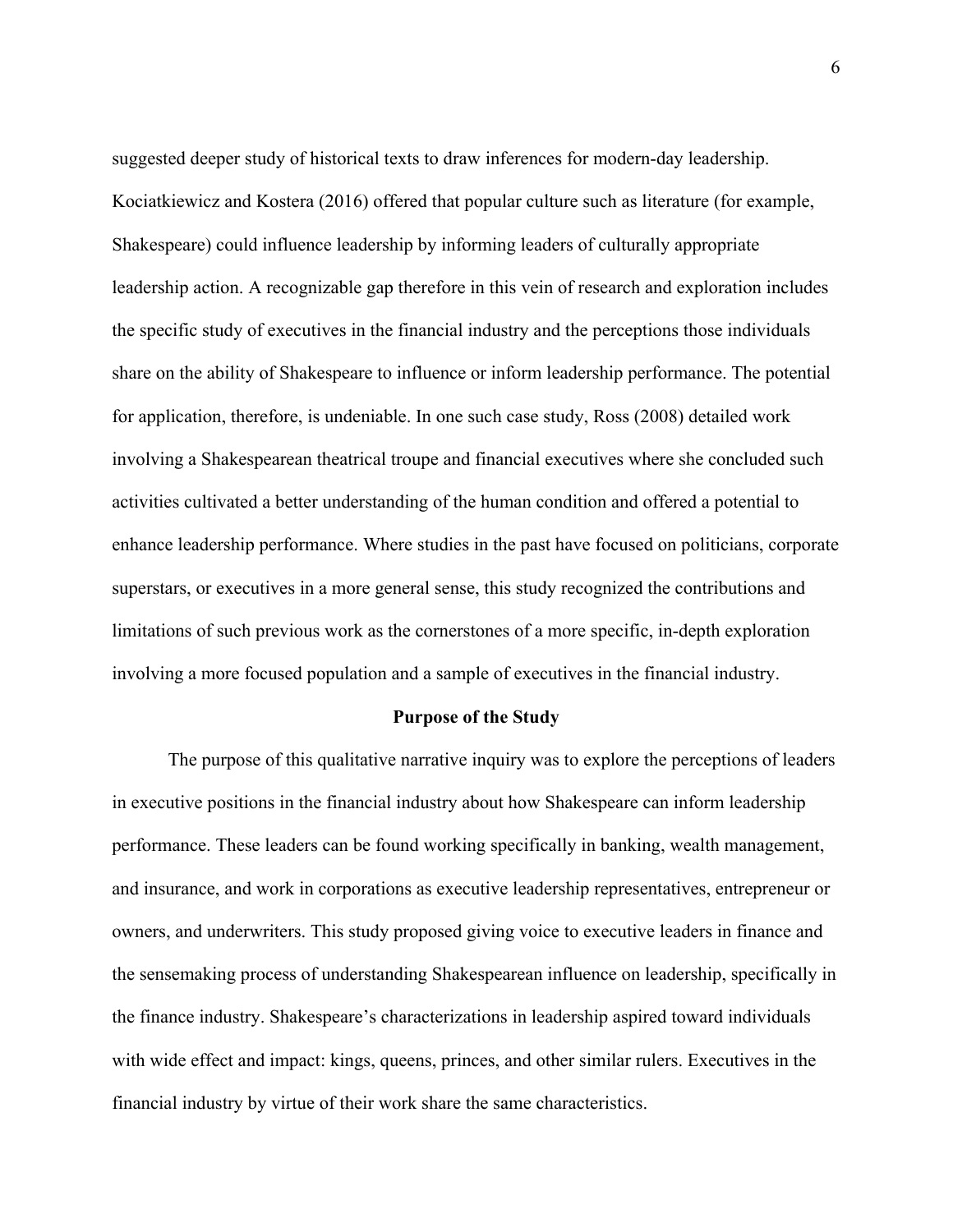This study set as its goal the deeper understanding of Shakespeare as a tool for improving leadership and leadership-in-action, and specifically in the business of finance. This study also sought to continue the scholarly dialogue surrounding the intersection of Shakespeare and leadership studies and recognized the potential for Shakespeare to cultivate deeper analytical skills (e.g., Warwick, 2016) amongst executives in the financial industry.

#### **Research Questions**

This inquiry was guided by two major research questions and a sub-question:

(1) What are perceptions of executive leaders in the financial industry about portrayals of leadership in Shakespearean drama and literature?;

(2) How does a sample of executive financial leaders describe how Shakespearean drama and literature inform their leadership performance?; and

(2.a.) How can the reflective analytical processes developed by leaders be described in context of Shakespearean leadership narrative?

## **Conceptual Framework**

This study was framed conceptually by dramaturgical analyses (Goffman, 1959) with a theoretical framework in reflective leadership (Schon, 1983). The problem, purpose, and questions were grounded specifically in the concept of leadership improvisation, or, reflectionin-action, which supposes that leadership can be improved in the moment based on a leader's prior experiences, education, and training (Schon, 1983). This conceptual framework argued that leadership is a performance and that improvisation in leadership can be informed by a personal synthesis of viable solutions as a part of a cycle of self-reflection. The conceptual framework then, argued that the consumption of Shakespeare by leaders as a tool for learning (in the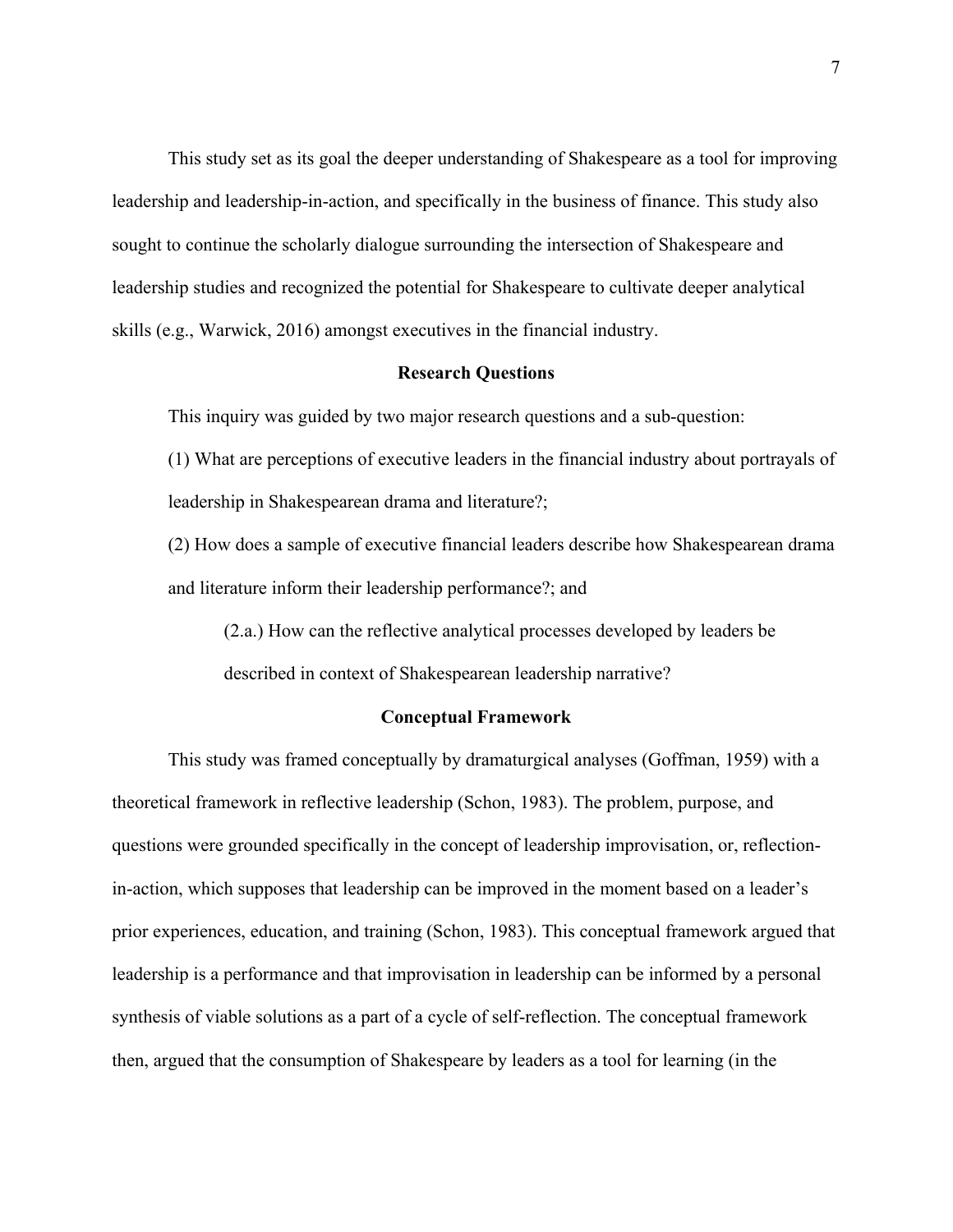theoretical construct of reflection in action) primes leaders for potential success in times of crises or difficult leadership contexts.

#### **Assumptions, Limitations, and Scope**

The purpose of this study assumed that the work of William Shakespeare inherently contains advice, wisdom, or tools, which otherwise that may be learned and applied to leadership. It also assumed that executives and their affected communities share a common interest in the improvement of executive leadership performance and the exploration of leadership potential. Ultimately, it is assumed that Shakespeare, then, can be explored as a potential tool for improving leadership performance.

This study was limited to its population, sample size, and the general characteristics of qualitative research. The sample size was purposefully limited to five participants to amplify the narrative voice of each participant. It was also limited to culturally similar organizational contexts, and it may not be transferrable to vastly different ones. This study also accepted the limitations of ethical considerations for conducting such a study. This researcher's positionality and bias as a performing artist were also recognized as a potential influence in the value-making of Shakespearean work.

The scope of this proposed study was executive leadership in the financial industry, Shakespearean leadership narrative, and the sensemaking and meaning that can be developed from the simultaneous study of both. The context of the leadership is underscored by difficult leadership contexts, which are tangent to both executive turnover and the depictions of leadership by William Shakespeare. The scope of the study also assumed that organizations are inherently interested in executive leadership success due to individual impact on organization.

## **Rationale and Significance**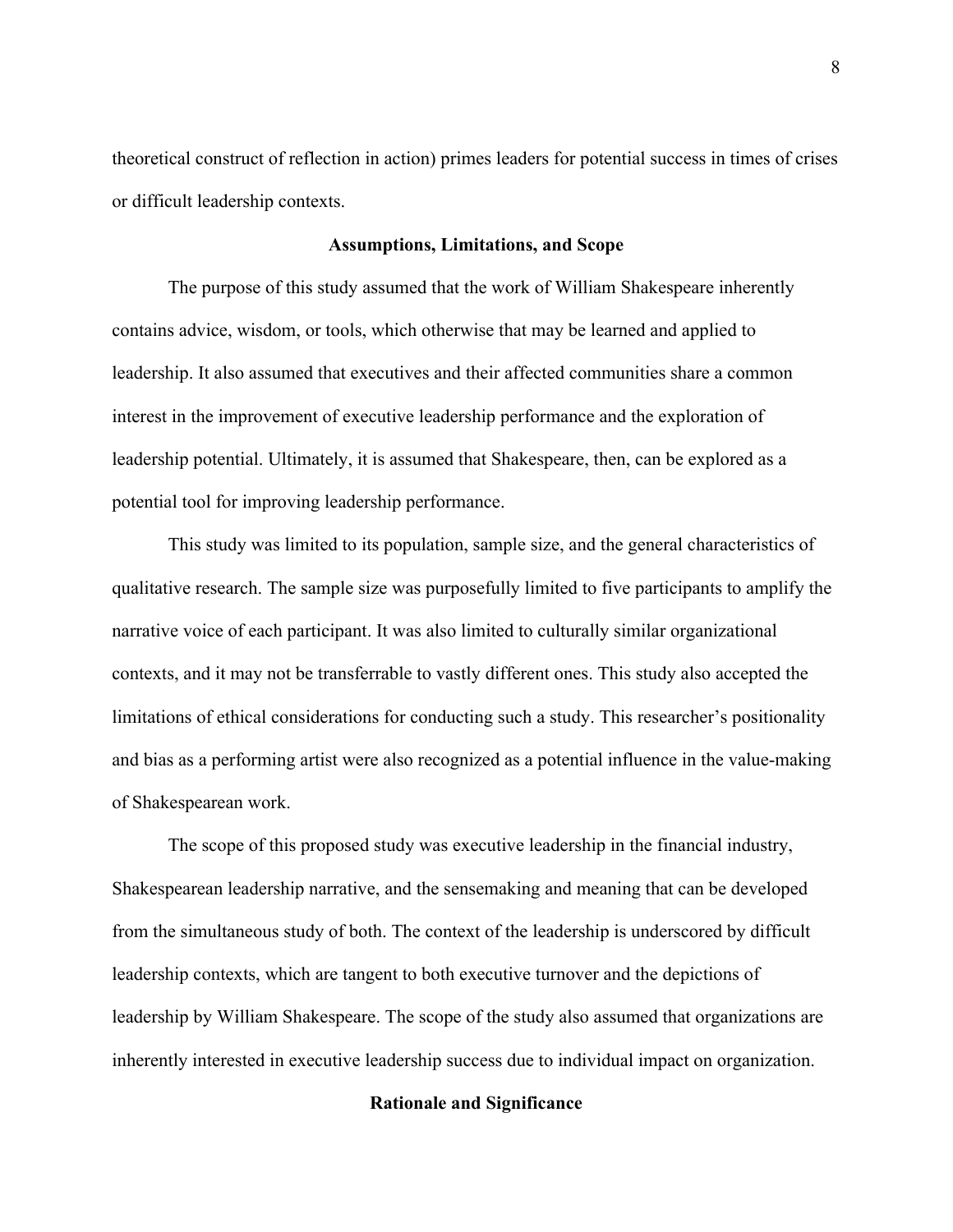Failure in executive leadership has been linked to significant costs (Gordon, 2010). Failure or turnover in executive leadership has also been characterized in terms of crises because of the potential for organizational disaster (Arthaud-Day et al., 2006). Consideration of the literature supposes the exploration of Shakespeare, an expert at categorizing and depicting leadership during times of crises, as a potentially valuable tool for executive leaders, by the impact of executive leadership failure on organizational development.

There was potential, then, for a wide audience to benefit from this type of study. Executive leadership firms have indicated the inherent potential for executives in Shakespearean scripts (Heidrick & Struggles, 2016). Bharadwaj (2014) examined leadership, communication, and management as they related to Shakespeare. Bezio (2017) used Shakespeare's play, *Pericles*, in a political leadership framework, to examine the concept of English exceptionalism. As a prodigious writer, Shakespeare brought all types of leaders to life—monarchs, politicians, military commanders, social groups, and religious leaders. As Shakespeare wrote about leaders who have deep effects on vast communities, the leadership depicted in his work is generally magnified, or has a ripple effect on a great number of people. Similarly, the audience that can benefit from a deeper study of his work (as it relates to leadership) is wide. It not only includes the leaders who lead through vulnerable and high-stakes situations, but also their followers and connected communities.

## **Conclusion**

William Shakespeare remains one of the world's foremost humanists and historians of the human condition (Greenblatt, 2005). His distribution has a wide reach. He also characterizes leadership to a great extent and tends to focus on times of crises that are punctuated by success and/or failure. While the study was limited by its design, sample, and population, it was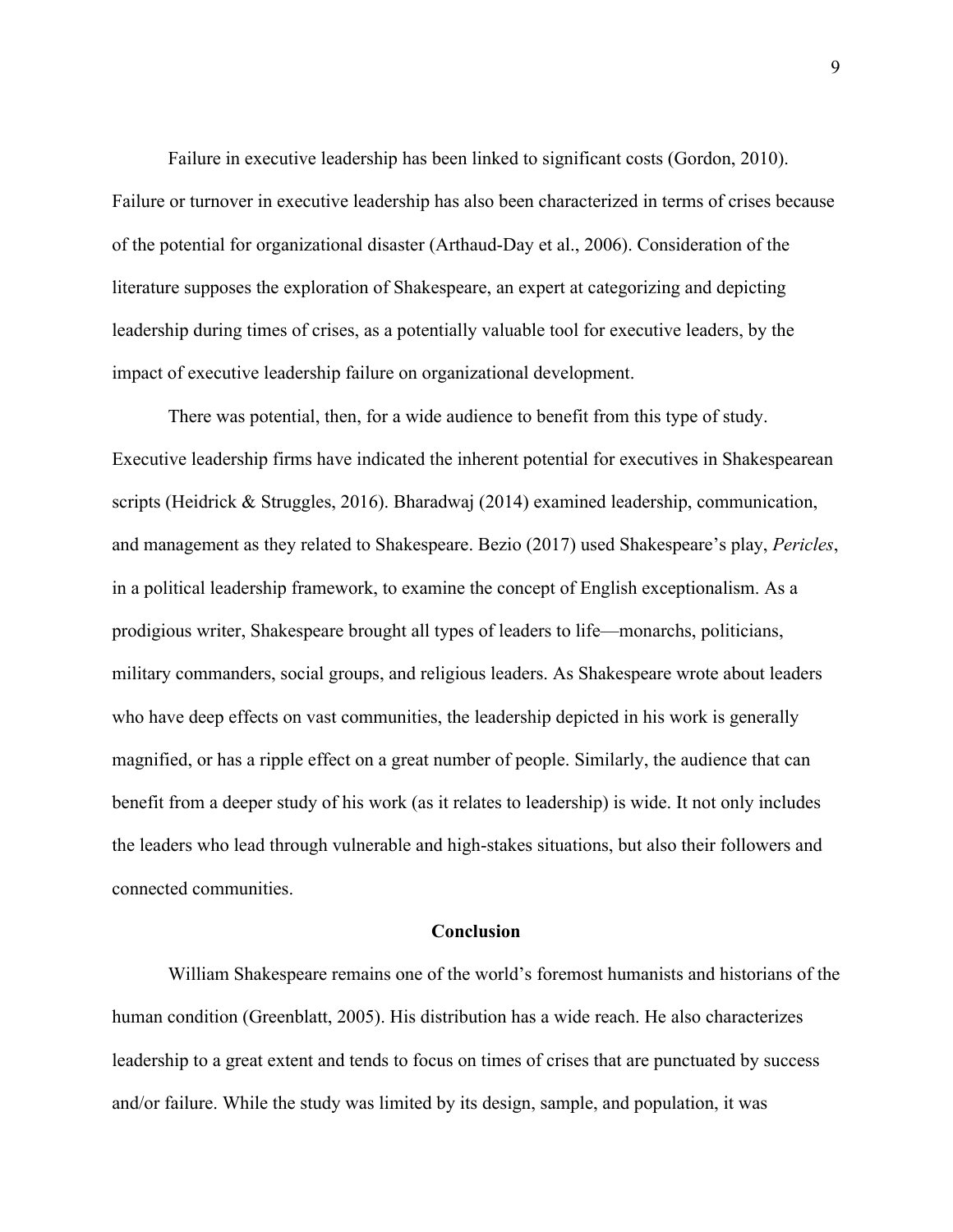strengthened by the conceptual framework of dramaturgical analyses. The conceptual framework of this study argued that leadership is a performance, and that Shakespeare holds the potential to serve as a valuable tool for learning in the cycle of self-reflection as it relates to leadership. As Donald Schon described it, effective leadership could be compared to an athlete being in the zone or a musician finding their groove (1983). This study explored the space between leadership improvisation, which passes through the cycle of reflection in action, and the meaning executive leaders can make of Shakespearean work and its potential to inform such critical improvisations and ultimately influence leadership practice.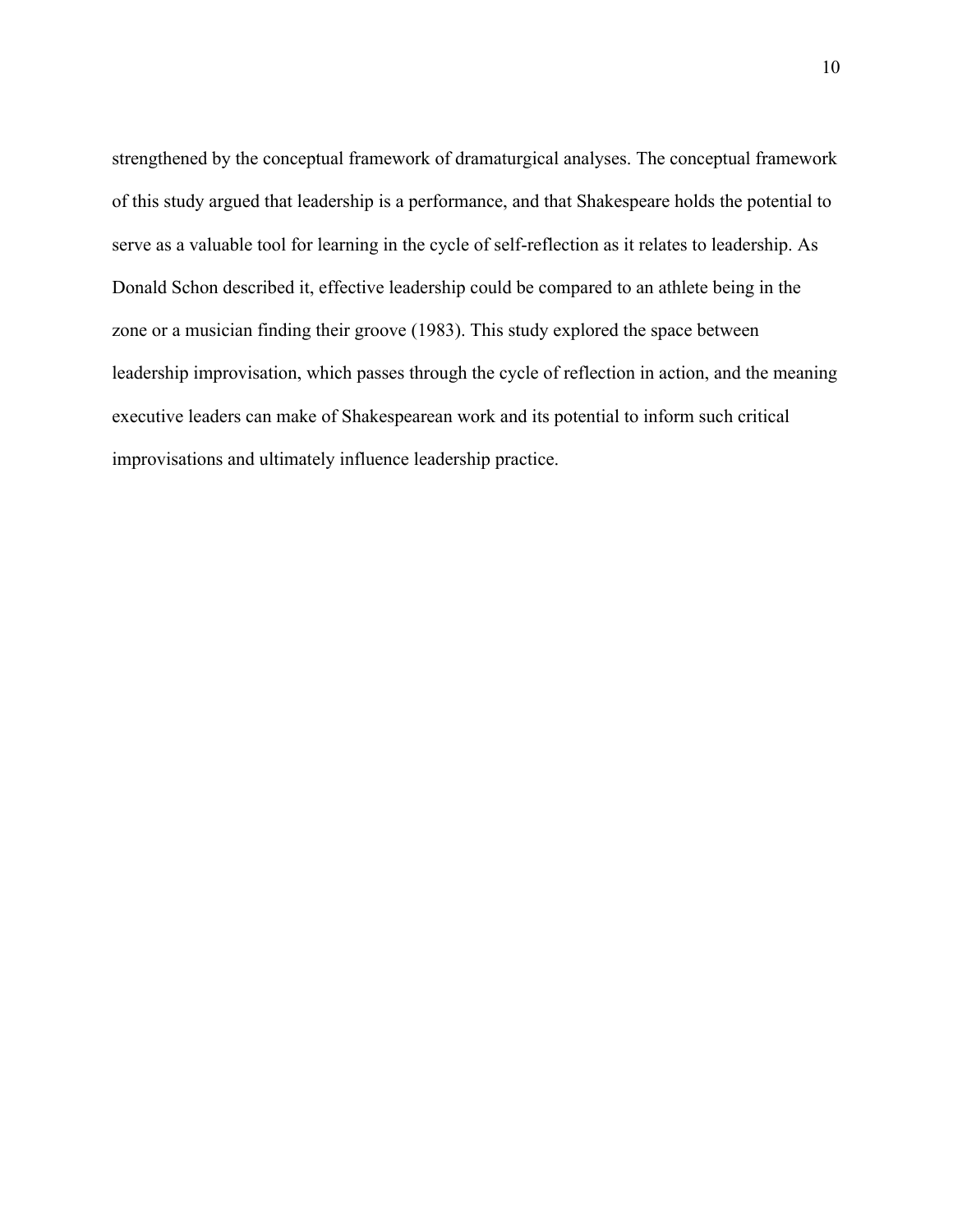#### **CHAPTER 2**

#### **LITERATURE REVIEW**

William Shakespeare is often identified as the world's greatest playwright (Greenblatt, 2005). His potentially unsurpassed contributions to the English language are undeniable (Uckelman, 2019). It therefore stands logically possible that so are the cognitive processes that follow. Have you ever told a *knock-knock* joke? ...thought of an *assassination*? ...gone on a *wild goose chase*? Then your brain has been programmed by none other than William Shakespeare. Each of those phrases first appear in writing from either the plays *Macbeth* or *Romeo and Juliet* (Shakespeare, n.d.).

Shakespeare's work is studied by scholars, artists, and leaders globally. His treasured playscripts offer engaging and passionate views of the human condition that have been tied to his ultimate control of the English language, his hyper-awareness for culture and the unmatched ability to transform real life occurrences into robustly metaphorical dramatic poetry (Greenblatt, 2005). Even Bass and Bass (2008) catalogued Shakespeare as an important historian of leadership in his seminal text, *The Bass Handbook of Leadership* (p. 6). This, in part, explains a continual exploration of leadership wisdom in Shakespeare's work in many contexts of scholarly, artistic, and commercial activity. An engaging sub-field of leadership research involves the use of Shakespearean writing to better understand leadership theory. This is the wellspring where researchers have engaged the works of William Shakespeare (e.g., Herbel, 2015; Turner, 2015).

Espinosa's (2016) research suggested that a closer examination of Shakespearean scripts could offer a tool to address academia's seeming trepidations with issues such as race, diversity, and ethnicity, and uses the phrase "cultural capital" to describe the inherent value of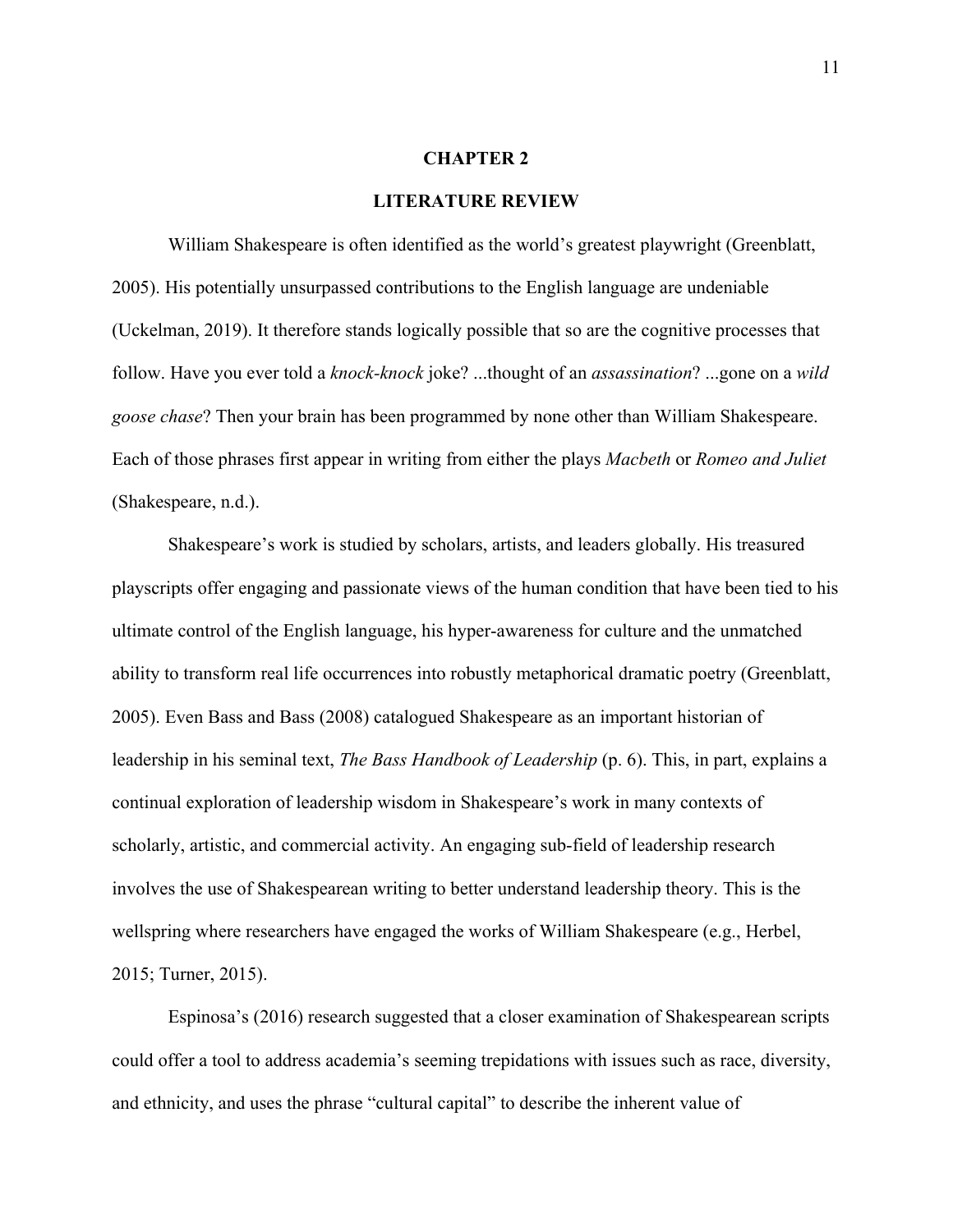Shakespearean wisdom and insight. Reflecting on Latino/a experiences of Shakespearean theatre, Espinosa (2016) engages the reader in a reimaging of identity politics and questions the concepts of how Shakespeare should sound or look. Espinosa's (2016) study aided in priming this researcher's belief that work of this type may help in part to suggest that leaders engaging in Shakespearean works such as drama, poetry, and film may have the capacity to imagine or reidealize their own leadership capacities and stances.

Shakespeare's work is also being used in a variety of other scholarly conversations. Blair (2017) suggested that, as Shakespeare is integral to the fabric of culture, it has the potential to debunk myth surrounding disability and even concluded that studying Shakespeare helped such students to better understand the complexities of the real world. Bruckner and Brayton (2011) published a book of essays that traced the history and growth of ecocriticism in Shakespeare, wherein authors argue the validity and significance of Shakespearean ecocriticism and its contributive potential to contemporary environmental discourse. In short, Shakespeare rears his head in many kinds of arts-based research. Leadership studies are no exception to the reach of the Bard, such as Bezio (2017) who examined cultural identity and leadership implications as it related to *Pericles* or Bharadwaj (2014) who offered insights into cross-cultural implications of Shakespearean drama as it related to business and management.

Shakespeare's effects on the highest rungs of the modern corporate ladder of leadership are also not unfelt. In an online article, Barrett (2018) compared Mark Zuckerberg, the founder, chairman, controlling shareholder, and CEO of Facebook, to an ill—prepared adolescent in a response to the Cambridge Analytica crisis at Facebook. The ultimate thesis of the article suggested Zuckerberg may have performed more adequately regarding the crisis (in a holistic view) had he absorbed more Shakespeare and the study of moral power (Barrett, 2018). This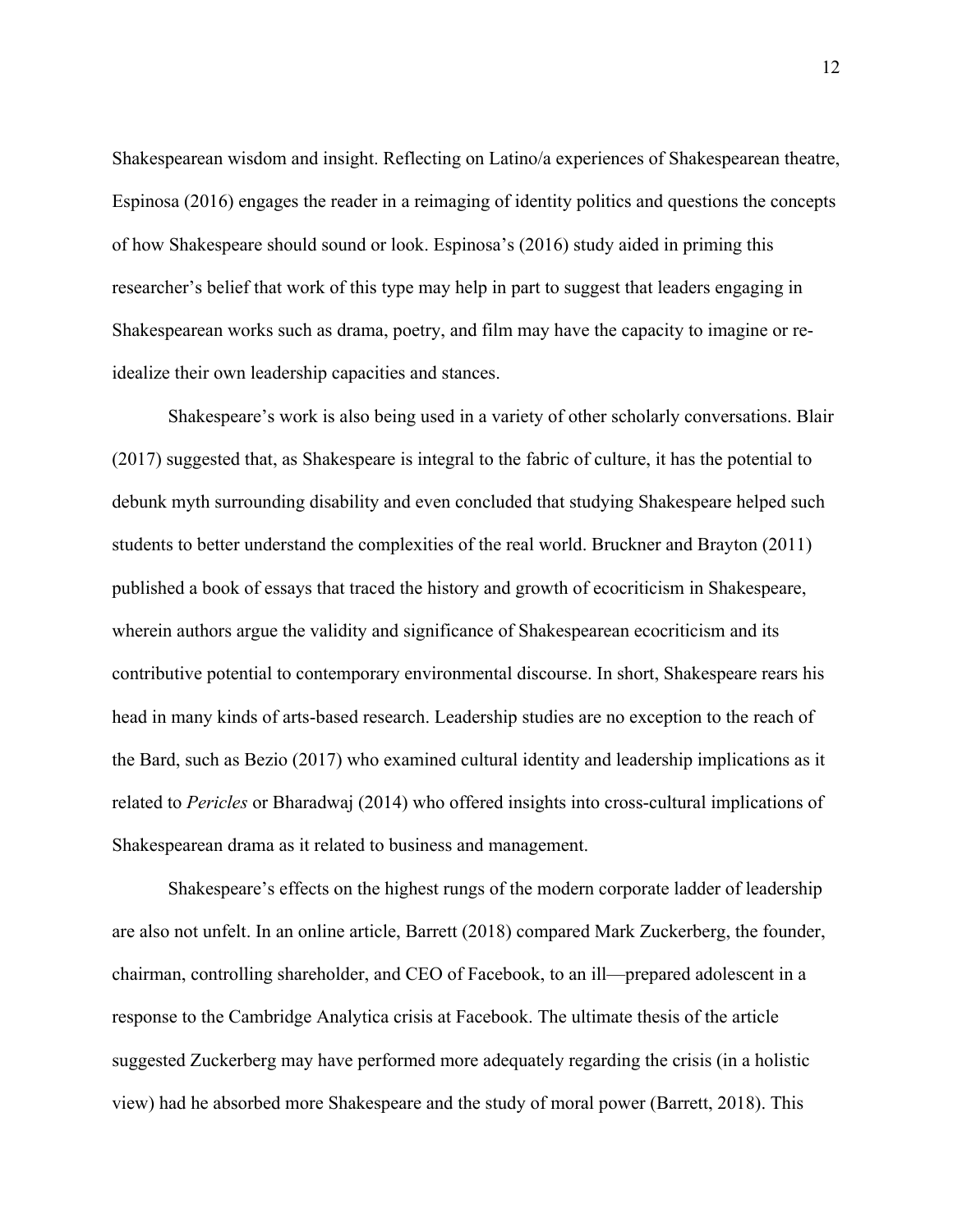description is also tangent to one of the emergent themes of this literature review: *failure*. Barrett's (2018) manner of popular leader-comparison in combination with other veins of research such as Espinosa's (2016) contribute to the concept that Shakespearean drama offers insights that have value and meaning outside of theatrical context. The context of this review involved the search for those insights and meanings.

This review of the literature aimed to be a part of this movement. Warner (2007) reported, "But the capacity of the arts vividly to portray the personal dynamics of leadership can make artistic analysis a valuable complement to more empirically-oriented research" (p. 1). Merriam and Tisdell (2016) also stated, "the point of incorporating art into research is partly in recognition of the fact that people make meaning and express it in different ways" (p. 65). This literature review sought to tie artistic meaning, inherent to Shakespearean scripts, with leadership theory— to create a hermeneutic circle, or, as stated by Efron and Ravid (2019), "…a fusion of understanding between each individual source and the whole, between and among different authors, and between the readers and the text being read" (p. 23). Using certain texts as historical and seminal frames, peer-reviewed articles, and literature, this inquiry set as its goal a deeper understanding of the crossroads of Shakespearean drama and leadership, and what inside of that data may contribute not only to the larger body of leadership theory, but also the application and practice of leadership.

There are many qualitative studies of the leadership inherent in Shakespearean scripts (e.g., Turner, 2015; Davis, 2012). Some focus on the successes of major and titular leaders such as Henry V (Bezio, 2013). Others focus on the blithe failures of leaders in Shakespearean dramas: Macbeth, Hamlet, and Caesar (e.g., Davis, 2012; Khan, 2015). Kociatkiewicz and Kostera (2016) plead for more studies into the depth of knowledge provided by Shakespearean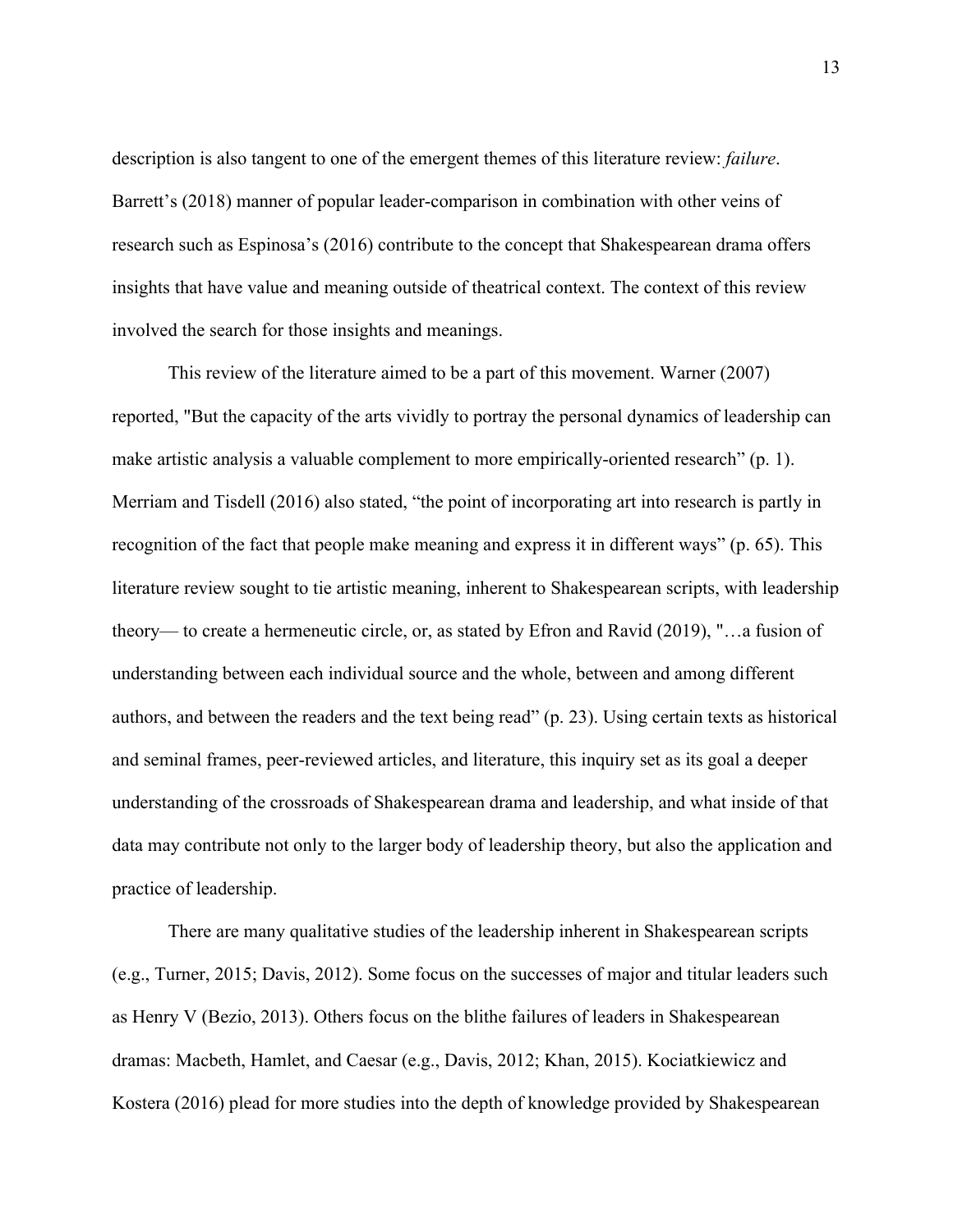leadership narrative, and concluded, "We address this call to good and talented academic writers, Critical Management scholars, humanists, and artists, all who are willing and able to engage with the imagination of managers" (p. 339).

This researcher sought to respond to the apparent lack of engaging materials as noted by Kociatkiewicz and Kostera (2016) and believed also as the definitions and research of the social science of leadership continue to evolve, so does the meaning one can make from the fresh examination of Shakespearean leadership characterizations. The literature provided a metaphorical diving board for that examination and has revealed themes in the previous exploration of leadership as it relates to Shakespeare.

#### **Conceptual Framework**

Conceptual frameworks could be described as an amalgam of personal interest, topical research, and theoretical stances of a study (Bloomberg & Volpe, 2016). The conceptual framework (CF) helps to solidify these very mercurial components of any rigorous study. The mark of a working CF is that it simultaneously affects and is affected by the research being conducted (Bloomberg & Volpe, 2016). Ravitch and Riggan (2017) contend that a CF is an "argument" (p. 5). This argument is dualistic in nature, serving both to highlight the significance of research as well as the methods to be employed in the study, including collection and analysis (Ravitch & Riggan, 2017). A CF can strengthen a researcher's position to discriminate methods, variables, and other elements to be utilized in a study (Ravitch & Riggan, 2017).

The conceptual framework of this study was *dramaturgy*, or *dramaturgical analyses*, as described by Erving Goffman (1959) in his seminal text, *The Presentation of Self in Everyday Life*. Dramaturgical analyses include studying social interactions to better describe and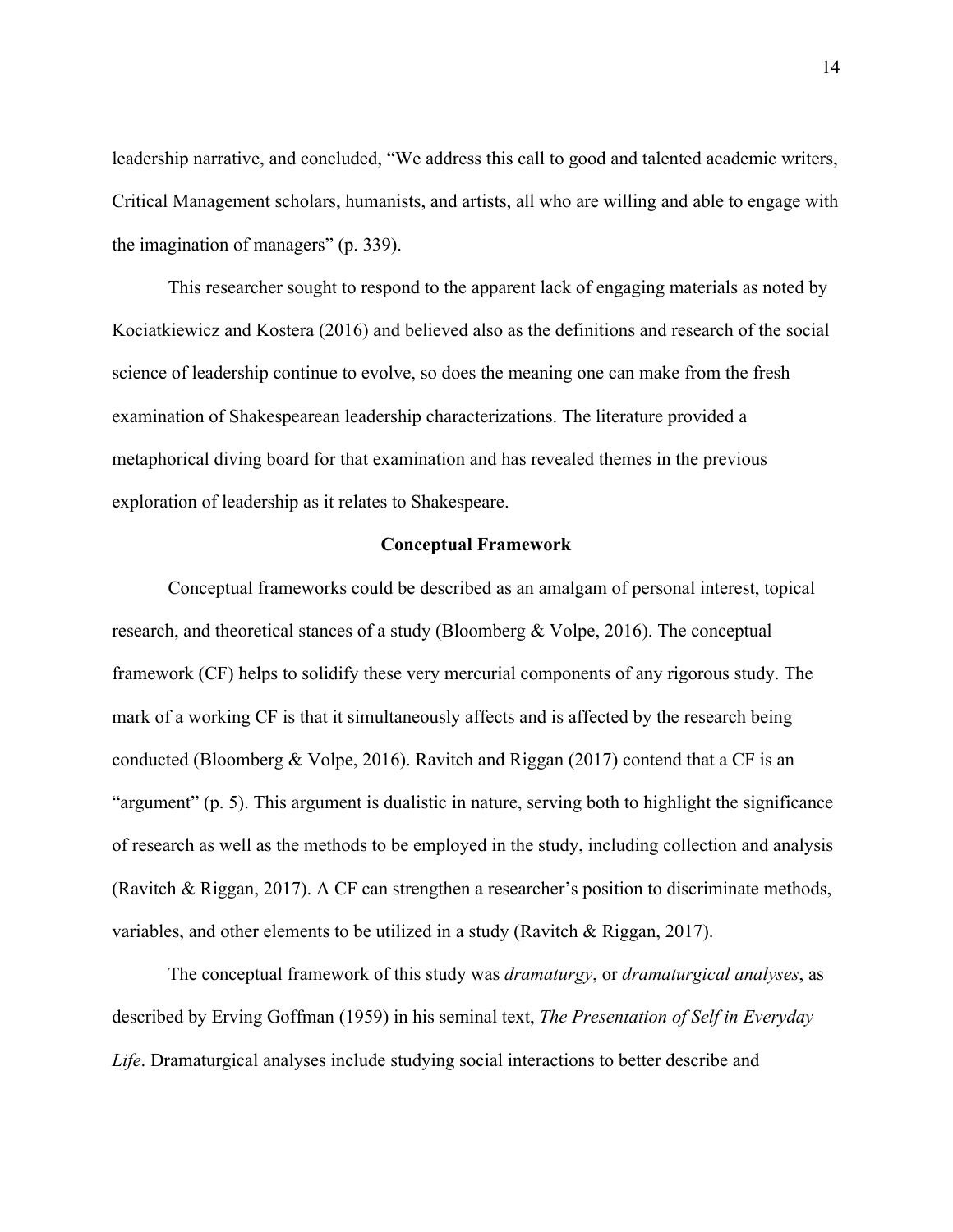understand the performance of oneself, or in the case of this study, the performance of leadership.

## **Dramaturgy as Conceptual Framework**

The research in this inquiry was augmented from earlier work on Shakespearean characters as it relates to leadership, and the conceptual framework of this study was dramaturgy. Erving Goffman's defining work, *The Presentation of Self in Everyday Life* (1959), offered a framework for employable methods and analyses of social behaviors and interactions. Goffman (1959) commented in his notes on the conceptual framework of dramaturgical analyses and carefully differentiated between the actor on a stage and the real person, noting the difference in consequences of their respective actions (p. 254). This narrow space of discovery is precisely what provided a stable foundation to the conceptual framework of this study – it helped to form a bridge between the elements of Shakespearean characters and real-world leaders and managers.

Dramaturgical analyses also provided further rigor to this study due to their prior use in both arts-related and leadership inquiries, and sometimes a combination of both. For example, Jacobs (2019) used dramaturgical analyses to thematically sort interview and questionnaire data in dissertation work related to performing arts and leadership. This framework also provided categories for analytical work including the behavioral themes of projection and disruption, and geo-behavioral concepts of front stage and backstage (Goffman, 1959).

## *Strengths of Dramaturgical Analyses.*

The use of Goffman's (1959) theories has multiple positive considerations. Firstly, they are supported with a great deal of literature and research and are also time-tested. Their use in addition to but not apart from multiple theories and lenses of leadership provide a more stable groundwork for the examination of leadership narratives in Shakespearean works. The work of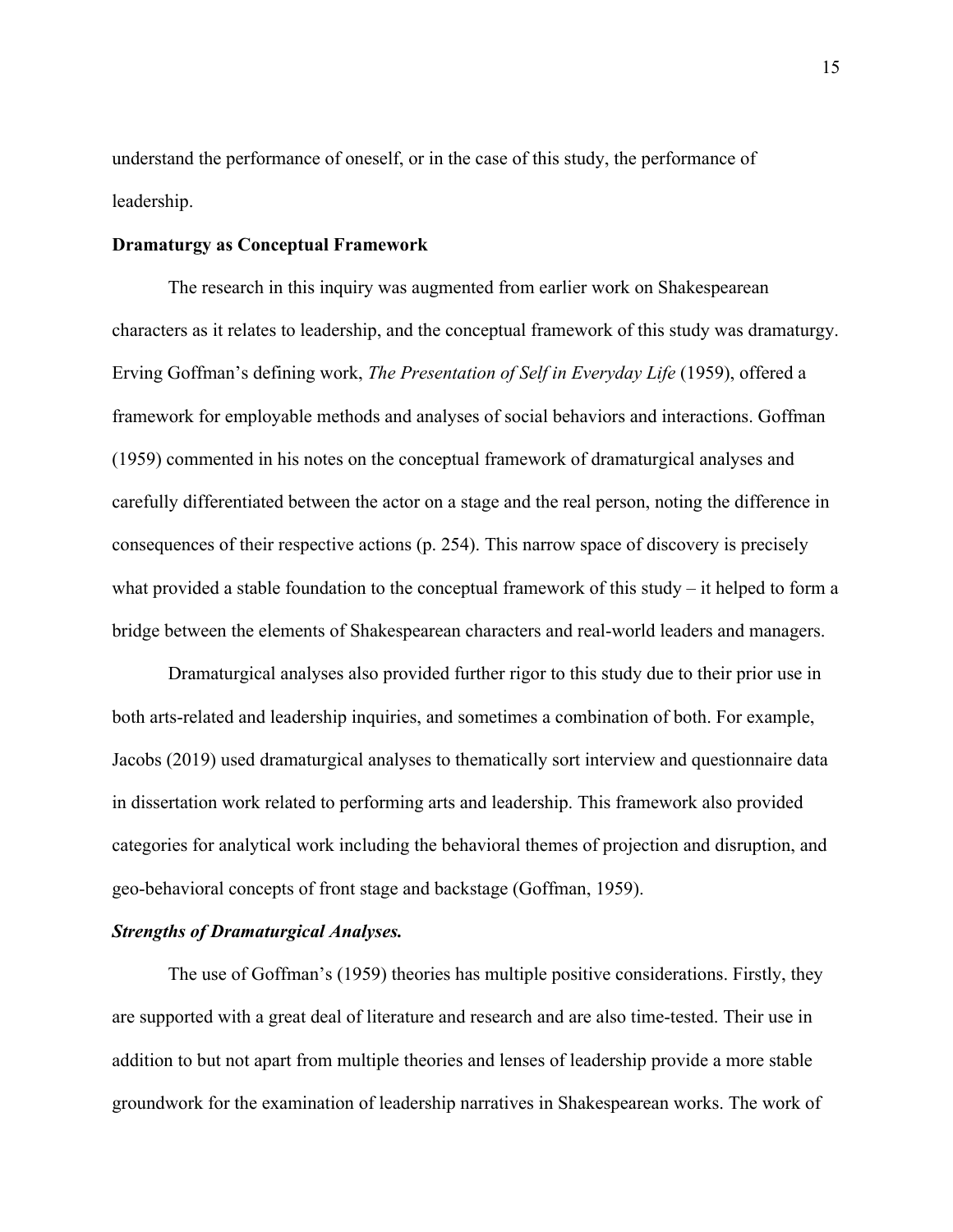Goffman (1959) has also been used in leadership studies before (Wilson, 2013), especially in organizational contexts. The use of dramaturgical analyses in methodology and data analyses in leadership studies has, therefore, not only served as a substitution but also as an addition to strengthen the types of frameworks for research, which have been previously completed.

## *Weaknesses of Dramaturgical Analyses*

Goffman's work is criticized for its formality in a shifting culture that is less ceremonious than is accounted for in his writing (Williams, 1986). This criticism extends from the idea that most of the formal ritual in actual social interaction dissipates or shifts as time progresses. Williams (1986) combats this claim and another major critique, that Goffman's work is too micro-focused, by examining the entire body of research and writing offered by Goffman, not just his formative text, *The Presentation of Self* (1959). Williams (1986) discovered that Goffman's later works were framed by his early writings and, when considered, offer a more holistic view of Goffman's approach and considerations of macroenvironments and microenvironments in social interactions and specifically their effects on dramaturgical analyses.

#### **Theoretical Framework**

Anfara and Mertz (2015) noted the varying arguments on a definition of the concept of theoretical frameworks and ultimately defined them as, "any empirical or quasi-empirical theory of social and/or psychological processes, at a variety of levels," (p. 15) which are used to better comprehend phenomena. Merriam and Tisdell (2016) noted that most qualitative research can inform theory, as methodological approaches and findings and conclusions are generally resituated in the literature, which is inherently bound to theory. In this view, Merriam and Tisdell (2016) argued that theory has the potential to saturate the entirety of a qualitative inquiry.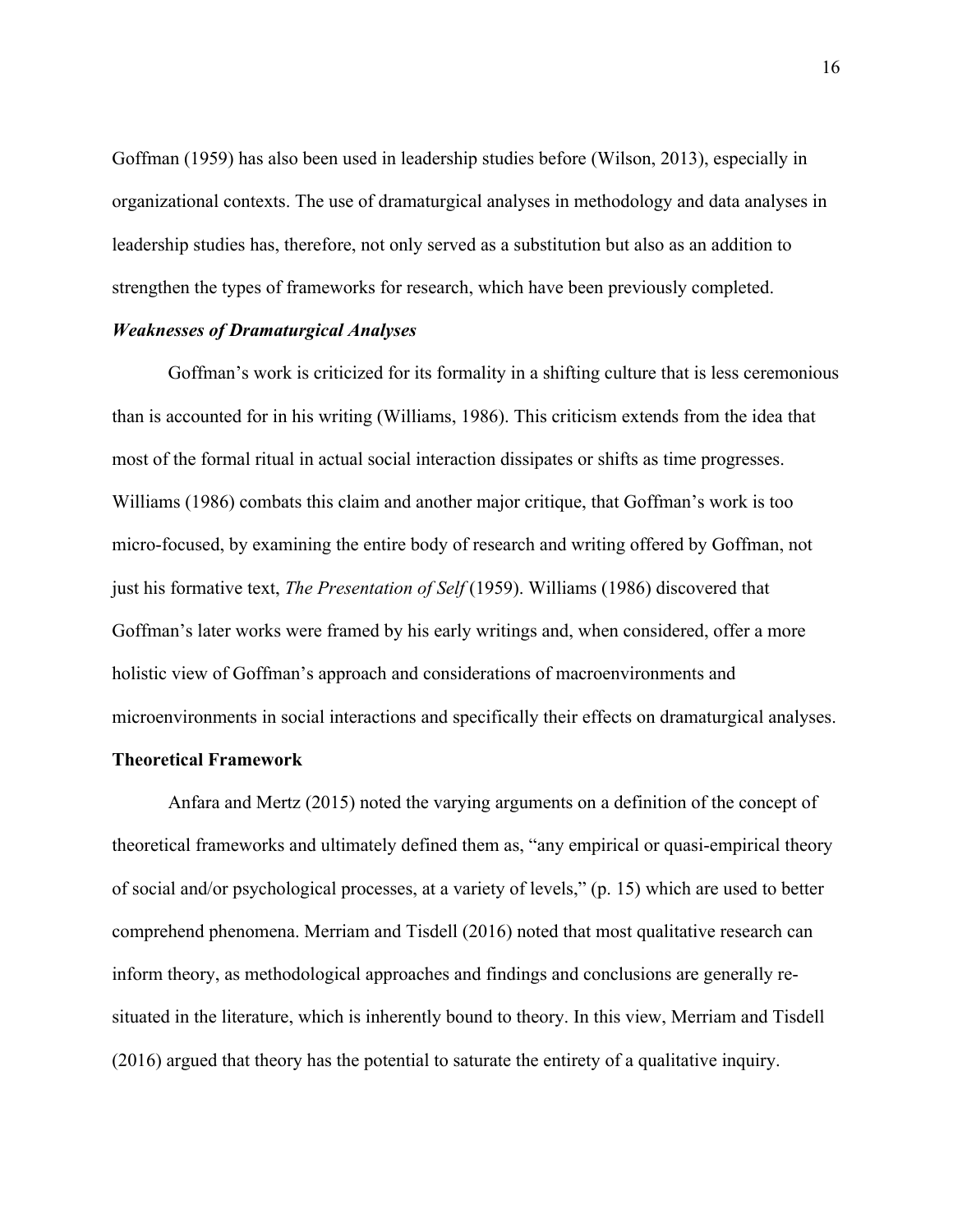This study employed the theory of reflective leadership posited by Donald Schon (1983) as a theoretical framework, and further argued that the use of dramaturgical analyses (Goffman, 1959) as a conceptual framework supports rigorous inquiry into the value of Shakespeare for leaders.

#### *Reflective Leadership Theory*

Donald Schon's (1983) work, *The Reflective Practitioner*, offered another powerful layer as a theoretical framework of this study. Schon's (1983) work posited the idea that personal synthesis of viable solutions due to the practice of self-reflectivity makes for more effective leadership. Schon (1983) compares this reflection or knowledge-in-action to a baseball player "finding their groove" or a group of jazz musicians improvising together (pp. 54—55). The author continues, "Improvisation consists in varying, combining, and recombining a set of figures within the schema which bounds and gives coherence to the performance" (Schon, 1983, p. 55).

The concept of *improvisation* as a metaphor for leadership in action provides a strong case for the value and resource of reflective practices for leaders. Enhancing the broad scope of this concept by exploring the intersection of reflective practice and the consumption of Shakespearean drama has the potential to inform leaders across a broad spectrum and scope.

**Strengths of Reflective Leadership Theory.** The conceptual framework of dramaturgy when combined with the theory of reflective leadership practice in consideration of this particular study held the potential to narrow the gap in Schon's (1983) work described by Hébert (2015) or bridge it partially by using a theatrical framework to inform the space that exists between reflection and action in leadership. For instance, understanding a character's (leader's) choices as frontstage or backstage behavior and as normal projection or unique disruption while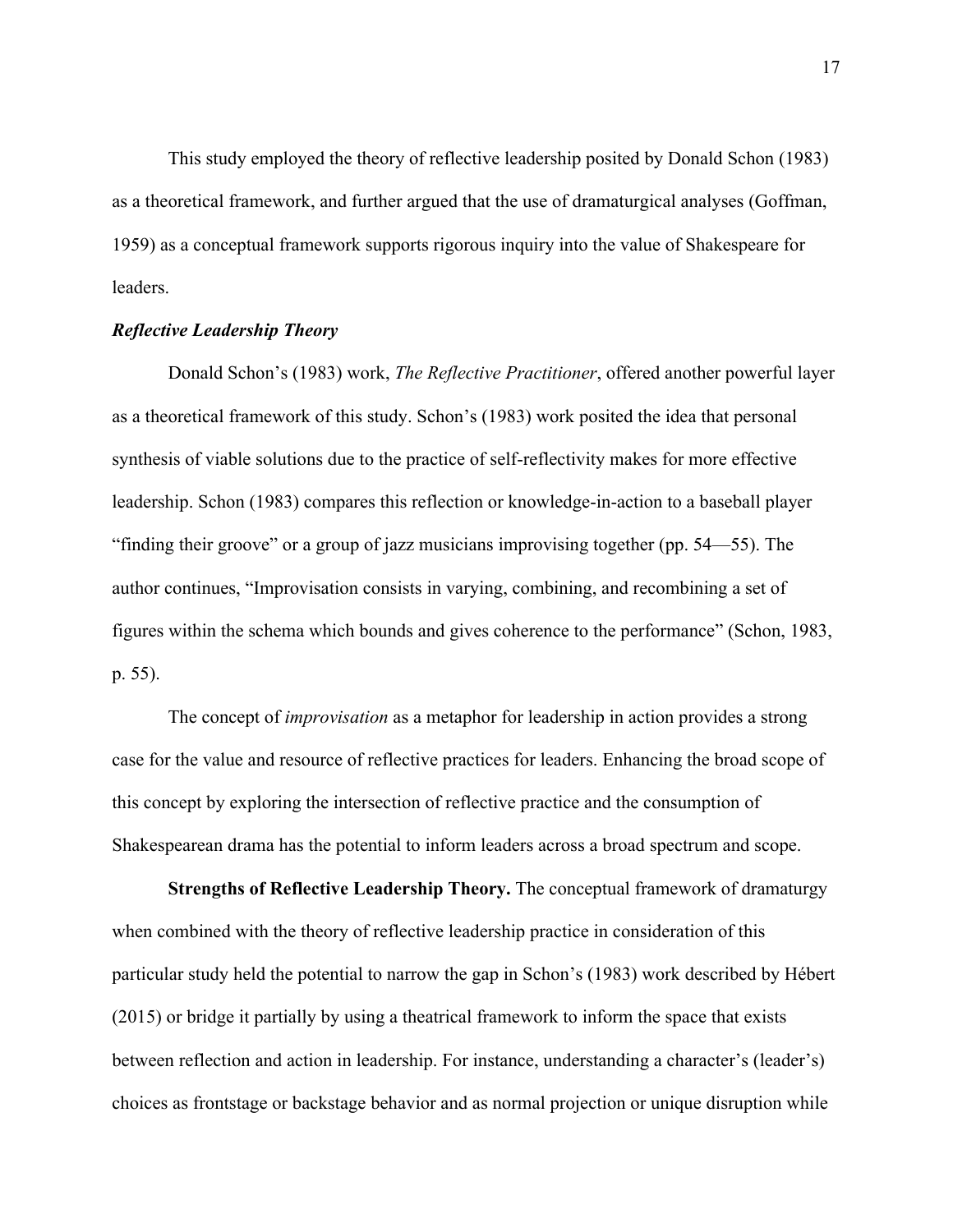also considering the character's outcomes, whether negative or positive may help strengthen an actual leader's ability to reflect in action. The resultant theoretical framework, *dramaturgical reflective analyses*, holds the potential to stand stronger and more rigorous collectively than separately.

**Weaknesses of Reflective Leadership Theory.** Hébert (2015) explored criticisms of Schon's (1983) framework, which details an over-reliance on rationalistic importance. This in turn creates a gap between the actions of reflecting and acting in the leadership process (Hébert, 2015). Schon countered the potential projection of this in his work, noting that reflection-inaction is not reflection-on-action, and that the former involves a working knowledge that informs on-the-spot decision-making in leadership, which is not an epistemological stance (Schon, 1983 as cited in Hébert, 2015). As a musician and performer, Schon (1983) was familiar with the artistic concept of improvisation, which he in turn used to describe the adjustive acts of leaders in reflective practices to enhance the potential for desired outcomes (p. 55). While criticized for its duality, Schon's (1983) rational and reflective positions sync nicely with Goffman's (1959) dichotomy of front and backstage, because their intersection is *performance*. As the goal of this study sought to better understand the performance of leaders, these combined frameworks offered a clear path for a rigorous study.

## **Personal Interest**

This particular line of research had great meaning to the researcher and involved preconceptions due to the researcher's advanced training and practice as a theatrical artist (actor and director), with a great deal of time spent researching and practicing to read and interpret Shakespeare deeply—not only for its beauty but also for its usability as a powerful medium for storytelling.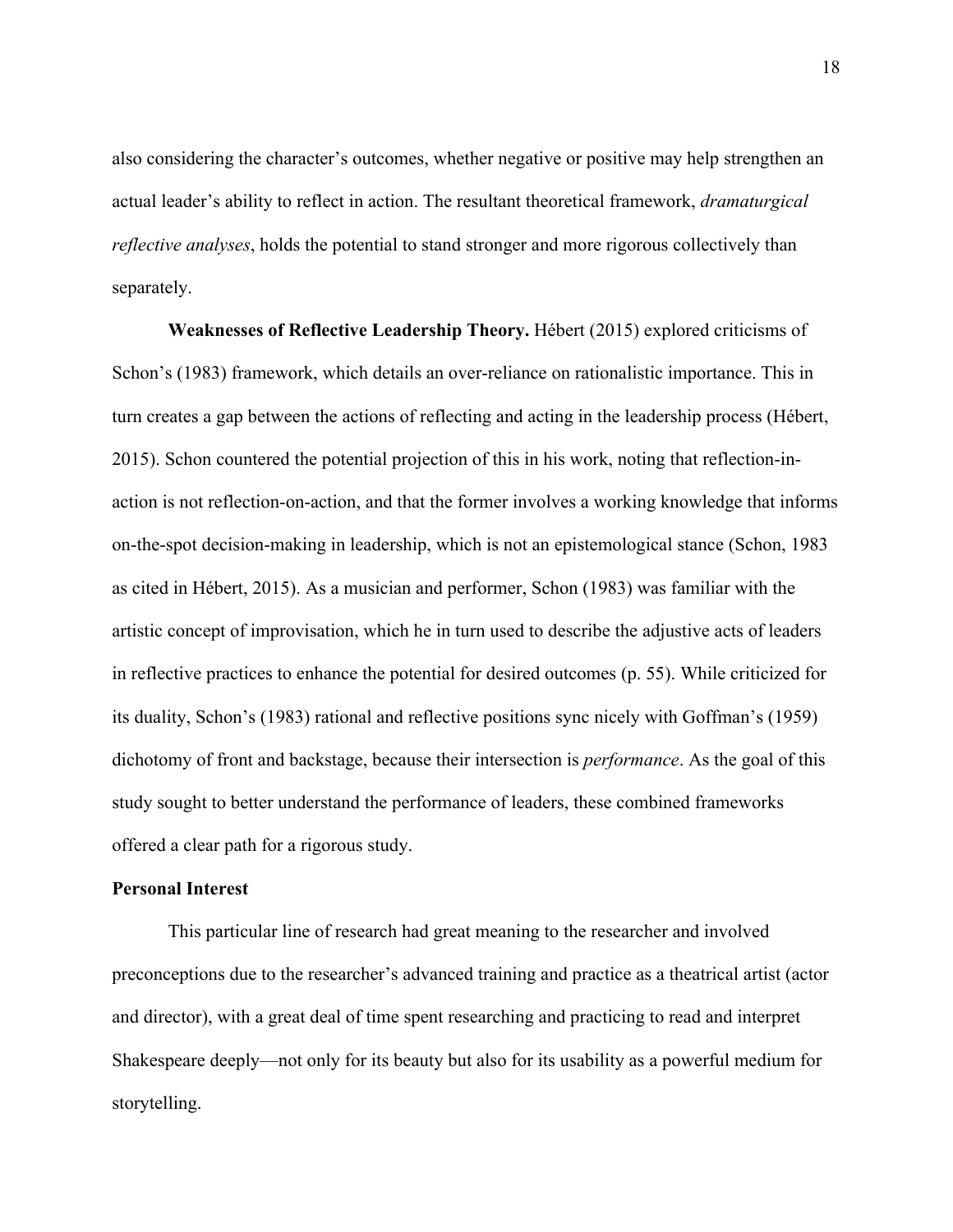Shakespeare's work is also filled with examples of powerful leadership, both positive and negative. In the researcher's opinion, the poetry is rich, the drama is wrenching, and the psychology of the characters can be downright dangerous. The high stakes in Shakespearean plots could be compared to the pressures of the modern board room. This also primed the researcher's belief that real-world leaders and managers could benefit not only from the engagement of Shakespearean works, and thereby the cultivation of their own cultural and moral capacities as it relates to leadership, but also by the deeper reflective processes that are potential to the rich levels of characterization available in the act of consuming Shakespeare.

A review of the literature has shown that arts-based inquiries are historically minimal in the catalogued world of research, and that their value is beginning to appreciate. Merriam and Tisdell (2016) noted that since the turn of the new millennium, more focus has been placed on the use of art and artistic expression as a tool in qualitative research (p. 65). This study argued for the continual appreciation of those art-based research practices and inclusion in future studies. Warner (2007) reported, "But the capacity of the arts vividly to portray the personal dynamics of leadership can make artistic analysis a valuable complement to more empiricallyoriented research." Merriam and Tisdell (2016) also stated, "The point of incorporating art into research is partly in recognition of the fact that people make meaning and express it in different ways" (pp. 65). The researcher held the contribution to the growing body of arts-based research and the ever-changing body of leadership studies as their duty and honor.

William Shakespeare has been exalted as the world's greatest playwright (Greenblatt, 2005), and he has also been catalogued by researchers of leadership as an important historian (Bass & Bass, 2008). The research on Shakespeare and its applications span from eco-critical to executive leadership lenses (e.g., Bruckner & Brayton, 2011; Heidrick & Struggles, 2016). The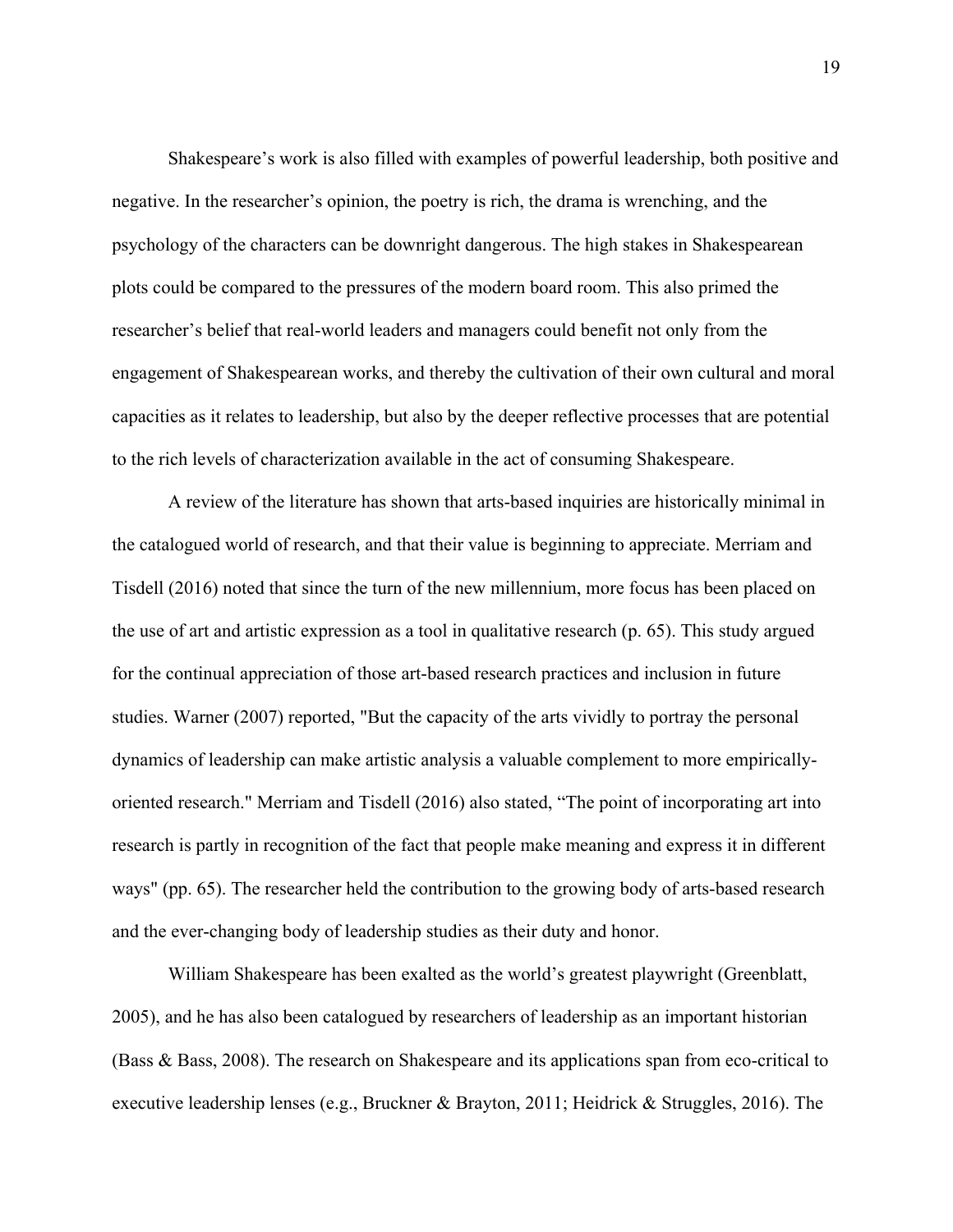studies on Shakespeare's work with leadership-based frameworks (e.g., Herbel, 2015) also span a great range, with prevalent themes in the literature such as failure (e.g., Davis, 2012), success (e.g., Warner, 2007), political (Greenblatt, 2018), and executive leadership (e.g., Bharadwaj, 2014). This study sought to understand greater meaning between the relationships of Shakespeare and its potential influence on leadership.

Fayard (2019) argued that as a theatrical vehicle alone, Shakespearean plays and productions struggle to inspire real transformation. "The function of Shakespeare's drama remains strongly connected to its value as an agent of cultural, political and commercial mobility, ultimately making it difficult radically to challenge ideologies" (Fayard, 2019, p. 31). This study pondered, then, the use of Shakespeare beyond theatrical application and considered the challenge of Fayard's (2019) findings.

The concept of using art and literature to develop reflective practices is also not novel albeit potentially underdeveloped. Warwick (2016) commented on the power of fiction to enable reflection and cultivate reflective practice. Sharma and Grant (2011) used (reflective) narrative framed by drama and charismatic leadership theory to explore the performances and perceptions of Steve Jobs. This researcher believed these types of unique studies not only serve respective unique communities but also substantially add to the ever-growing and changing bodies of leadership theory and knowledge.

## **Main Topics of Study**

Although the act of extracting wisdom from Shakespearean playscripts is not a new concept, the metaphorical pearls of the Bard have been repeatedly identified as under-shucked resources in the larger body of leadership knowledge. The major themes in the research of this literature included Shakespearean leadership narrative and application outside of drama. There is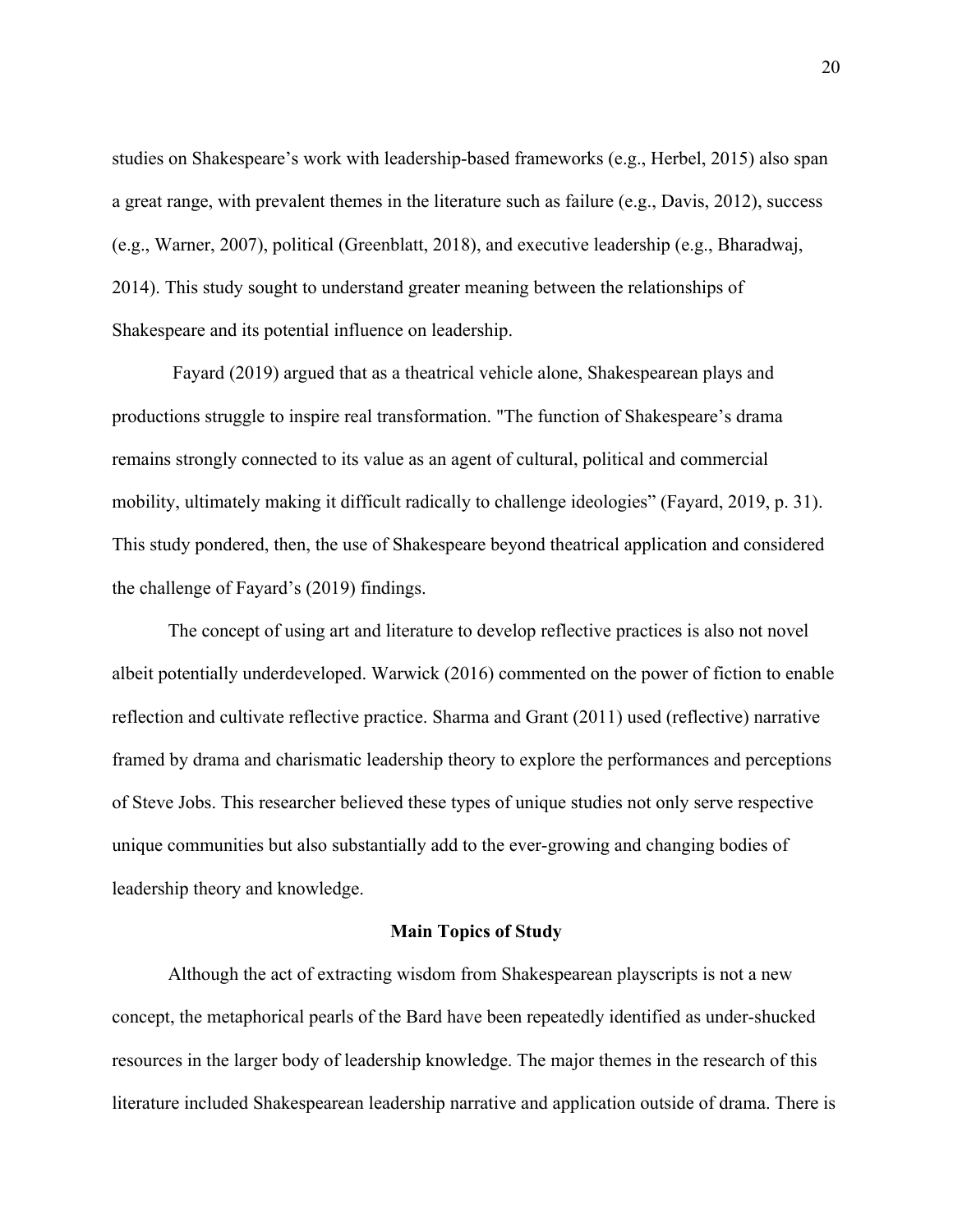even research that has contributed to the definition of categorical failures that are perceivable in Shakespearean characters (Davis, 2012) as well as their successes (Herbel, 2015). The continued study and fresh examinations of these scripts and their inherent knowledge of the human condition and experience still prove to be worthy of scholarly inquiry.

#### **Shakespearean Leadership Narrative**

Apparent in the review of the literature was a continual study of Shakespearean leadership narratives. These narratives were often distilled elements of a full script – for instance, a study of one or two characters (e.g., Bezio, 2013) or maybe a series of actions from the scripts involving a perceived leader and follower(s) for selected examination. Herbel (2015) claimed that developing leadership narrative is an essential element of effective leadership. The implication for this researcher was that this type of research may help support the idea that studying leadership narratives, scenarios, and outcomes such as those found in Shakespearean plays could be helpful to the efficacy of a leader. This includes but is not limited to the cultivation of reflective practices and ultimately the strengthening of one's own ability to develop personal leadership narrative and improve leadership abilities, relationships, and efficacy. To that end, a major sub-theme of these previously studied Shakespearean leadership narratives is success.

## *Success*

Successes can be traced in such Shakespearean characters as Henry V, the go-to Shakespearean gold standard for leadership studies (e.g., Bezio, 2013). Henry's famous "band of brothers" (Folger Shakespeare, n.d.) speech has been replicated, imitated, and copied in art and otherwise. Its use for inspiration hints at Henry's (sometimes) classification as an inspirational leader. The general cultural acceptance of Henry as a motivational force for good lends his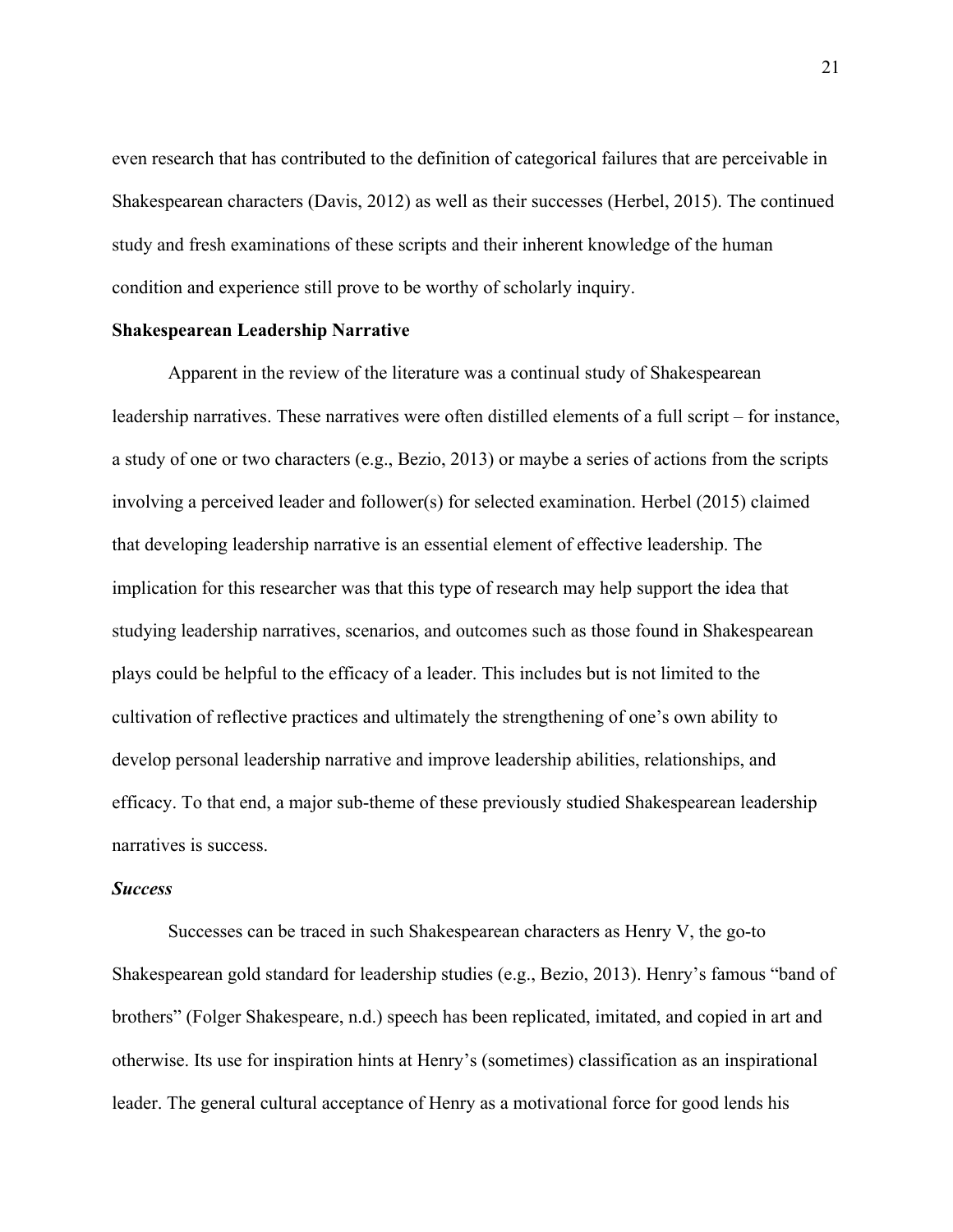character to complex studies across varied lenses (e.g., Warner, 2007; Bezio, 2013; Bharadwaj, 2014; Herbel, 2015). After all, he does eventually claim victory amidst a very politicized and otherwise fraught metaphorical and literal battlefield of leadership.

Bezio (2013) concluded that Henry's successes as a leader are rooted in his acceptance of the limitations of his power. Even in the face of certain death and defeat Henry maintains transparency with his colleagues and followers and continually acknowledges their shared ideals (victory) and the limits to his resources (Folger Shakespeare, n.d.).

If one were ever to doubt the power and reach of Shakespearean leadership insight, Henry's "band of brothers" speech is a good example of the impact of even just one speech from one character written by the Bard. These lines of dialogue have inspired countless layers of culture—movies, television, and video games. The phrase was used in a song for the inauguration of the first president of the United States (Perabean, 1846) and later in battle hymns for the Civil War (Macarthy, 1861). Remember, this is only one speech from a single play which represents a tiny fraction of the body of Shakespeare's work and contributions.

Henry's reach can also be traced through research historically, such as Warner's (2007) claim that he serves as a model for (then) contemporary understandings of inspirational leadership. Bass and Bass (2008) reported inspirational leadership as "highly correlated with charismatic leadership" but the "inspirational leader can symbolize or represent the follower's ego ideal" (p. 606). Henry's identification as an inspirational leader may also be judged not only by his actions but also by those of his followers, who ultimately commit to Henry's leadership willingly because it potentially aligns with their ideals. This researcher posed it might also be considered that in a dramatic representation of these relationships it could be possible to portray Henry's actions as manipulative as opposed to inspirational. This type of consideration may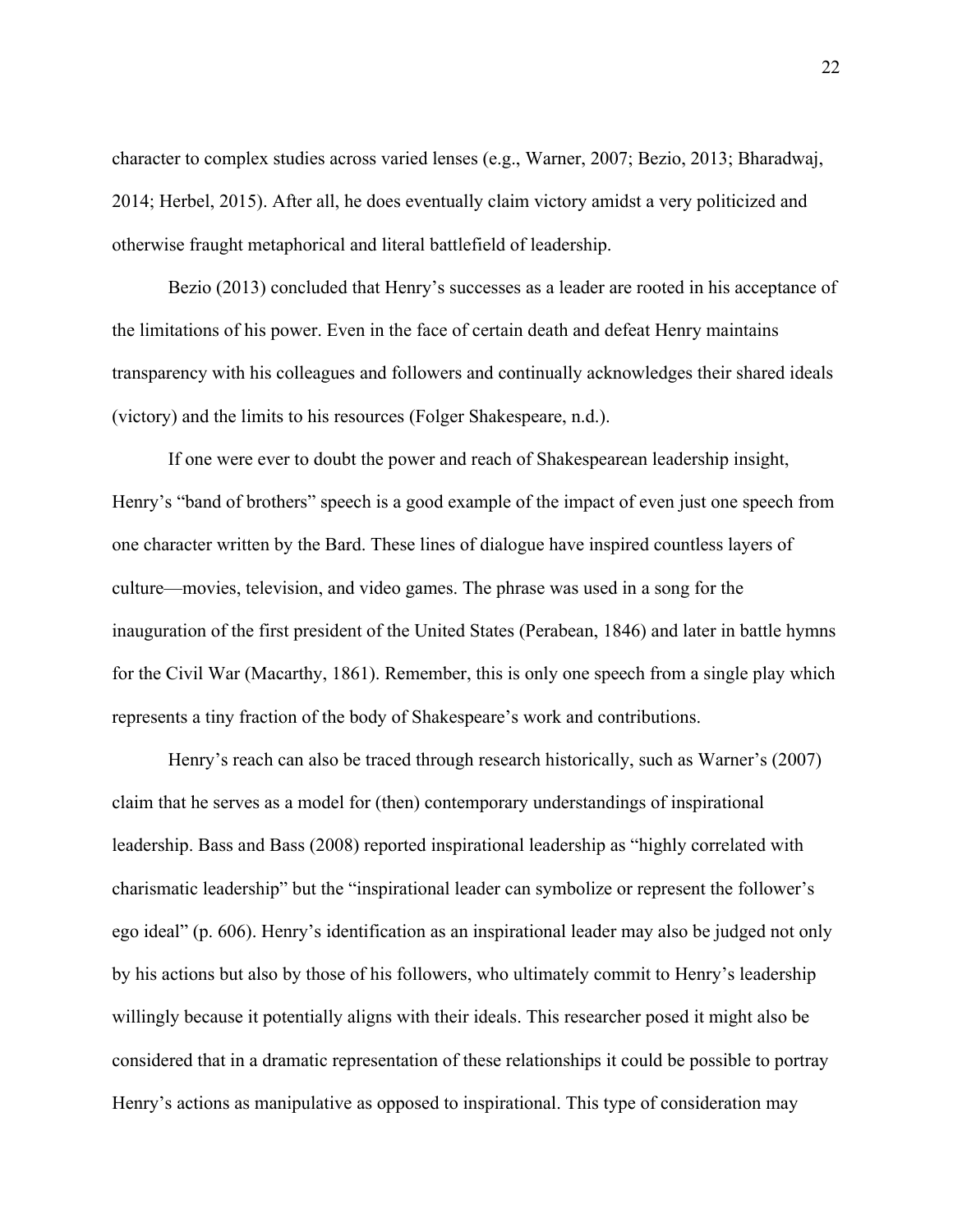contribute to the discourse of the layers that comprise the notions or definitions of leadership success.

In a more modern context, Bharadwaj (2014) also commented on the character of Henry, using the Global Leadership and Organizational Behavior Effectiveness Research (GLOBE) societal clusters to compare Henry V to an Anglo cultural leader. The GLOBE instrument used in this study combines data to disseminate the differences in cross-cultural leaders, leadership styles, and the cultural impacts on leadership. Bharadwaj (2014), however, recognizes the limitations of examining Henry V and suggested Henry's effectiveness outside of cultural context, as the scope of a work of art could be limited. In the review of the literature this may point towards limitations of certain analyses or data that has limited use. Conversely, then, it follows that those same limitations may also help to describe a set of delimitations for additional study that make the research more impactful: for example, focusing on certain plays, characters, or action sequences.

## *Failure*

The study of the leadership successes in Shakespearean scripts has historically provided contextual examples for leaders, scholars, and others to which they can compare their own experiences. The rich drama of Shakespeare is also rife with the failures of leaders, such as Richard III or Macbeth. Those failures are often used as a lens to retrospectively examine leadership: the mistakes managers and leaders make, their misfortune, and hubris (Davis, 2012). It is not a coincidence then, that this review of the literature revealed failure in leadership as its next major theme.

For instance, it is commonly considered that the character Macbeth is proud and lacks any real sense of foresight – a theme that is coincidentally and continually examined in the script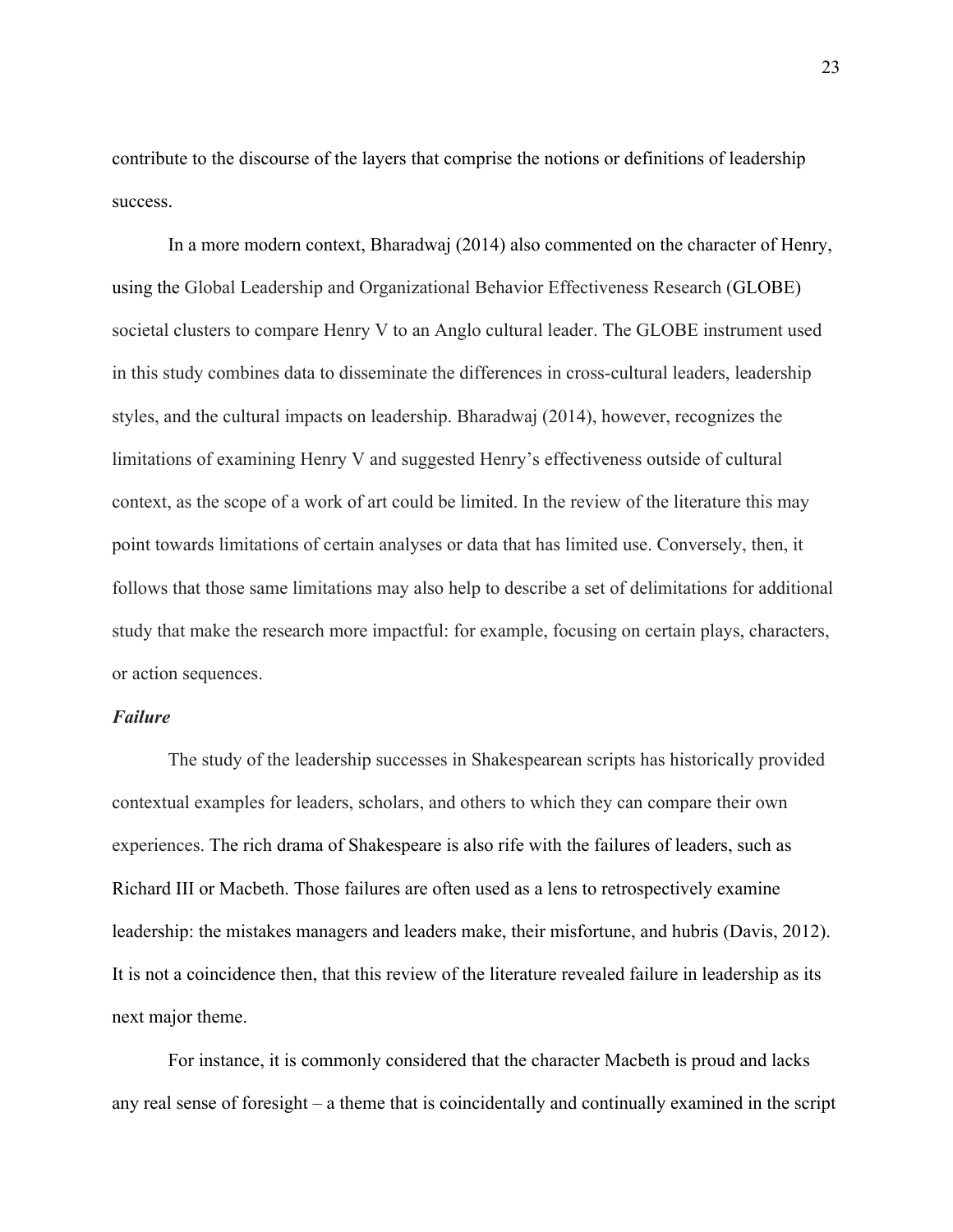(e.g., Khan, 2015). His hubris is laid bare in his certainty of the impossibility of Birnam Wood's ability to transplant itself to the battlefield tangent to his castle which represents the symbolic and actual toppling of Macbeth's power (Folger Shakespeare, n.d.). The examination of this singular massive failure of a major Shakespearean character illustrates the poetic and dramatic irony: how steep Macbeth's impending fall must appear as he perches atop his castle and quite literally watches Birnam wood move across the fields of Dunsinane.

From a leadership perspective, then, one can assess the failures of Macbeth through the mismanagement of resources and the inability of Macbeth to recognize his own limits (Davis, 2012). It also allows for the deeper discourse about the morality of leadership and how closer examinations of fictional or scripted characters can inform leaders and followers more clearly about their own moral positions and the subsequent impact on leadership and followership.

Khan's (2015) historical and biographical research also found that Macbeth was a notable study of the ethics of good and evil in leadership. The chance to examine the qualities of leadership through the lenses of good and evil is refreshing and reminds scholars and leaders alike that one does not have to commit crimes to be evil. Furthermore, Shimabukuro (2017) offered discourse through the comparison of the Shakespearean characters of Macbeth and Henry IV and posited that leaders can be viewed as devilish and therefore flawed in their capacities. It may be important to note that the literature showed the lenses of good and evil in leadership narrative and their use often in the vein of characters' failures or pathways there.

In one dissertation, Davis (2012) explored the leadership of four titular Shakespearean characters: Caesar, Lear, Hamlet, and Macbeth. "The study found four areas of insight into the nature and causes of leadership failure: (a) the use and abuse of power, (b) situational influences upon leader success, (c) leader-follower interactions leading to failure, and (d) the importance of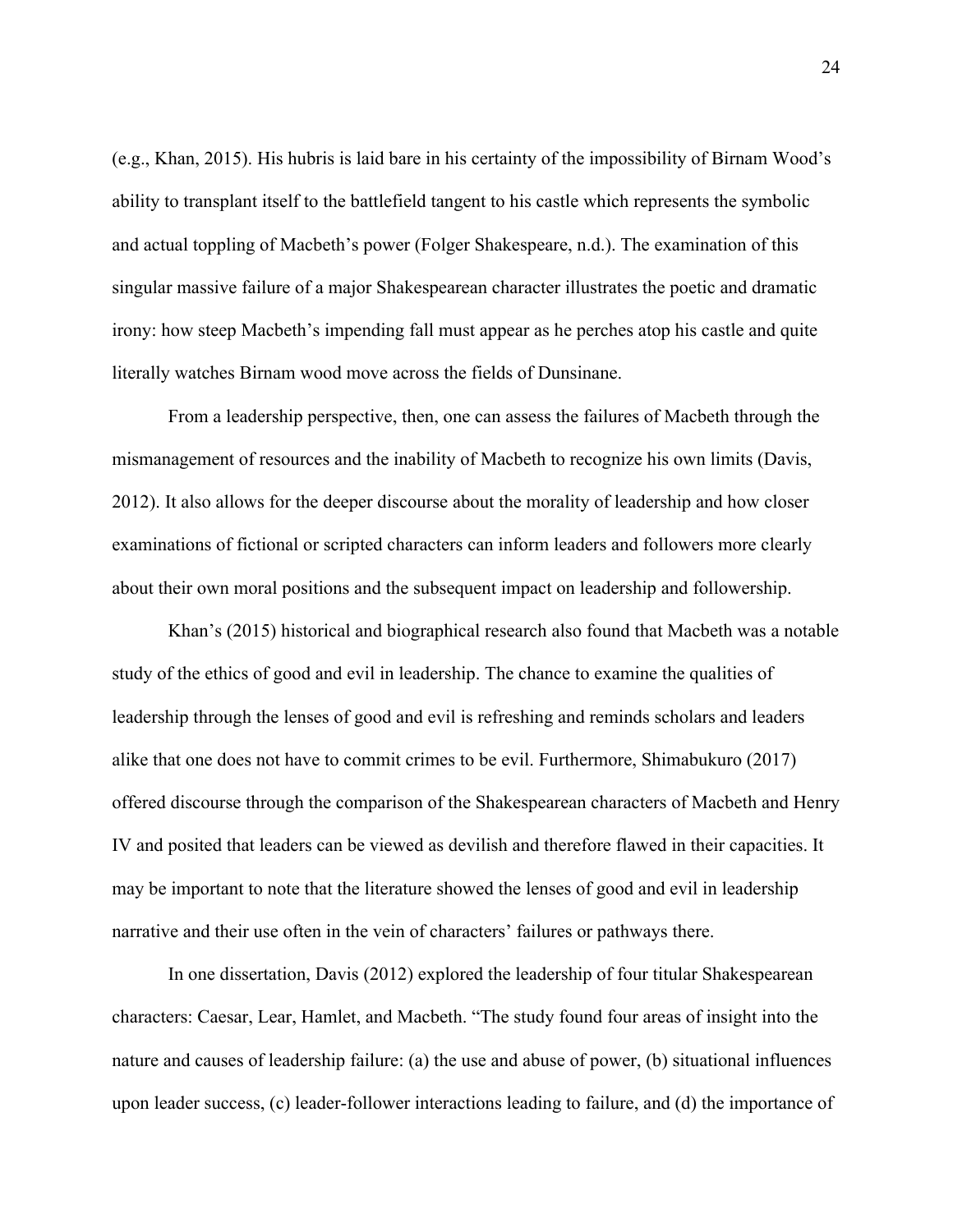the moral basis of leadership (pp. ii-iii)." This researcher found this work particularly important because the examination of these characters in the context of failure, especially as it relates to the use and abuse of power supports findings on characters such as Henry V, whose successes come in part as a self-recognition of the limits of his power. Even in his famous St. Crispin's Day speech, Henry identifies the limits of his military force, but is ultimately capable of inspiring his men to rise above the odds (Folger Shakespeare, n.d.). The conclusions offered by Davis (2012) are also important because they establish a framework for describing failures within Shakespearean leadership narrative in a more specific way. The specificity of these findings, especially the described 'nature and causes' of failure also has the potential to be extracted and used comparatively with other fictional and real leaders.

The extrication of wisdom from Shakespearean leaders is not a new practice, but the study and use of the arts in research and its application outside of drama and performance should be considered as an evolving field of study (Kociatkiewicz & Kostera, 2016; Merriam & Tisdell, 2016; Mulvihill & Swaminathan, 2019). The literature such as Kociatkiewicz and Kostera (2016) provide a call for the deeper study of the humanities, arts, and related sources for information as it relates to the practice of leadership. Therefore, as the definitions and theories of leadership continue to evolve, so does the uncoverable meaning laced within Shakespeare's plays, and ultimately the ability for leaders to apply this wisdom in practice.

## **Non-theatrical Applications of Shakespearean Leadership Insight**

The pliability of Shakespearean leadership wisdom and its application to current leaders and understandings of leadership also surfaced in the review of the literature. Many studies examine the intersections of ethics, corporatization, and Shakespearean leadership successes in action and their potential off the stage and in the board room. For example, Herbel (2015)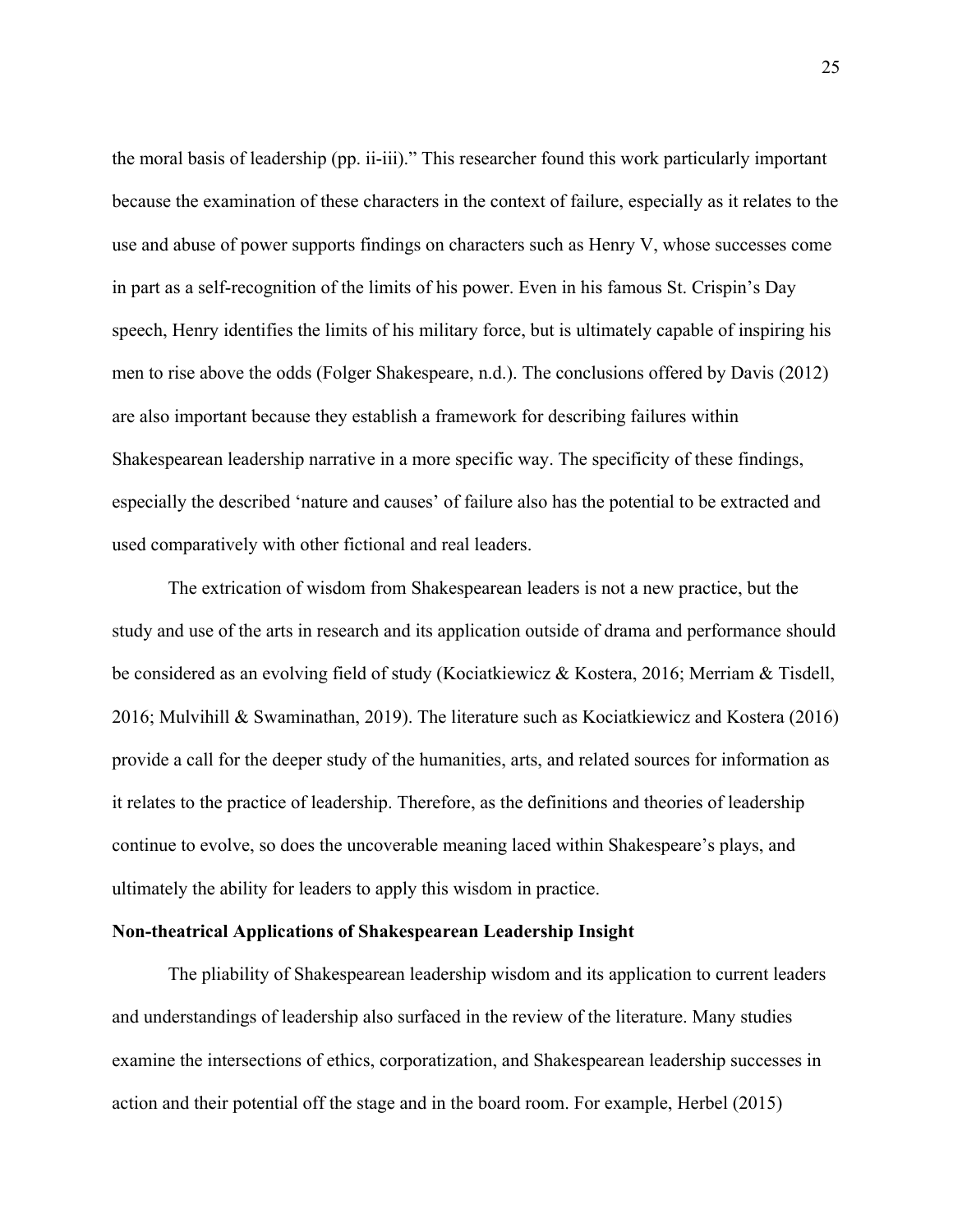concluded that the development of a leadership narrative was an essential aspect of effective leadership. This conclusion was reached through a study of ethics in *Henry V* through a Machiavellian lens. Ciliotta-Rubery (2008) examined Richard II as a tool for better understanding the concept of legitimate rule and noted in conclusion the ability of Shakespeare to reveal complexity in the human condition. For historical framing of research in this vein, Egan (2000) posited that Shakespearean kings could be studied as managers and their respective texts had potential power outside of theatrical use. Egan's (2000) research, although dated, is important because it establishes the concept that some kings (or similar) in Shakespearean text are better described as managers, not leaders.

### *Executive Leadership*

Executive leadership might be described more as a skillset than a position. Bass and Bass (2008) reported that executives can be identified by certain skills and personality characteristics in addition to their ability to apply those skills and talents effectively. Conversely, Drucker (2017) concluded from years of experience in leadership training that an executive might be less defined by personality traits and more so by efficacy which is rooted in discipline.

### *Executive Financial Leadership*

Studies on executive leadership in finance share a common characteristic with other studies on executives that describe executive leadership in terms of leader attribute, talent or skill, and performance. Caldarola (2014) determined that the management decisions of executives in finance are so complex that successful leaders often combine a mix of technical and financial knowledge with the ability to interact successfully with people through emotional intelligence and concluded that effective financial leadership depended on an executive's abilities to move their team toward the successful accomplishment of an organization's financial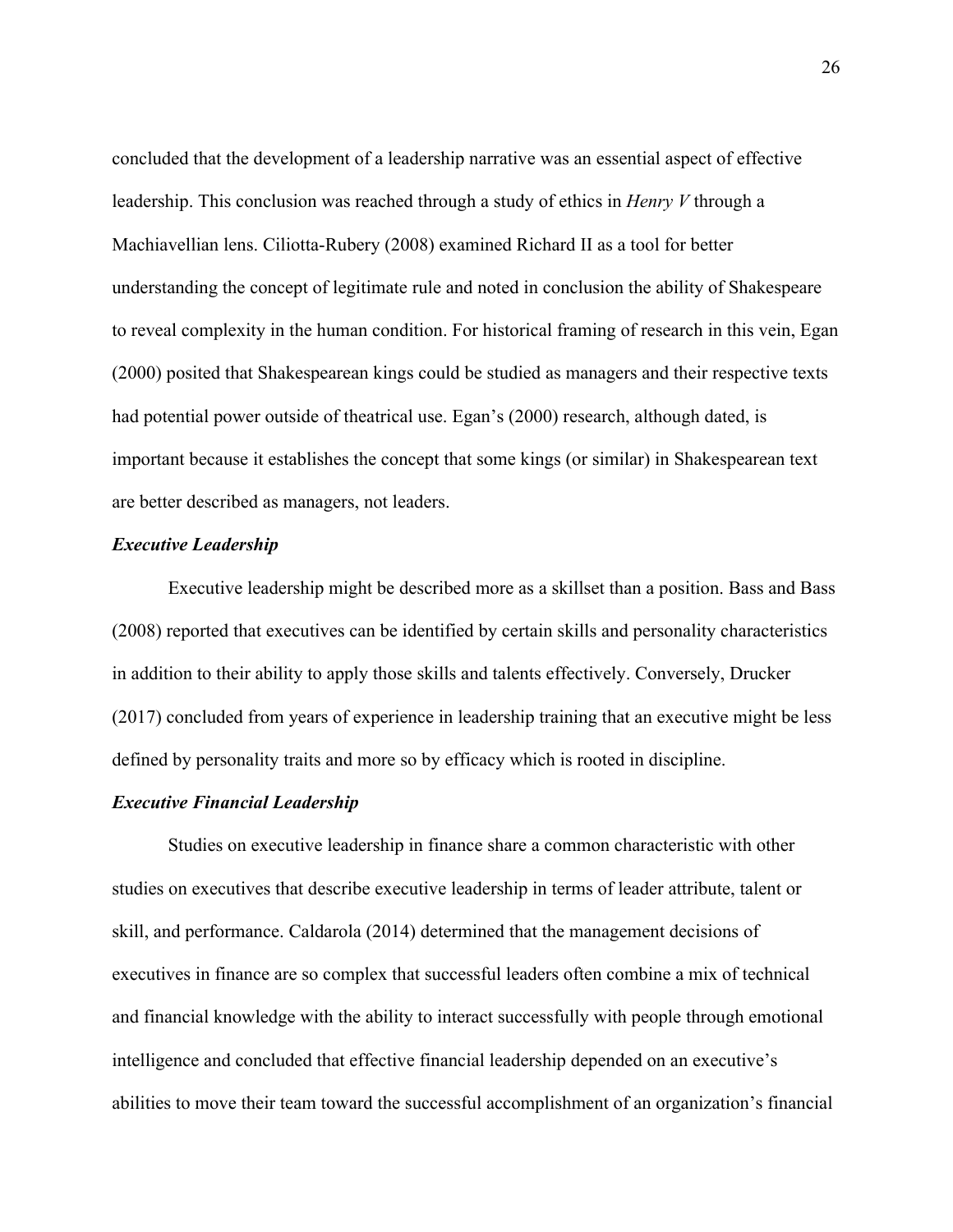goals. Huang (2012) observed the behavior of corporate finance executives using gender as a framework and statistically concluded that men could be described as overconfident in these roles. Adams and Jiang (2017) discovered that CEO insurance experience and financial expertise enhanced the financial performance of an organization, while noting that power and age were not similarly significant.

### *Shakespearean Executive Leadership Insight*

Heidrick and Struggles (2016), a globally recognized search firm specializing in senior leadership, published an arts-based report that examined the power of Shakespeare and the inherent currency available to executives within. In their report, *Shakespeare's Mind for the Future*, they concluded that an intimate examination of three of Shakespeare's most important history plays revealed leadership archetypes that illustrate the connectivity of leadership style and success (Heidrick & Struggles, 2016). Those archetypes included divine leaders, autocratic leaders, and leaders described as people's heroes. This work not only adds to the common theme of successes in leadership amongst Shakespeare's kings and managers but also supports study and deeper examination of Shakespearean leadership at an executive level. It helps to confirm, as Shakespeare posited over 500 years ago, "all the men and women are merely players," (Folger Shakespeare, n.d., 2.1.139) and that leaders have the potential to be seen as characters—not themselves, but as sort of leader-character version of themselves. Followers and leaders alike continue to categorize leaders based on their styles and approaches and those categorizations contribute to a greater archetypal lexicon of leadership.

Heidrick and Struggles (2016) also published another report, *Where Caesar went wrong: the anatomy of a boardroom coup* (2016), which highlighted the failures of leadership of the characters in the play of the same title (see theme 'A') but specifically through the lens of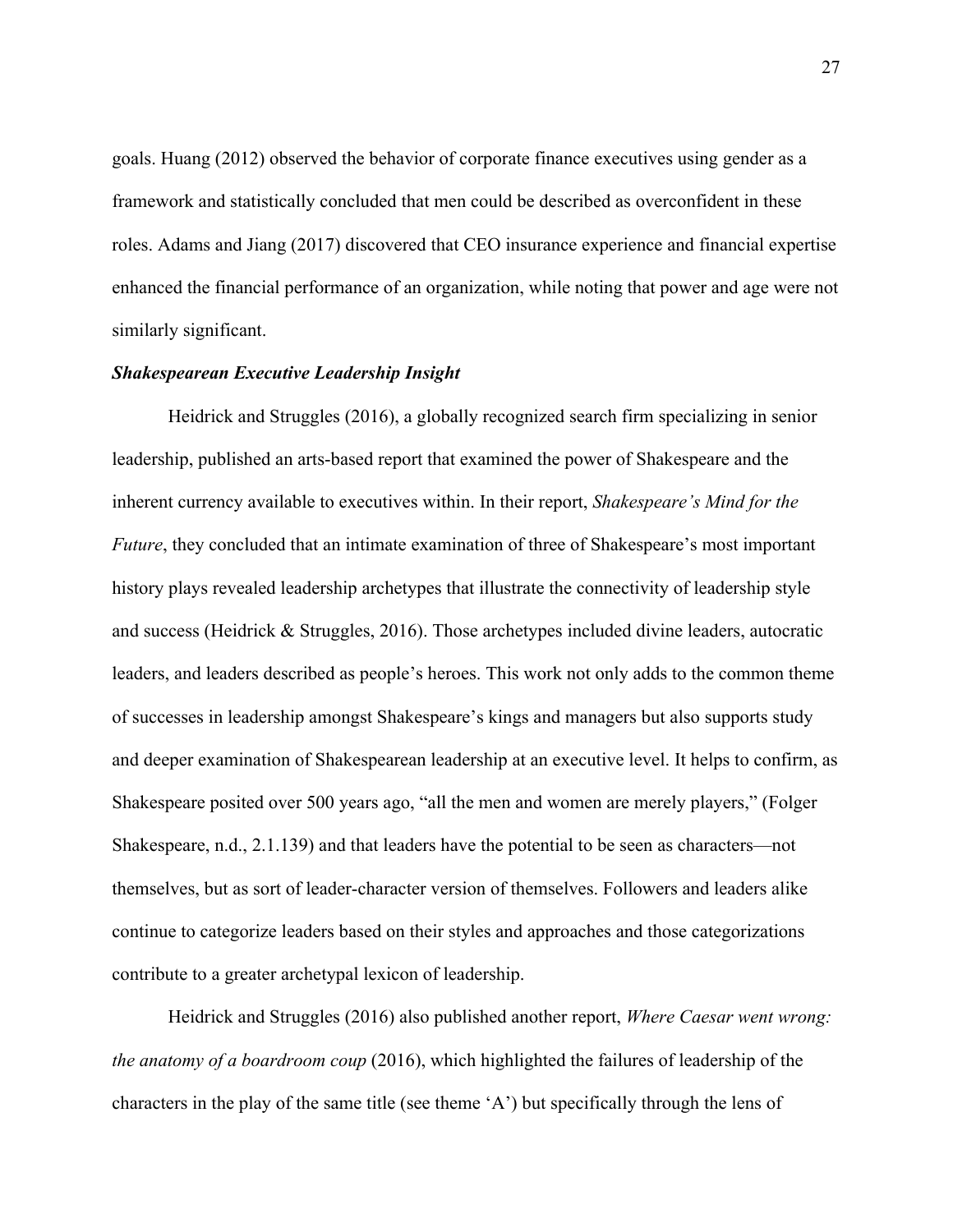corporate and executive leadership insight. This type of levity mixed with the examination of humanity in Shakespearean scripts may also provide another medium through which to explore leadership capacities, functions, and outcomes. In addition, this type of corporate research may help contribute to the theories of the benefits of reflective practices for leaders (Schon, 1983) – while not ultimately focused on one's own actions and strategies, examining a fictional character has the potential to strengthen a leader's ability to zoom out and examine their own practices and performance.

The practice of using characters and situations from Shakespeare's work as a comparative tool is a repeated theme and perhaps points towards the more human idea that the monumental stakes faced by Shakespearean leaders and managers are tangent to leading a multimillion-dollar company (Egan, 2000). When Henry (V) gives his war speech, he knows that many of his men will not see the next morning, "He that outlives this day, and comes safe home, Will stand a tip-toe when this day is nam'd (Folger Shakespeare, n.d., 3.3.41-42)." When these types of decisions affect great amounts of people, as they involve well-known leaders or popular companies that have far reach, the results are often scrutinized to a greater extent (Sharma  $\&$ Grant, 2011). The next emergent sub-theme, therefore, within the theme of non-dramatic or theatrical application of Shakespearean narrative involves the comparative studies of contemporary popular and/or iconic leaders.

## **Popular and Iconic Leadership Insight**

In an article examining the leadership of past Apple CEO and founder, Steve Jobs, Sharma and Grant (2011) also concluded that leadership narrative played a critical role in defining the charisma of charismatic leaders. Combined with the research mentioned above from Herbel (2015) which noted the ethical underpinnings that help develop a leadership narrative for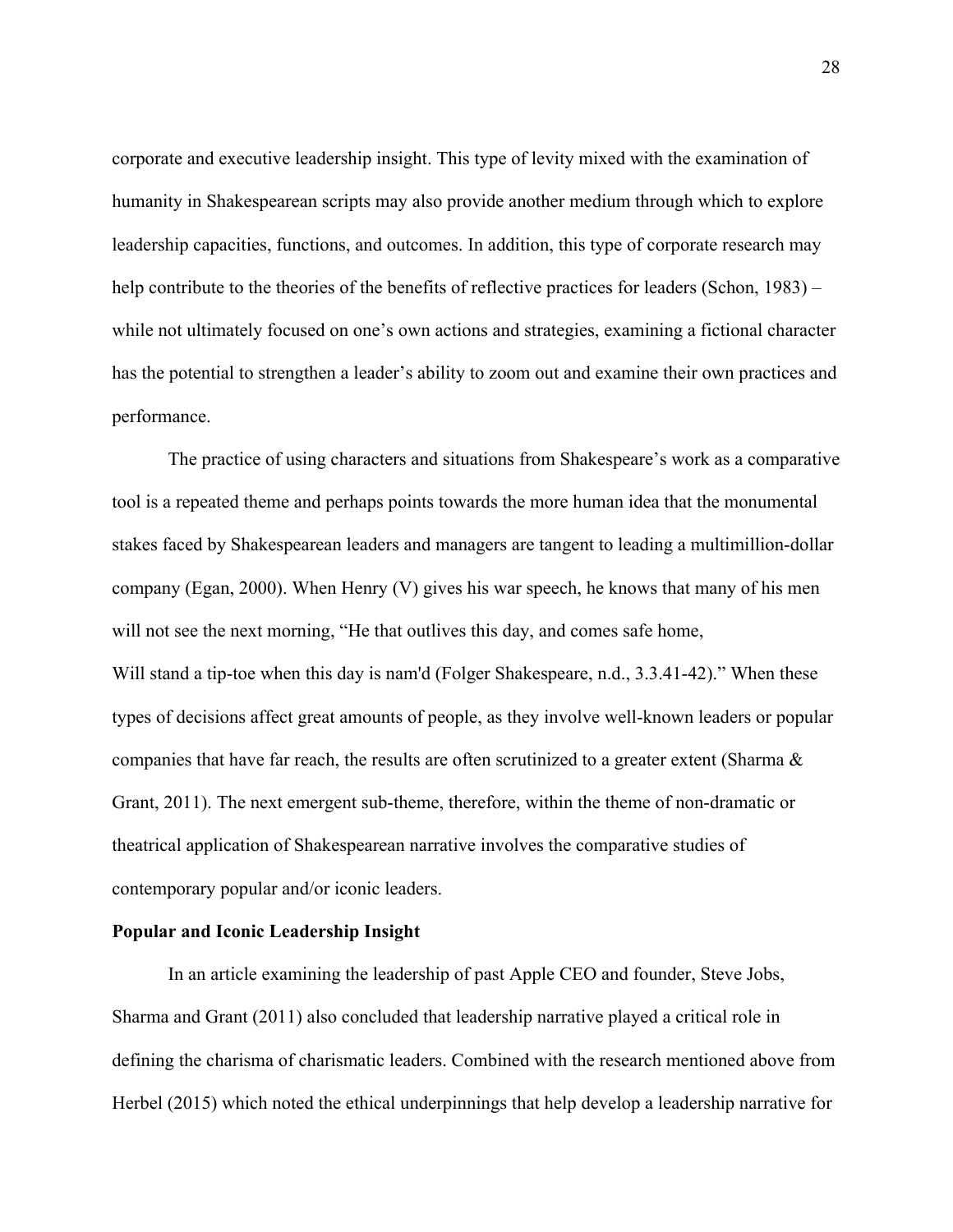Henry V, it should be considered that the literature continually offers non-conventional examinations of fictional characters such as those found in Shakespearean plays and as such has a place in the toolbox of effective leaders. Henry's stakes as a character and leader are astronomical. This type of elevated situation makes for a proving ground of sorts to compare popular contemporary leaders, such as Steve Jobs, to Shakespearean ones.

Steve Jobs certainly holds an infamous place in the books of leaders, having been ousted from the company he created only to reclaim it and lead it to a dominant global position (Sharma & Grant, 2011). Sharma and Grant's (2011) work, framed in behavioral concepts, supports the notion of contemporary leaders drawing tools from Shakespeare. For instance, when one compares the leadership narrative of Steve Jobs with Shakespearean characters it might be more understandable, then, to draw comparisons to the similarities and differences in their journeys and the value of that knowledge to corporate leaders such as Jobs and similar. This type of research has been conducted in the past (e.g., Egan, 2000; Warner, 2007; Heidrick & Struggles, 2016). Ciliotta-Rubery (2008) concluded Richard II was an excellent proving ground for the comparison of legitimate power and the intricacies of modern executive leadership.

### **Political Leadership Criticism**

The examination of leadership where it intersects with politics provided Shakespeare with a great deal of dramatic material and also presented itself as a potential separate theme in a review of the literature. For example, Bezio (2017) examined the intersection of leadership and politics using Shakespeare's *Pericles* (The Folger Shakespeare, n.d.) as a lens to explore the implications of nationalism in a modern culture.

Bezio's (2017) conclusions that current sentiments during undeniable times of Brexit, MAGA (Make America Great Again), and other nationalist movements, when compared with the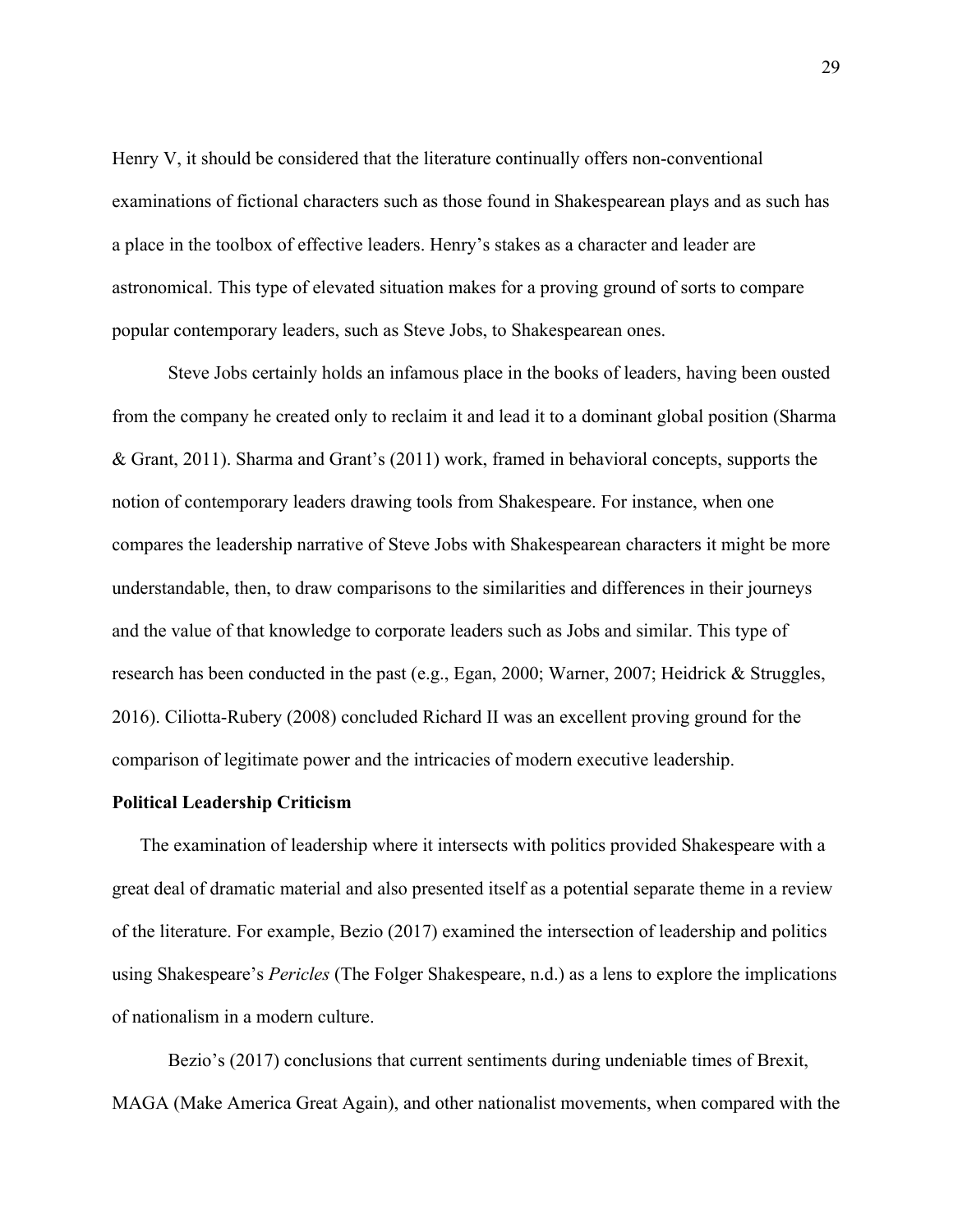political volatility encased in *Pericles* (The Folger Shakespeare, n.d.), offer a unique view into the metaphorical layering of Shakespeare's dramatic work, and its pliability and universality to understanding other political stories. To give context to this type of theatrical tradition, it may be important to note that the oldest surviving dramatic text in the world is *The Persians* (Aeschylus et al., 2009), which focuses on the failure-by-pride of an ancient king. Although Shakespeare did not invent this style of reflective practice, his model certainly continues to inform (Greenblatt, 2018).

It is important to note then, that Shakespeare was a master of metaphor, and his plays that detail political figures are laced with socio-political meaning (Greenblatt, 2005). When Shakespeare wrote *Julius Caesar* (The Folger Shakespeare, n.d.), he was not writing about the troubles of Rome, he was reflecting on a deeper-rooted British sentiment of government and leadership (Greenblatt, 2005). Shakespeare's work has since been much more widely distributed and reinterpreted and the obvious lens that is constantly shifting is time—politics have unfalteringly played a role in the successes and failures of humans (Greenblatt, 2018).

In his text, *TYRANT*, Greenblatt (2018) explored the tyranny of Shakespearean characters and the emergent commonality of Shakespeare's beliefs of the durability of the human spirit and the ultimate downfall of tyranny by way of the "ordinary citizen" through political action (pp. 189). This provocative text that invokes the apex predator of all Shakespearean politicians, Richard III, blisteringly compares Machiavellian tangents of current political leadership with that of the infamous Duke of Gloucester (Greenblatt, 2018).

Richard III is also historically reflective of Elizabethan political dealings (Greenblatt, 2018), thus firming the idea that past examinations of the texts have supported a continual reharrowing of scripts and documents to discover new meaning. What may be relevant today, may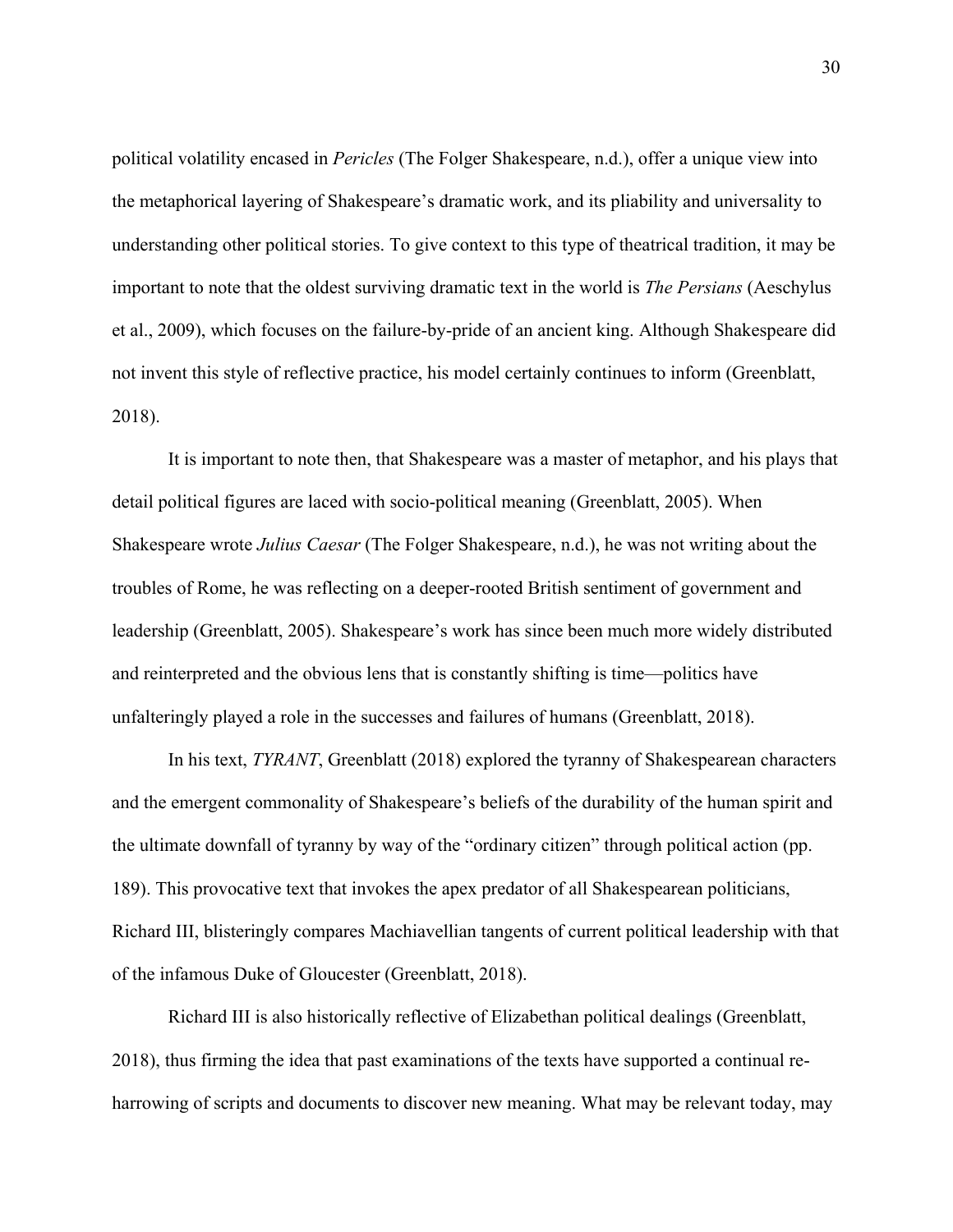have little meaning tomorrow, or vice versa. The literature revealed a retrospective power or highlighted the relevance of using Shakespearean characters to explore leadership. Greenblatt's (2018) approach then, is dually poetic: as Shakespeare used the medium of Richard III to explore his own era's political dealings and leadership successes and failures, so did Greenblatt use Richard III to navigate the political tides of his current times. This may help support the greater concept that leaders engaging political insights inherent to Shakespearean texts creates the potential for deeper and more meaningful reflection and therefore positive growth in leadership (e.g., Bezio, 2013; Warwick 2016).

Doescher and Quercia (2019) have penned the parody, *MacTRUMP: A Shakespearean Tragicomedy of the Trump Administration, Part 1*. Cleverly using Shakespearean structure, language, and rhyming schemes, this play is a classic example of the pliability or universality of Shakespearean themes to examine current events and dealings. Although the work is not typical social research, it can certainly be considered a form of arts-based inquiry wherein the playwrights emulate Shakespeare's form, conventions, and styles of characterizations to reflect on current political leadership. The parody is unshakably Shakespearean in spirit and like Greenblatt's (2018) TYRANT, uses the framework of a past historical document comparatively to better understand and analyze the current leadership practices and outcomes of several popular leaders and leader/follower relationships associated with the Trump presidential administration.

The ultimate power of these Shakespearean characters, whether political, executive, or even both, lie in their ability to continually inform leadership practices. Warwick (2016) posited that fiction, like Shakespeare, could be used for reflective purposes in the greater cultivation of leader-follower relationships and leader growth.

# *Hamlet*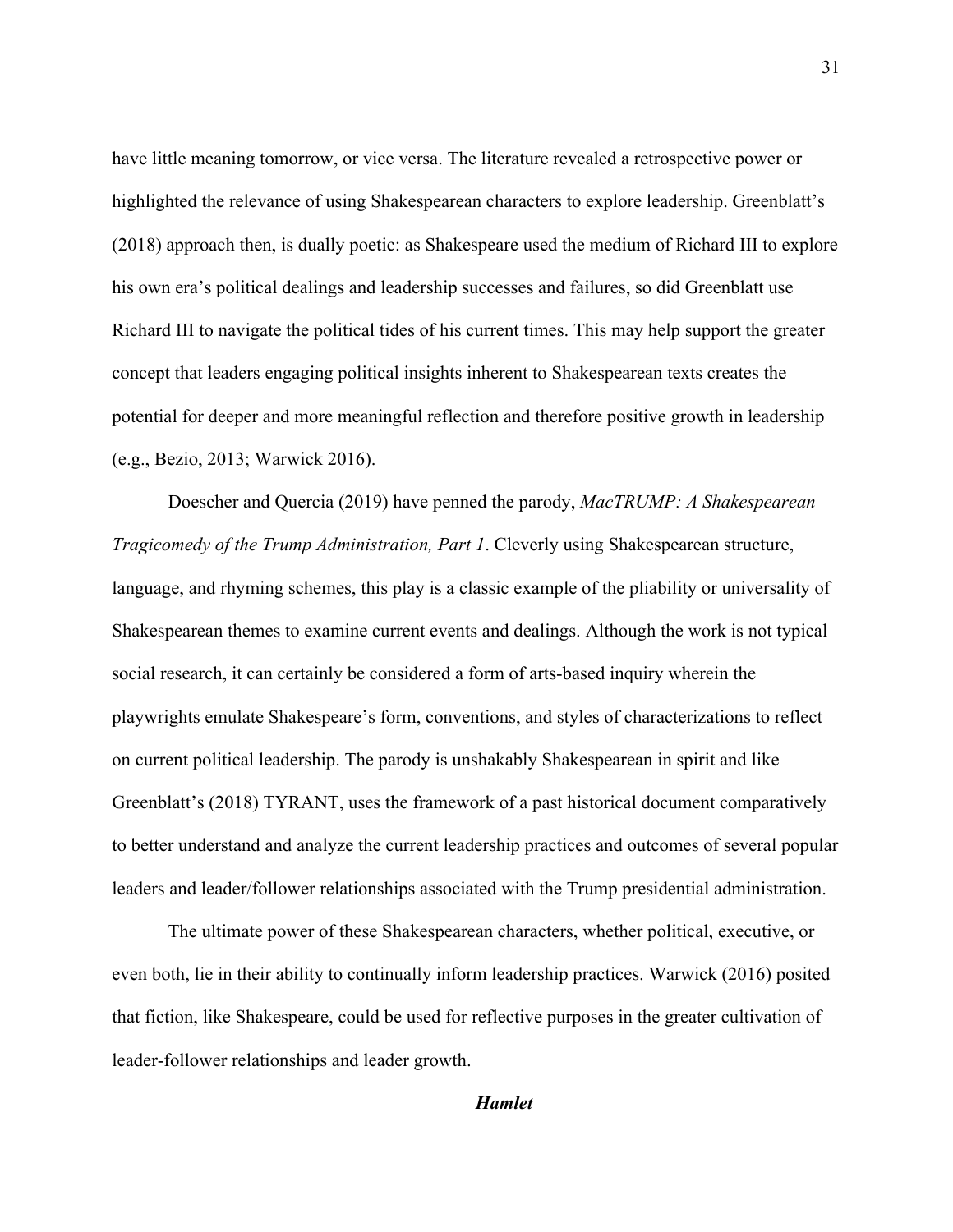The Folger Shakespeare Library (n.d.) described *Hamlet* as one of Shakespeare's most popular yet enigmatic plays, noting its themes of revenge and the deep study of character behavior in the script. Greenblatt (2005) claimed that scholars had accounted for the addition of nearly 600 words of Shakespeare's lexicon through Hamlet with many of them being new to the English language. McDanel Garcia (2017) detailed Hamlet's leadership as a function of his charisma and therefore a greater collective understanding of his cross-generational admiration as a source and figure for knowledge. Neill (n.d.) noted the staying power of the work from its first performance in the early 1600s, and its continued appeal thereafter as a framework for critical and intellectual discovery.

The episodic play is structured in five acts and traces the story of Prince Hamlet of Denmark after the death of his father, which is ultimately revealed to have been a murder. (Shakespeare, n.d.). After Hamlet confirms through his methods that his father's brother was also his murderer, he seeks a dark and bloody path of revenge that costs many lives, including his own (Shakespeare, n.d.). Greenblatt (2005) noted the entire plot of Hamlet is framed by a revelation of murder and the completion of a planned revenge.

This cycle of revenge may be the emotional context that propels *Hamlet* as a universal tool for learning and understanding. The English actor David Tennant described the chance to play Hamlet as a rite of passage though, simultaneously energizing and unnerving (Rokison, 2009) *Hamlet* portrays a universality that makes (audience) connection to the exceedingly charismatic character easy because he ultimately seems like a real character (McDanel Garcia, 2017). Neill (n.d) illustrated the power of even *Hamlet* to comment on its own universality, noting a line from Act IV, Scene V, "Her speech is nothing, / Yet the unshaped use of it doth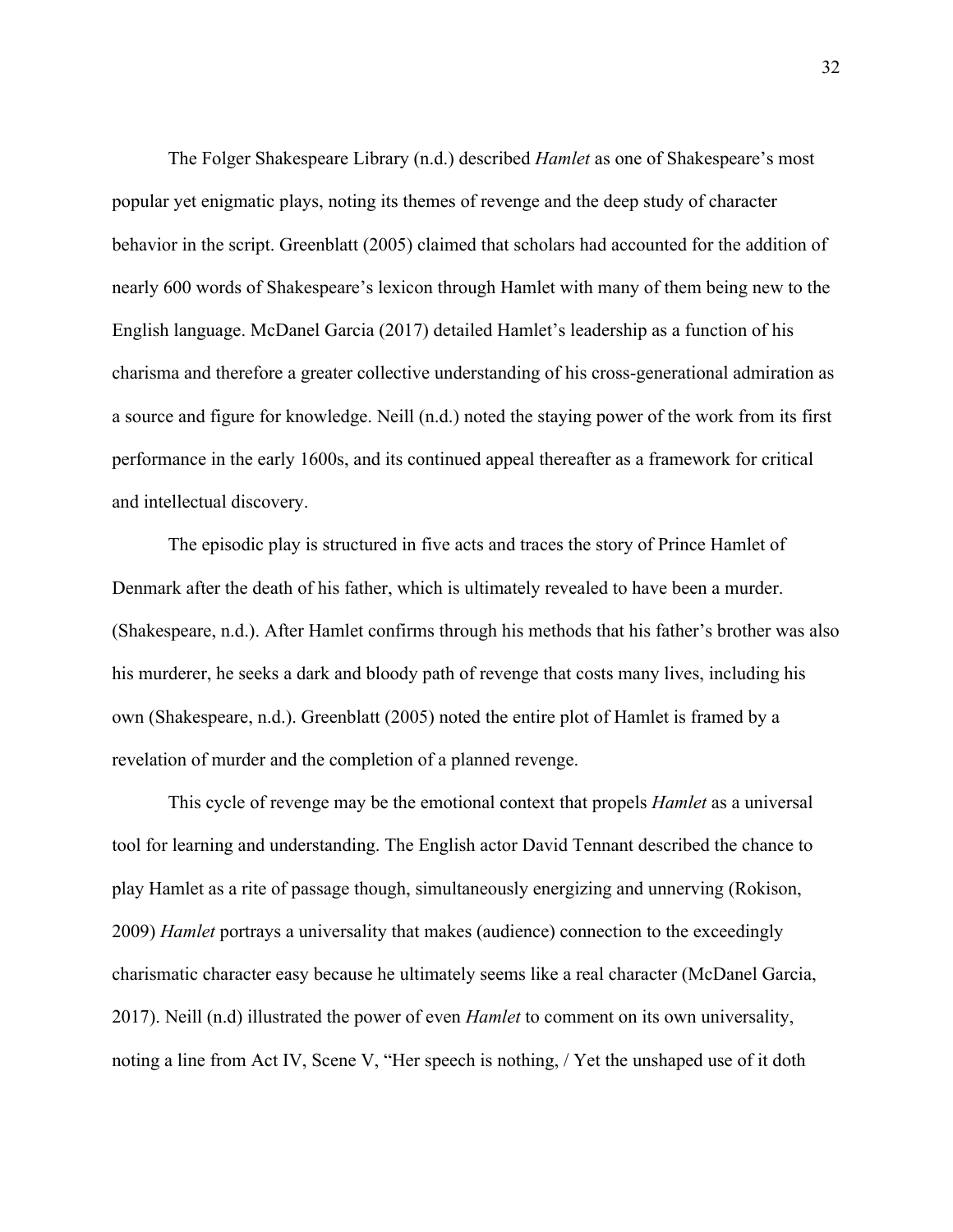move / The hearers to the collection. They aim at it / And botch the words up to fit their own thoughts" (Folger Shakespeare, n.d.).

## **Hamlet's Leadership**

Hamlet as a character represents a complex study of a leader. Using Northouse's (2019) definition of leadership which highlights individuals' work toward a common goal, one could establish early in the plot that Hamlet's faithful friend, Horatio, for some time is his lone follower in the quest to avenge his father's death. This relationship is bookended by Hamlet's plea for Horatio to tell his story as Hamlet takes his dying breaths (Folger Shakespeare, n.d.).

It may be also important to note Hamlet's general or referential power as a leader. Upon murdering Polonius, the court sage, Claudius is afraid to put Hamlet on trial due to his popularity with the citizens of Denmark. "He's loved of the distracted multitude,/Who like not in their judgment, but their eyes;/And, where 'tis so, th' offender's scourge is weighed,/But never the offense" (IV.iii.3-7). This speech by Claudius denotes not only Hamlet's charismatic appeal to his followers, but Claudius' fears in stirring popular opinion against his own ascent to the throne.

Azad and Abbasi (2018) described Hamlet's forward action after meeting the ghost early in the play as a "burden of duty" (n.p.). A simple analysis of Hamlet's actions once embarking on his quest for justice indicates an ended relationship with his love interest, Ophelia, the murder of two schoolmates, Rosencrantz and Guildenstern, and many more deaths including Polonius, Laertes, and his own (Folger Shakespeare, n.d.). Davis (2012) described Hamlet as charismatic and morally astute as a leader and offered antithetical views of Hamlet's leadership journey. One analysis from this study offered that Hamlet's ultimate demise signifies his leadership inability. A counter-analysis suggested by the end of the play Hamlet has achieved his goal to purge Denmark of an internal enemy and therefore succeeds in his leadership goals, despite the fatal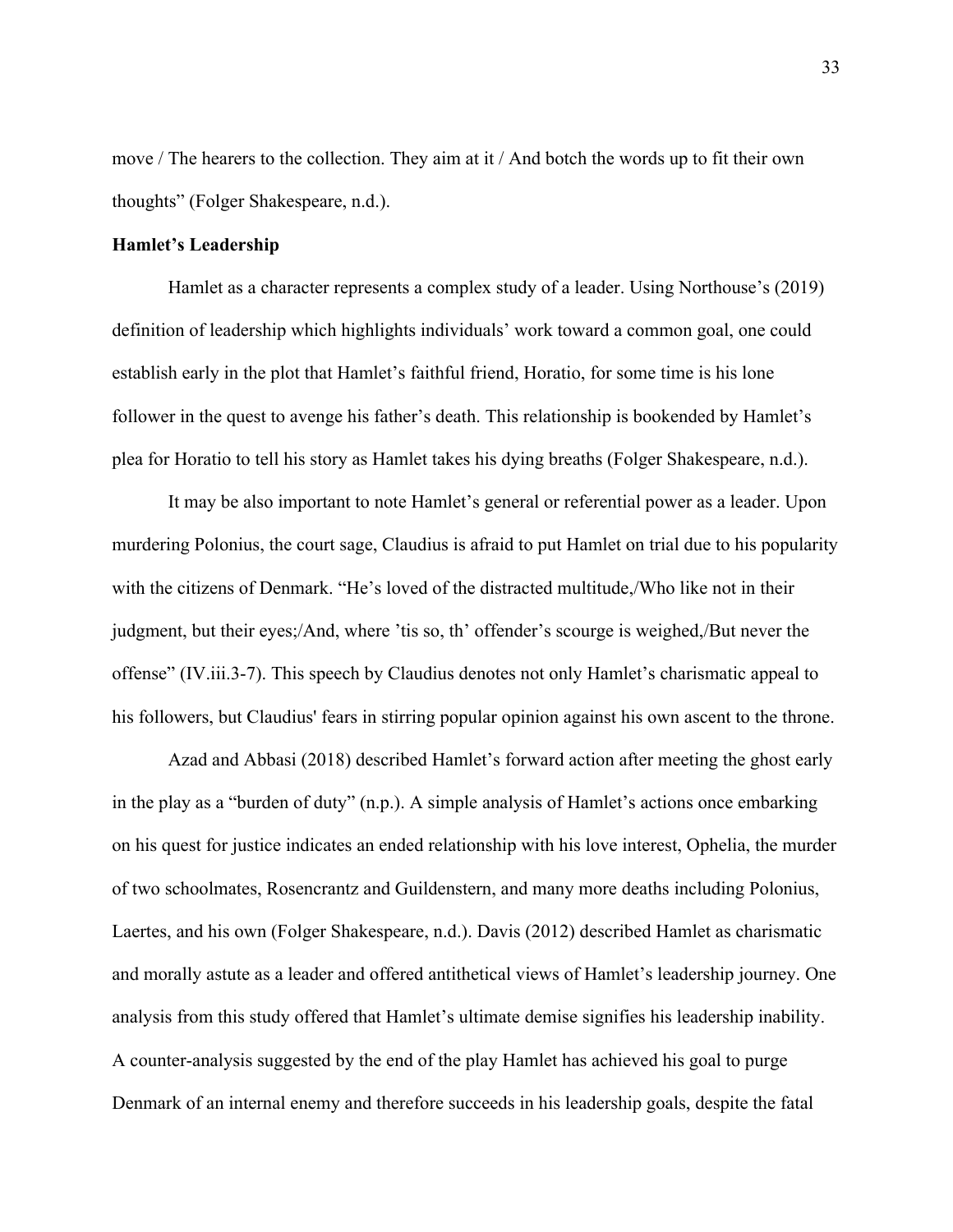cost (Davis, 2012). These differing approaches highlight the complexity of Hamlet's characterization. Greenblatt (2005) noted that Hamlet does not move toward revenge quickly, rather his approach is calculated, and the complexity of Hamlet's method is ultimately what engulfs him. Hui (2016) concluded that inaction, such as Hamlet's is characteristic of tragedy.

Later in the play, once Hamlet proves Claudius's guilt, his mother, Gertrude, joins his cause as a follower and aids his quest to avenge his father (Folger Shakespeare, n.d.). Greenblatt (2005), noted despite Gertrude's compliance with Hamlet's plan, she remains concerned with his mental state and its effects on his behavior. This transformation occurs in Act III, scene iv.

## **Act III, Scene IV**

Act III, scene iv occurs near the middle of Shakespeare's enigmatic script. It is a violent scene between Hamlet, his mother, Gertrude, and Polonius, and is chronologically after scenes where Hamlet has enacted a play to successfully discover his uncle, Claudius' guilt in the murder of his father and then voluntarily foregone the opportunity to kill Claudius (The Folger Shakespeare, n.d.).The choice to spare Claudius in this instance is important because Hamlet has decided as his uncle is praying, murdering Claudius would send him instantly to Heaven. As Hamlet's father was not spared a similar fate, Hamlet vows to avenge the Ghost fully by killing Claudius with a tainted soul. This famous soliloquy is important because it frames the first murder Hamlet commits shortly after, in Act III, scene iv. Weiss (2020) also contended that it posits Hamlet's existentialist views of the world, and his fear is ultimately defined by his own mortality.

Act III, scene iv starts with Gertrude and Polonius conversing, where Polonius informs the Queen how she ought to scold Hamlet and convince him to end his erratic behavior of late. Polonius then hides while Hamlet and his mother converse. When Gertrude calls out for help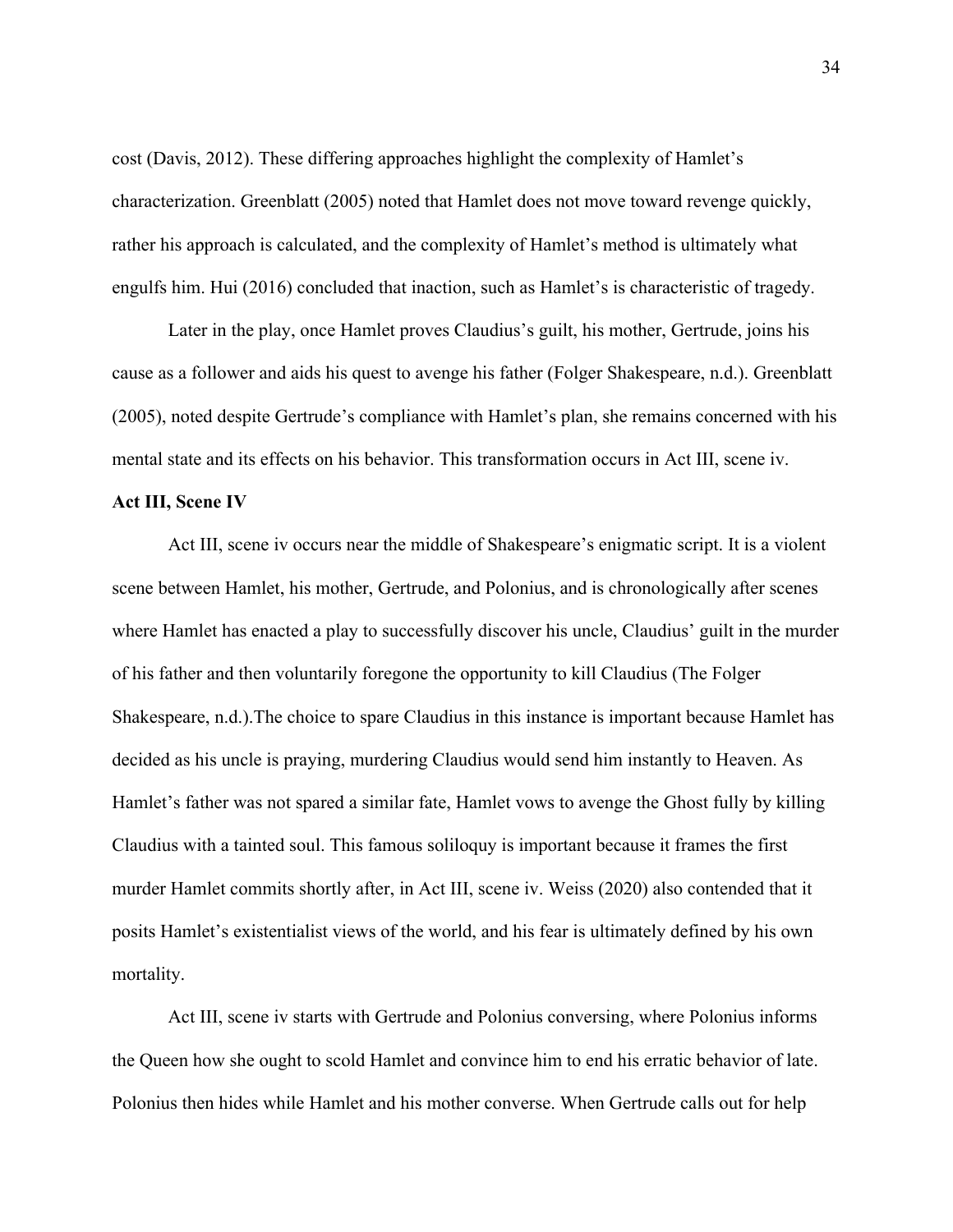Polonius echoes from his hiding place and Hamlet quickly dispatches by stabbing him to death. Hamlet does this, not for his loathe of Polonius, but because he mistakes him for Claudius.

This scene also contains important instances of Hamlet's and others' abilities to alter their behaviors. This is supported by Greenblatt's (2005) claim that clues of Hamlet's mental state radiate from his instructions to his mother wherein he admonishes her "not to disclose his strategy" (307). Having confronted his mother with the rashness of her remarriage to his father's brother and also of his guilt in murdering her previous husband, Hamlet's father, Hamlet confronts his mother with abstaining from an intimate relationship with the murderous Claudius (Folger Shakespeare Library, n.d.). "Assume a virtue, if you have it not," Hamlet says, compelling his mother to alter her behavior to make a break in physical connection and intimacy from Claudius more achievable (Folger Shakespeare Library, n.d.). Another instance of Hamlet's awareness occurs in the last few lines of the scene when Hamlet declares to his mother, "That I essentially am not in madness, / But mad in craft (Folger Shakespeare Library, n.d.). This line may also showcase Hamlet's awareness of his actions and his attempt to convince his mother that he is not lost in his feigned madness, but in control of making those around him think so. It also marks an important milestone in Hamlet's leadership journey in the play, because at this point Gertrude joins Hamlet's cause to avenge his father/her husband (Folger Shakespeare Library, n.d.).

# **Existentialism**

The origins of existentialism can be traced through the philosophical writings of Kierkegaard, Jaspers, Heidegger, Nietzsche, and Husserl (Runes, 2020). Hanaway (2019) reported that the term existentialism was devised by Gabriel Marcel as a means of describing the emergent thinking of friends and contemporaries Jean-Paul Sartre and de Beauvoir. This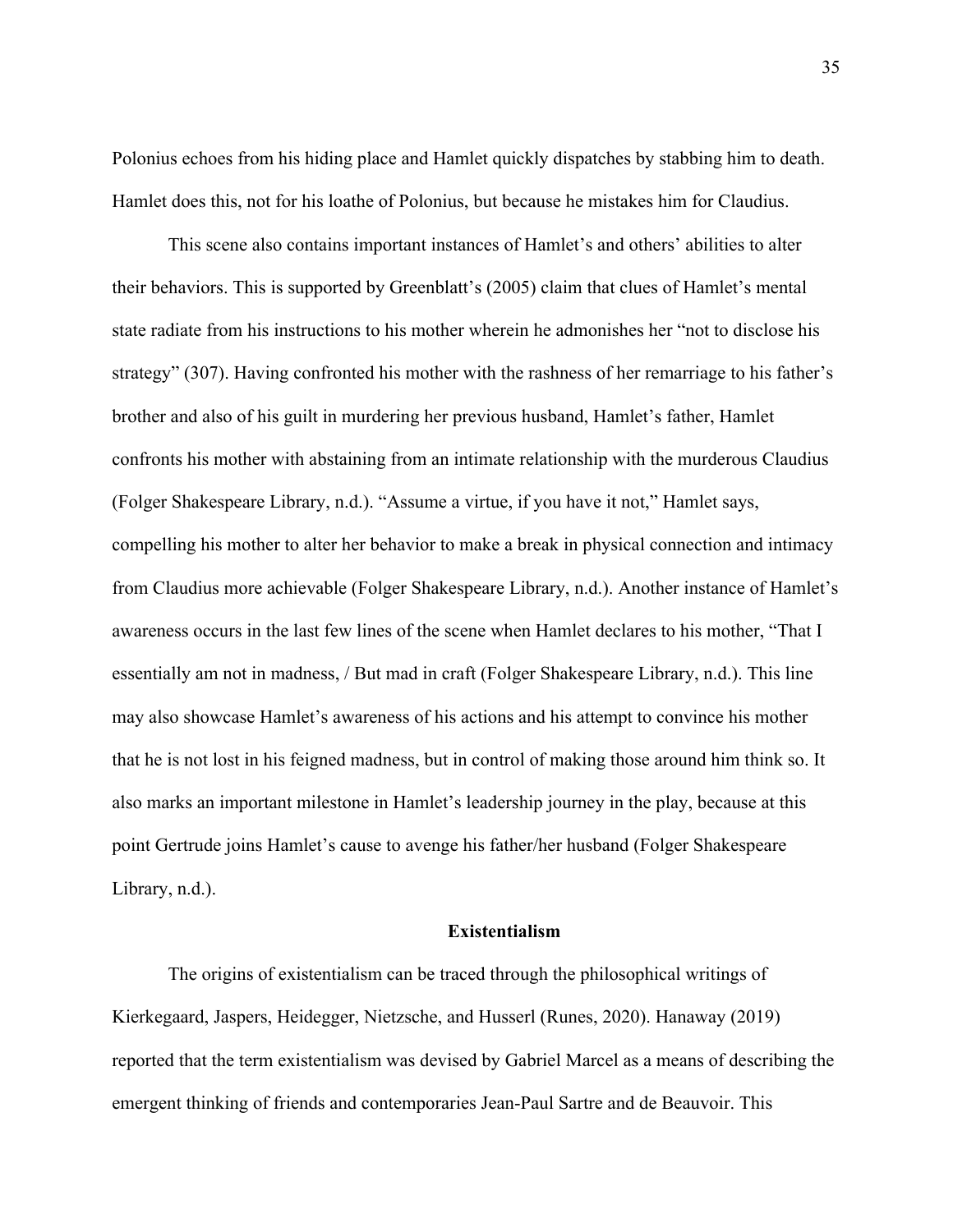philosophy is chiefly concerned with the existence and the freedom of the individual to act at will. DuFour (2017) reported that Sartre casually spoke the words "...existence precedes essence" (n.p.).

This simple definition of existentialism and unintentional rallying cry of the movement expresses its core belief that human beings are born without purpose and define it as they live or, *exist*. Runes (2020) categorized Sartre's multi-faceted contributions to the movement of *existentialism* as being influenced by the writings of Heidegger, Kierkegaard, and Husserl, and concluded its conundrum was the ultimate anguish of humans by recognition of their own existential freedoms. Hanaway (2019) also concluded that Sartre contributed greatly to the exploration of existentialism through contexts of emotion, imagination, social systems, and politics.

## **Existentialism and** *Hamlet*

The first line of the play is quite literally, "Who's there?" (Shakespeare, n.d., 1.1.1). This script might be considered a constant exploration of self-awareness, activated by its use of interwoven dialogue and soliloquy, wherein Hamlet reveals philosophical underpinnings that hint of an existentialist stance. For instance, when questioned about his choice of ritualistic dark clothing by his mother in the wake of his father's death, Hamlet answers that these are "actions a man might play." (Shakespeare, n.d., 1.2.87) This admonition is important to an assertion that Hamlet understands his destiny, at least to a degree, to be controlled by his own actions.

Shortly thereafter, Hamlet reveals to his friend Horatio that he will "put an antic disposition on," to distract the unknowing from his plot of revenge on his father's murderer (Shakespeare, n.d., 1.2.192). The audience is ultimately given purer insight into Hamlet's personal philosophy when he reveals to his friends that, "there is nothing either good or bad, but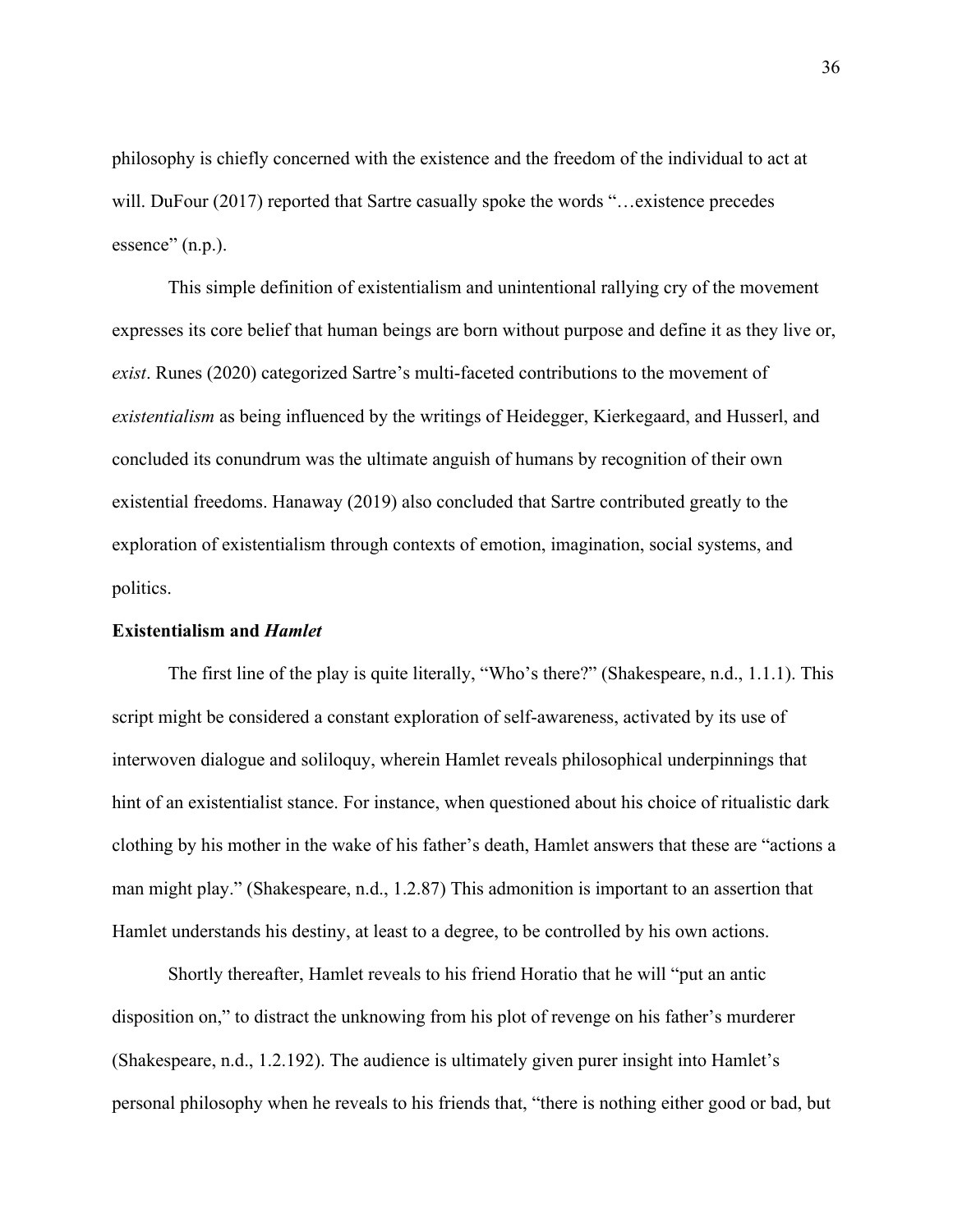thinking makes it so." (Shakespeare, n.d., 2.1.267) The dialogue in this section is short banter between friends. It is presented in prose as opposed to Hamlet's usual iambic pentameter and supports the concept that Hamlet has become more vulnerable and open with his comrades who are of lesser nobility and therefore stature. He also later justifies their indirect murders, by virtue of saving his own life, another testament to his will and ability to control his own fate (Shakespeare, n.d).

Farahmandfar and Samigorganroodi (2015) noted that in his famous essay, *The Myth of Sisyphus*, Camus determined that the self-desire to continue to live is a complicated philosophical issue—one that is predated nearly 350 years by Hamlet's famous soliloquy that begins, "To be or not to be—that is the question." (Shakespeare, n.d., 3.1.64). In this speech, Hamlet openly questions killing himself and ending what he describes as continuing to live in torture. The monologue is concluded however, by Hamlet's realization of his consciousness. By admitting his fear of the unknown in death he ultimately chooses to keep living (Folger Shakespeare Library, n.d.). This, Farahmandfar and Samigorganroodi (2015) concluded was an illustration of *bad faith*, by juxtaposing the immediate outcome wherein Hamlet chooses to continue living and thereby act authentically.

This same quality is portrayed again in Hamlet's inability to act on his revenge plot once he has confirmed Claudius' guilt and finds the King alone and unarmed. Weiss (2020) noted that Hamlet's inability here is underscored by the fear of his own mortality. Ahmad, and Shami (2019) also noted that Hamlet's indecisive nature is explained by the anxious existentialist crisis in which he finds himself. The English actor, David Tennant, contended with this view and said in his portrayal of the infamous Dane, he found Hamlet to be optimistically existential, and that Hamlet was constantly looking for solutions and discovering creative ways of solving his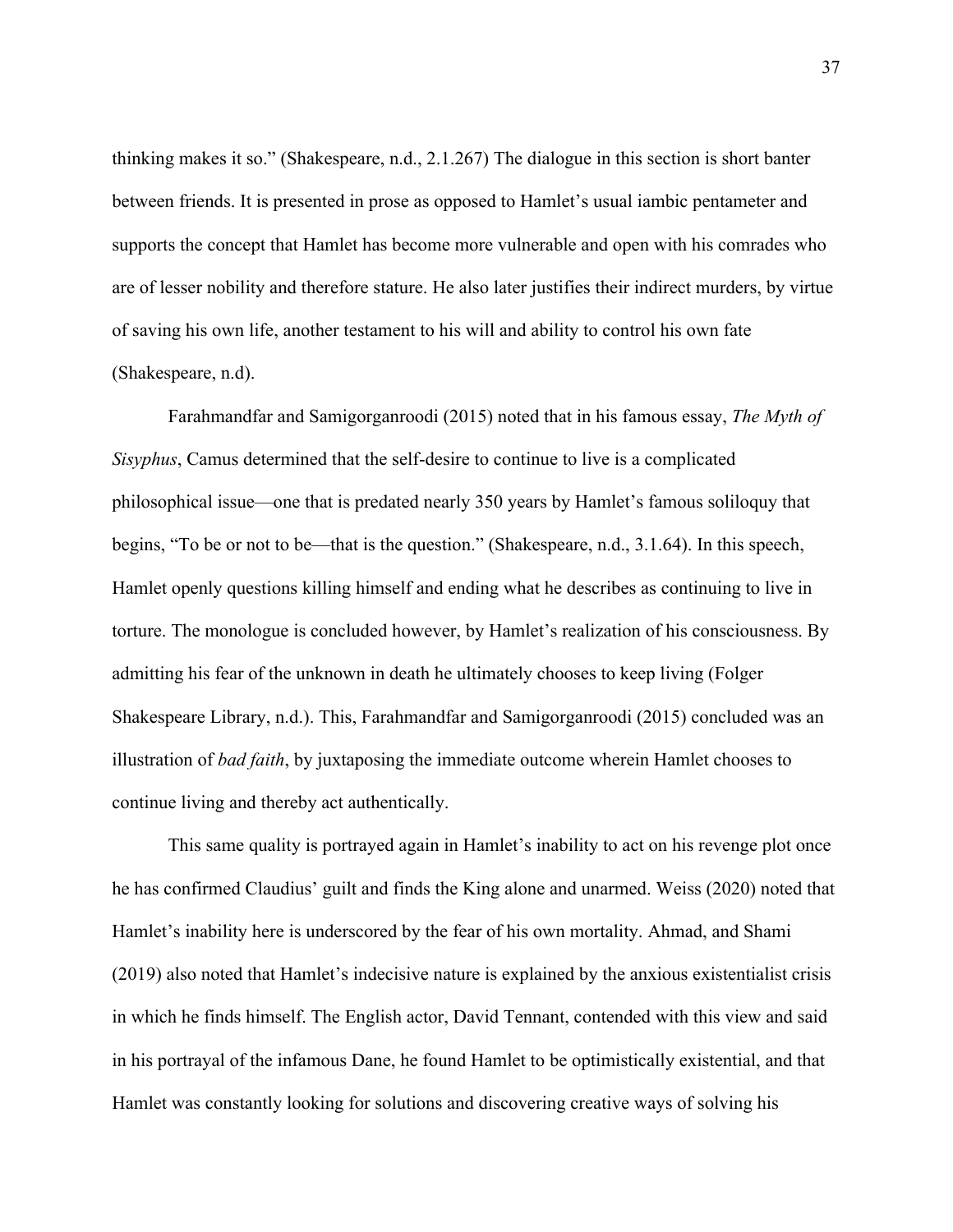problems (Rokison, 2009). In both cases, existentialism surfaces as a means for understanding and studying Hamlet's condition.

Farahmandfar and Samigorganroodi (2015) also cited Sartre's concept of *Nothingness* and described the relationship of Hamlet and his father's ghost as an existentialist view of *Nothingness* whereby Hamlet is more (if only momentarily) whole in the presence of the ghost. This is supported by Hamlet's multiple self-proclaimed desires to interact with the ghost (Shakespeare, n.d.). It may also be considered a device used by the playwright that foreshadows Hamlet's ultimate acceptance and comfortability with his own death – which he ultimately concedes is the price of murder.

## **Conclusion**

The work of William Shakespeare has been continually used as a lens for the closer examination of leadership, its theories, elements, and properties. In the context of Shakespearean leadership narrative, studies have traced the successes of characters like Henry V (Bezio, 2013) and the failures of others such as Macbeth (Kahn, 2015). Shakespeare has also been used outside of theatrical contexts to examine the scope of and application of inherent insights into executive and political leadership (e.g., Heidrick & Struggles, 2016; Greenblatt, 2018). Some studies go so far as to dissect the ethics of executive leadership as it relates to Shakespearean leadership narrative (Herbel, 2015).

Therefore, the deeper dialogue of converging thoughts, theories, and practices surrounding Shakespearean leadership narrative and its applications is unfinished. A conceptual framework of dramaturgy (Goffman, 1959) supported by a theoretical framework of reflective leadership (Schon, 1983) offers the opportunity to explore one of the many different functions of Shakespearean work and its impact on leaders and leadership. Shakespeare's masterpiece,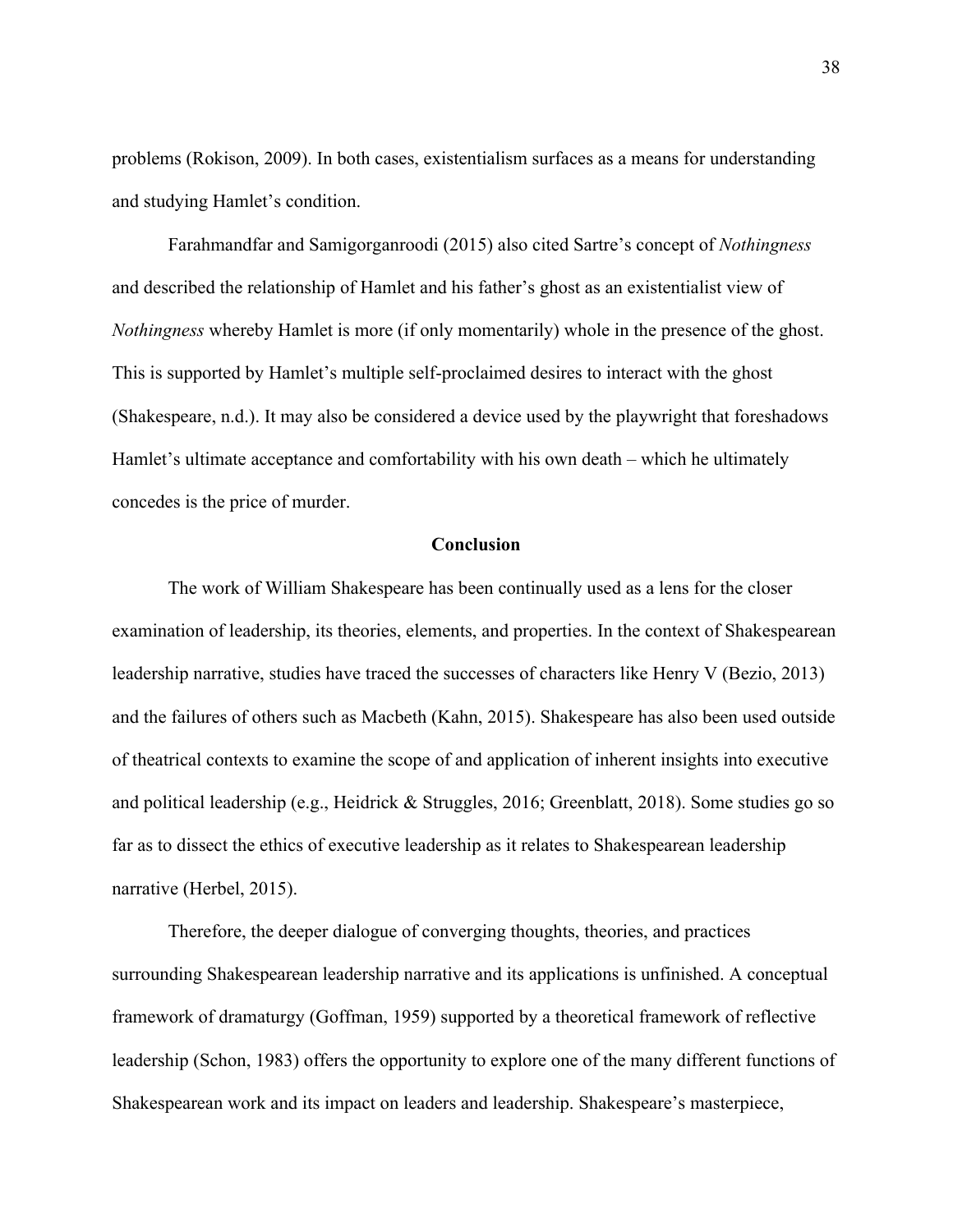*Hamlet* provides this kind of an opportunity for a study of leadership. Whitney and Packer (2000) asserted *Hamlet* was an objective study of strategy. Hamlet's efforts as a leader have been categorized as both success and failure (Davis, 2012). The play also offers a window of existentialist exploration. Hamlet's famed "To be, or not to be…" soliloquy literally portrays the title character's consideration of suicide (Shakespeare, n.d., 3.1.64).

There is a great deal that leaders of today and tomorrow can learn from leaders that have remained steadfast in the writings and interpretations of William Shakespeare. As Ophelia says, "Lord, we know what we are, but know not what we may be." (Shakespeare, *n.d.*, 4.4.48). Therefore, a closer examination of the plays of William Shakespeare and specifically *Hamlet* and its potential impact on financial leaders and leadership-in-action, may reveal more wisdom and insight for the larger body of leadership knowledge and its application to current leaders and leadership issues.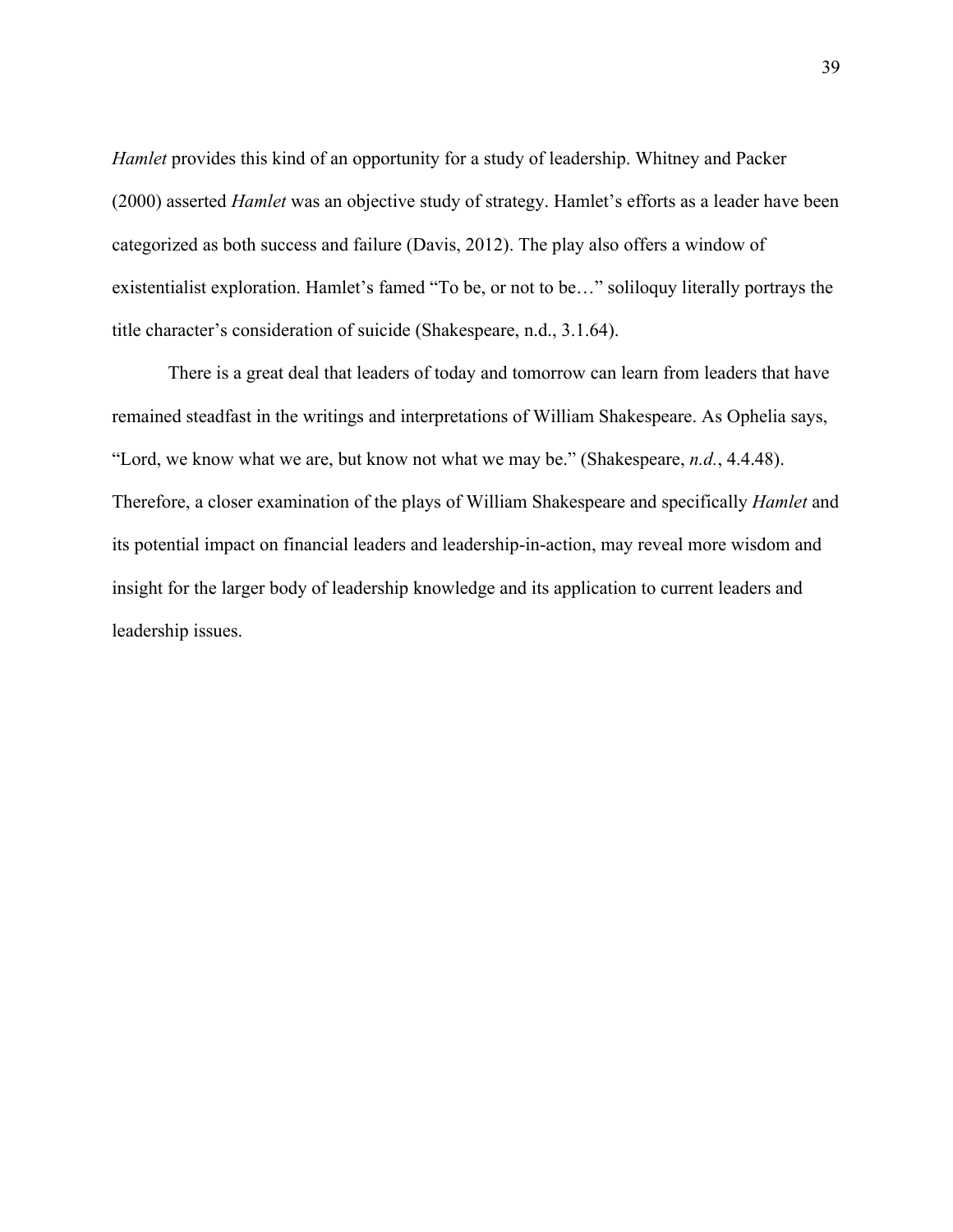### **CHAPTER 3**

### **METHODOLOGY**

The work of William Shakespeare continues to reveal new insight into leadership studies and the review of the literature reveals that his work is potentially undermined as a resource for leaders. The work of politicians and powerful executives alike have been compared to the Bard's most famous character-leaders as well, as in Ciliotta-Rubery (2008), who framed executive leadership through Shakespeare's Richard II. The literature also reveals previous Shakespeareanlaced exploration of military leaders, who are also often positioned at a high political level. For example, Khan (2015) used the character of Macbeth to explore the dynamics of evil in leadership. Henry V is likewise characteristic of a political leader who controls military forces at an elevated level (Shakespeare, n.d.). Studies on Henry's leadership narrative range from leaderfollower relations (Warner, 2007) to Machiavellian ethics (Herbel, 2015).

Shakespeare tended to characterize dramatic, high-stakes leadership in characters. The executive leadership consulting firm, Heidrick and Struggles (2016) compared the plot of *Julius Caesar* (Shakespeare, n.d.) to a boardroom coup. In tangent, the exploration of this inquiry may help illustrate more relevant applications and understanding of Shakespeare's work as it relates to leadership in a contemporary context of similar stakes. As scholarship in the discipline of leadership and management studies continues to grow, so does the potential to harvest meaning laced in Shakespeare's scripts.

This chapter is devoted to methodology. It outlines the scope and purpose of the research and offers a rationale for the methodological design. It also posits population definition, sampling methods, data analyses, limitations, credibility, member-check procedures,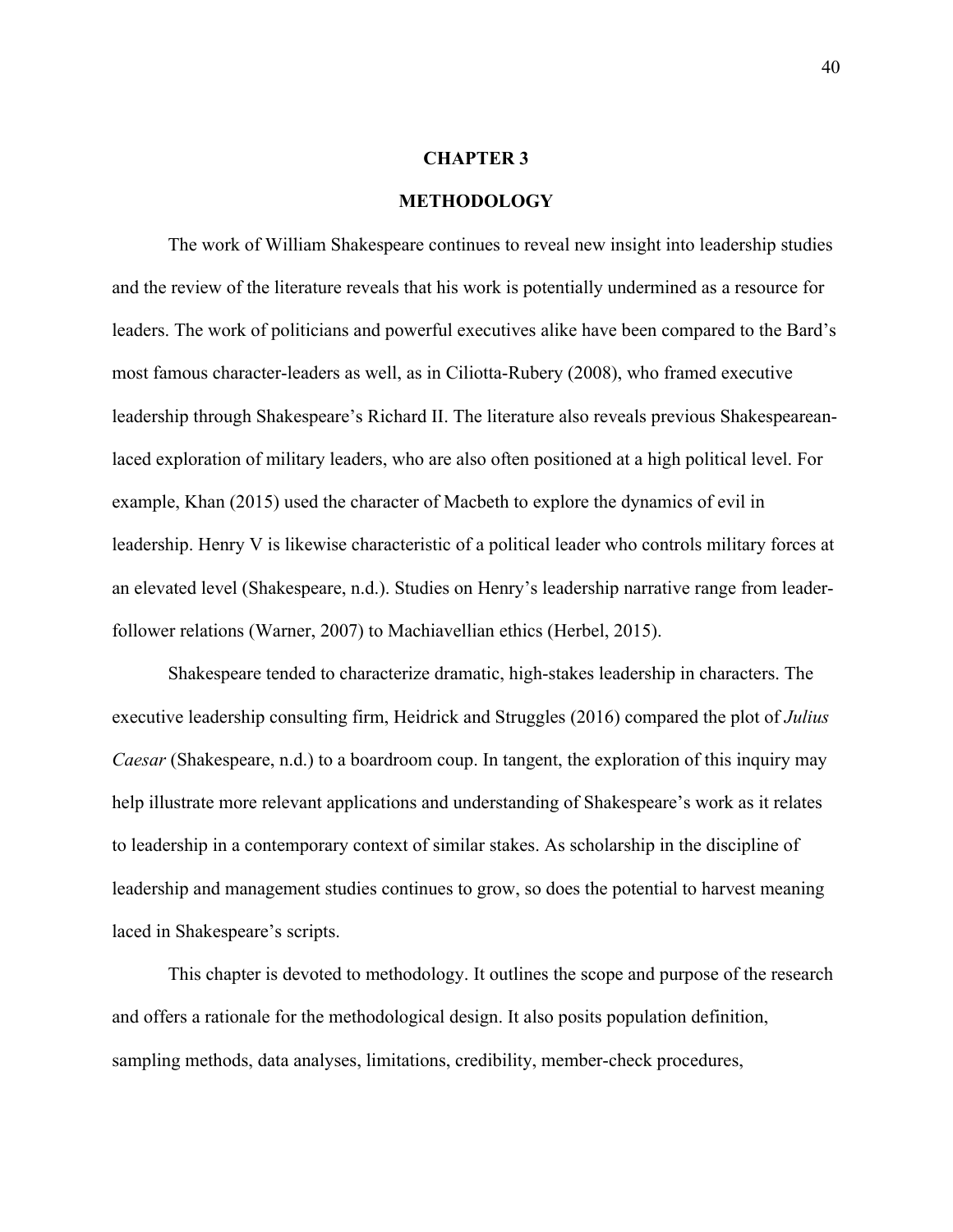transferability, dependability and validity, confirmability, and ethical issue, and a statement regarding conflict of interests.

# **Purpose**

The purpose of this qualitative narrative inquiry was to explore the perceptions of leaders in executive positions in the financial industry about how Shakespeare can inform leadership performance. It set as its goal the deeper understanding of Shakespeare as a tool for improving leadership performance. This study also sought to continue the scholarly dialogue surrounding the intersection of Shakespeare and leadership studies and recognizes the potential for Shakespeare to cultivate deeper analytical skills (e.g., Warwick, 2016) amongst leaders and also in the contexts of difficult leadership, which may also be tangent to executive turnover (Arthaud-Day et al., 2006).

### **Research Questions and Design**

This study is tangent to the characteristics of qualitative narrative inquiry (Merriam  $\&$ Tisdell, 2016). It employed a social approach and (arts-based) Shakespearean lens. It was driven by two major research questions and a sub-question:

(1) What are perceptions of executive leaders in the financial industry about portrayals of leadership in Shakespearean drama and literature?;

(2) How does a sample of executive financial leaders describe how Shakespearean drama and literature inform their leadership performance?; and

(2.a.) How can the reflective analytical processes developed by leaders be

described in context of Shakespearean leadership narrative?

These research questions supported a narrative inquiry as they sought to answer *what* and *how* as it related to the research problem and did not seek to prove causality or measure variables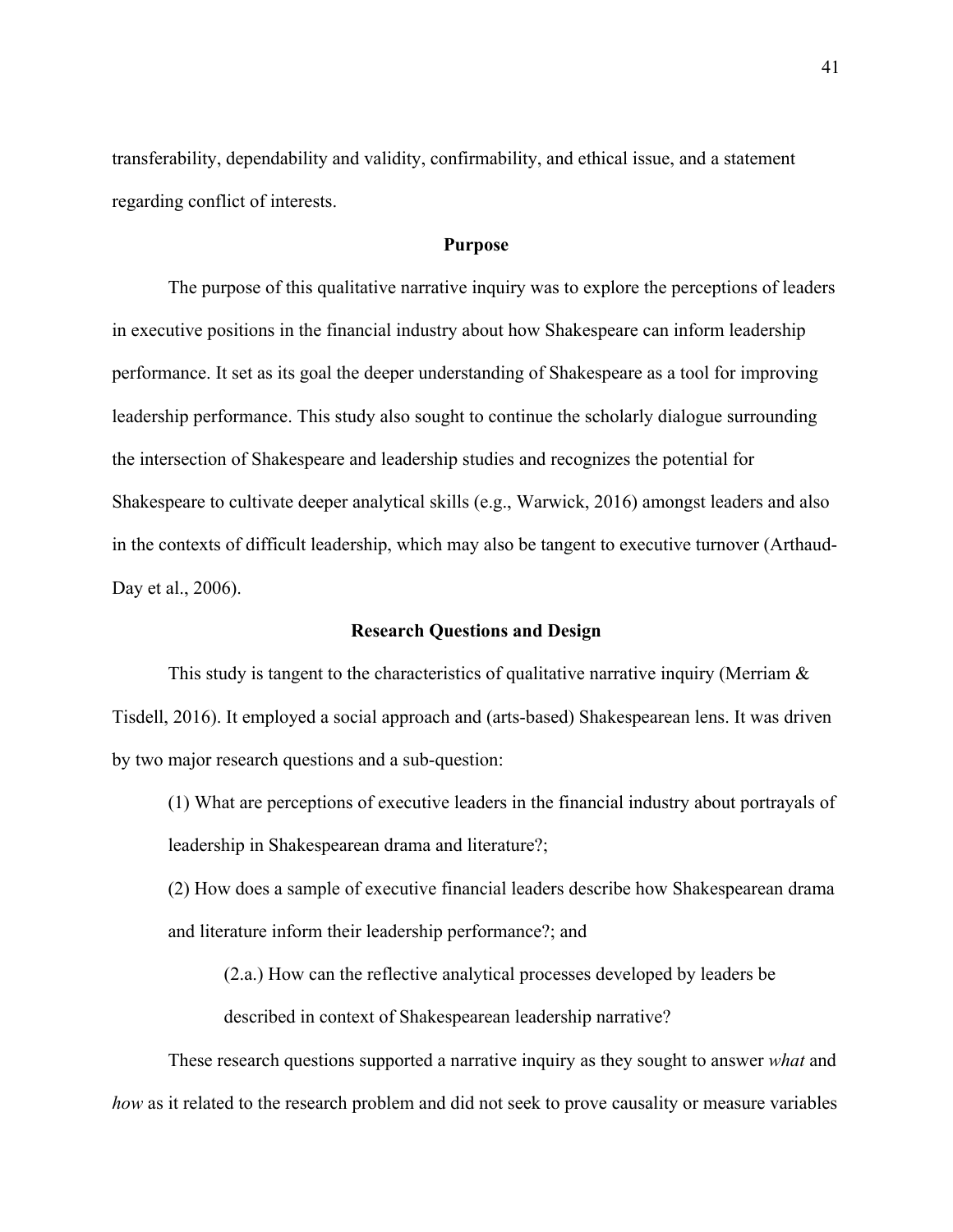(Creswell & Guetterman, 2019). This inquiry asked participants to make meaning of their own leadership experiences that were ultimately reconstructed as narrative by this researcher. Qualitative inquiry also supports the notion that the researcher serves as the primary instrument in the study (Bloomberg  $& \text{Volpe}, 2016$ ), which is essential in this research because the narrative element was channeled through the investigator for interpretation.

The qualitative approach was also supported by the review of the literature in additional ways. First, the literature review revealed a great deal and range of qualitative inquiry in a Shakespearean context, for example Khan (2015) explored *Macbeth* using the work of Kant as a lens, and Warner (2007) explored leader-follower relations in *Henry V*. Wilson's (2013) framework, although not Shakespearean in nature, supports the study of leadership discourse through dramaturgical analyses, which is the conceptual framework of this study (Goffman, 1959). It was therefore logical to engage the greater community in this vein of scholarship by participating in rigorous methodology that is inherent to the literature. Another theme that emerged from the greater community of scholarship involving leadership, literature, and the arts is a continual call for more research on the value and implication of atypical inspiration (such as Shakespearean drama) in leadership study and application. Kociatkiewicz and Kostera (2016), for example, explored the value of the study of literature in the context of leadership and concluded with a plea for more attention and production of similar studies. This study sought to serve as a reply in the scholarly conversation that is sustained by the literature.

This inquiry also justified a qualitative approach due to certain theoretical bedrocks. This work was narrative and innately based on words so its underpinnings may also have been hermeneutic in nature (Merriam & Tisdell, 2016), because narrative inquiry inherently aspires

42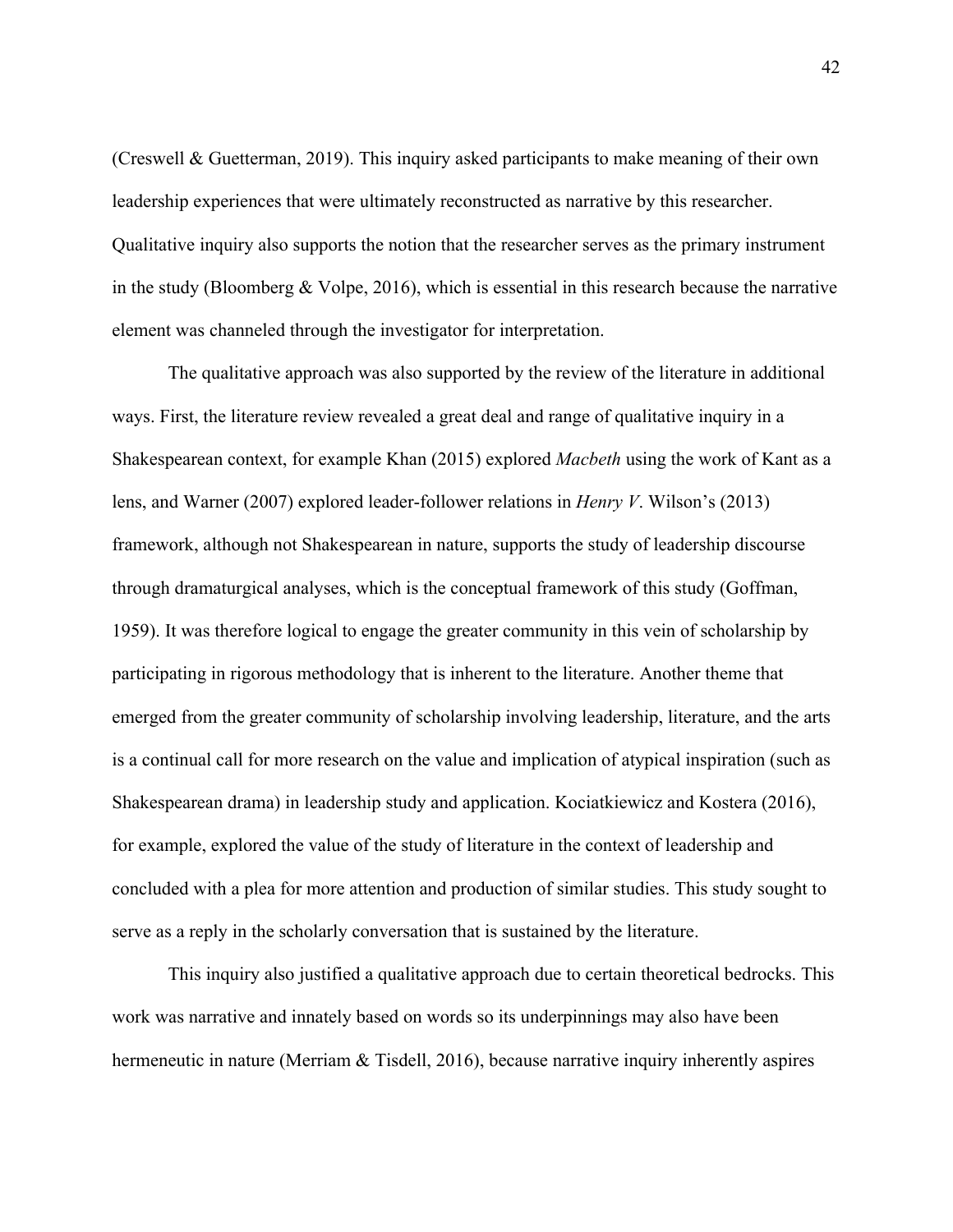toward sense-making of texts and words, and potentially the emergent meaning that is made in the sense-making process of the inquiry.

## **Site Information and Population**

Creswell and Guetterman (2019) described a population as a group of people sharing similar characteristics. In this study, the population was described as leaders who have experienced high-stakes or crises in leadership and management context. This environment is tangent to the stakes of a Shakespearean drama, and therefore aligns with the intent of the study. Therefore, the target population of this study are leaders that can draw similar connections to their own work, which in this study conceptually includes executives in financial leadership capacities.

Research participants consisting of potential current and former executive leaders in the financial industry were solicited from the personal network of the principal investigator. The ideal participant was working/has worked in a corporate environment in finance, which included banking, wealth management, and insurance. This included participants who work/ed in an office setting, remote digital contexts, or both and may also include business owners and entrepreneurs. The interview protocol for this study sought setting information from participants. Creswell and Guetterman (2019) offered that in narrative research, setting information can be organized into different parts of the story. Participants were recruited using Facebook, email, and other electronic communication platforms.

# **Sampling Method**

The sample for this study included purposeful, non-probability sampling, meaning participants share characteristics needed to explore research questions and are easily available to the investigator (Creswell & Guetterman, 2019). This method aligned with the characteristics of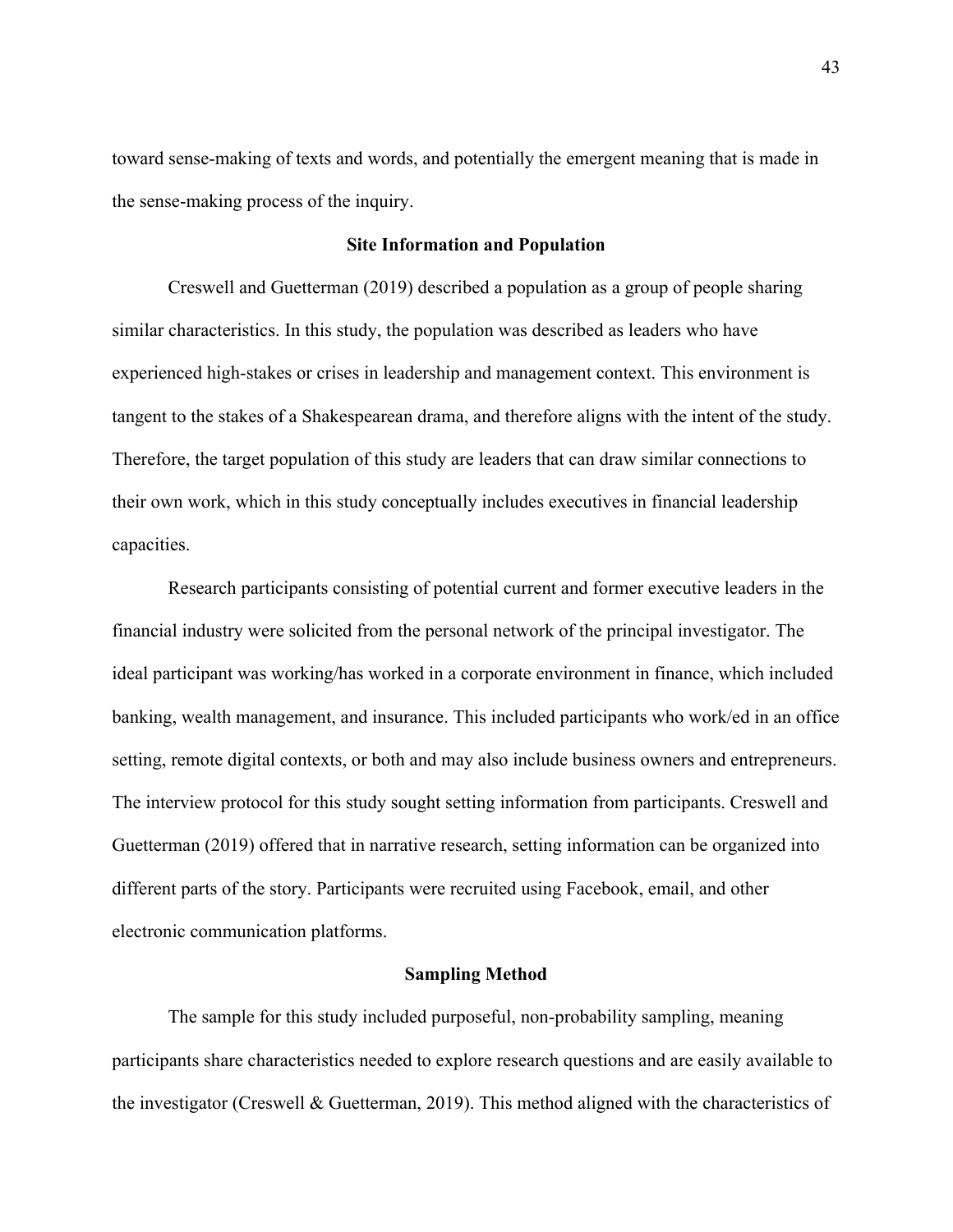qualitative inquiry (Merriam & Tisdell, 2016). A major characteristic of the sample for this study was each participant's executive role in managing, controlling, or otherwise directing economic resources. Shiller (2012) contended that by proxy of this activity, those working in finance should be considered as stewards of a society's assets. Specifically, this study intended to employ maximal variation sampling (Creswell & Guetterman, 2019), which offered a broader perspective of participant responses because it seeks participants with some differing characteristics.

The selection of the sample or research participants was impacted by the themes emergent to the review of the literature including Shakespearean-driven executive leadership insight. This study incorporated the involvement of five separate individuals described as having executive leadership experience in the field of finance in a time of high stakes, crises, or difficult leadership contexts. This sample size was supported by several elements. One is the general characteristics of qualitative research, which concludes that the analyses of a few individuals provide deeper clarity in a study (Creswell & Guetterman, 2019). The literature also supported the use of a smaller sample, for example Khan (2015) and Herbel (2015) choose only to use one Shakespearean character as a lens on a broader topic of leadership. In one dissertation, Davis (2012) explored four Shakespearean characters through the lens of leadership failure. This study sought a guided balance in sample size, that ultimately incorporated the use of more than one Shakespearean character in the analyses of participant data.

The selected leaders had respective (separate) experience in executive leadership in the financial industry. This experience was current or former and includes supervisory and decisionmaking capacities in banking, wealth management, and insurance organizations. The participants identified with having led through a time of crisis(es) or difficult leadership context(s). As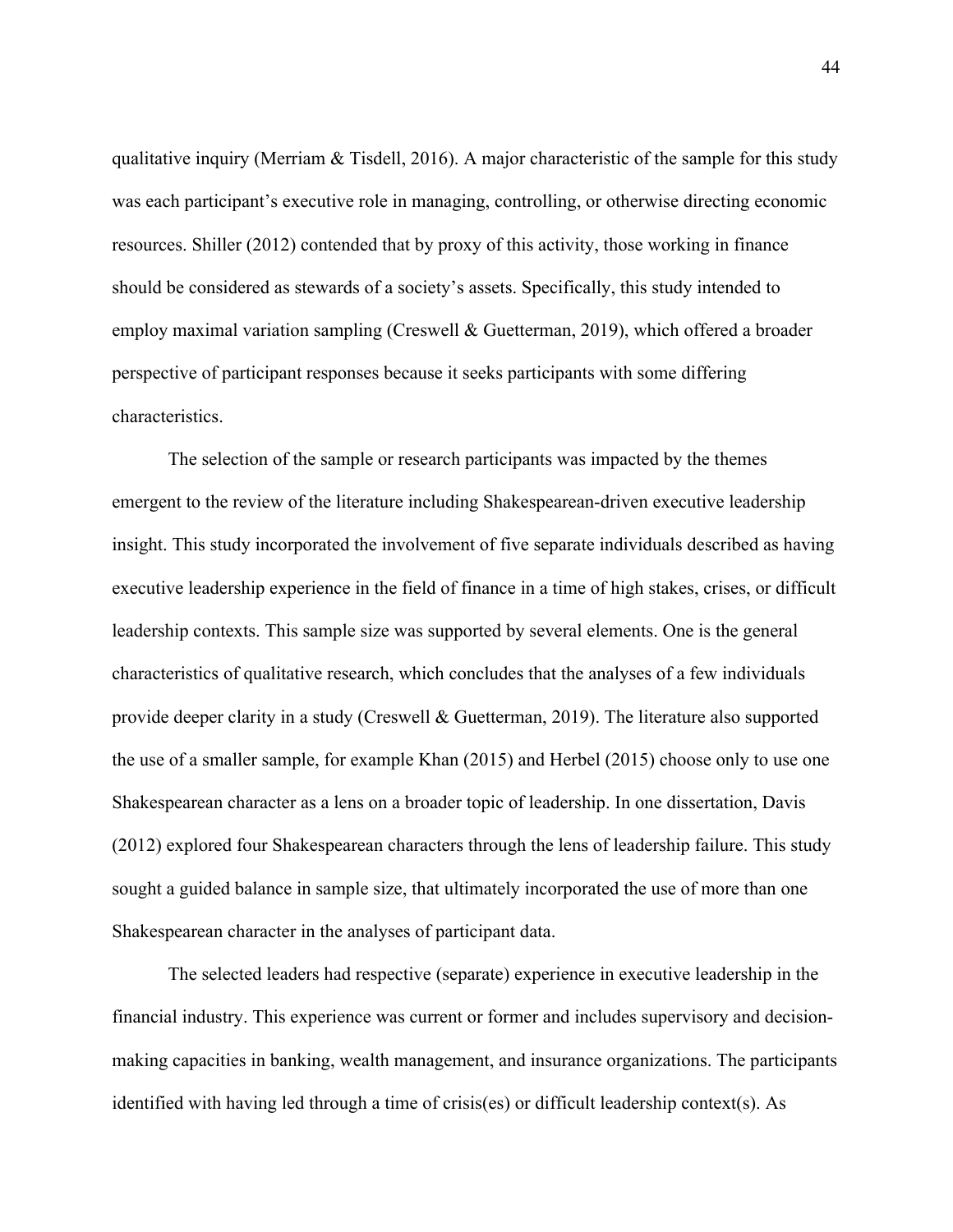Merriam and Tisdell (2016) indicated, maximum variation sampling is a powerful tool in qualitative study because it seeks commonality across a spread of the population. These five voluntary participants served as a spread across the population. As it relates to this study, the selected sampling method helped to reveal in part what commonality real-world leaders (executives in finance) share as it relates to Shakespeare and leadership.

## **Instrumentation and Data Collection Procedures**

Participants were drawn from an electronic recruitment process. As this study intended to collect and store human data, approval for exemption was needed from the UNE Institutional Review Board (IRB). Post-IRB approval, participants were recruited through this researcher's personal social media network on Facebook, LinkedIn and electronic mail with a recruitment flyer (see Appendix A) detailing involvement, commitment, confidentiality information, and other basic information about the study. Social media and email were used for their accessibility amongst desired study participants and the potential for a desirable yield of possible participants. Prospective participants were screened for study compatibility through email. This process ensured participants met the requirements of: (1) working in an executive role in finance, and (2) having some familiarity or previous exposure to the work of Shakespeare. The slots for participants were filled on a rolling basis. Participation in this study was voluntary and there was no exchange of goods or services for time spent on the study. As this study employed a narrative interview, the researcher and participant were intrinsically involved collaboratively (Creswell & Guetterman, 2019). This included the interview and member-checking process.

Data collection involved in-depth, semi-structured interviews that lasted between 20 and 44 minutes. The interviews were recorded with audio/visual capture equipment and software and stored for later transcription. Each interview included five discernible sections detailed below.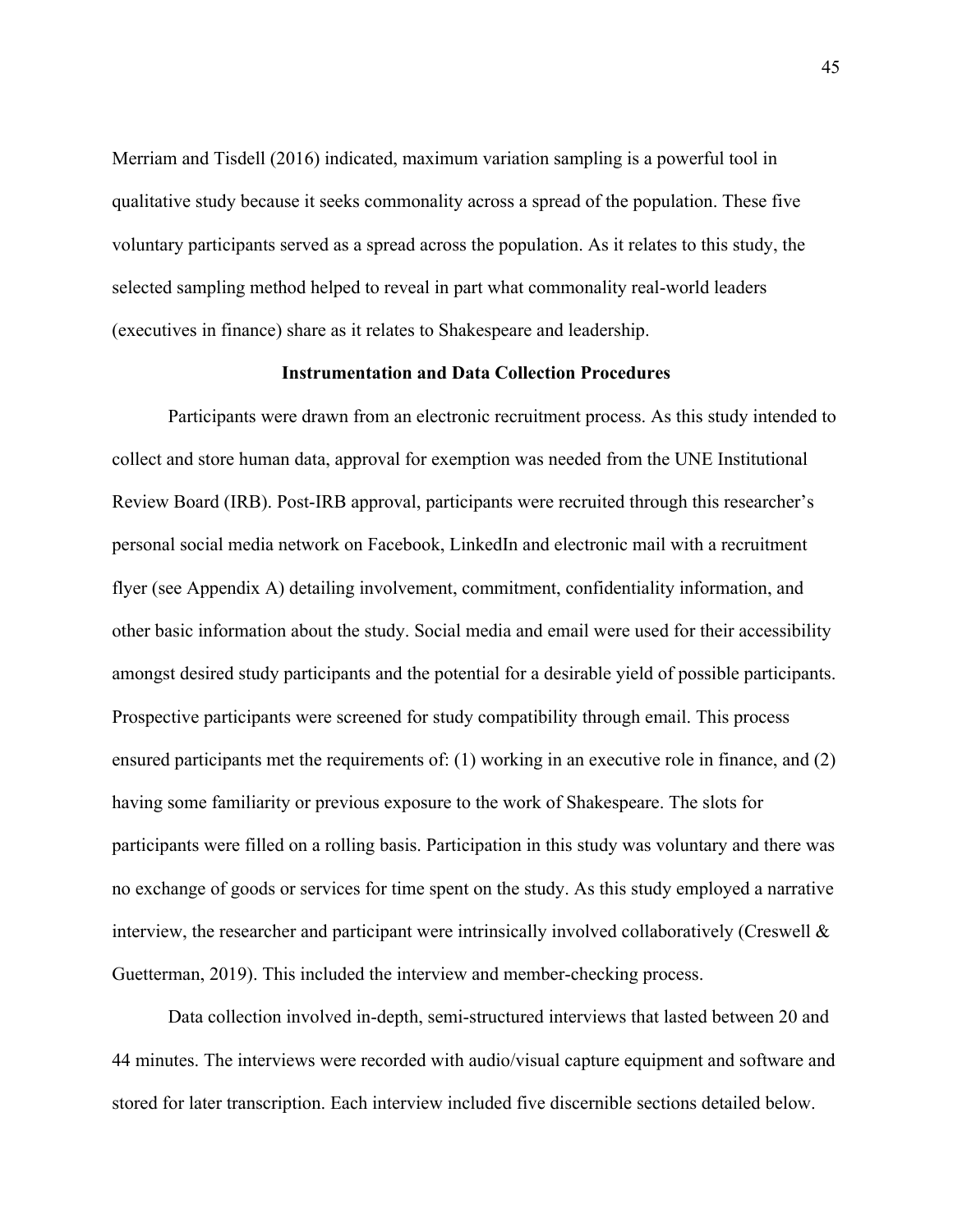Only the interviewer (researcher) and interviewee were present for the interview. Due to uncertainties surrounding the COVID pandemic, each interview was conducted virtually using Zoom. A sample protocol can be found in Appendix (B) of this document.

The first interview section was a short introduction with a brief explanation of the research, and a disclaimer about participant involvement and confidentiality agreements between the researcher and participant. In addition to documenting informed consent through an electronic form (Appendix C), the acknowledgment at the beginning of the interview process served as another method for collecting and documenting participant consent.

The second step of the interview included asking participants for a brief biography and history of their lives, work, and accomplishments in leadership.

The third step in the interview process included the incorporation of arts-based techniques, which Merriam and Tisdell (2016) supposed researchers could incorporate at different phases of the research study. The first phase of the third step of the interview included asking participants to compare a crisis or cycle of high-stakes leadership in their own lives to that of a Shakespearean character. This step included sharing materials with each participant that related directly to a Shakespearean portrayal of leadership. This included curated audio/visual materials from a film production of *Hamlet*. The selection of the materials was guided by the review of the literature and conceptual framework of dramaturgy (Goffman, 1959). The crux of this research centered on performance, and specifically the behaviors of leaders. *Hamlet* provided a unique study of leadership where the chief character or protagonist (Hamlet) is engaged in behavior that can be clearly disseminated as front stage and backstage (Goffman, 1959). The play is also widely accessible, and as one of Shakespeare's most popular works, helped contribute to the collection of rich data because of participant familiarity.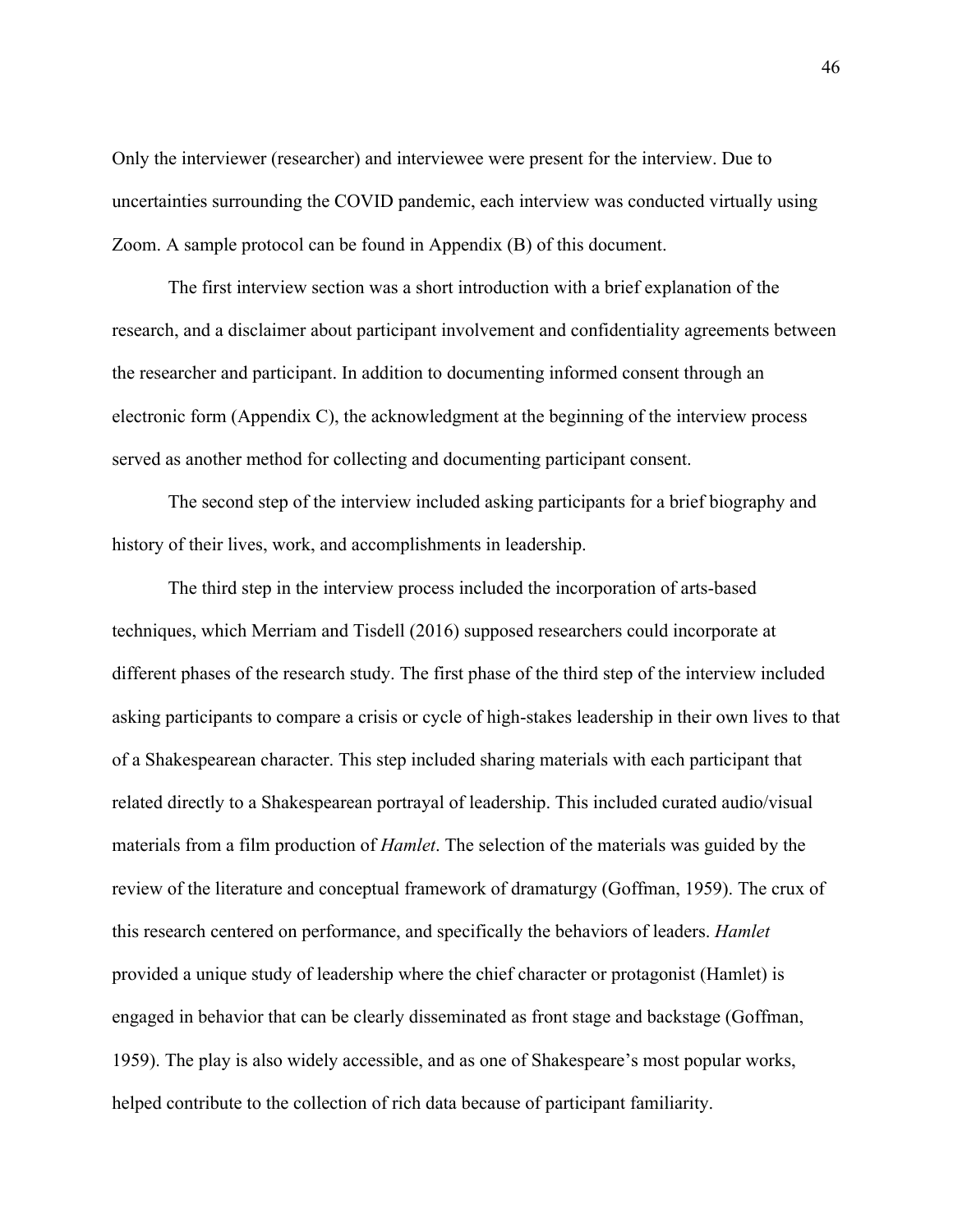The fourth step in the interview asked each participant to identify their own favorite Shakespearean work. This step also asked participants to clarify their selection and why it might be considered as their favorite work.

The fifth step is a concluding section of the interview, where participants had the chance to offer any further information or comment on any parts or processes of the interview. Followup included sending an electronic copy of the interview transcript to participants to review for accuracy. Participants were emailed this transcript and given a week to respond.

#### **Data Analysis**

Each interview was transcribed using Zoom audio transcription, analyzed, and coded. The transcripts were coded *in vivo* (Bloomberg & Volpe, 2016), so that the unique nature of each participant's story was maintained. The codes were refined and developed into a smaller set of themes derivative of multiple perspectives (Creswell & Guetterman, 2019) that contributed to the deeper understanding this study sought including the resulting narrative. Each participant had the chance to contribute to a member check to validate transcriptions of interviews. The transcripts were emailed electronically and participants will have a week to review for accuracy.

This study employed ATLAS.ti as a tool for analyzing and storing materials related to the completion of the project. Its ability to store a multitude of media offered the most viable set of tools for the work involved in this research. As it relates to representing findings in a qualitative study, Bloomberg and Volpe (2016) stated, "Be creative" (p. 212). The findings in this research are represented as narrative, that involved the careful re-grouping of themes into similar categories. This study maintains that each leader will have a unique story and may not fit into a pre-described Shakespearean box or identify wholly with a Shakespearean character, but that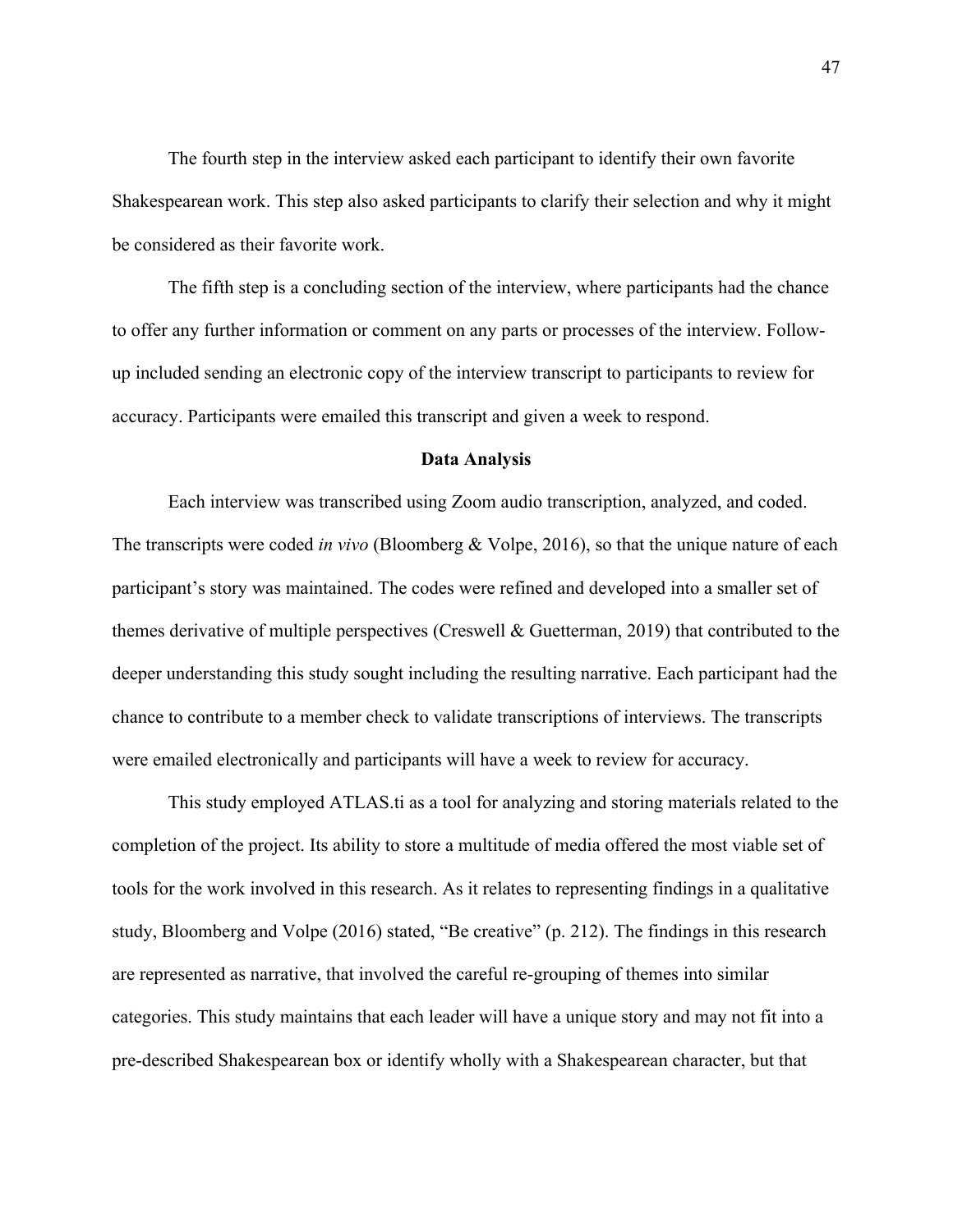accessing universal meaning in Shakespearean work is cultivated by attention to the study of real individual social and leadership experiences.

The work could have also been coded a priori using categories from the conceptual framework of dramaturgy (Goffman, 1959), but this researcher argued in this case that those prescriptions may be too limiting in the unique classification of each participants' story and restorying in the narrative inquiry process. As the project was rooted in the discovery of new meaning, the use of established codes may have limited the findings to exclude participant's own words and meanings in the sensemaking process.

### **Limitations**

According to Ellis and Levy (2009) all research has limitations that have the potential to threaten the internal validity of a study, and that identification of those limitations is an important part of gauging results and forwarding the scholarly conversation in the field. Limitations in this study were related to methodology, participant involvement (including publication), and researcher bias/positionality.

Bloomberg and Volpe (2016) concluded that researcher positionality is a major factor as a potential limitation for narrative design. As narrative inquiry chiefly involves the researcher and participants as collaborators, and the researcher as the interpreter of the work, there were limits to the scope of the research—for instance, narrative design must involve participants who are willing to tell their story (Creswell & Guetterman, 2019). This study involved leaders in executive positions in finance that have experienced crises in leadership capacities. This potentially means that findings and conclusions may not transfer to an audience who do not identify with having experienced crises in a leadership or management capacity. This limitation should therefore be considered in light of the Shakespearean lens that was applied to the study.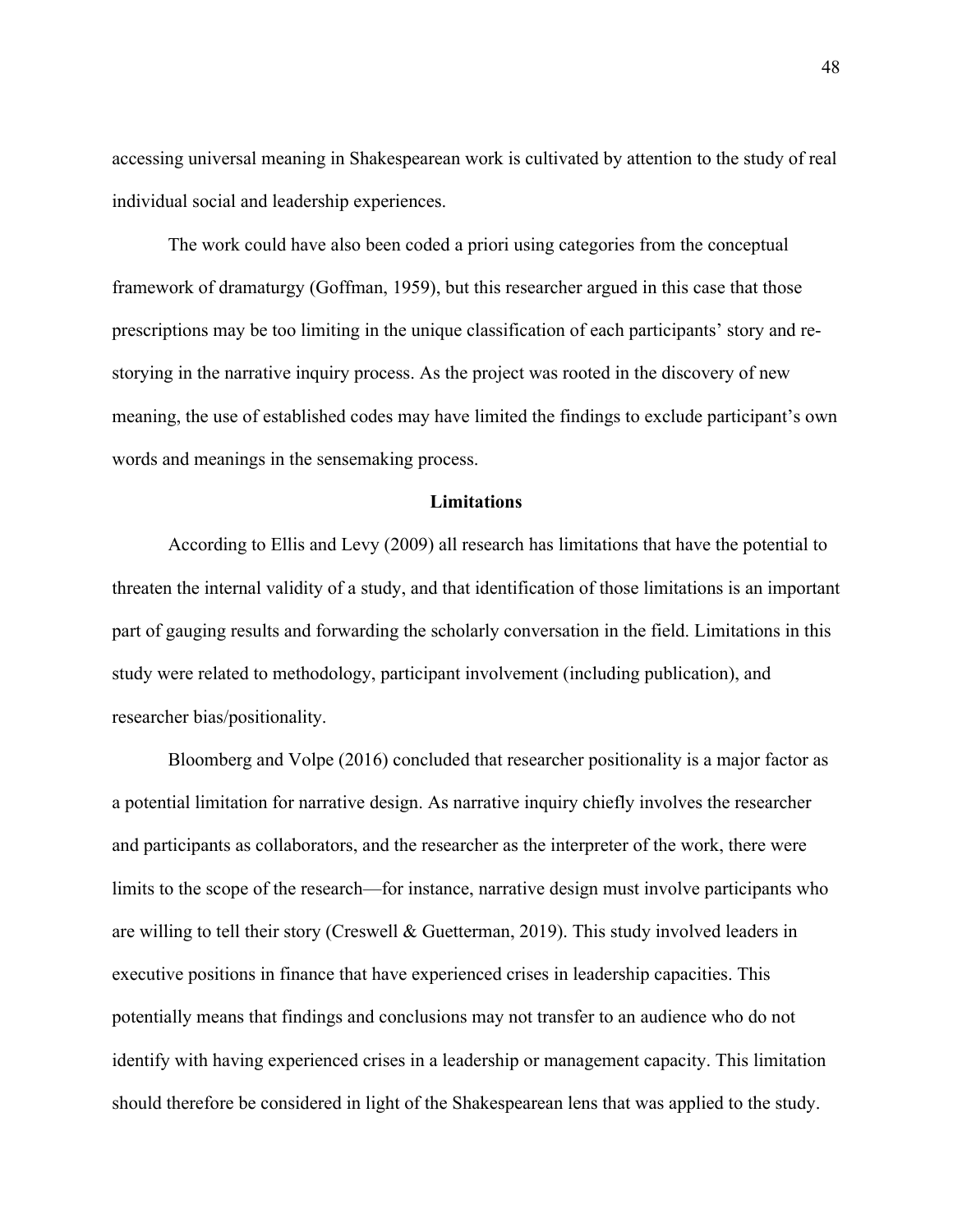Shakespeare wrote about the fall of kingdoms at the hand of one man and glorious victories at the cost of thousands of lives. This study sought to emulate those high stakes by working with leaders in finance who had the potential to reveal tangent experience through experiences in leadership through or during critical contexts.

The plunge toward those experiences and the willingness of participants must be cultivated by an honest, open, and trustworthy environment (Bloomberg & Volpe, 2016). Participants must feel they are protected and safe to share truthfully because the interview process asks for participants to reveal information and experience that could make them feel vulnerable. This element of the study highlights the potential limitation of the work and it also underscores the potential value.

This researcher acknowledges potential bias in the work as a practitioner of theatre and believer of Shakespeare's continued capacity to describe the human condition and acknowledges the previous deep study of the interpretation and production of Shakespearean playscripts. This position also catalyzed the researcher's interest and curiosity surrounding the subject. This researcher also assumes Shakespeare as the chief arranger, not creator or originator, of the depictions of leadership in Shakespearean drama and literature under consideration in this study. To contribute to the rigor of this study, this researcher engaged in the practice of bracketing (Merriam & Tisdell, 2016) to acknowledge bias and temper enthusiasm and preconceptions in the data collection and interview process.

# **Credibility**

Credibility could be described as how research findings sync with reality (Merriam & Tisdell, 2016). The credibility of this research is sustained by the prolonged involvement of researcher and participant, triangulation of research data including process member checking,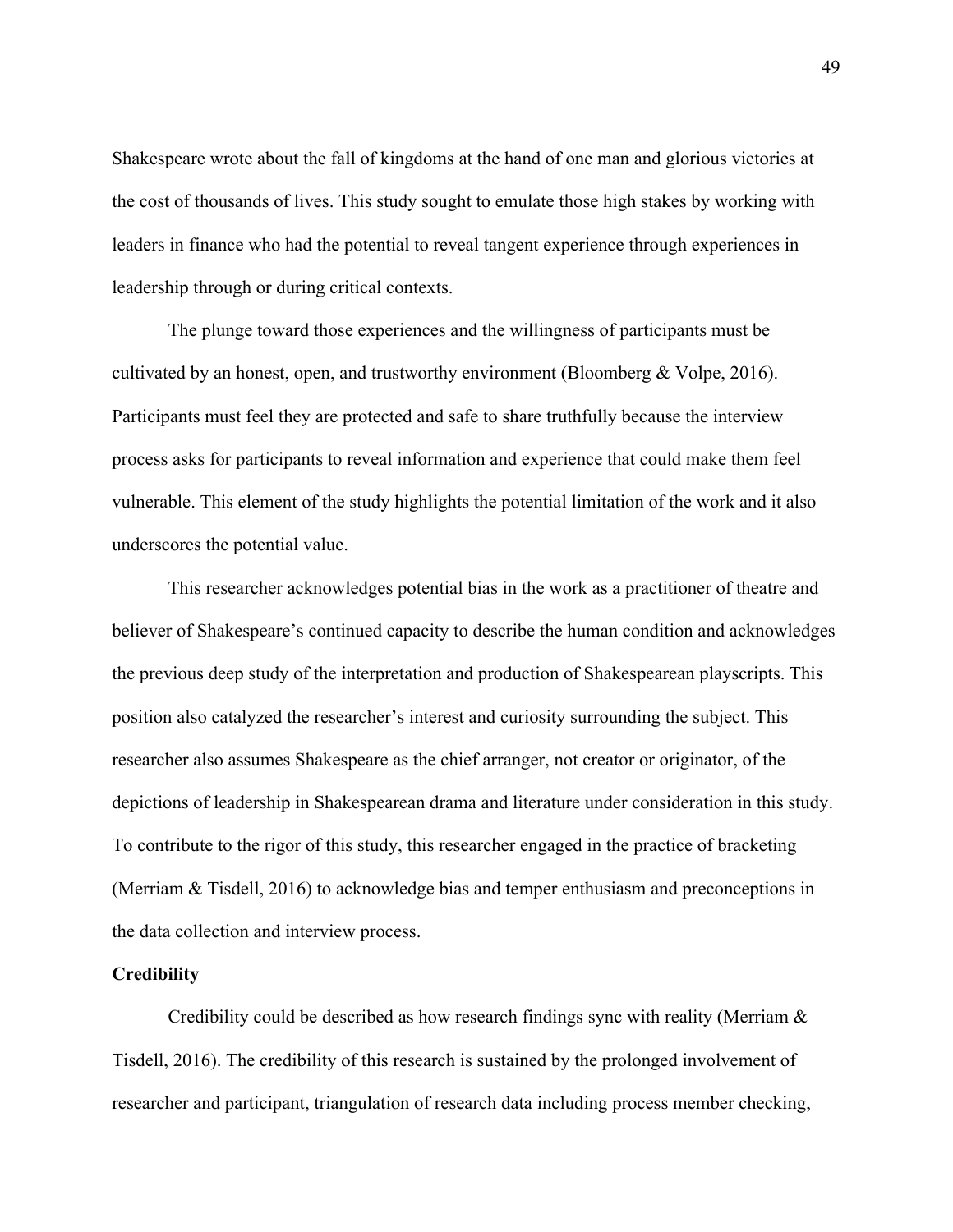and the maintenance of an audit trail (Morse, 2015). The data in this inquiry could not be collected with a simple survey, rather it involved a semi-structured, in-depth interview of participants and a member checking process that aids in confirming the validity of the data collected.

### **Member Checking Procedures**

This study incorporated the use of member checking to validate interview transcripts. Merriam and Tisdell (2016) reported, "this is the single most important way of ruling out misinterpreting the meaning of what participants say and do" (p. 246). After the semi-structured interviews, the interviews were transcribed verbatim and analyzed for accuracy. Once these analyses were complete, participants had the chance to review and confirm transcriptions. After this member check was completed, the discussion and conclusion were written.

### **Transferability**

Because of the complex nature of the human experience, qualitative research is not necessarily concerned with traditional notions of replication in scientific inquiry, rather that the conclusions of the research are supported by the data collected by the inquiry (Merriam & Tisdell, 2016). Merriam and Tisdell (2016) also reported, "validity is also relative: it has to be assessed in relation to the purposes and circumstances of the research, rather than being a context-independent property of methods for conclusions" (p. 243). The goal of this narrative inquiry was to highlight the unique story of each individual and then discover the tangents to Shakespearean portrayal of leadership. As each participant is bound to have experienced leadership and its meaning differently, replication of the specific results is unlikely. However, it is possible that the methodological approaches, if re-applied, could produce similar data or stories.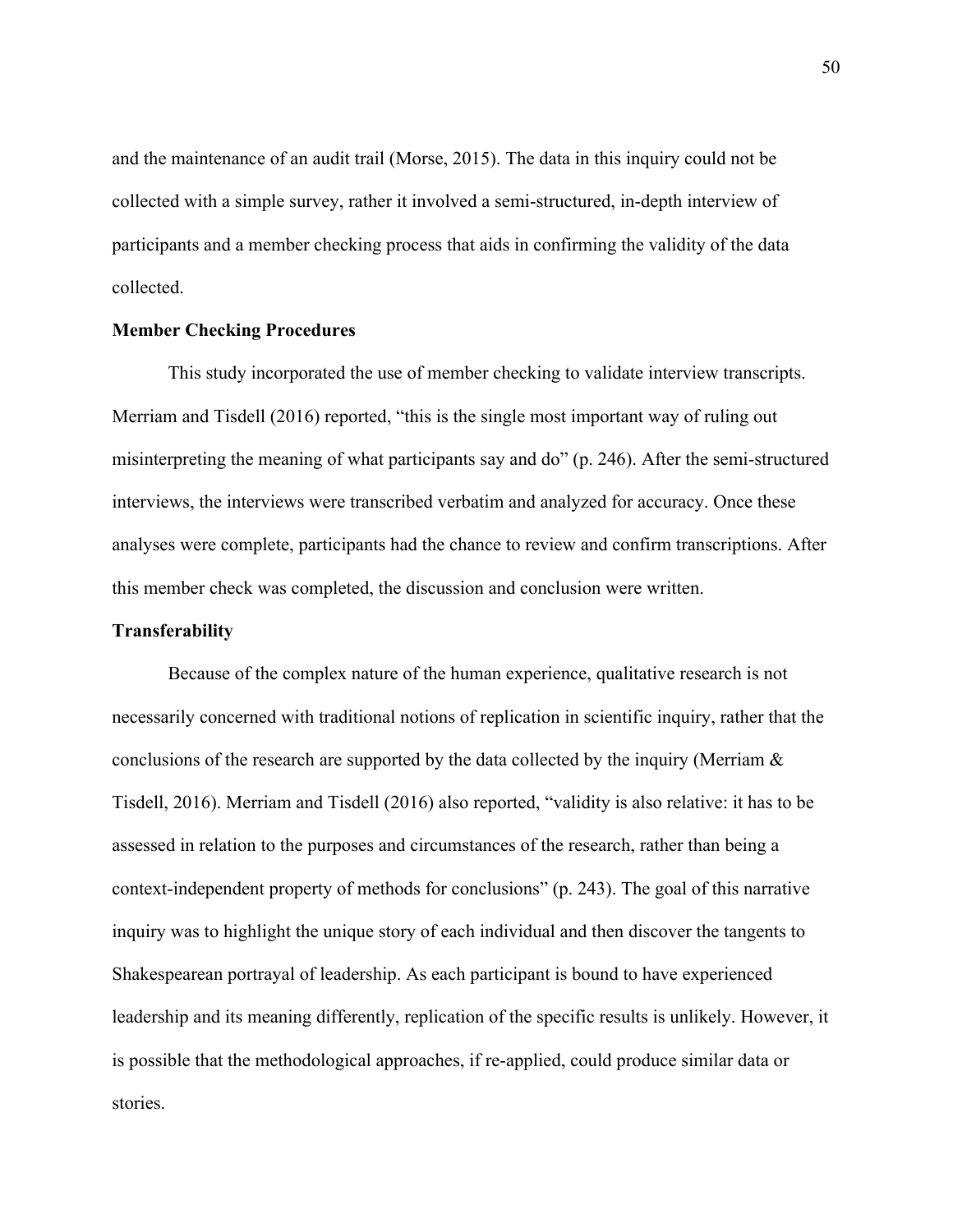## **Dependability and Validity**

Polkinghorne (2007) assumed that researchers should not be concerned with arguing the certainty of research conclusions past the limits of the data collected. In this study, it meant carefully aligning the analyses and conclusions of the research with the participants' reported views. This study simply could not yield a one size fits all conclusion, because the methodology of this research is pointed toward recovering deeper meaning from the participants involved.

Validity in narrative research has the potential to be *argued* or *demonstrated* (Polkinghorne, 2007). In the case of this research, the demonstration of validity may be useful, because it could be able to incorporate the Shakespearean lens. For instance, whether participants report is similar or dissimilar from Shakespearean characters, their juxtapositions offer a comparative and critical framework for discussion and analyses.

Among the many options in considering the validity of the work, the philosophy of hermeneutics and the implicit prejudice of this researcher is recognized, and that deeper meaning was intended to be made from the research process (Polkinghorne, 2007) and explicitly required the expertise of the principal investigator. Morse (2015) reported three types of bias in qualitative design including researcher foresight, selective sampling, and the abandonment of inductive perspective, which can lead to misconstruction of data and analyses in the research process. This study addressed all three by rigorously defending the collaborative approach to data collection and analyses, the selection of a sample that will yield deep and rich data, and the careful maintenance of inductive and reflexive stances that are key to the success of the study.

# **Confirmability**

Confirmability in qualitative research involves the use of triangulation as means of remaining objective during the research process (Morse, 2015). Triangulation occurs in this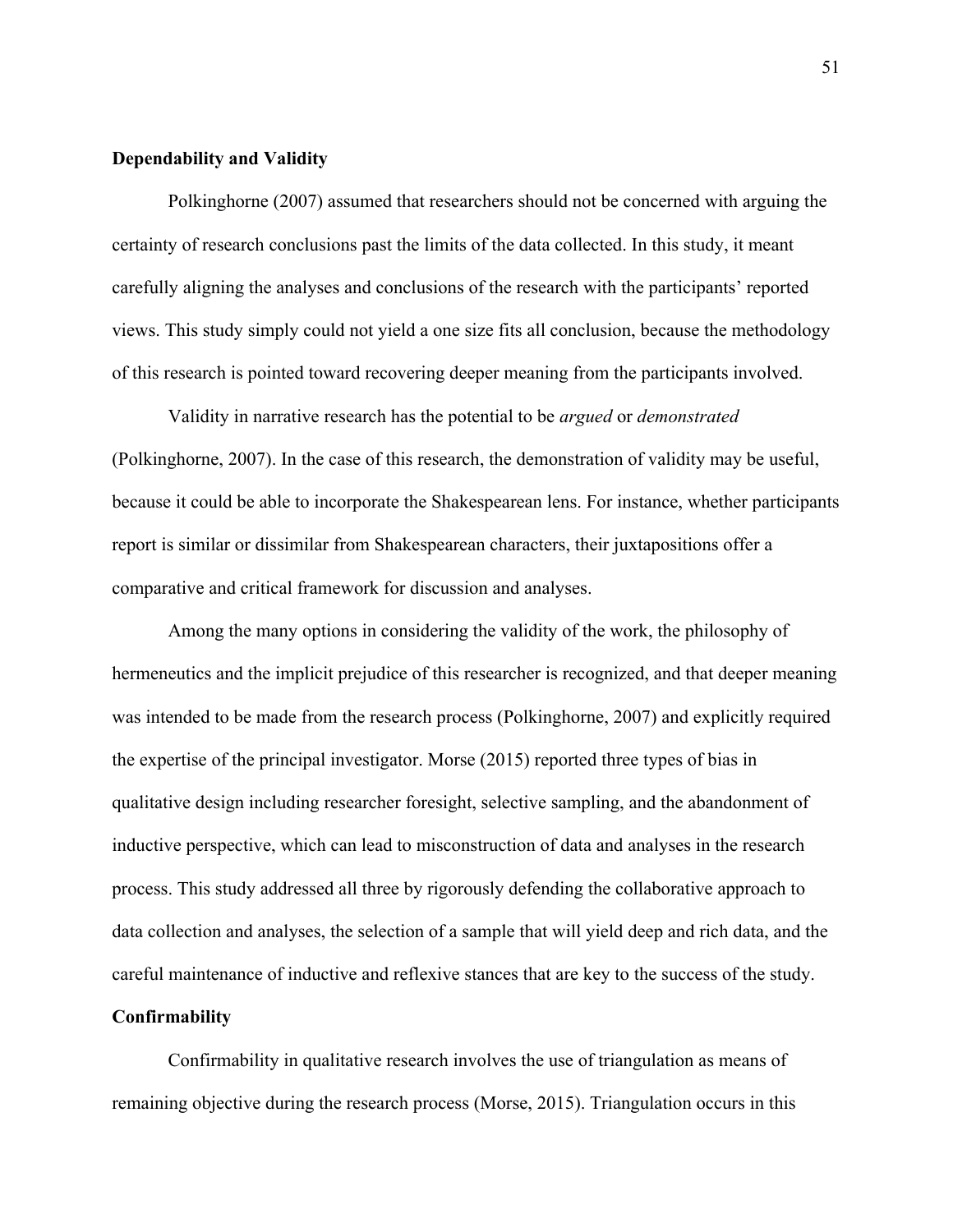study in multiple capacities. First, participants were offered a chance to engage in a membercheck which will help to confirm that the research is being reported in a way that confirms participants' representations of their own stories. Secondly, this study incorporated the use of an audit trail (Bloomberg & Volpe 2016). While the research cannot be expected to be exactly replicated, keeping a detailed log of research activity and related work can help researchers in the future to repeat, amend, and improve the process (Merriam  $\&$  Tisdell, 2016). This study tracked activities through the use of a journal.

## **Ethical Issues**

A narrative design presents its own unique ethical issues (Merriam & Tisdell, 2016). Creswell and Guetterman (2019) offered that a great deal of energy should be focused on assessing the potential for data to be fabricated by participants. In some cases, participants may fabricate stories or fill in the gaps to make individual contributions seem more meaningful or pointed toward the researcher's interests or study goals. This potential weakness in the narrative design is inherent to the amount of researcher-participant collaboration in the process (Creswell & Guetterman, 2019).

There may also be issues in ownership of stories in the research process. Participants may not always have permission to share stories which might jeopardize the researcher's final reporting (Creswell & Guetterman, 2019). This can be combatted however, by careful communication at the onset of involvement with participants, and also by the use of "participant quotes and precise language of the participants" in the researcher's final reporting (Creswell  $\&$ Guetterman, 2019, p. 524). Another ethical issue in narrative inquiry is the potential of researcher-participant quid-pro-quo (Creswell & Guetterman, 2019). Researchers must be careful not to exchange with research participants in the name of participation, for example, in the form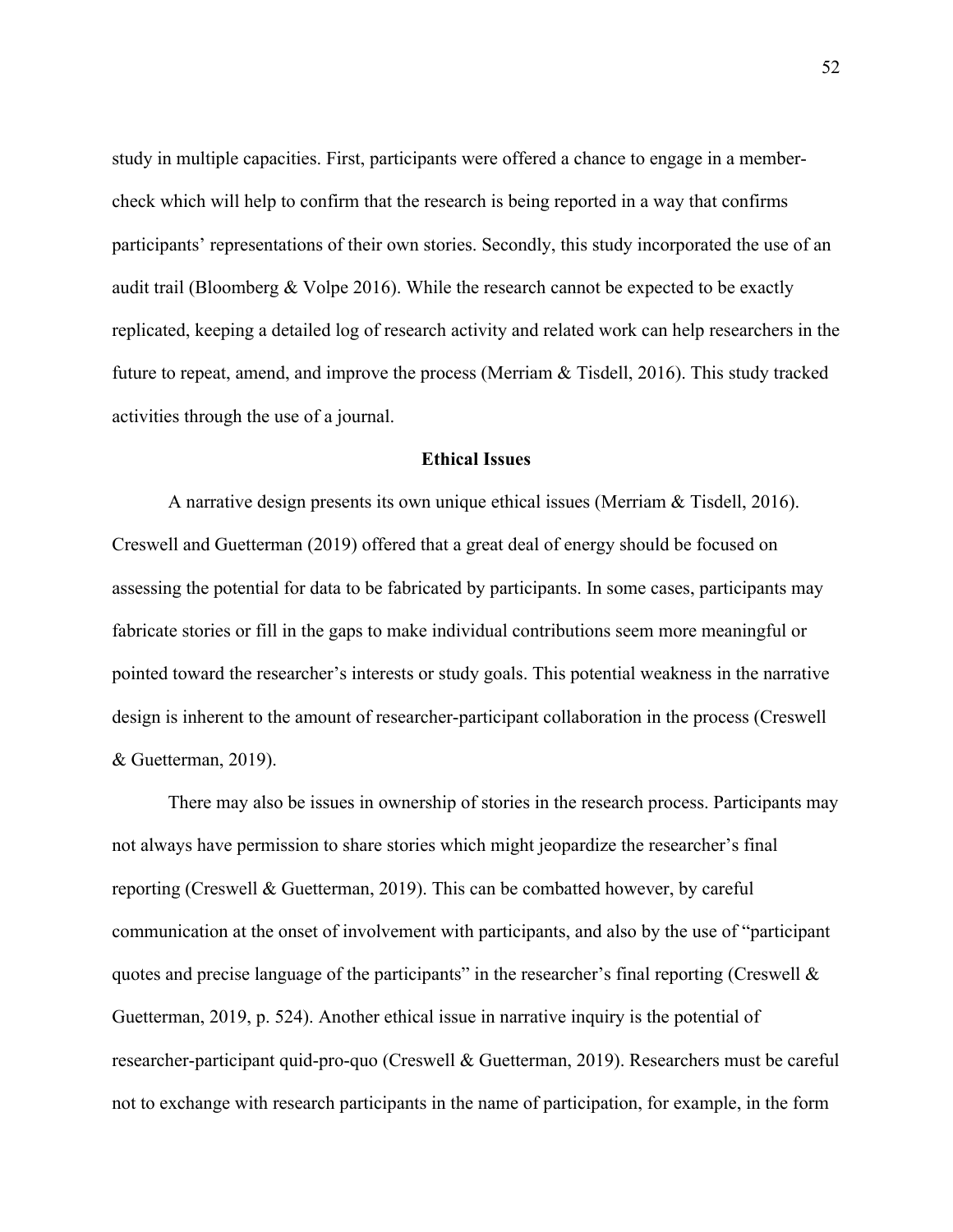of gifts or volunteerism (Creswell & Guetterman, 2019). A final concern in narrative inquiry involves the potential harm to participants based on the reporting of their stories.

Ethical considerations including protection of subjects for this study were guided by the Belmont Report (The United States, 1978). The identity of each participant was protected. Each participant was reminded that there was to be no exchange of goods and services involved in the study, and that participation was voluntary and could be withdrawn at any time before the publication of results. This informed consent was metered through an institutional review board and documented as part of the study. This letter of consent included information about the study, how data would be stored and protected, and how the study was ultimately be reported. The letter also outlined the details of the involvement of the participant and researcher. Participants were also invited to partake in member checks of findings during the analyses portion of the inquiry. This study sought to highlight its collaborative underpinnings as a means of supporting validity.

# **Conflict of Interest**

This researcher acknowledges that there was no conflict of interest inherent to completing the study.

### **Conclusion**

Modern-day leaders may experience tensions and stakes in the leadership process that are tangent to the drama of Shakespearean character-leaders. This study employed a qualitative narrative design to make deeper meaning of the potential connections that can be made by participants. The population of this study was defined as executive leaders in the financial industry who have experienced difficult leadership situations in the leadership or management process. The sample was comprised of five individuals who work or have worked at the executive level in the financial industry (banking, wealth management, and insurance). Using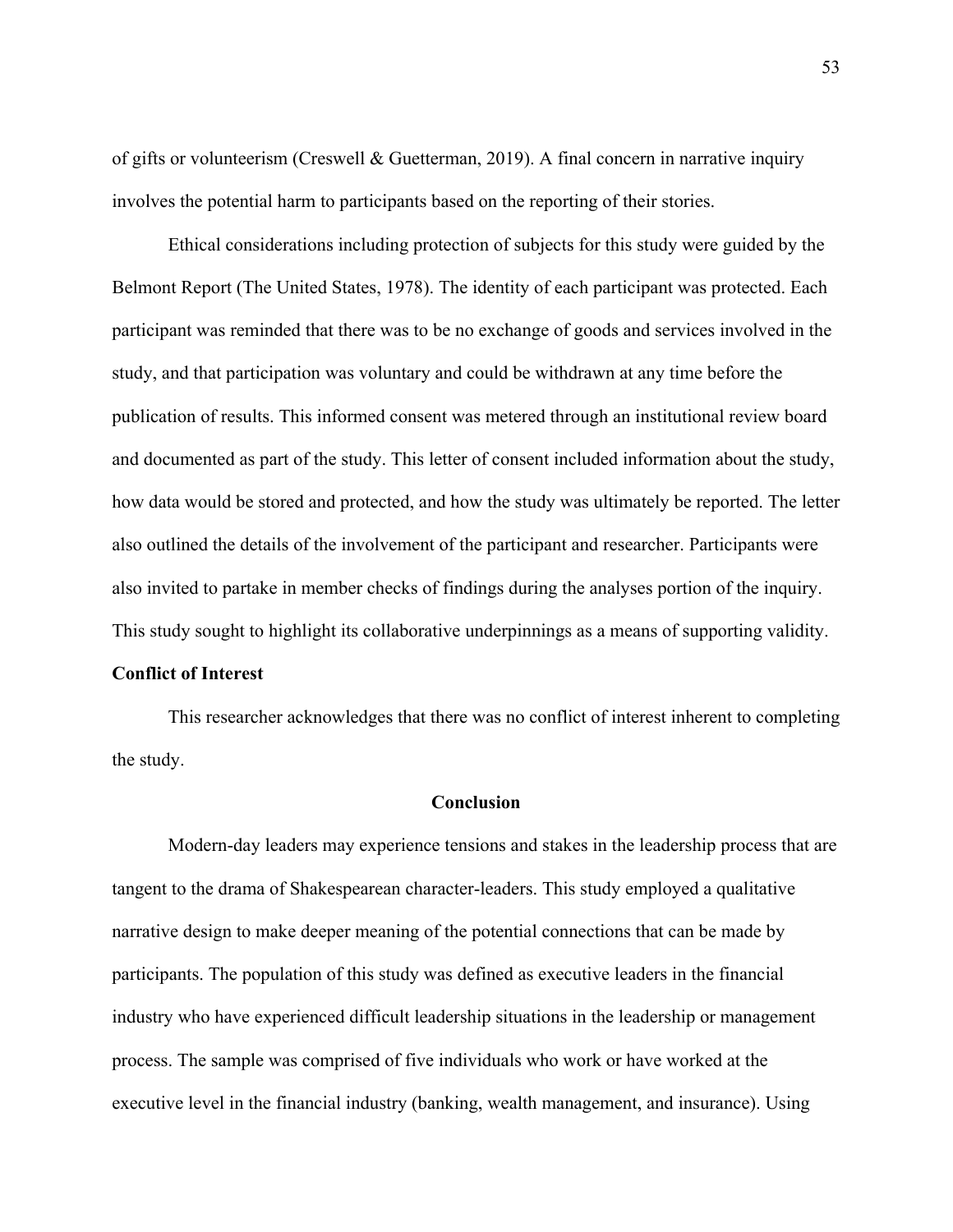semi-structured virtual interviews on the electronic platform Zoom, this researcher collected and analyzed data, coded in vivo, and reported the findings as a re-storied narrative (Creswell & Guetterman, 2019).

There were potential limitations to the work that were addressed throughout the research process. While the work may not have the potential to transfer to dissimilar leaders from the participants in the study, this inquiry employed purposeful maximal variation sampling (Creswell & Guetterman, 2019), to produce results for a wider audience. The credibility of this inquiry is steeped in the level of involvement between the researcher and participants (Morse, 2015). It involved member checking during analyses to validate researcher interpretation and participant reporting. This study is uniquely situated, so replication is not necessarily a goal in the methodological design. However, the use of journaling to create an audit trail in the research process provided the potential for emergent data regarding the process and the chance for future use, amendment, or improvement to the process.

The validity and confirmability of the work were traced through several processes, such as member checking, auditing, and journaling. The ethical issues of the study were related to the closeness of researcher and participant, reconstruction of stories, ownership of stories, and participant protection (Creswell & Guetterman, 2019). These issues were addressed by the careful protection of participant identity and consideration of conclusive reporting in the narrative re-storying process.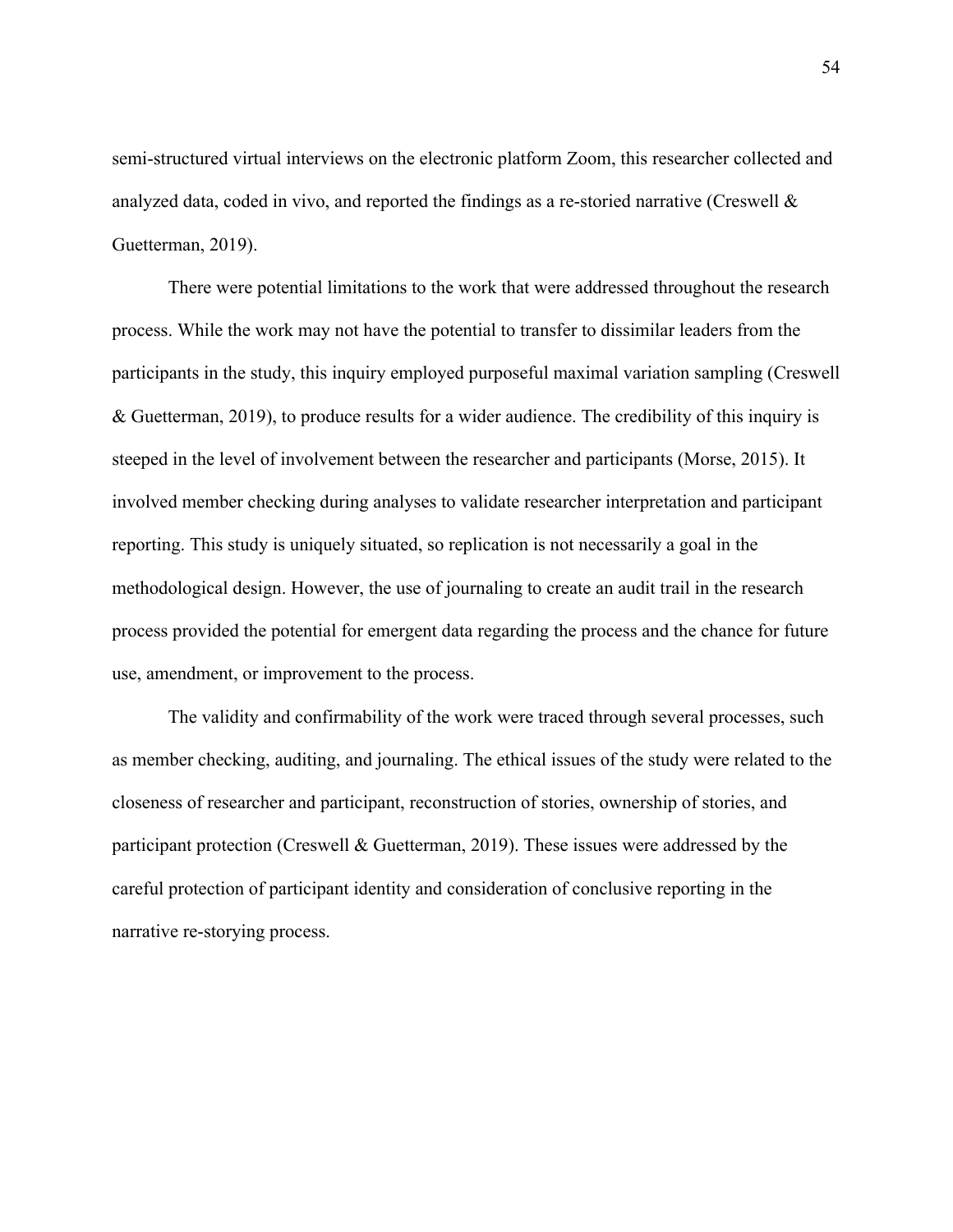### **CHAPTER 4**

### **RESULTS**

The purpose of this qualitative narrative inquiry was to explore perceptions of executive leaders in finance about how Shakespeare can influence leadership performance. This chapter is dedicated to the presentation of results and discussion of analyses that are linked to the research questions of this study. The two major research questions and sub-question guiding this study are:

(1) What are perceptions of executive leaders in the financial industry about portrayals of leadership in Shakespearean drama and literature?;

(2) How does a sample of executive financial leaders describe how Shakespearean drama and literature inform their leadership performance?; and

(2.a.) How can the reflective analytical processes developed by leaders be

described in context of Shakespearean leadership narrative?

The research questions in this study are linked to the major research problem, which reveals a lack of knowledge on how Shakespeare influences executive leadership. This problem is substantiated by a gap in the literature and catalyzed by the growing and changing definitions of leadership and leadership studies. Semi-structured interviews were used to collect data for this study. The protocol is available in the appendix of this document (Appendix B). This study was guided by a conceptual framework in dramaturgy (Goffman, 1959) and a theoretical framework in reflective leadership (Schon, 1983). These frameworks combined argue that leadership is a performance and has the capability of being improved on an individual level.

Data were coded in vivo (Creswell and Guetterman, 2019). The analyses of the data resulted in two major themes with five (total) sub-themes. The first theme is: Clear Perceptions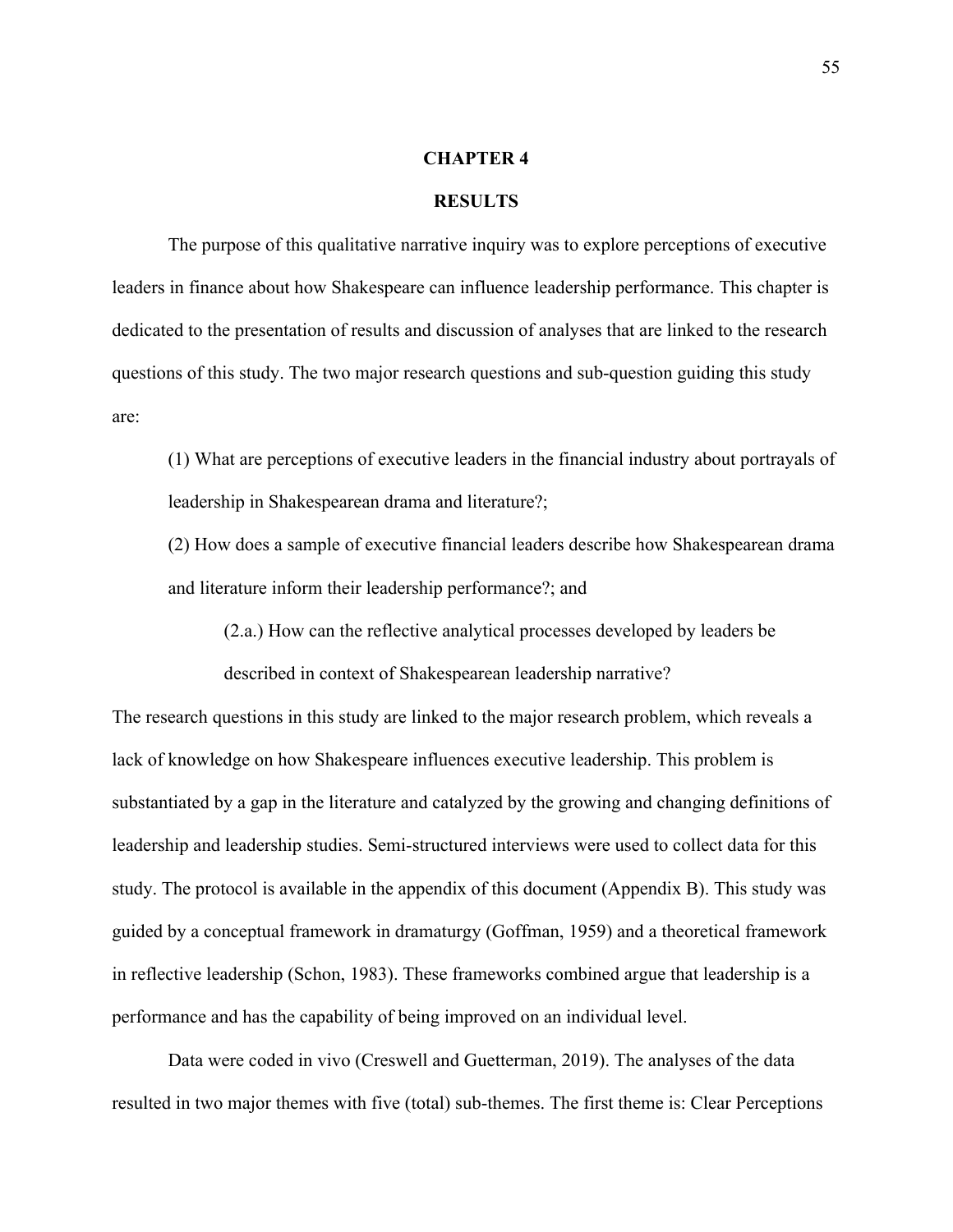of Leadership with sub-themes of (1) Brush Up Your Shakespeare and (2) On *Hamlet.* The second major theme is: The Power to Inform Personal Practice, with the sub-themes of (1) "Suck Up All the Arts You Can," (2) Shakespeare, the Cynic: What Not to Do, and (3) Grave Consequences.

## **Methodology**

This qualitative narrative study employed purposeful, non-probability, maximal variation sampling (Creswell & Guetterman, 2019). Participants in this study are described as executive leaders in finance. This includes such industries as banking, insurance, and wealth management.

This study also involved ethical considerations such as the protection of participants. Participants were protected throughout the research process, and each has been de-identified and assigned a pseudonym for the purposes of analyses and reporting. Each audio/video interview was recorded and transcribed electronically using Zoom. Each participant was provided with a copy of the transcript to ensure accuracy in reporting. Transcripts were then coded in vivo (Bloomberg & Volpe, 2016). These codes were then further analyzed and sorted into categories or themes for analyses (Creswell & Guetterman, 2019).

#### **Analysis Method**

Semi-structured interviews of five participants consisted of pre-determined questions that asked each for a range of information, including work experience, prior exposure to Shakespeare, and a specialized section on act iii, scene iv from *Hamlet* (Semi-structured Interview Protocol, Appendix B). The longest interview lasted nearly 44 minutes while the others were between 20 and 25 minutes. Interviews were conducted, transcribed, and stored on the Zoom platform. Transcripts were generated automatically through Zoom and uploaded into the qualitative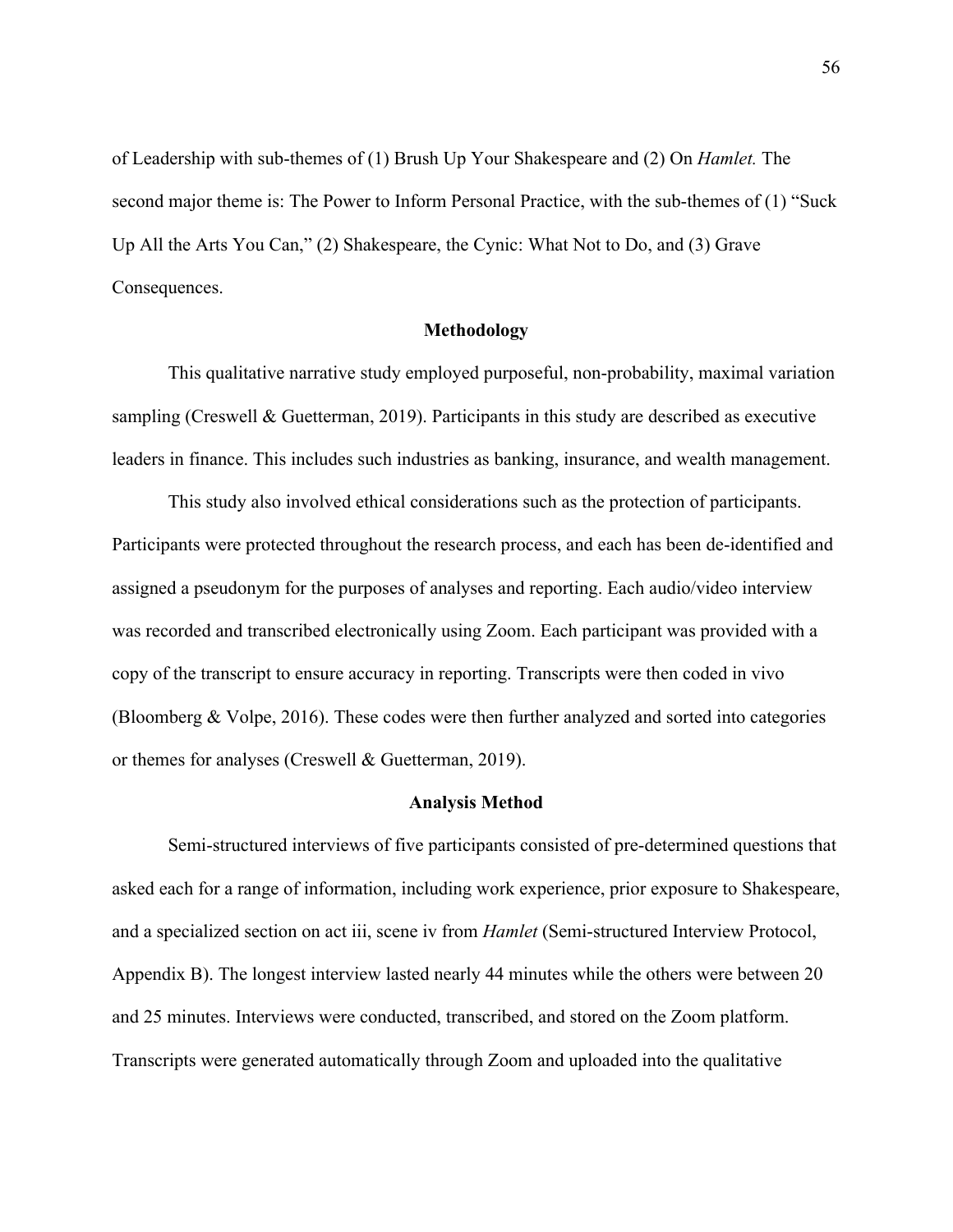software, atlas.ti, which served as a major storage and analytical space for this research. Participants were each offered the chance through email to review transcripts for accuracy.

After the collection of data through semi-structured interviews, this researcher reflected on the pending analyses of the raw data, as suggested by Bloomberg and Volpe (2016). Then, after multiple reads, each transcript was coded in Vivo (Creswell & Guetterman, 2019). The original in Vivo coding of the interview transcripts was meant to maintain participant voice across analyses and through reporting – even some themes are reported as direct participant quotes.

After initial coding was completed, the transcripts were reconsidered and reread for additional relevant data. Once coding was completed, the individual codes were assigned to categories or themes (Merriam & Tisdell, 2016). This approach is supported by the notion that narrative inquiry seeks to decipher deeper meaning through the exploration of both unique and generalized components (Bloomberg & Volpe, 2016). Once categories were established, further analyses of codes and categories revealed themes tangent to the research questions of this inquiry. These themes or categories are presented within this chapter.

### **Participants**

Five (5) participants were recruited electronically on Facebook using a recruitment flyer (Appendix A). Nine (9) potential candidates responded to the recruiting process. The first five participants who matched the study criterion were selected and interviewed after each completed an official consent form (Appendix C). Two of the nine respondents did not qualify for the study, despite serving in executive capacities. Two other respondents potentially qualified for this study but inquired/responded after the 5 participants had been selected.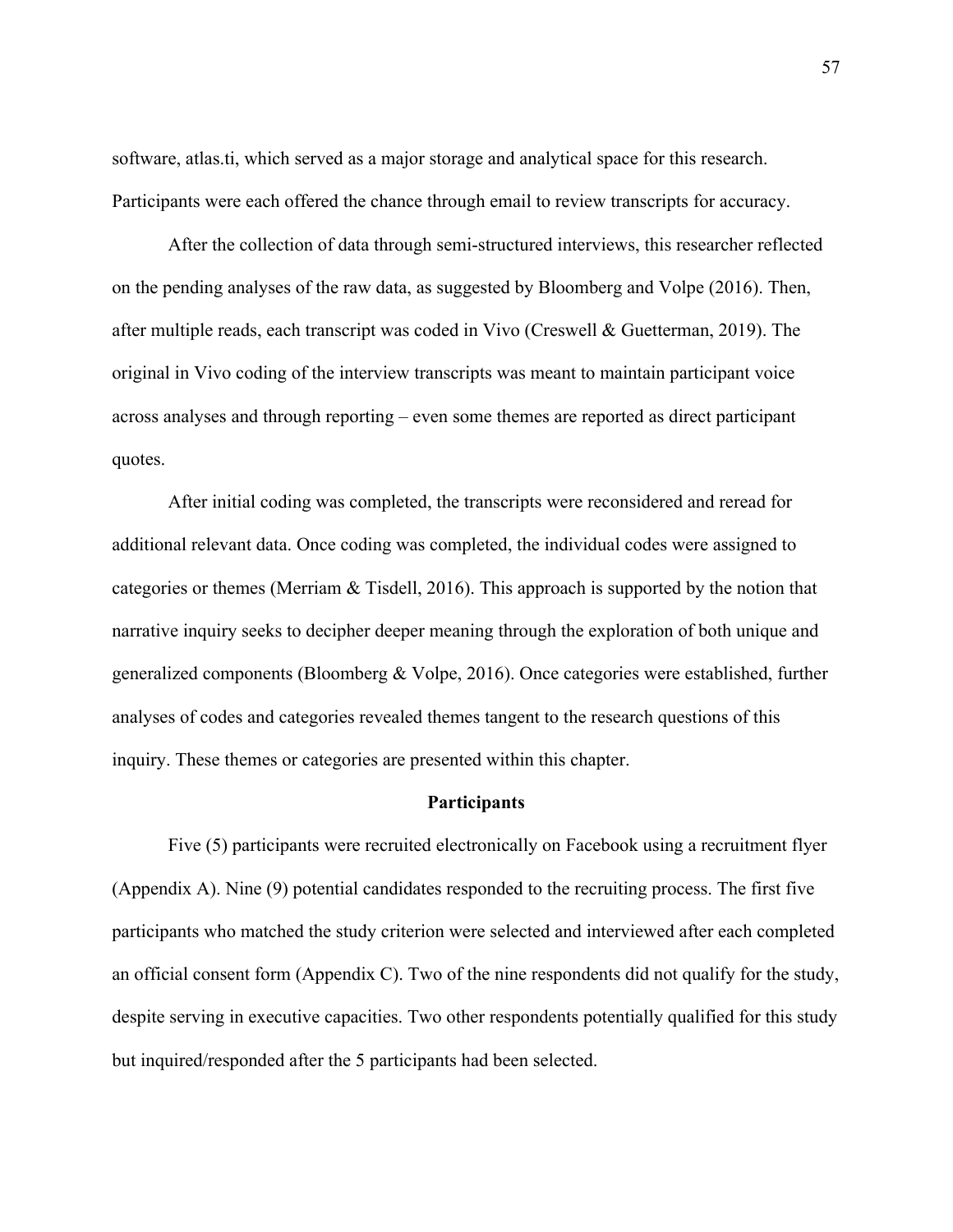Each participant chosen for this study holds at least 10 or more years of experience in executive leadership in finance with combined expertise in areas such as banking, wealth management, insurance, and sub-specialties such as risk management, retirement services, and non-profit finance. All participants at the time of interviews worked in finance for a variety of employers, including international, national, and local companies. The positions of participants also varied, for example, Chief Financial Officer (CFO), Chief Operating Officer (COO), and Executive Vice President.

Each participant was given a Shakespearean pseudonym. The pseudonym was selected by this researcher. It is not representational of any character likenesses, personality traits, or other factors. The de-identification process of each participant involved the use of they/them pronouns to describe each participant in reporting. This does not represent any confirmed gender identity of any participant. Table 1 contains basic information about each participant. It also includes a memorable quote selected by this researcher because they resonated as some of the most powerful or otherwise significant moments during interviews.

# **Table 1**

| Participant<br>pseudonym | Work<br>title/position        | Industry type     | Years in<br>profession | Memorable quote                                                                                             |
|--------------------------|-------------------------------|-------------------|------------------------|-------------------------------------------------------------------------------------------------------------|
| Lear                     | <b>Chief Sales</b><br>Officer | Insurance         | 15.5                   | "Shakespearean texts<br>turned out to be<br>enormously useful in<br>my in my life and<br>leadership style." |
| MacDuff                  | Executive<br>Manager          | Wealth management | $10+$                  | "A lot of what<br>Hamlet experiences is<br>uncertainty; are you<br>making the right<br>decisions?"          |

Participant Information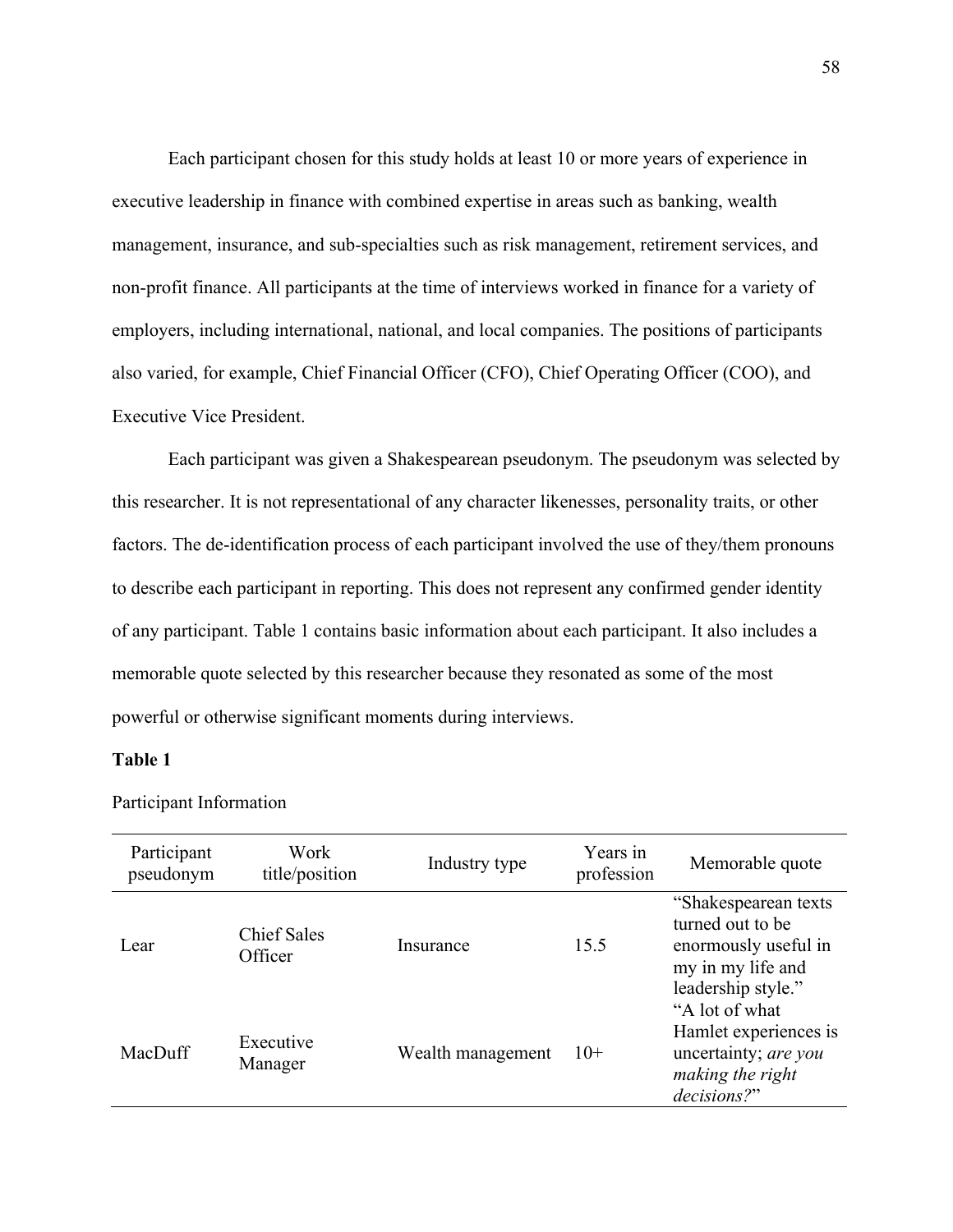| Henry   | <b>Chief Operating</b><br>Officer  | Financial advisor                | $24+$ | "The pocketbook"<br>follows, but the heart<br>leads."                                                         |
|---------|------------------------------------|----------------------------------|-------|---------------------------------------------------------------------------------------------------------------|
| Richard | <b>Chief Finance</b><br>Officer    | Financial<br>management/strategy | 19.5  | "Suck up all the arts"<br>you can."                                                                           |
| Oberon  | <b>Executive Vice</b><br>President | Banking                          | $30+$ | "There are some"<br>leaders that use brute<br>force, that leave dead<br>bodies in the middle<br>of the road." |

# **Lear**

Lear has been in the finance industry, specifically insurance, for "15 and a half deliriously happy years," and has been in a leadership role for the past 10 years. Lear currently serves as Chief Sales Officer for their organization. Before their career in finance, Lear was a professional actor with extensive exposure to Shakespeare. Lear acknowledged "taking care" of their team during an organizational crisis as one of the most challenging leadership contexts in finance and compared it to Henry V's insurmountable position and the corresponding St. Crispin's Day speech. Lear described Hamlet's leadership goals as "unclear and back-burnered."

# **MacDuff**

At the time of the interview, Macduff lead a department of a third-party wealth management administrator, which directed over 4 billion dollars in retirement assets and spanned thousands of clients. Macduff has been with this organization since graduating from college over ten years ago but has been in this specific leadership position for the past two years. MacDuff noted leading their team through the pandemic as a critical yet rewarding context of their leadership accomplishments. MacDuff shared that they hadn't read Shakespeare since high school, but in reviewing *Hamlet* before the interview, could understand the implications of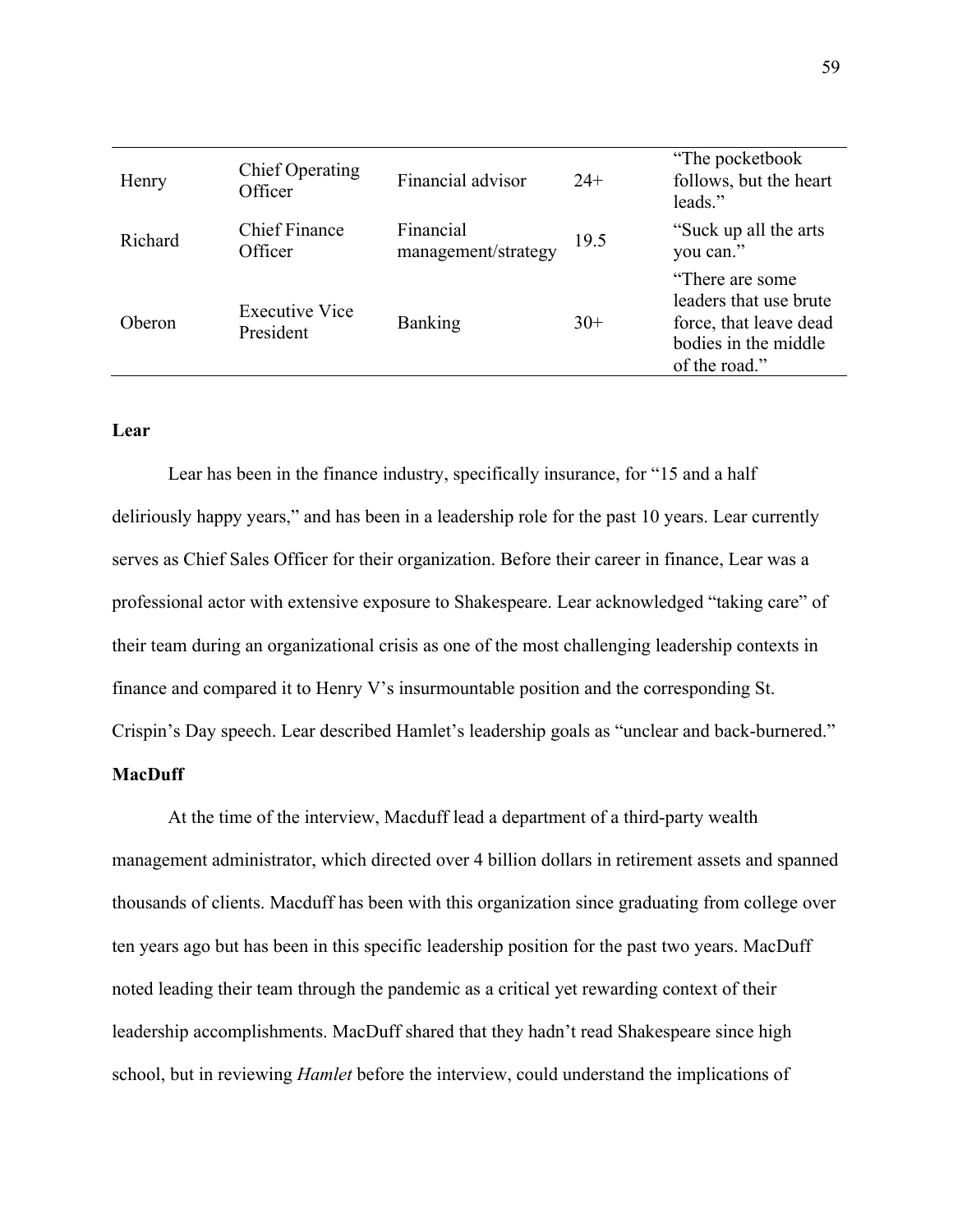leadership and Shakespeare and how it might be useful in leadership and leadership training. MacDuff would describe Hamlet as "inflamed with emotion," quick to make "rash decisions and choices," and "not necessarily what I would consider good leadership." MacDuff noted Hamlet's inability to stay level-headed as an adverse effect to his cause.

## **Henry**

Henry has over 20 years of experience in finance. They spent nearly 20 years as a manager of financial advisors, and now serve as owner/Chief Operating Officer of a financial advisory practice of nearly 100 clients. Henry stated one of their greatest achievements was the retention and sticking power of their trainees while serving in a leadership position. Henry estimated, "in our industry about 10% of people work out." In their transition from corporate practice to owning and operating a private financial advisory practice, Henry offered, "I figured out that I had hired over 100 people and over 50 of them were still in the business."

# **Richard**

Richard has been involved in finance for nearly 20 years and acknowledged doing theatre "as a kid." They are currently CFO of their organization, where they have been for the past 12 years, and are responsible for the financial management and strategy of the organization. Richard noted working through the pandemic with their team as a major challenge in leadership, and that the "emotional roller coaster" involved made the end goal worth the ride. Richard would not consider themself a Shakespearean expert but would recommend the arts in general as a tool for improving leadership.

# **Oberon**

Oberon has been in the banking industry for over 30 years in several executive leadership roles, primarily with a specialty in risk management. They have worked at major banking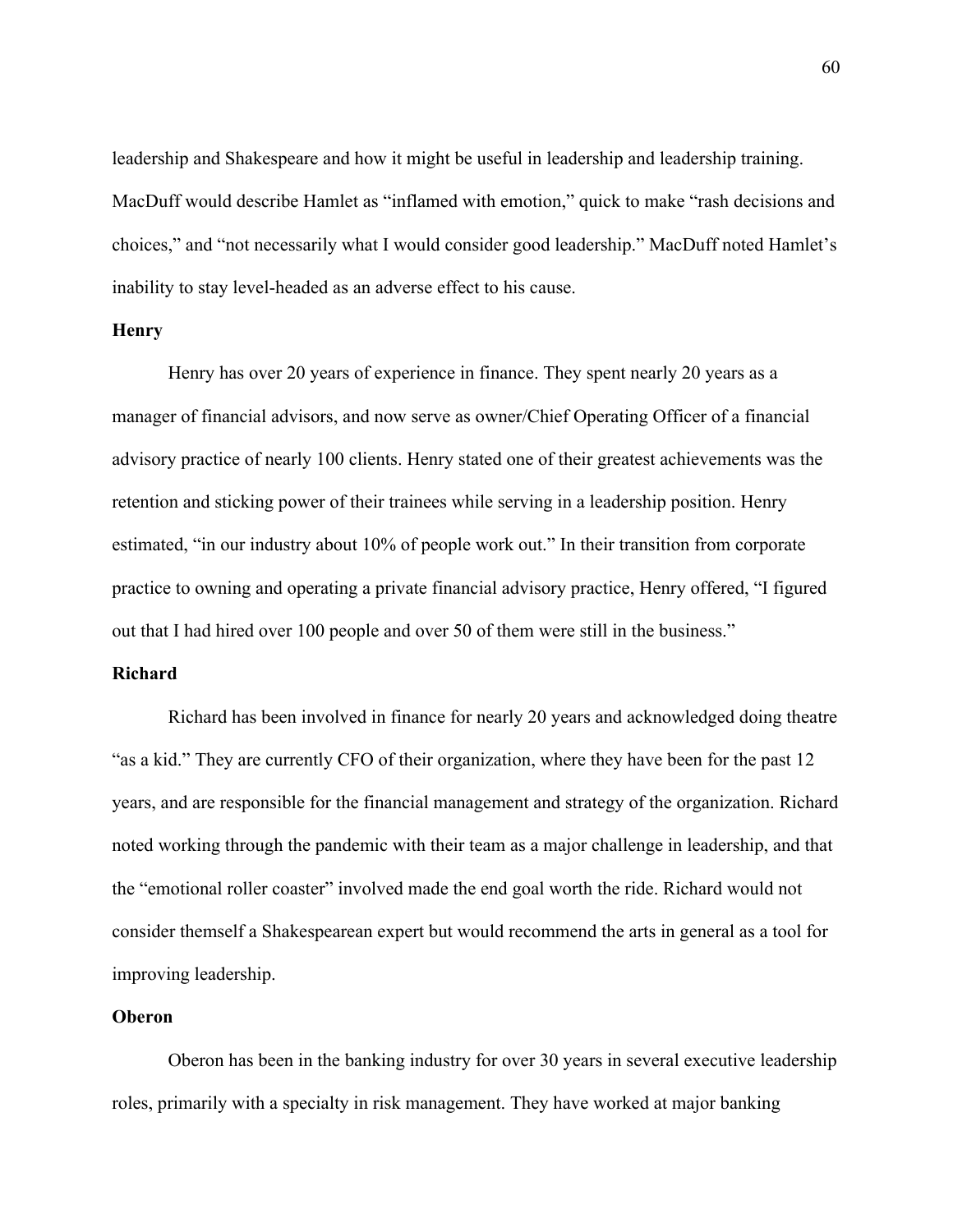corporations and have served at their current institution for nearly seven years. Oberon states one of the greatest accomplishments of their work in the industry involved successfully managing a large project in compliance across a broad spectrum of teams, and that one of the greatest general challenges or difficulties in their field is organizational change. Oberon would describe themself as a team player and, "that secret sauce is really that I would roll up my sleeves, I would jump in the trenches."

#### **Results**

The coding and sorting of the data revealed two major themes and 5 sub-themes (See Table 2). The first major theme was Clear Perceptions of Leadership with sub-themes of (1) Brush Up Your Shakespeare and (2) On *Hamlet.* The second major theme was The Power to Inform Personal Practice, with the sub-themes of (1) "Suck Up All the Arts You Can," (2) Shakespeare, the Cynic, and (3) Grave Consequences.

The first major theme, *Clear Perceptions of Leadership* and its sub-themes relate to the research question, "what are the perceptions of executive leaders in the financial industry about portrayals of leadership in Shakespearean drama and literature?" The second major theme, The Power to Inform Personal Practice, related to the research question and sub-question, "How does a sample of executive financial leaders describe how Shakespearean drama and literature inform their leadership performance?" and, "How can the reflective analytical processes developed by leaders be described in context of Shakespearean leadership narrative?" In particular, the three sub-themes of the second major theme relate greatly to the research sub-question regarding reflective analytical processes.

#### **Table 2**

Themes and Subthemes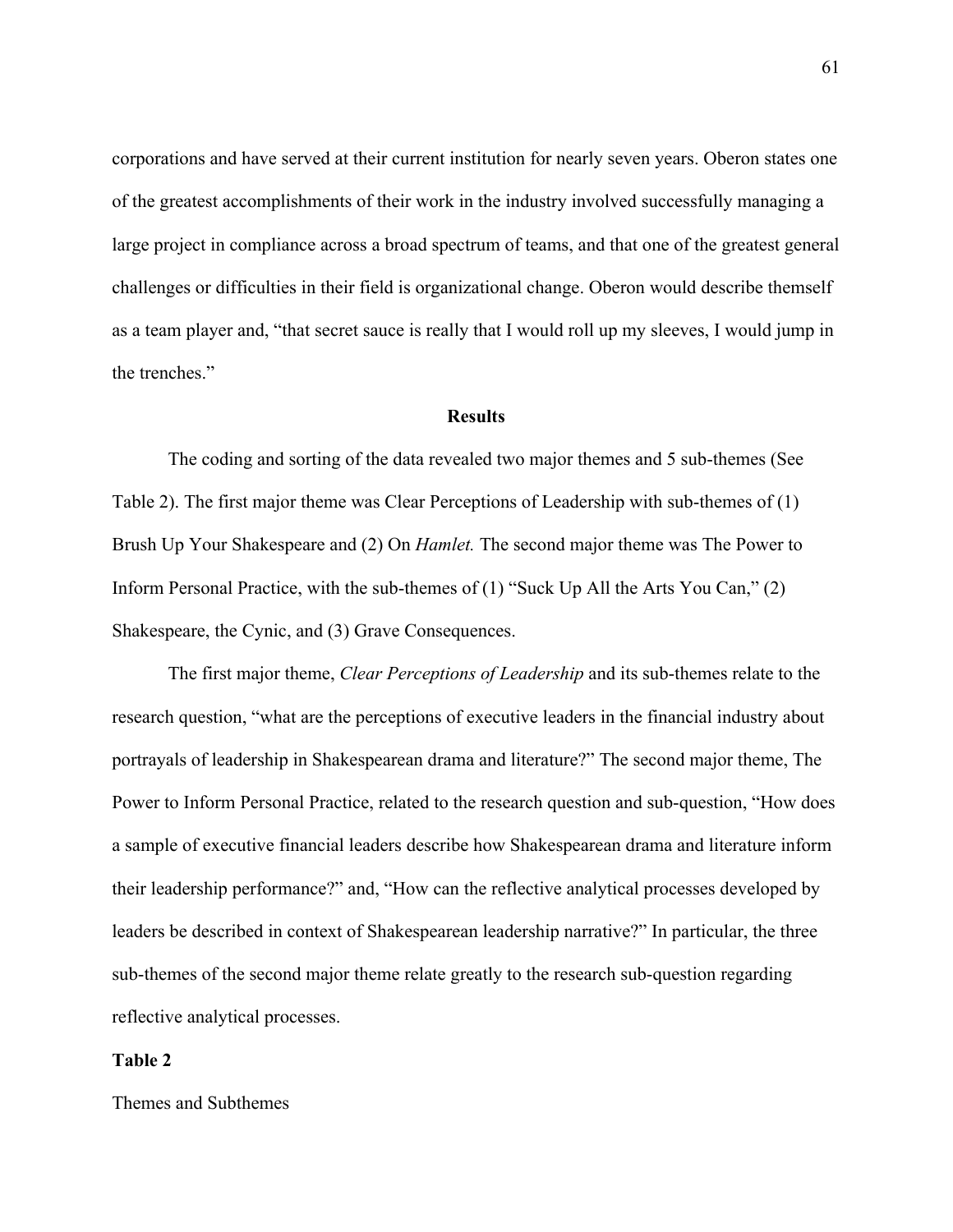| Research question (RQ) alignment |
|----------------------------------|
| $RQ_1$                           |
| RQ2                              |
| RQ 1 & 2                         |
| RQ <sub>2</sub>                  |
| RQ2, Sub-question 2.a.           |
| RQ 2, Sub-question 2.a.          |
| RQ 2, Sub-question 2.a.          |
|                                  |

# **Theme 1: Clear Perceptions of Leadership**

This theme emerged as a clear answer to the research question (RQ1) in this study regarding perceptions of executive leaders in the financial industry and the portrayal of leadership in Shakespearean drama and literature. Participants described their previous degrees of orientation with the Bard on several varying levels. Two participants, MacDuff and Richard mentioned having not read Shakespeare "since high school," while Lear offered that before working in the financial industry, they were employed as a professional actor with extensive exposure. All the participants had prior exposure to Shakespeare. Henry noted they would "fail miserably to recall" names in a Shakespearean drama. Lear, when asked about Shakespeare and *Hamlet*, could recall lines from the play—specifically, Hamlet's famous "To be or not to be," soliloquy. Richard recalled the play, *Macbeth*, and the failed example of leadership therein.

Ideas and phrases that contributed to the theme of "Clear Perceptions in Leadership" included participants' commentary on depictions of "leadership and followership" in Shakespeare, as well as the perception that depictions of leadership were, "relatable from a leadership position." Participants unanimously offered that Shakespeare, in some capacity, had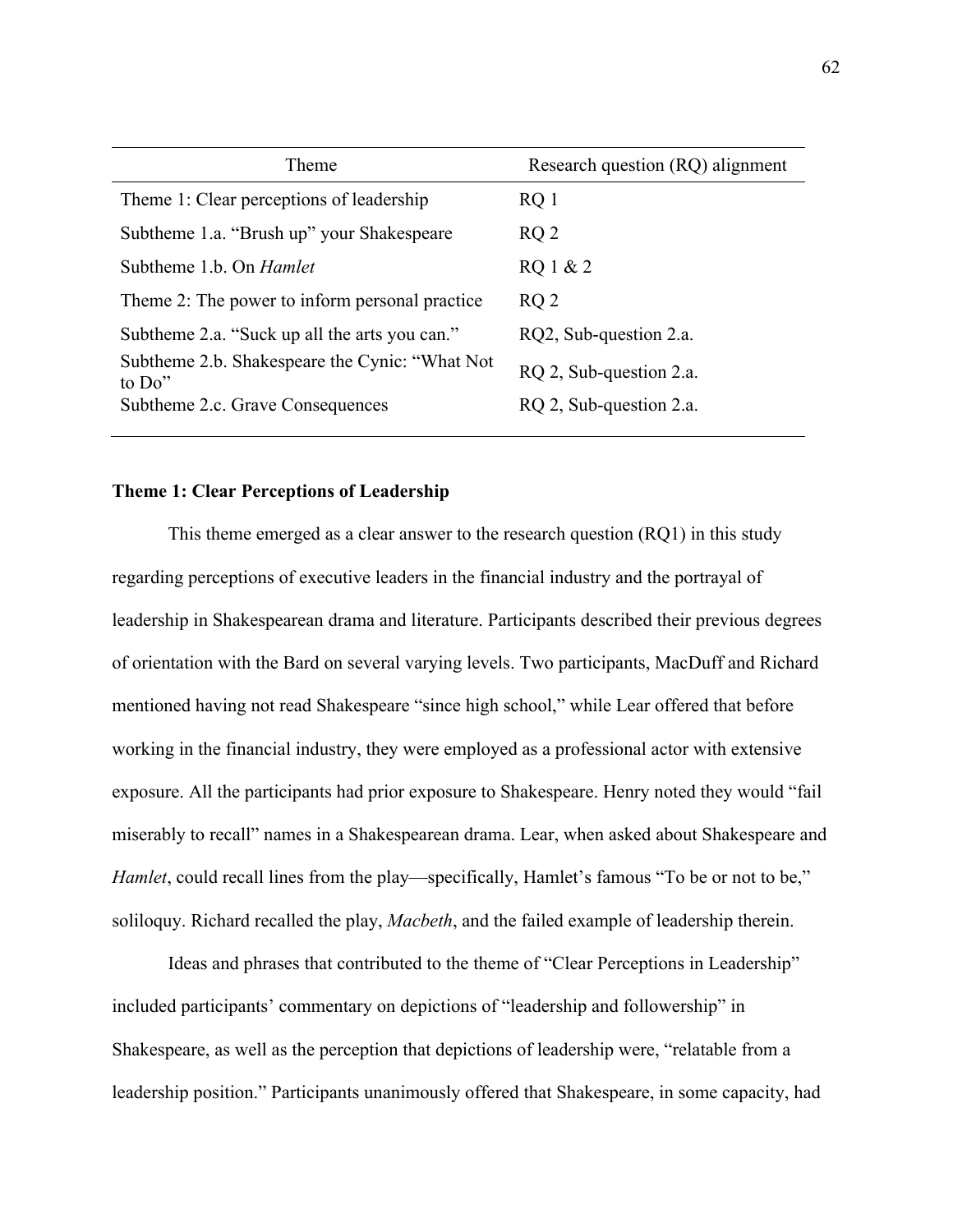the power to inform or comment on leadership. Lear and Oberon noted clear perceptions of "leadership" and "followership" in Shakespearean depictions. Participants also described leadership portrayals in Shakespearean characters as studies in "loyalty," "vulnerability," "uncertainty," "emotional anguish," and "other seemingly insurmountable situations in leadership." Lear recounted the effective leadership of "Henry V." Oberon acknowledged the inherent lessons in leadership in Shakespeare (and other arts activities), not only for the individual, but also as a team member. Henry stated that while not everyone might relate to that type of (Shakespearean) stimulus, "there are tons and tons and tons that relate and enjoy and get their skill set," from these types of experiences.

## *Sub-Theme 1: "Brush Up" Your Shakespeare*

This theme emerged unexpectedly and relates to research question two (RQ2) of this study. RQ2 asked how a sample of executives in finance would describe how Shakespearean drama and literature would inform their leadership performance. This theme grew in the context of the interaction this researcher held with participants during the recruitment process and either self-described preparation or previous knowledge participants held of the play *Hamlet* before the interviews. Each participant was aware of the play and character *Hamlet* before interviews were conducted. The recruitment flyer (Appendix 1) asked for participants who were at least 'familiar' with the play. The data revealed two of the five participants held extensive knowledge of *Hamlet* before joining the study. Three of five participants volunteered the information that they prepared/reviewed for the interview by revisiting *Hamlet* in some way, before the interview.

MacDuff offered they had, "brushed up a little bit on my *Hamlet* for this, because I knew it was coming." This comment served as the basis for the title of this sub-theme in the analyses of the data. Henry likewise noted, "I did a little bit of recall just before this, just so you know, I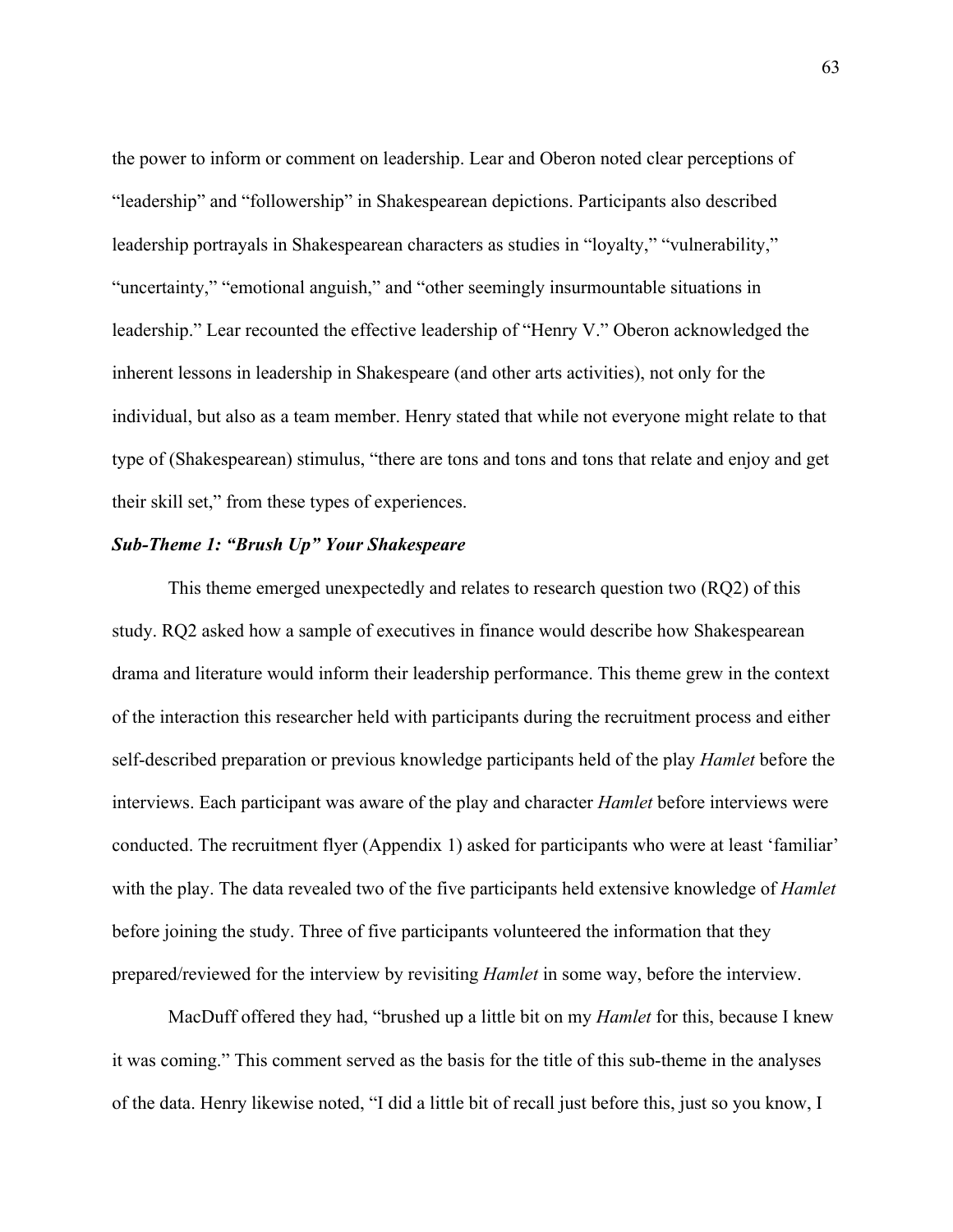would be somewhat prepared." These preparations were neither requested nor encouraged but spoke volumes in the analyses of the data. Quite simply, the participants wanted to be prepared. Each participant had a more than basic knowledge of *Hamlet*, Hamlet as a leader, and was prepared to comment on his shortcomings and achievements in this capacity.

This theme stood separately from the theme that follows, "On Hamlet," because it highlighted what participants described as a distinct set of actions intended to elevate their ability to interact with this researcher during interviews. It also underscored the theoretical framework in this study, reflective leadership (Schon, 1983) and specifically the notion that education or previous experiences can inform and improve leadership performance. Ultimately, this researcher perceived through the data that participants sought to enhance their interactions in this study by preparing for a discussion of *Hamlet*.

#### *Sub-Theme 2: On Hamlet*

Participants' responses to the clip of *Hamlet*, act iii, scene iv, offered a wide scope of views on the Danish Prince. It can be established that participants perceive Hamlet as a leader. Oberon offered that Hamlet's "loyalty" is his biggest talent in leadership and maybe the chief contributor to his followership but also described Hamlet's behavior in act iii, scene iv as, "not someone I would call a leader." Richard described Hamlet's behavior as, "leadership by force."

Participants also described Hamlet's behaviors (especially in this scene) as "erratic," "impassioned," "hyper-focused," and "brutally forceful." For instance, Oberon described Hamlet as "violent, insane, aggressive, and erratic." Despite his negative means of achieving his goals, Oberon also noted a perceived positive effect of Hamlet's leadership due to a measured change in Gertrude's behavior (in act iii, scene iv).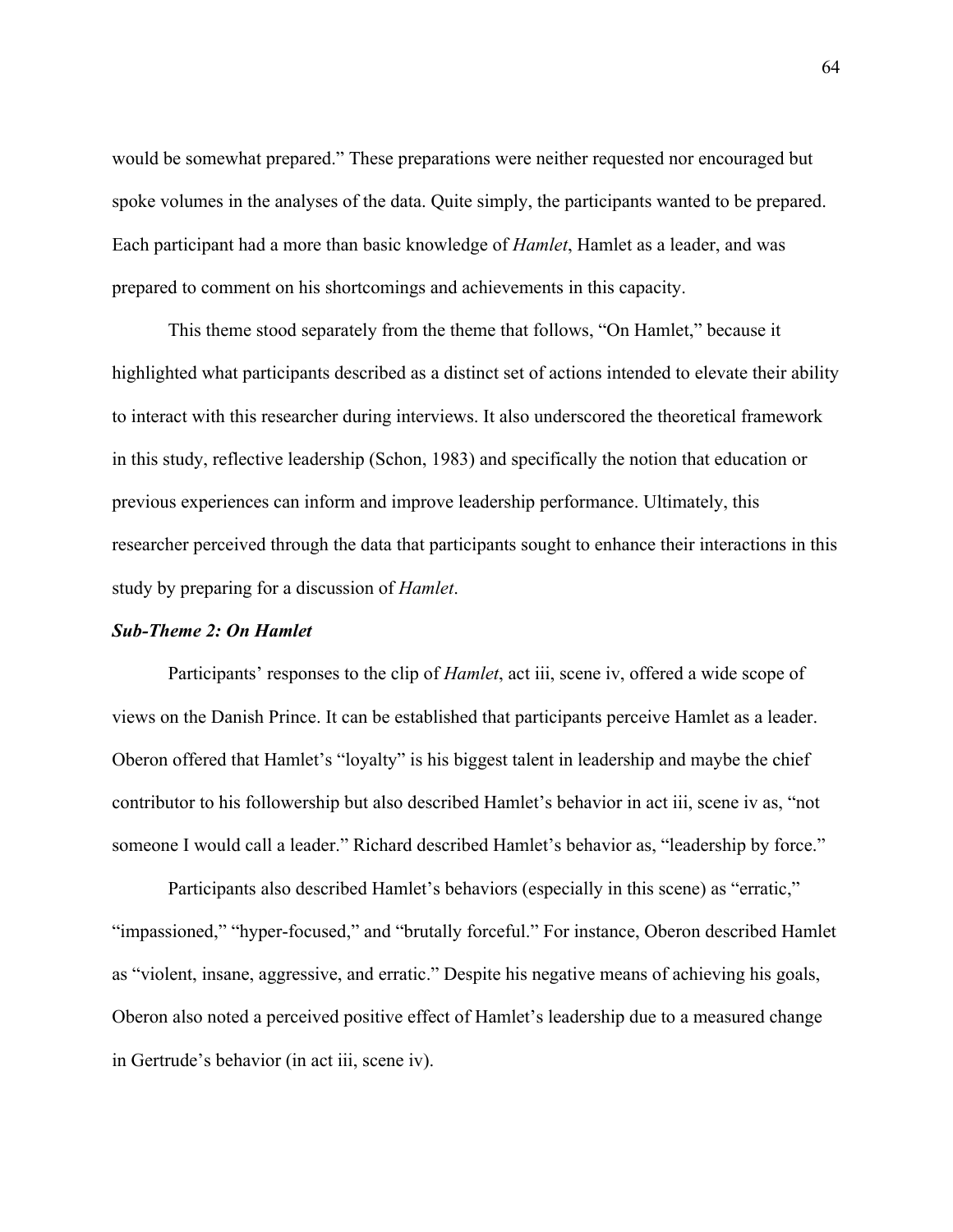The participants described the emotional context of Hamlet's behavior act iii scene iv as "inflamed with emotions" such as "anger," "rage," "self-doubt," "confusion," "disillusionment," and "love." Oberon noted that Hamlet's love for his mother was a potential driver for his actions, the reason he is so angry with her, where Richard offered Hamlet's love for his father is still palpable in this scene and still quite perceivable as a primary motivator in his quest for revenge.

Participants described Hamlet's leadership in this act iii scene iv on a range of levels. Richard, Henry, and Oberon contended that Hamlet, in a roundabout way, achieved his leadership goals by the end of the scene, and Oberon noted that includes enlisting his mother as a follower. This concept is substantiated by Oberon's views observation that by the end of the scene, Gertrude is realigning herself with Hamlet, and not Claudius. Henry described Hamlet's leadership as passive, not assertive, and cowardly. Lear stated that Hamlet's leadership was "back-burnered" and in the "background," which correlates with an inability to achieve goals.

Henry described Hamlet's behavior in this scene as not even classifiable as leadership, and Oberon noted the use of "brute force" in the pursuit of his own desires at any cost. An interesting contradiction in the data shows that Henry described Hamlet's leadership as passive and cowardly, whereas Richard described it as forceful. Other descriptors of Hamlet's leadership in this scene included "mercurial," "lacking," "back-burnered," "aggressive," and "violent."

#### **Theme 2: The Power to Inform Personal Practice**

The second major theme and sub-themes of the analyses related to the second major research question (RQ2) in this study regarding how a sample of executive financial leaders describe how Shakespearean drama and literature inform their own leadership practice. This theme relates directly to participants' descriptions of how Shakespeare could inform their own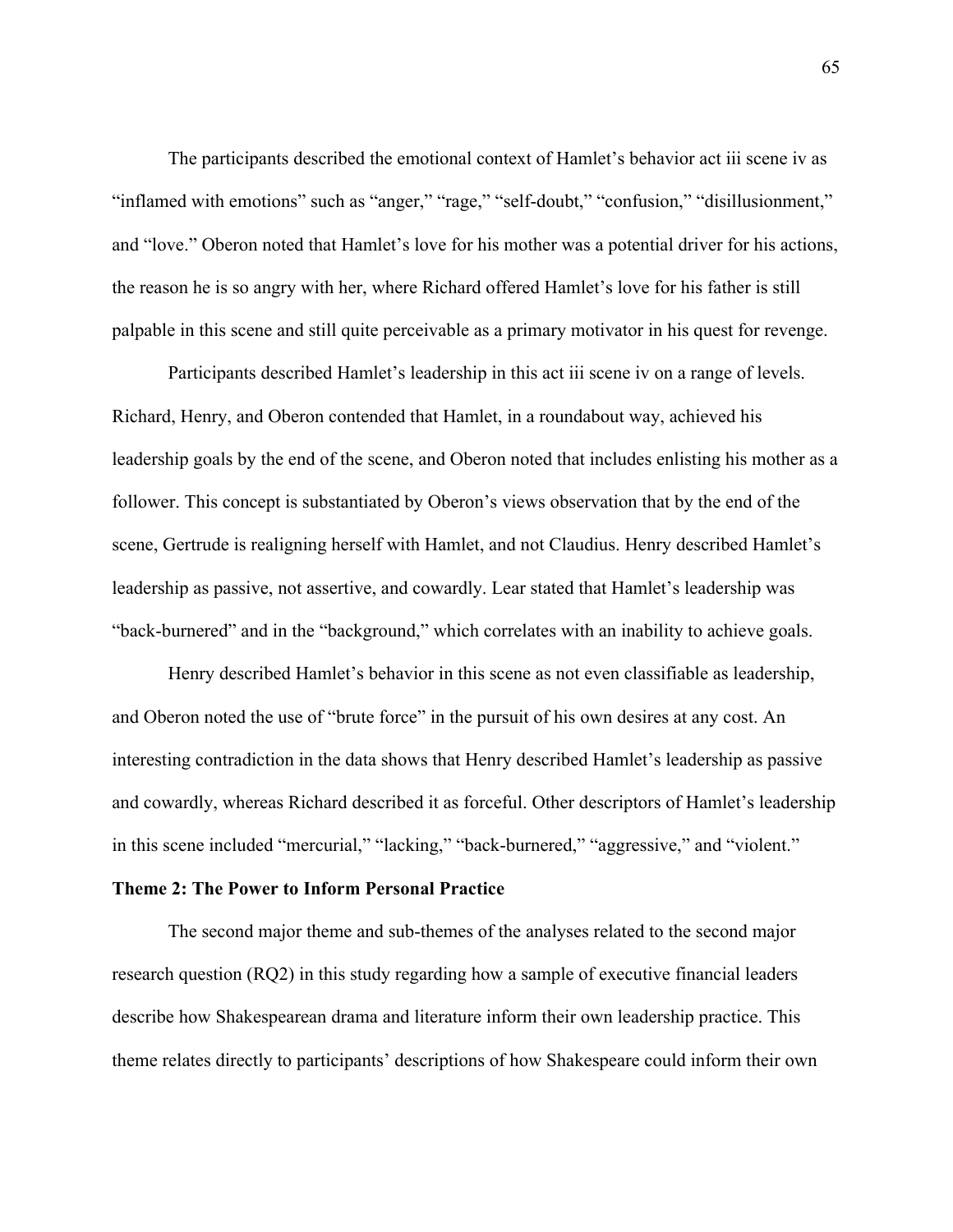leadership practice. It is based on participants' accounts of previous exposure to Shakespeare and the clip of *Hamlet* engaged during the interview process.

Participants overwhelmingly agree that Shakespeare has the power to inform leadership performance, both personally and potentially with others. Lear noted that Shakespeare had been "enormously useful in their life and leadership style." Henry indicated that they would have more insight on coaching and team sports and the leadership lessons inherent to those activities but agreed that Shakespeare held valuable wisdom for leaders, including executives in finance.

Richard offered that when they see a Shakespearean drama, they're often left with the feeling of, "what type of leader I do not want to be." Oberon noted that they seek to share meaningful arts activities such as Shakespeare, musicals, and more with their colleagues when applicable. Lear would encourage anyone and specifically leaders to consume Shakespeare because of its inherent lessons in the basics of human relationships and archetypes, and the type of wisdom available. MacDuff noted that Shakespeare contained "universal themes [that could be] helpful to leadership and leadership training." Lear noted the themes in Shakespeare's work such as the "basics of human relationships, or how different archetypes tend to react to others has turned out to be enormously useful."

## *Sub-Theme 1: "Suck Up All the Arts You Can"*

Richard related an anecdotal experience to the concept of Shakespearean-informed leadership that included a previous panel with other executives, which discussed the perception of leaders and executives on the benefits of the arts exposure and education (in general) in employees across multiple industries. Richard used the phrase, "suck up all the arts you can" to describe a consensus of their own position, regarding this study and the greater concept of the power of the arts to inform leadership practice. This direct quote serves as a title for the sub-

66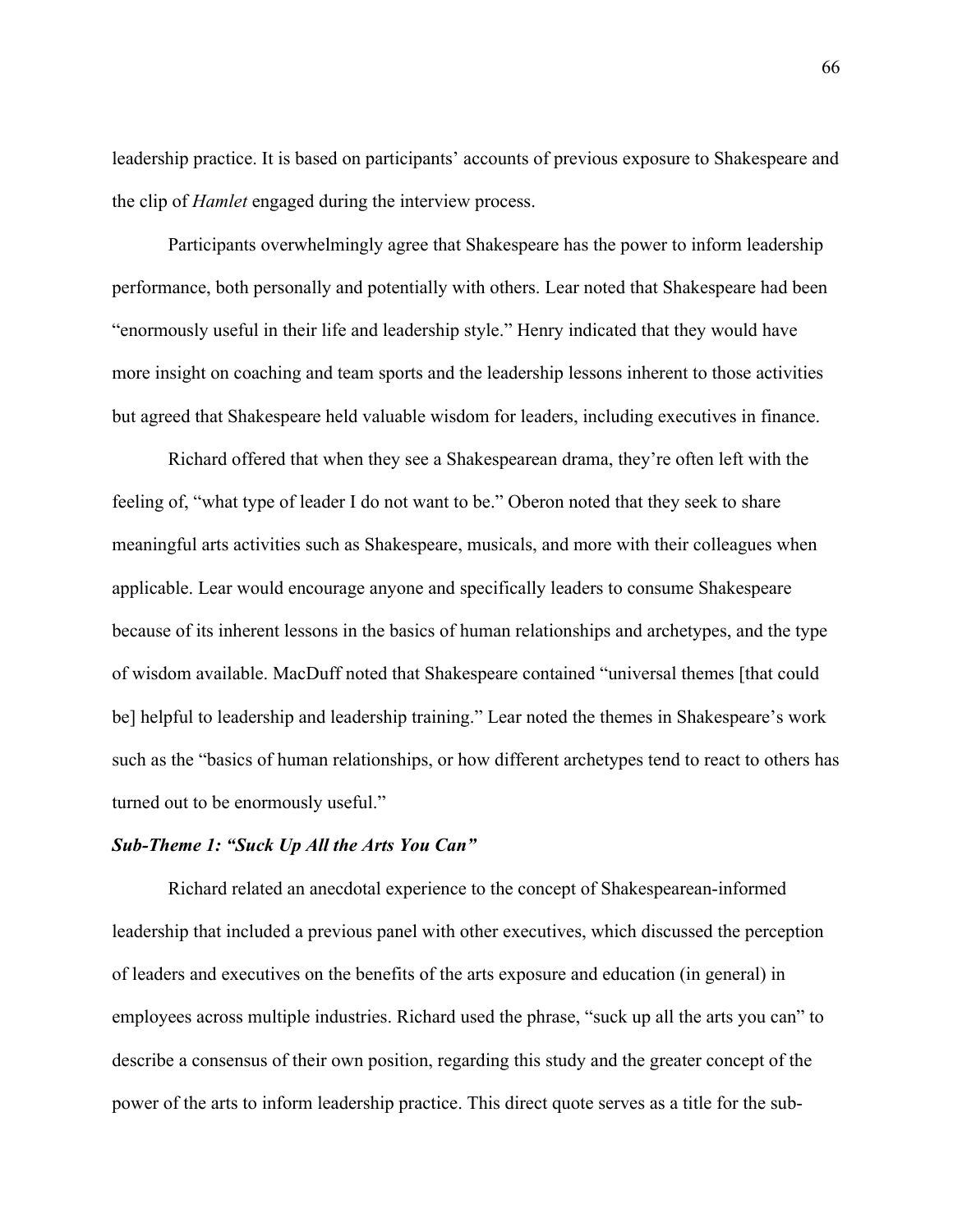theme. It also syncs with Oberon's account of sharing a spectrum of meaningful arts experiences with their team to potentially generate new understanding, excitement, or foster growth. Henry commented on the power of shared arts and literature experiences to cultivate or form "bonds" between people.

## *Sub-Theme 2: Shakespeare, the Cynic: "What Not to Do"*

This theme emerged in response to the concepts of Shakespearean portrayals of leadership informing one's own leadership practice. Richard offered that in the performance or execution of leadership, Shakespeare might be considered as a "guidebook of what not to do." Oberon described portrayals of leadership in Shakespeare using the exact same words, "what not to do." Richard also noted the general "cynicism" that revolved around Shakespeare's portrayals of leadership and coincidentally described Hamlet's style as "leadership by force" and compared it to "what type of leader I do not want to be." In re-familiarizing themself with *Hamlet* and relating its themes to leadership, MacDuff indicated their observation of, "some things not to do."

#### *Sub-Theme 3: Grave Consequences*

A minor but perhaps the gravest of all themes to surface in the data regards the capacity of leadership to destroy or even kill. Regarding work in finance, Oberon described critical contexts in leadership in finance as, "trials and tribulations, emotional anguish, raw and personal, difficult." Richard described work in finance as, "an emotional roller coaster." Lear described feelings of "insurmountable" odds, citing the St Crispin's Day speech from *Henry V* as relative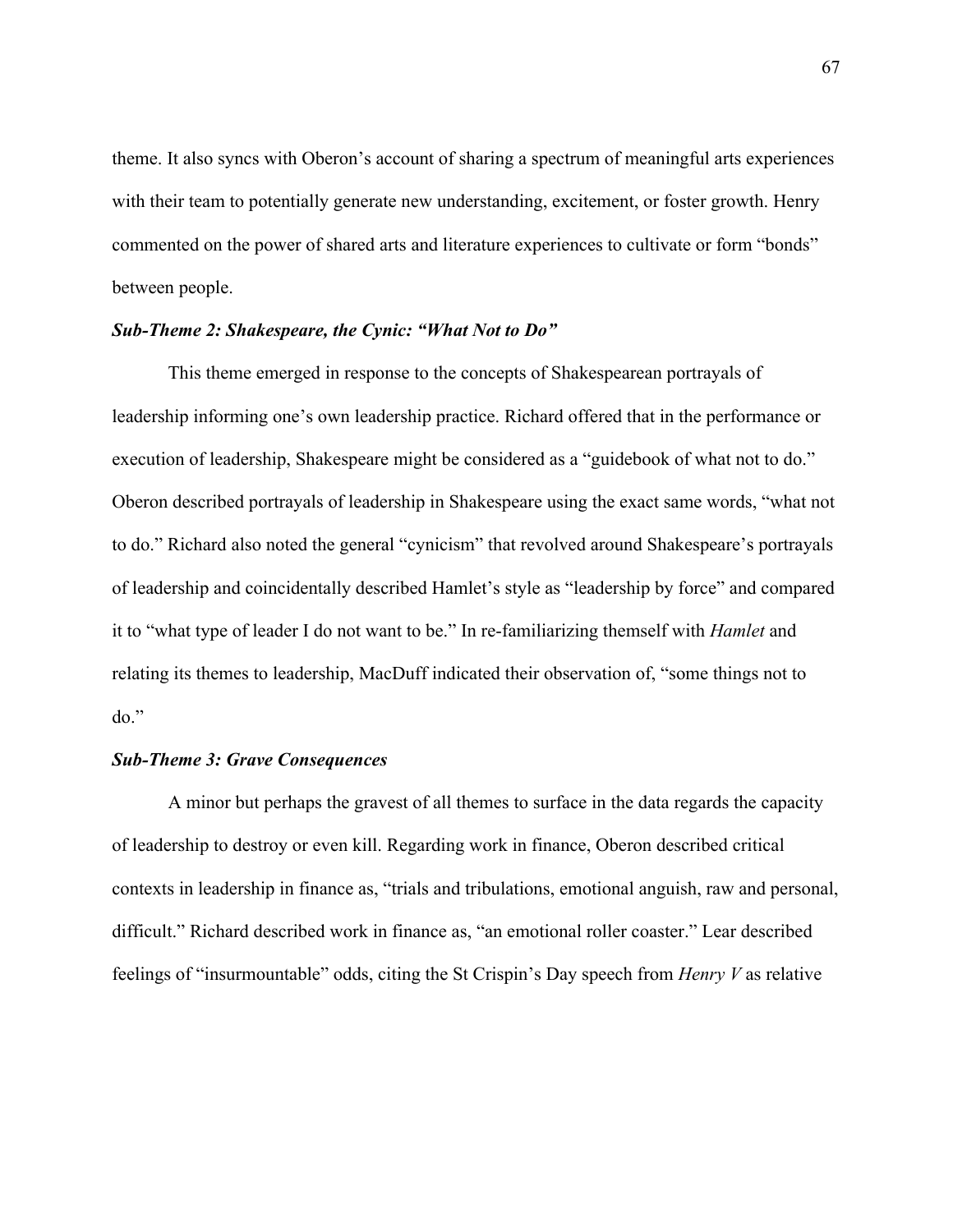to their own experience.<sup>1</sup> Henry noted a critical context of leadership as cyclical recognition that the industry was not, "cut out for that person." Richard also cited the rewarding emotional context of success in (work in) finance, such as, "growth, warm fuzzy feelings, empowering, helping other people." Oberon noted success in relation to challenging leadership contexts was, "sweeter at the end." As another example, MacDuff described, "proud" feelings after leading their team through a critical context.

In responding to *Hamlet*, Oberon described Hamlet's actions as responsible for "leaving dead bodies in the middle of the road." Oberon also recounted a work situation where their team experienced an atrocious manager ("I wouldn't even call them a leader") that destroyed team morale and interconnectivity between team members. During this critical period of mismanagement, one of this participant's coworkers and team members committed suicide. The participant noted they were sure this individual had other mitigating circumstances in life, but that the work environment could only have contributed to the emotional life of the individual. This anecdote shared by Oberon is also the basis for the title of this sub-theme.

#### **Summary**

The objective of this narrative inquiry was to gain insight into the perceptions of executive leaders in finance on Shakespearean influence on leadership performance. Five participants comprised of executive leaders from various facets of the industry in finance contributed to semi-structured audio/video interviews captured through Zoom, consisting of questions regarding work experience, prior exposure to Shakespeare, and an interactive section

<sup>1</sup> This world-famous "band of brothers" speech is from act iv, scene iii of *Henry V*, whose title character also served as a central focus in many previous leadership studies (e.g., Bezio, 2013).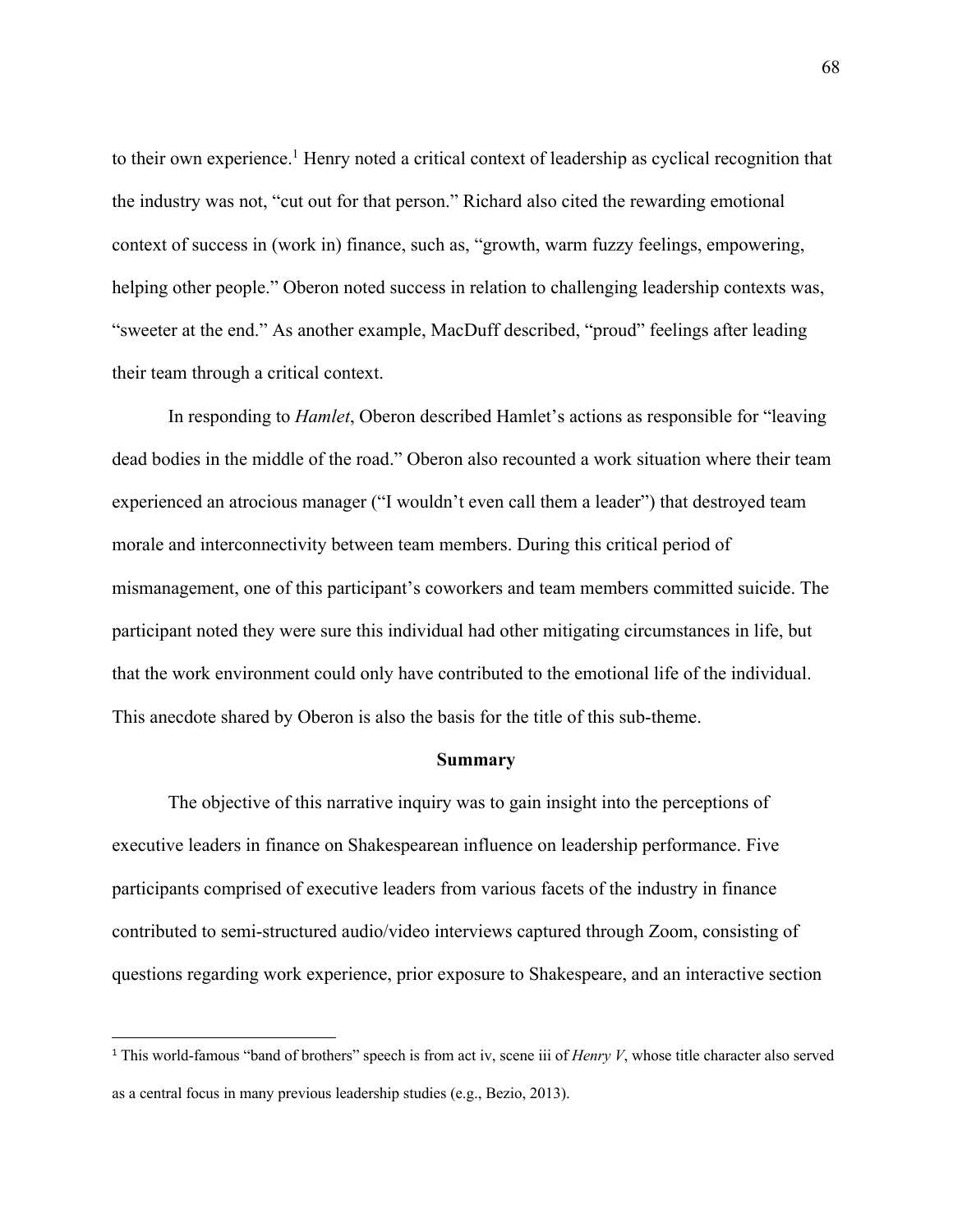including a short clip from a film version of *Hamlet* (Appendix B). Transcripts were generated by Zoom and each participant was offered the chance to review for accuracy. Interview transcripts were coded in vivo and analyzed for themes/categories (Creswell & Guetterman, 2019). These analyses, in context of the research questions, resulted in two major themes with five subthemes. The first theme was Clear Perceptions of Leadership with sub-themes of (1) Brush Up Your Shakespeare and (2) On *Hamlet.* The second major theme was The Power to Inform Personal Practice, with the sub-themes of (1) "Suck Up All the Arts You Can," (2) Shakespeare, the Cynic: What Not to Do, and (3) Grave Consequences.

Each participant ultimately offered that Shakespeare had the power to inform leadership practice, although to varying degrees. Participants also agreed this influence could be both personal and with others. The data reveals participants perceive Hamlet as a capable leader, albeit not a very good one. Although he displays qualities such as "loyalty and friendship," his leadership is "passive," and Hamlet fails to execute effectively. Participants highlighted a Shakespearean cynical tendency, and his corresponding work as a resource filled with examples of, "what not to do." The context of the research and the willingness of the participants to share critical contexts in leadership also revealed the notion that leadership or a deficit thereof, can have grave consequences. One participant recounted losing a coworker to suicide amid a hostile working environment fueled by management, and related it later to Hamlet's leadership goals, which they described akin to "leaving dead bodies in the road."

Shakespeare is considered by this sample as a valuable tool for understanding and potentially cultivating leadership. For instance, the participants of this study noted Shakespeare's capacity, in general, to teach about the basics of human relations but also were keen and specific enough to target Hamlet's ability to cultivate followership as a leader, despite his erratic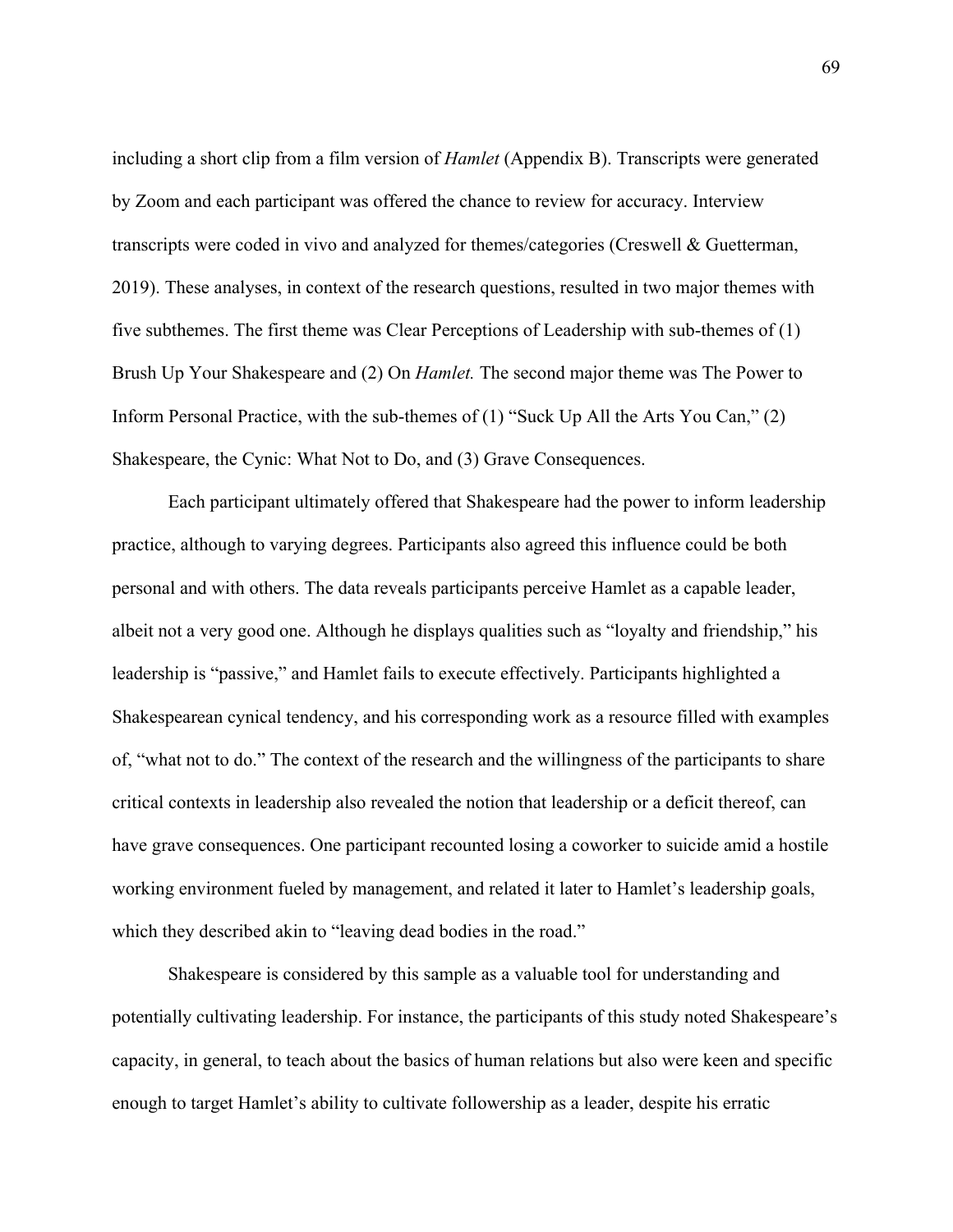behaviors, grief for his father's death and mother's remarriage, and his poor leadership. Participants also noted other sources of inspiration and learning for leaders, such as case studies of effective sports coaching, musical theatre, and other arts-related experiences. One participant noted their tendency to share profound and meaningful arts experiences with coworkers. Other participants noted the study of universal themes and archetypes as a useful tool in leadership. Another participant related the benefits executives across multiple industries could perceive in employees who participate(d) or have/had exposure to the arts and arts educations.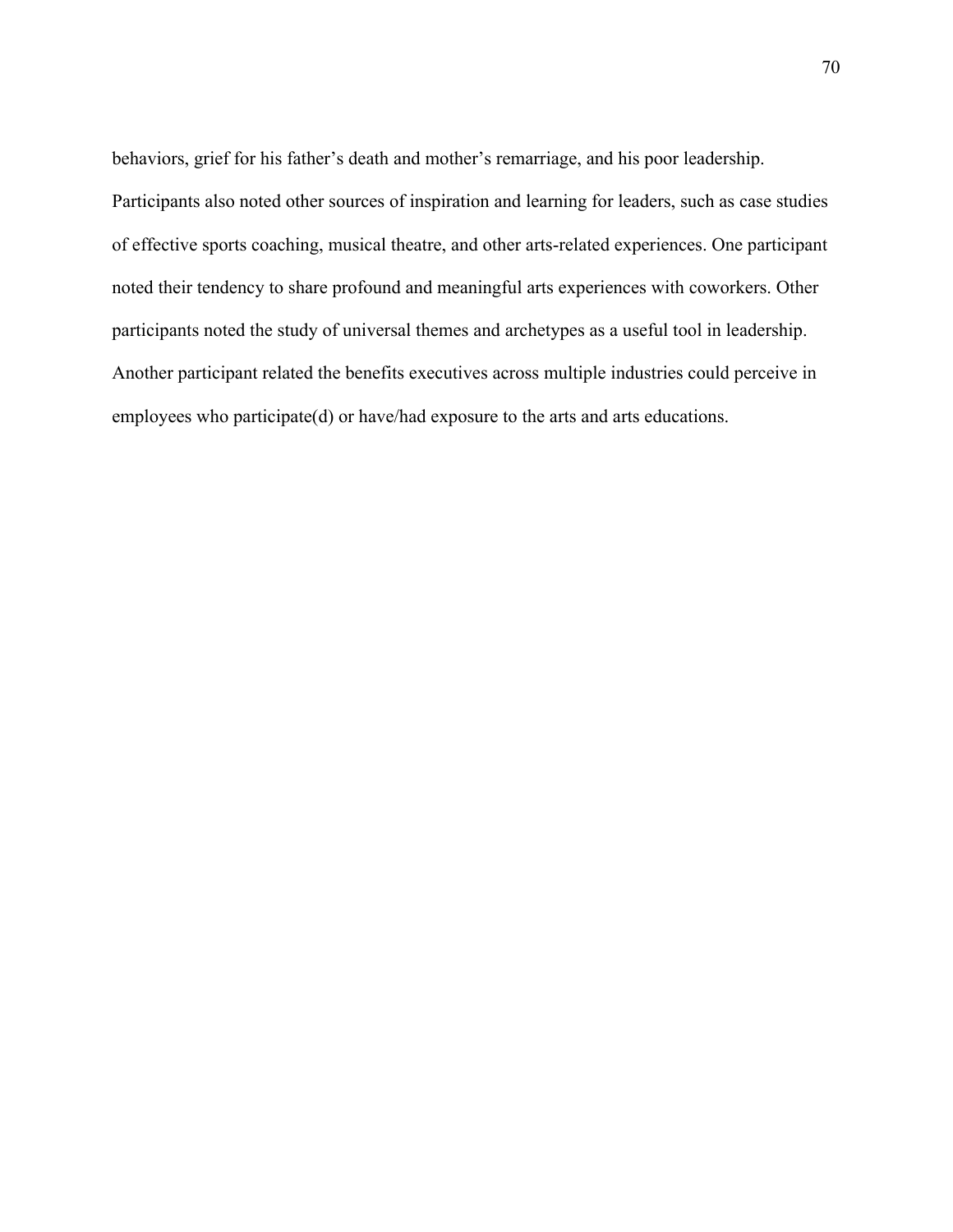#### **CHAPTER 5**

#### **CONCLUSION**

This qualitative narrative inquiry sought to investigate perceptions of executive leaders in finance about how Shakespeare can influence leadership performance. Separate semi-structured interviews were conducted with five participants to gather data, which was coded in Vivo (Creswell & Guetterman, 2019). These codes were then analyzed and sorted into themes (Merriam & Tisdell, 2016). This chapter includes a discussion of the interpretation and importance of findings, implications, and recommendations as they relate to the research questions of this study. The two major research questions and sub-question guiding this study are:

(1) What are perceptions of executive leaders in the financial industry about portrayals of leadership in Shakespearean drama and literature?;

(2) How does a sample of executive financial leaders describe how Shakespearean drama and literature inform their leadership performance?; and

(2.a.) How can the reflective analytical processes developed by leaders be described in context of Shakespearean leadership narrative?

The analyses of the data collected in this study resulted in two major themes with five (total) sub-themes. The first theme was: Clear Perceptions of Leadership with sub-themes of (1) Brush Up Your Shakespeare and (2) On *Hamlet.* The second major theme was: The Power to Inform Personal Practice, with the sub-themes of (1) "Suck Up All the Arts You Can," (2) Shakespeare, the Cynic: What Not to Do, and (3) Grave Consequences. This study recognizes its limitations which are linked to the scope of the population and sample size, researcher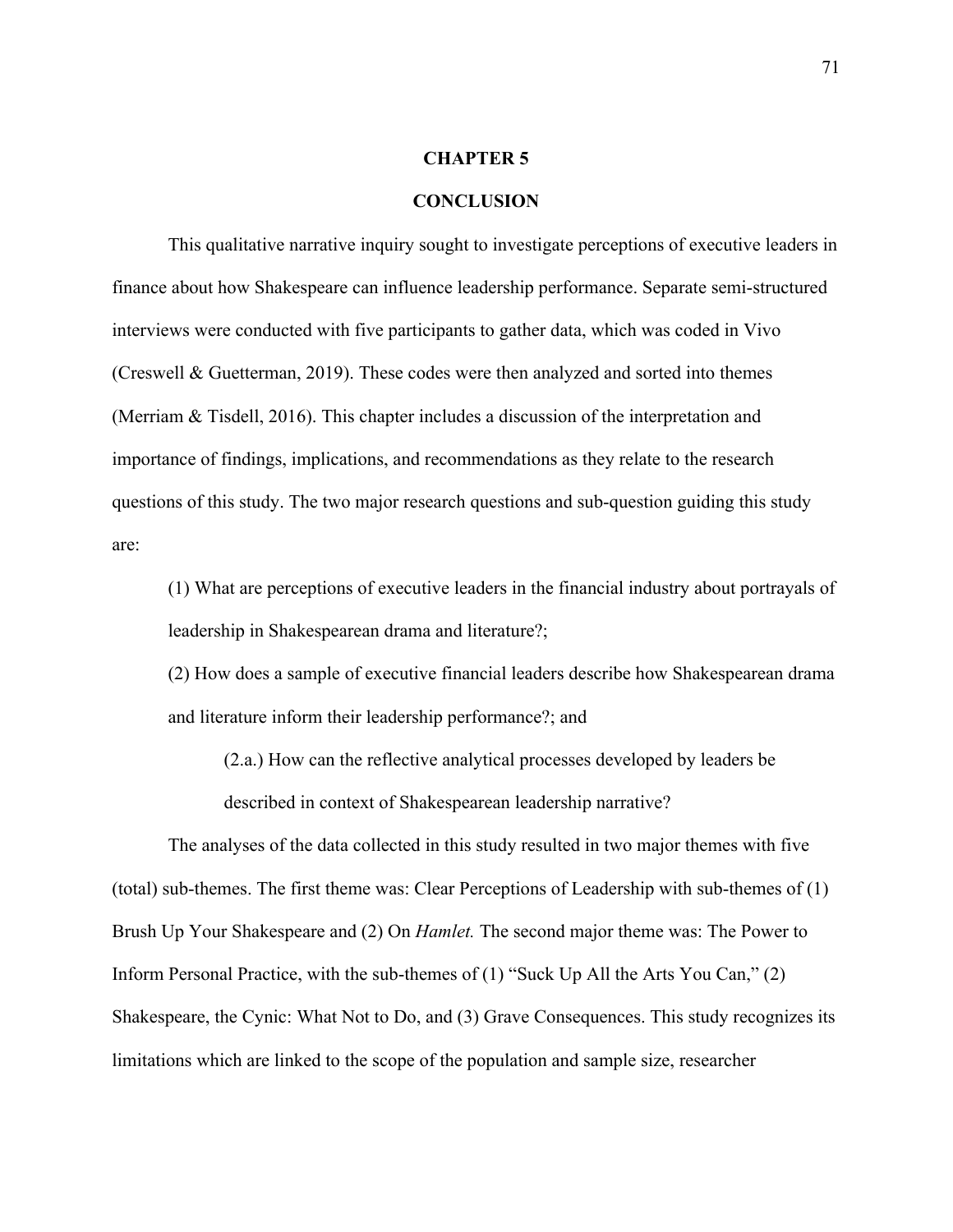positionality and bias, and ethical considerations involved in qualitative narrative research (Merriam & Tisdell, 2016).

## **Interpretation and Importance of Findings**

The collective voices of participants uncovered interesting and unique perspectives on both Shakespearean influences and executive leadership. As part of the semi-structured interview (see Appendix B), each participant was offered the opportunity to experience and comment on the same excerpt from *Hamlet* (act iii, scene iv), which also illustrated of how a sample of five executive leaders working in finance would respond to such a prompt. Each participant also discussed leadership in their field in the context of critical and successful execution, and the emotional viewpoints of those initiatives. These data provided the bases for the themes and exploration that follows.

#### **Finding 1: The Complexities of Executive Leadership in Finance**

This finding emerged as a response to the first research question of this study, regarding the perception of executive leaders in finance on portrayals of leadership in Shakespeare, and the themes that also surfaced in the data. Participants collectively agree that there are clear depictions of leadership in Shakespeare. Some participants could even cite Shakespearean characters known for successful and failed leadership, outside of Hamlet, the chosen figure for study in this investigation.

The clear recognition by participants of major facets of leadership in these portrayals may relate the scope of the participants' work and industries to the elevated circumstances of certain Shakespearean characterizations. These data may therefore help paint a picture of the emotional landscape of working as an executive in finance. This notion is supported by Caldarola (2014) who noted the complexity of decision-making as an executive in finance. It is also supported by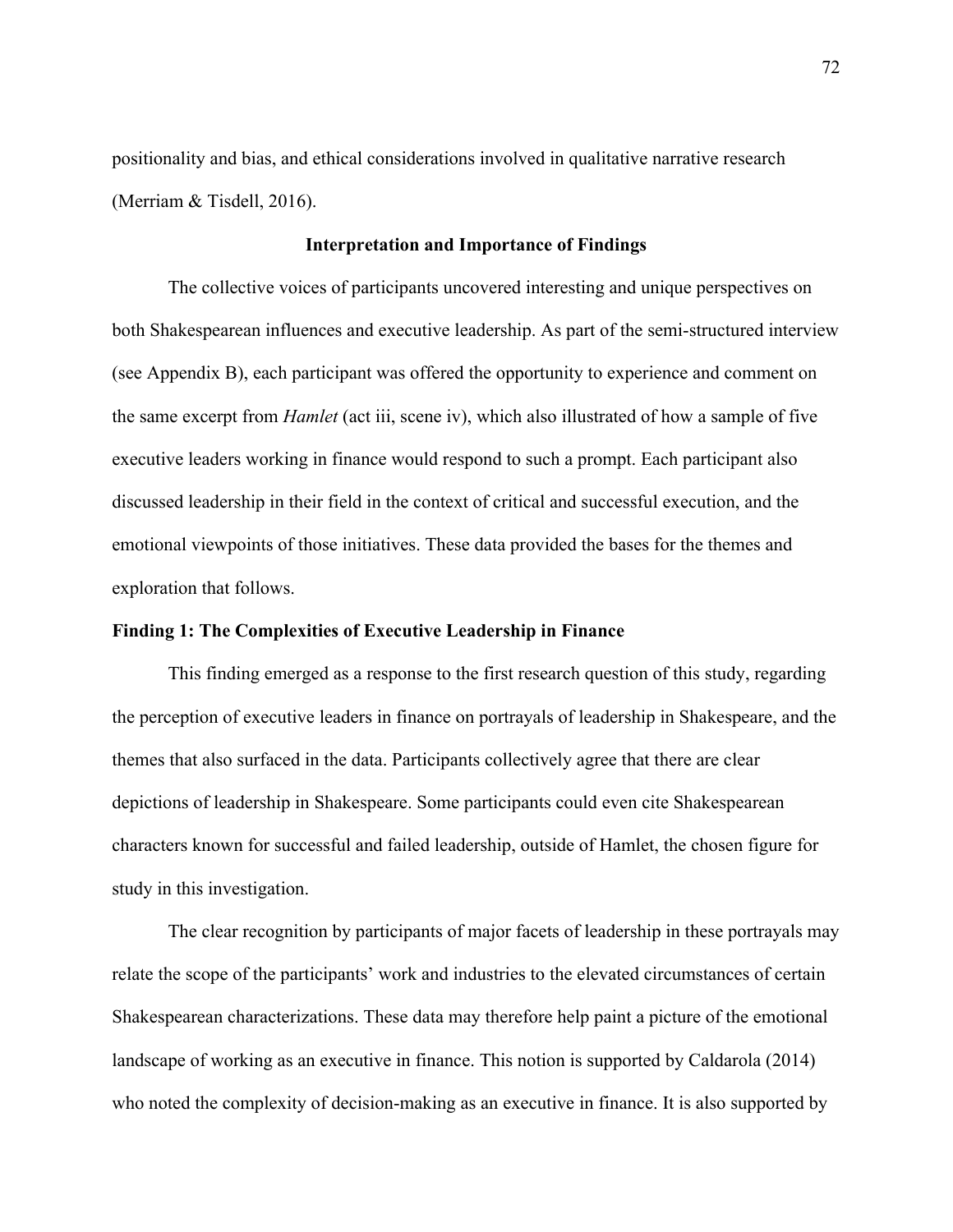participant interviews which reveal descriptors of critical contexts in executive finance as "stressful, emotional anguish, hostile, and struggling." While each participant showed varying degrees of exposure and personal appeal toward Shakespeare, each also acknowledged the capability of Shakespeare to portray leadership effectively.

#### *Sub Finding 1: Preparation*

Caldarola (2014) noted that a component of successful leadership as an executive in finance was linked to an individual's ability to effectively interact with people. This researcher's perspective and reflection indicate that each participant was prepared to comment on the character and leadership of Hamlet, before the start of the interview. In two instances, participants indicated they had prior extensive knowledge of Hamlet, implying that they were already prepared. In the other three instances, participants willingly volunteered that they reviewed *Hamlet* in some way, prior to the interview.

In this microcosmic case, this researcher has observed that participant behaviors in this study support the claim that preparation is a crucial component of leading effectively as an executive in finance. This sort of preparation, including the previous exposure to Hamlet, constitutes the type of learning described by Schon (1983) in his description of reflective leadership, which ultimately argues that one's prior experiences and education can effectively inform on-the-spot decision-making in leadership. It also contends, in conjunction with the conceptual framework of this study, that executives may perceive, whether consciously or not, the performative aspect of leadership and the requisite preparation for effective leadership.

# *Sub Finding 2: An Array of Styles*

Participants offered viewpoints on *Hamlet* that in some cases align and vary. It was generally accepted that Hamlet's leadership, especially in act iii, scene iv, was poor. Oberon and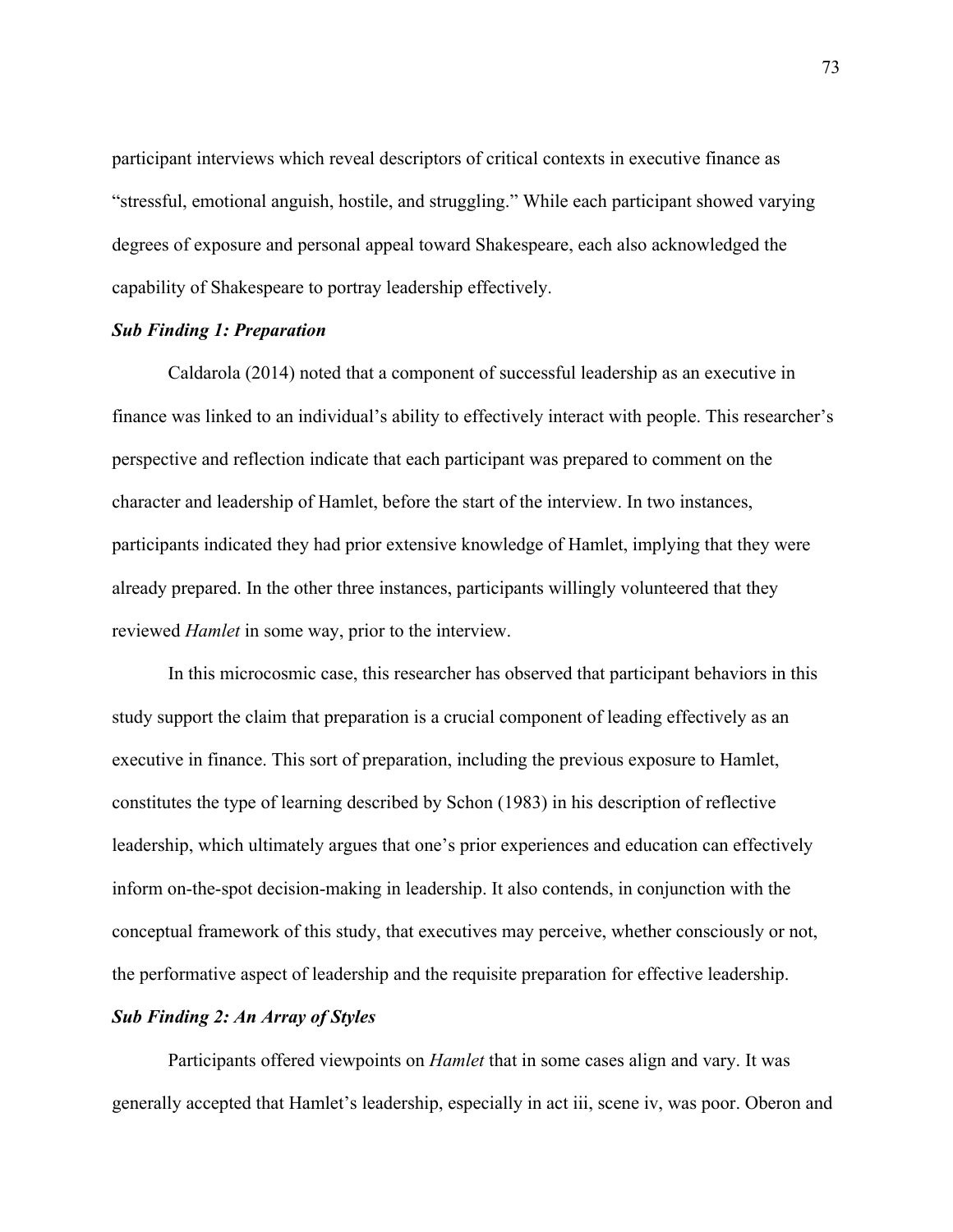Richard did note however that Hamlet achieved his goals in the scene, hinting at what might be described as effective leadership. This complexity syncs with Davis' (2012) assumptions that there are multiple avenues for discussing Hamlet's efficacy as a leader, and points toward a deeper exploration of how individual leaders define success.

The regard for Hamlet's leadership amongst participants may also illustrate an array of leadership styles that participants experience(d) in the industry of finance. Even though participants agreed Hamlet had achieved his goals by the end of the scene, they also readily commented on the negative means to which he achieved his ends. A possible synthesis of this data may help to illuminate the nature of working environments in finance.

As part of the interviews, each participant commented on personal critical contexts in leadership in finance. Henry and Oberon noted the difficulties of terminating colleagues with whom they had worked and built positive relationships due to this sort of leadership responsibility and noted that transparent and decisive action was key to any sort of effective results in leading through these types of contexts. Richard and MacDuff noted leading through the (coronavirus) pandemic as a critical context in leadership, and also revealed that working effectively as a team through these crises were fundamental to leadership successes. Participants' descriptions of Hamlet's failures in leadership therefore tangent personal accounts of an awareness of leadership styles which are both conducive and inconducive to effective teamwork.

While each participant varied in experience and sectors of industry, each mentioned working as part of a team in finance. The group's ability to identify ineffective teamwork spoke volumes. In their own way, being part of a team was integral to a success that each participant described during the interviews. This could be in part due to the complexity of decisions made by executives in finance (Caldarola, 2014). This finding may also recall the corporate report by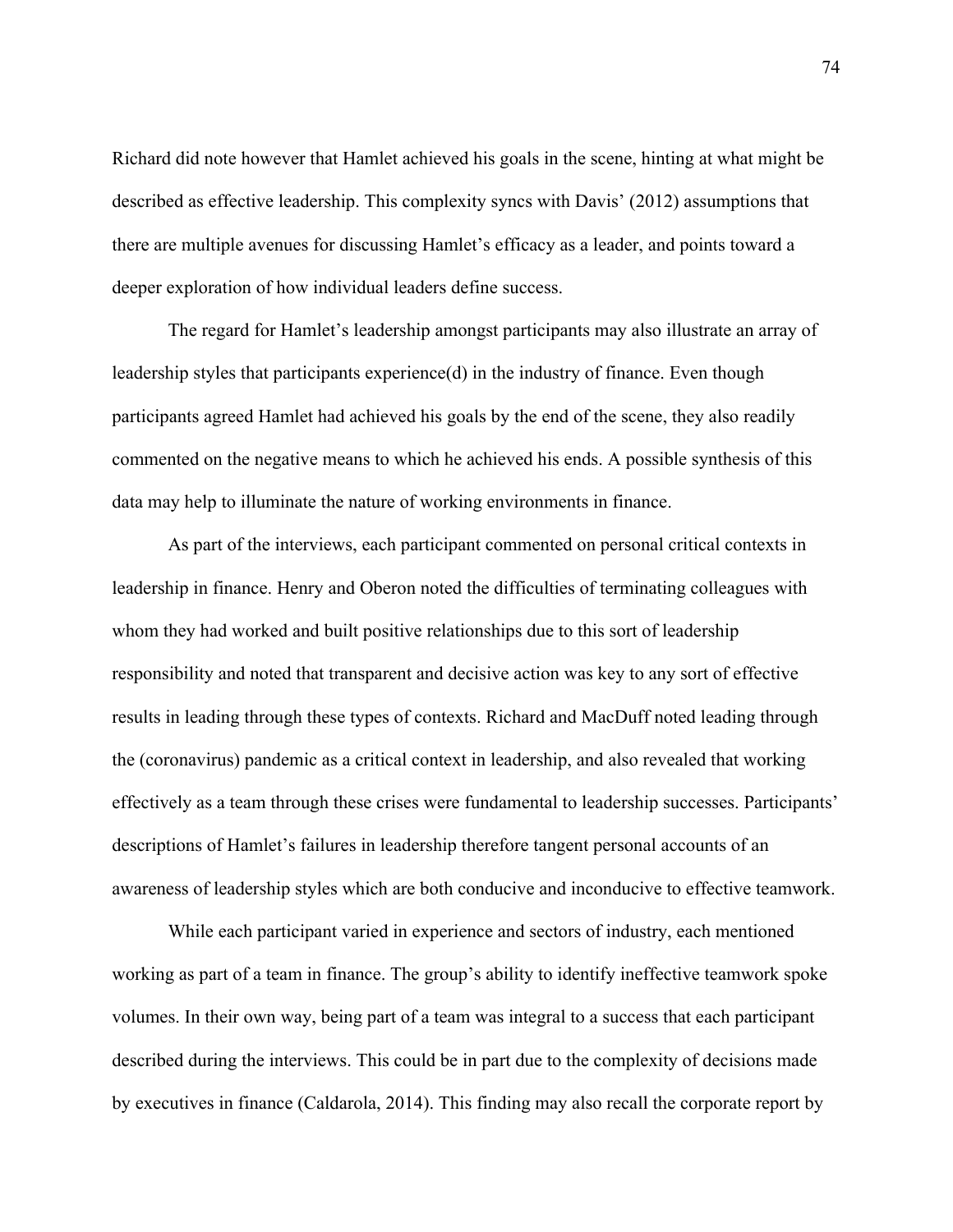Heidrick and Struggles (2016), which highlighted the value for leaders of the study of archetypes in leadership contained in the works of Shakespeare – a very clear statement also made by Lear during interviews for this study. In either case, it ultimately highlights this particular sample's ability as a whole to identify team and individual performances as mitigating factors in leadership contexts in finance.

#### **Finding 2: Shakespeare as a Viable Tool for Improving Leadership Performance**

Participants overwhelmingly agreed that exposure to Shakespeare holds the potential to inform leadership. The expansion of this perspective includes considering other sources, such as different types of art or even coaching and team sports as a source for learning and inspiration in leadership. Four out of five participants indicated they would encourage someone in their position to consume Shakespeare, and the outlier, in this case, noted they would encourage that person to learn or reflect on the activity they best associate with, whether it be history, math, literature, or sports.

This discovery sparks dialogue with the conceptual framework of this study, dramaturgical analyses (Goffman, 1959). It suggests that executives, or in this case, a sample of executives who work in finance, may understand the performative nature of their roles, and the fuel or inspiration needed (in part) to sustain the performance of that role. In consideration of Schon's concepts surrounding reflective learning and the theoretical framework of this study, it ultimately suggests the sample in this study supports the possibility that learning from Shakespeare is a viable tool for performing (executive) leadership effectively. It directly answers research question 2 (RQ2) of this study and specifically sub-question 2a (RQ 2.a.), regarding how reflective analytical processes developed by leaders can be described in context of Shakespearean leadership narrative. Simply put, the executives in this study noted the value in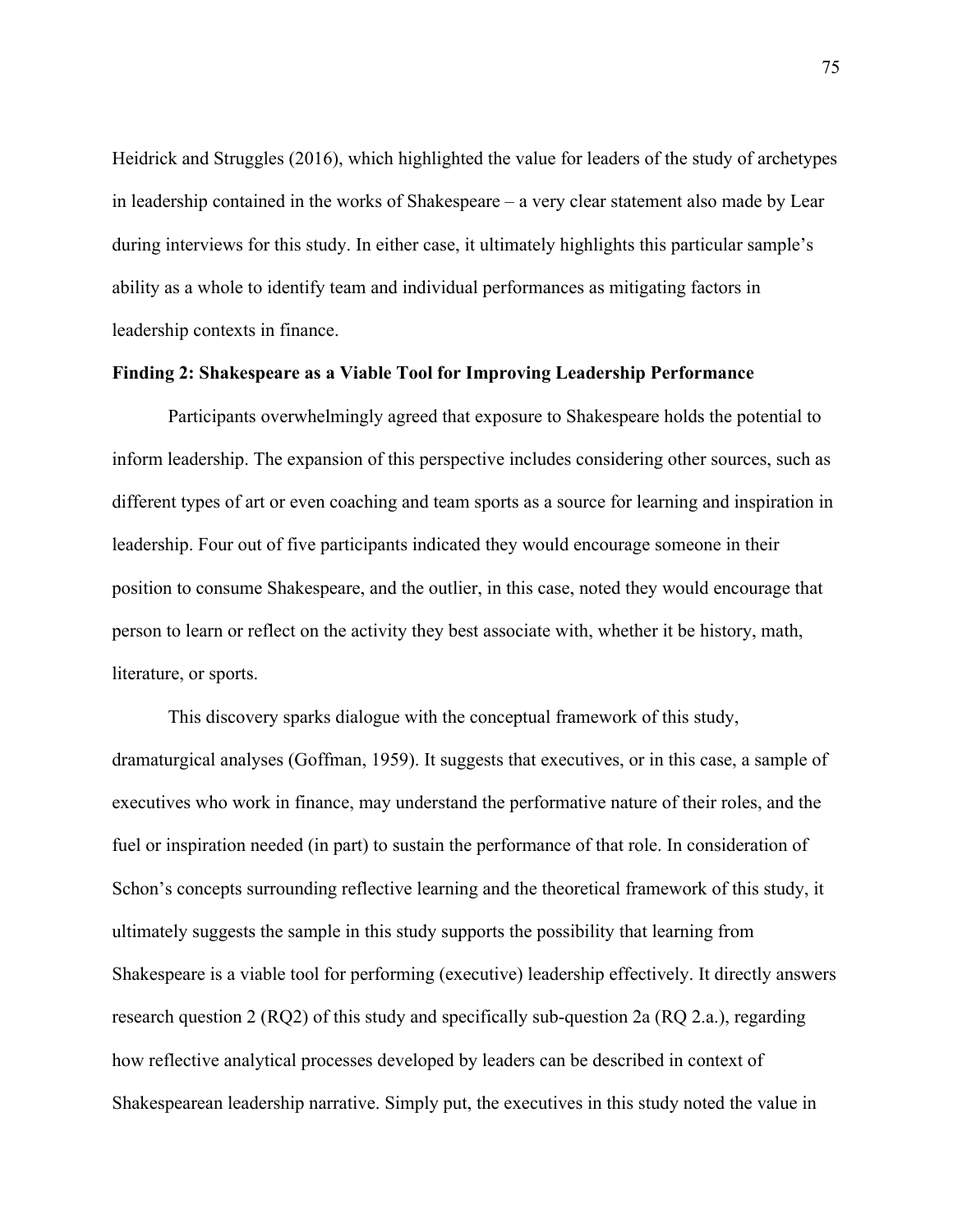consuming Shakespeare to varying personal degrees and elevated the concept of developing personal sources of inspiration, wisdom, or education to enhance leadership performance.

#### *Sub Finding 1: The Arts as a Tool for Leadership Performance.*

This sub finding refers to a direct quote by Richard and the theme of the same name, "suck up all the arts you can." The concept is simultaneously exciting and interesting in relation to all the research questions in this study, but mostly RQ2 and its sub-question regarding leadership performance and reflective analytical processes which are ultimately aimed at improving leadership performance. As Richard explained, this finding suggests that leaders and managers should experience as much art as possible as a potential tool for better understanding and executing leadership. Schon (1983) contended that the spectrum of professions was complicated by instability that could not effectively be met by a historically technically trained workforce. The theme of "Suck Up All the Arts You Can," points toward an emergent unorthodox manner in preparing for effective participation and leadership in the modern workforce.

Schon (1983) also contended that leaders should consider improvisation in the performance of leadership as the space for improvement, as opposed to technical knowledge and ability. While the specific focus of this study is Shakespeare and *Hamlet*, the theme of "Suck Up All the Arts You Can" reanimates a pivotal component of this study that can be lifted to a more general level: the arts, in general, hold the potential to inform leadership performance. The review of the literature indicated Kociatkiewicz and Kostera (2016) pleading for more and deeper studies of this type, specifically by artists (and others). The authors concluded with a quote by Oscar Wilde, "life imitates art," with the ultimate goal, "to inspire management learning for making life better" (Kociatkiewicz & Kostera, 2016, p. 339). This study served in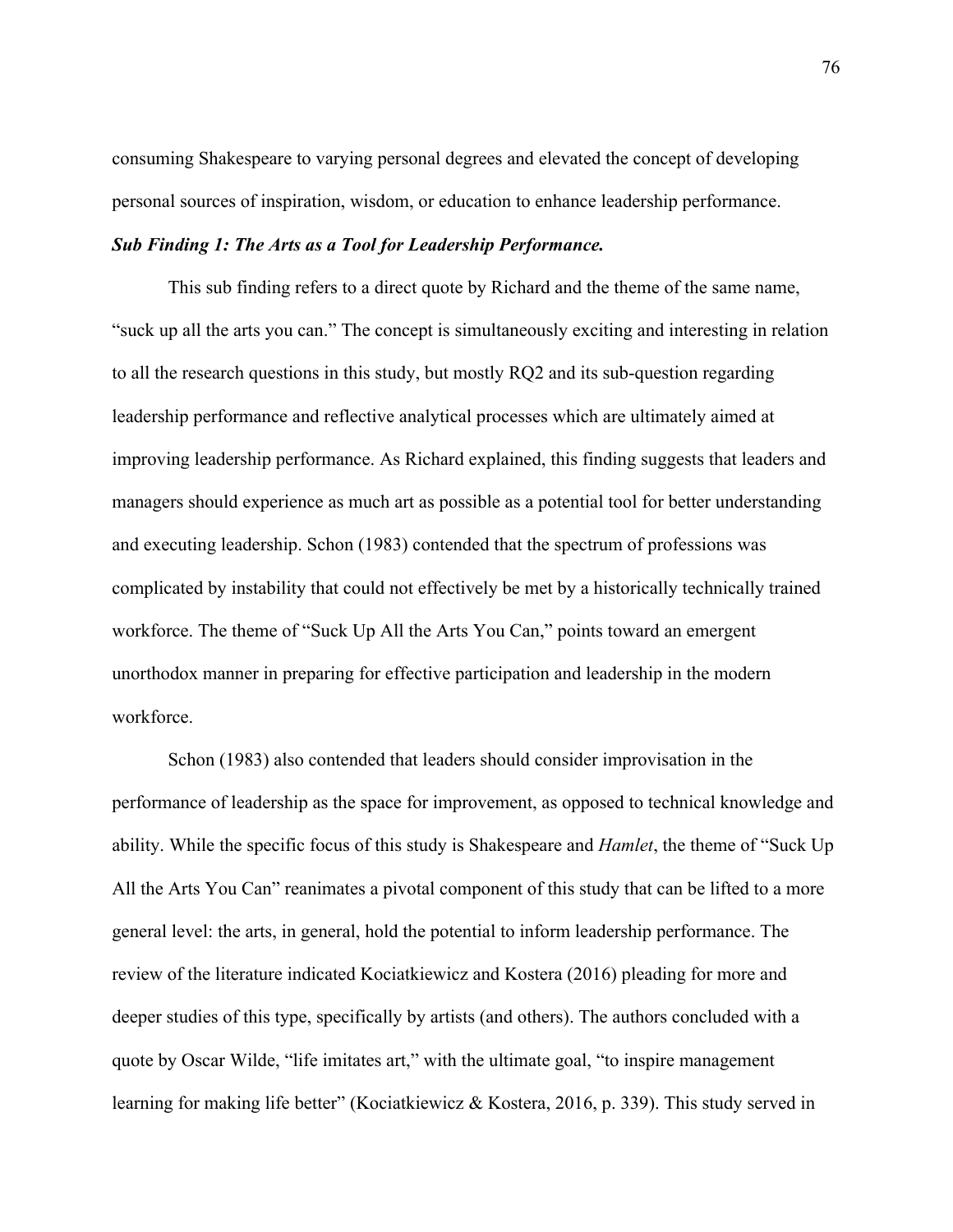part as a reply to this injunction; the recognition and exploration of the sub-finding in this study, "Suck Up All the Arts You Can," affirms the work of Kociatkiewicz and Kostera (2016) and provides a grappling hook in the future continued dialogue of this type of learning and training for scholars and leaders.

## *Sub Finding 2: Disruptive Leadership*

A poignant finding of participants' commentary on their own (potential) use and applications of Shakespearean wisdom in situations and leadership contexts included the concept that Shakespeare offered an overwhelming sense of "what not to do." One participant even described Shakespeare's work as a guidebook of sorts. The poignancy of this finding relates to the scholarly definition surrounding executive leadership, which suggest executives combine talents and skills with the ability to apply them effectively (Bass & Bass, 2008).

In this research, it seems the participants were able to easily identify the inability to effectively lead or execute. Participants were equitably cynical regarding Hamlet's leadership in act iii scene iv. Even where participants described Hamlet as successful in achieving his goals, they noted his undesirable tactics and methods in achieving them. The participant used words like, "passive, cowardly, violent, and forceful," to describe Hamlet's leadership/style. In many instances, participants commented that it was akin to leadership they would not personally employ.

The idea of "What Not to Do" is a direct quote from a participant and connects to the conceptual framework in this study of dramaturgy (Goffman, 1959). As a major social interaction theory, dramaturgical analyses suggest the ability to describe behavioral shifts in human performance. For instance, Goffman (1959) offers the concept of disruption as a means of explaining an individual's actions that seem irregular or otherwise out of character. He also uses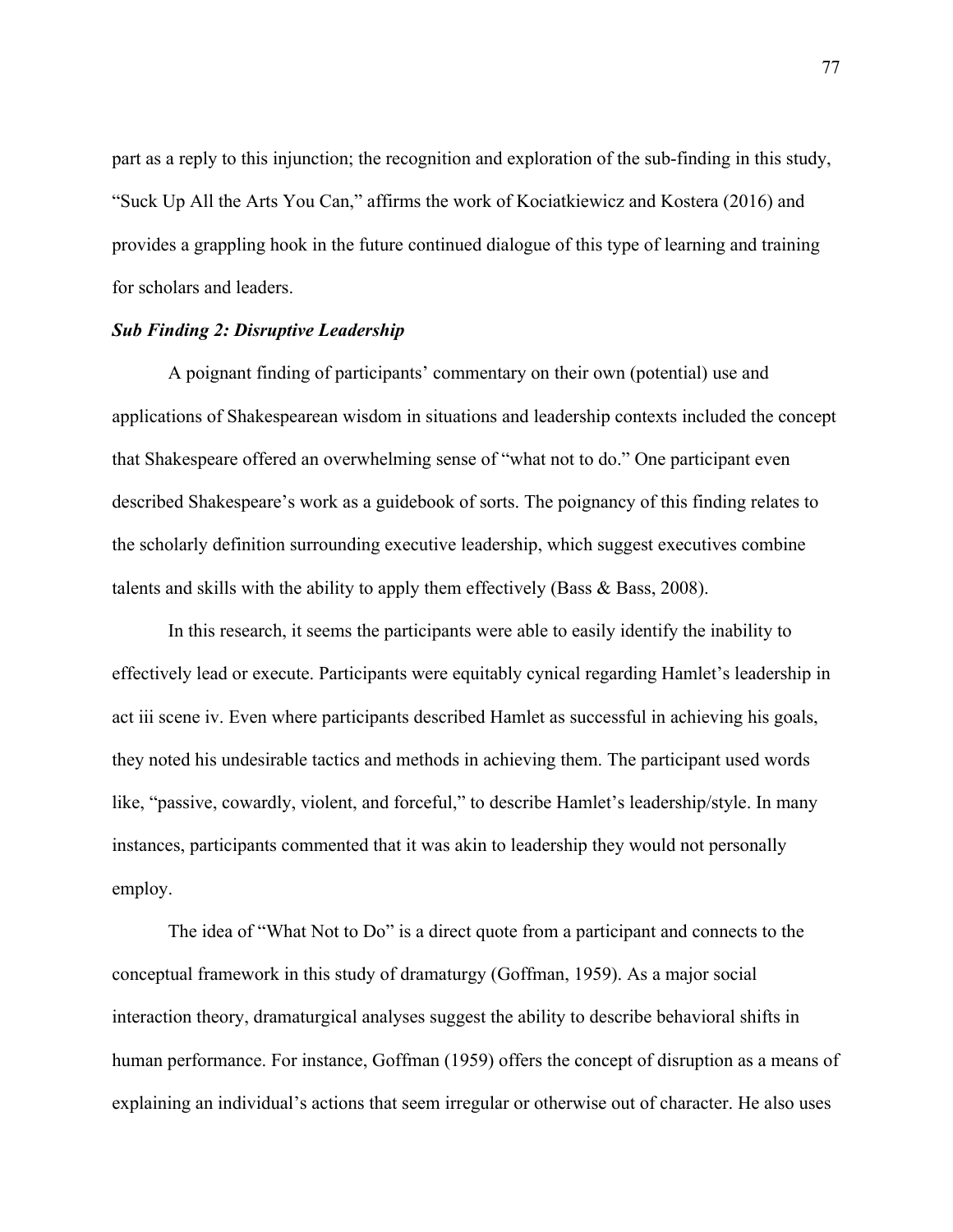the terms front and backstage to describe personal behaviors that shift based on environment or locale (Goffman, 1959).

The repeated supposition of participants that both *Hamlet* and Shakespeare, in general, could serve as a guidebook of sorts for leaders on *how not to lead* highlights Goffman's concept of disruption. It may also suggest that this sample's perception of leadership is connected to the expectation of a certain set of behaviors in executive function. Furthermore, it may hint at participants' nuanced perceptions of Shakespearean characters such as Hamlet as a series of performances, which, in the context of the conceptual framework of this study, indicates value to the study of even failed performance in leadership.

This sub-finding, then, may also be tied to Sartre's (1966) concept of bad faith, which Goffman (1959) used to develop his framework for dramaturgical analyses. Sartre (1966) used the concept of an over-acting waiter to convey the concept of bad faith. In this case, the participants have generally highlighted the concept that Hamlet is under-acting, and thereby living in bad faith (Sartre, 1966). This substantiates the previous literature which supposes executive function in leadership is defined not only by talent but by the ability to know when to express or execute it (Bass & Bass, 2008).

## *Sub Finding 3: Deficits in Leadership*

Lear described working through a critical context at their job where a co-worker committed suicide. The participant indicated that work could not have been the sole cause of the tragedy, but the leadership (or lack thereof) at the time could only have contributed to it. Lear also used the words, "leaving dead bodies in the middle of the road" to describe Hamlet's leadership and pursuit of his goals, while comparing it to the incident with their former coworker.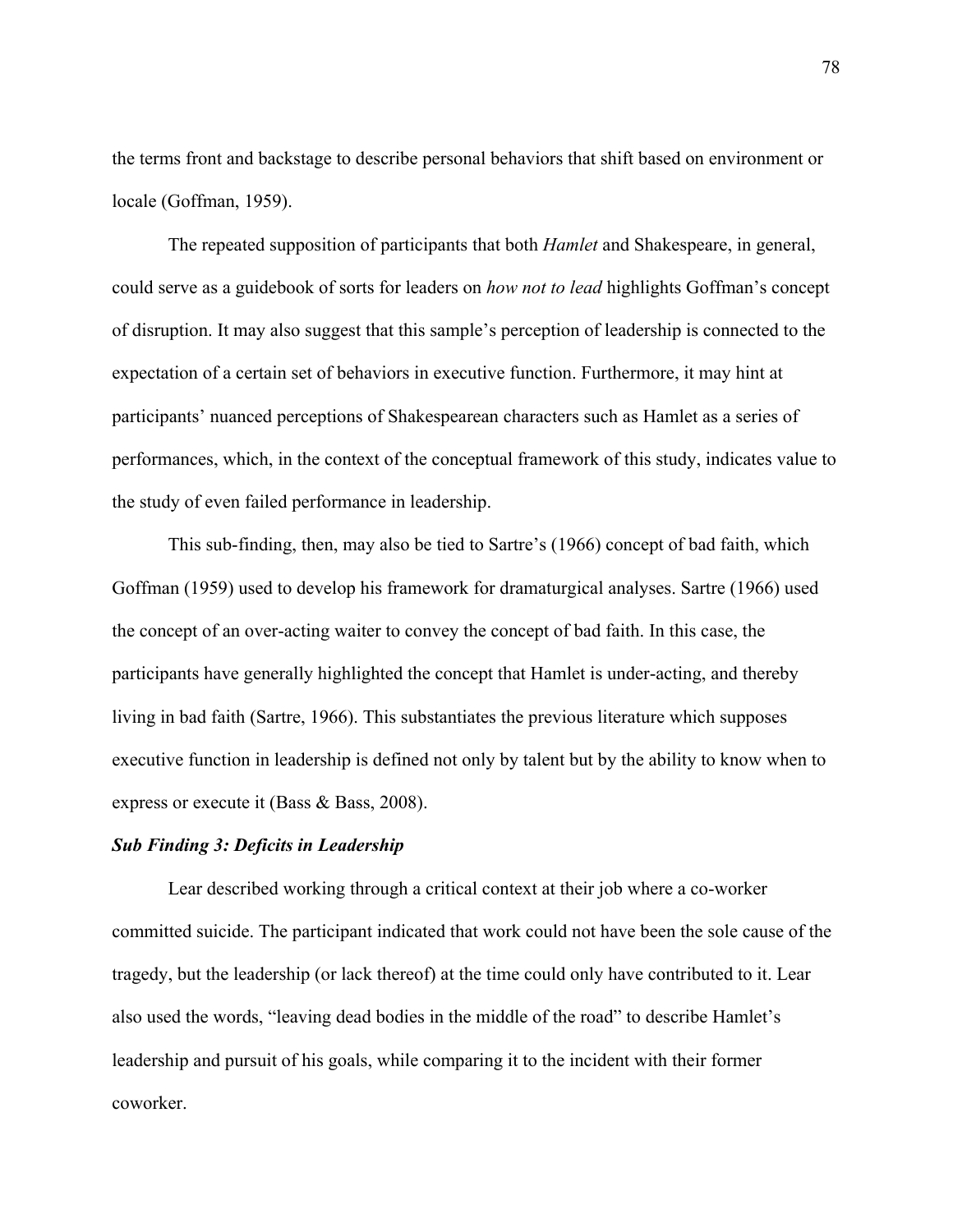In all instances, participants indicated a level of emotional investment required by the work. Some described critical contexts in the field as stressful, while others described emotional anguish. Henry recalled the pain of leveling with employees that they should seek an industry outside of finance because of the rigors involved. Richard and MacDuff noted the critical emotional contexts of leading through the pandemic. Participants also described successes in leadership in this industry with descriptors like, "elated," "warm, fuzzy feelings," and "pride." Lear related an anecdote that included completing a tough initiative in leadership, receiving an award, framing it, and putting it on display. Richard also stated although the pandemic represented a critical context in leadership in their journey, it also represented a successful execution of strategies to keep the organization and its mission alive during such a crucial period.

These data illustrate an industry that is filled with rigorous emotional geography and critical leadership contexts that require a certain degree of emotional fortitude to effectively lead or execute. As described by this sample, the emotional range experienced in the workplace in finance is unique. It also illuminates the gravity of consequences and effects of leadership, or what a deficit thereof can create. For instance, participants described Hamlet's leadership as "cowardly" or "passive." Hui (2016) cited inaction as a hallmark of tragedy. Greenblatt (2005) noted Hamlet's (passive) calculated approach as what ultimately engulfs him and those around him. Weiss (2020) noted that Hamlet's inability to act is due to the fear of his own mortality. It cannot be thought of as mere coincidence that these descriptors of Hamlet and conclusions from past studies are also tangent to the concept of "leaving dead bodies in the middle of the road," as described by Oberon.

## **Implications**

# **Dramaturgical Analyses**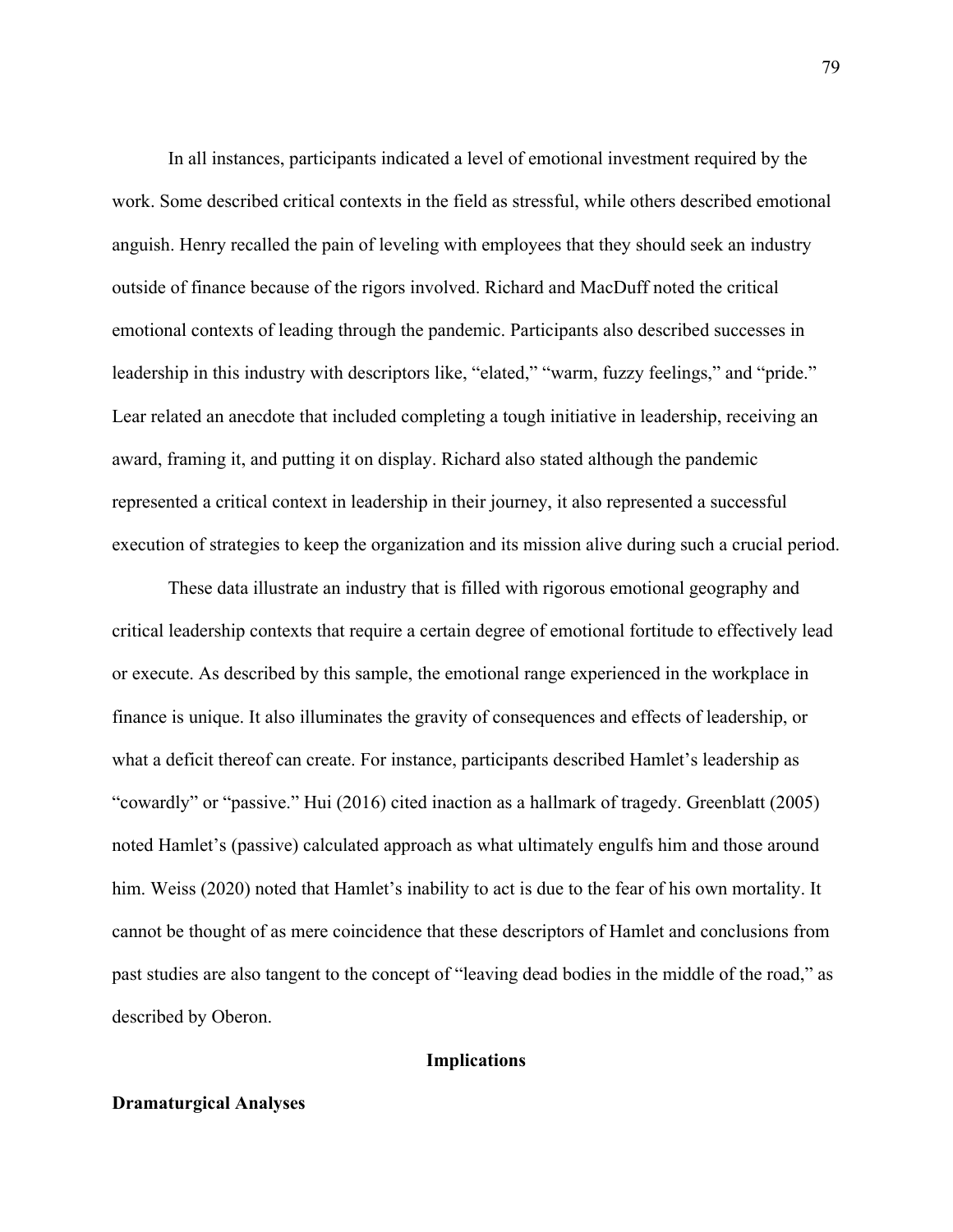Dramaturgical analyses are defined by Goffman (1959) as a set of tools used to describe social interaction. The basis of dramaturgy as a conceptual framework in this study highlighted the performative aspect of leadership. The conceptual framework also considered the leadership performance of the character Hamlet in the play of the same name and also provided analytical space for understanding participant responses to interview prompts regarding leadership performance in Shakespeare (and *Hamlet*).

Participants in this study revealed an innate understanding of leadership as a performance and readily commented on the leadership of Hamlet. Some participants cited successful examples of leadership such as Henry V, where one cited the infamous failure of Macbeth as a memorable Shakespearean study in leadership.

Goffman also described the concept of disruption in his essential work, *The Presentation of Self in Everyday Life* (1959). This concept entails what might be described as intrusive behavior in an individual's expected performance of a social role (Goffman, 1959). The participants in this study overwhelmingly agreed that Shakespeare contained examples of poor leadership. Richard and Oberon can be quoted as saying Shakespeare provided instructions in leadership on, "what not to do." MacDuff and Henry exclaimed similar sentiments and Lear also described Hamlet's leadership in negative terms. These data support the idea that this sample of executives understands the concept of disruption in leadership. It may also suggest that executive leadership behavior is preceded by a standard set of social behaviors.

It could be argued that Goffman (1959) offered his original framework as a means of better understanding social interaction and human behavior. Goffman contended that life itself (and specifically, social interaction) was like performance and could therefore be better understood by comparing it with a theatrical performance. This study, its frameworks, and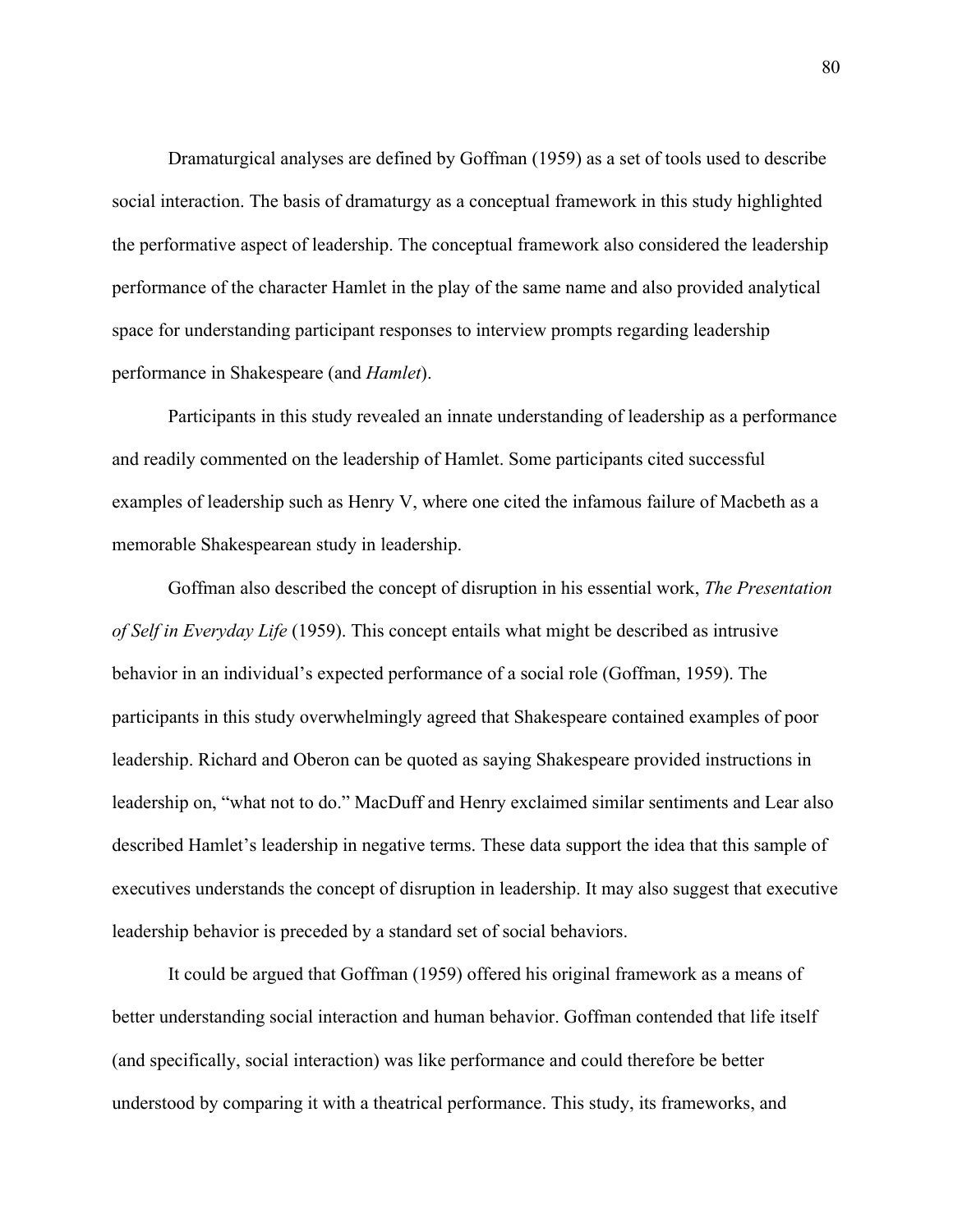conclusions argue that leadership as both a performance and form of social interaction are compatible with deeper understanding under a lens of dramaturgical analyses. Participants in this study displayed an understanding of their function in executive roles as performative. They could cite misbehavior in a Shakespearean character and described disruptive leadership in the workplace and in both instances, comment on its efficacy.

#### **Reflective Leadership Theory**

Schon (1983) offered that leadership could be improved by reflection *in* action (not to be confused with reflection *on* action). This reflection he described as a sort of improvisation that leaders could employ in more effective on-the-spot decision-making in leadership, comparing it with a jazz musician or baseball player entering an elevated zone of performance (Schon, 1983). These types of improvisations in leadership can be fueled both by past experiences and education. In the case of this study, the frameworks argue that Shakespeare can be used as a tool to enhance leadership.

Participants in this study confirmed this idea, with an outlier participant exclaiming they may not give that exact advice but would certainly encourage someone in their same position to seek out those meaningful activities which better activated their potential as an effective leader. Oberon mentioned they worked to share these types of experiences with coworkers and teammates that might find use in them. Richard mentioned having served on a panel with an array of executive leaders who commented on the perceivable benefits of employees with exposure to the arts or arts education.

# **Recommendations for Action**

Executive leaders in finance should seek to build and promote teamwork. This could be in part due to the complexity of the decisions made by executives in finance (Caldarola, 2014).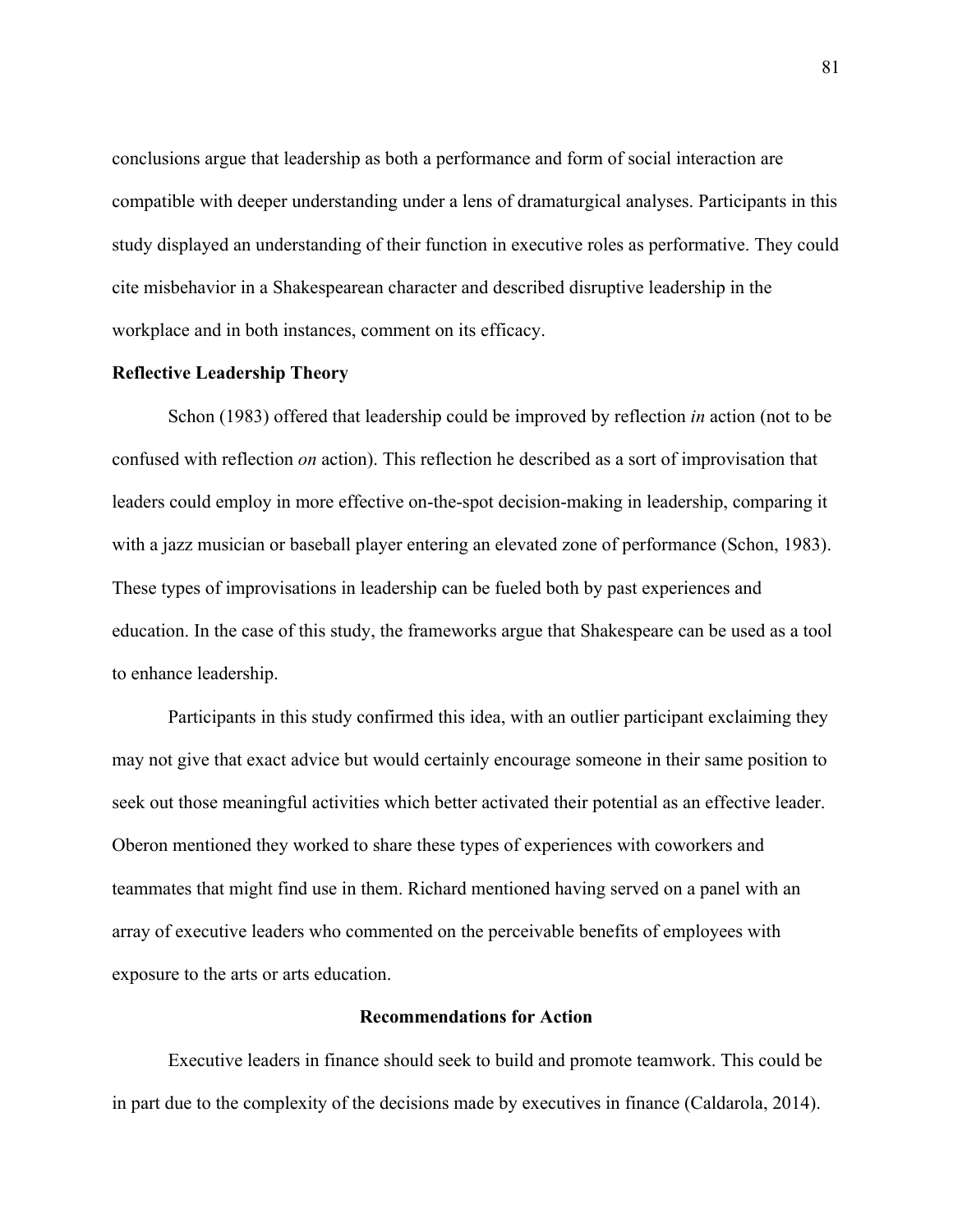Participants also supported the notion that teamwork can be fostered by sharing meaningful experiences in the arts, such as consuming Shakespeare. Bass and Bass (2008) noted an executive as a combination of knowledge/skill and the ability to act. The consideration of previous literature and experiences described by participants in this study indicated effective teamwork holds the potential to enhance executive leadership performance in finance by expanding the base of technical knowledge of an executive into the combination of a team's shared abilities. As one candidate mentioned, there may also exist the study of other meaningful activities such as sports, history, or literature that promote effective leadership and followership in executive contexts. These types of activities may also help to promote a better understanding of relationship building and ultimately benefit the individual and organizational dynamics. As Oberon noted, an organization is likely to elevate processes and teams that produce tangible results. The use of art to enhance effective teamwork is not a new concept but is substantiated by this study.

Participants in this study also described a jagged emotional topography in executive leadership in finance. The work was described as wrought with uncertainty, stress, and turmoil but is highlighted by the warmest of feelings in successful contexts. Executives in finance should be concerned with the emotional well-being of their teammates, coworkers, and self. Shakespeare, as some participants in this study noted, has the potential to inform leadership through lessons in the basics of human relationships, social compatibility, emotional turmoil, and in many cases, what not to do as a leader. Though this tool may not be for all, this study highlights the importance of working as a leader to develop oneself and team members with the tool to which they respond the most.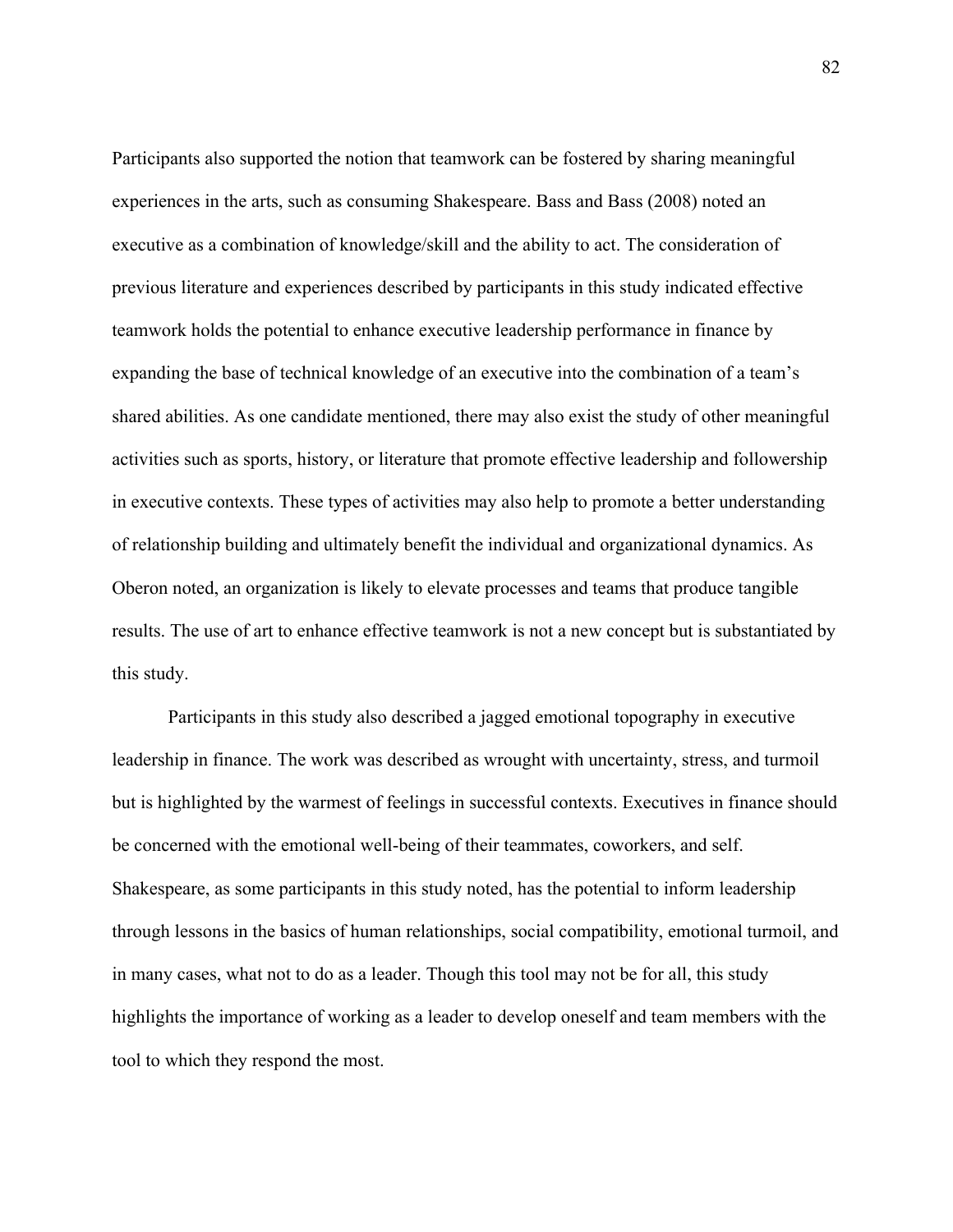Attention to accountability may also surface as another important component of effective executive leadership in finance, and a component of leadership toward which executives of this type are likely to distinguish when consuming Shakespeare. The data has revealed that this sample of executives unanimously works in teams to accomplish their goals. Understanding the impact of individual actions on a team environment may be key to an executive's performance. This could be achieved in many ways, but as Lear noted, the study of archetypes in Shakespeare holds this potential. Heidrick and Struggles (2016) also commented on the expert portrayal of archetypes inherent to Shakespeare and the value of their studies to leaders.

These data all point toward the ability of an executive to effectively understand team dynamics, and ultimately account for their impact on performance. This was clearly described by participants in this study. Richard and MacDuff noted the extra and continued attention they gave to team dynamics during the onset of the pandemic. Oberon stated, "that secret sauce is really that I would roll up my sleeves, I would jump in the trenches." This sample of participants supported the notion that effective leadership as an executive in finance means special attention to accountability, not only of one's actions but also of their impact on team dynamics.

#### **Recommendations for Further Study**

Scholars must pursue the study of other populations and sub-groups of leaders as it relates to Shakespearean leadership narrative. The literature reveals previous studies regarding Shakespearean narrative and leadership in politics, popular leadership, and executive leadership. Studying this topic with other types of leaders, managers, and executives across a spectrum of industries could cast light on a collective ability to use the arts to improve leadership across a continuum of contexts.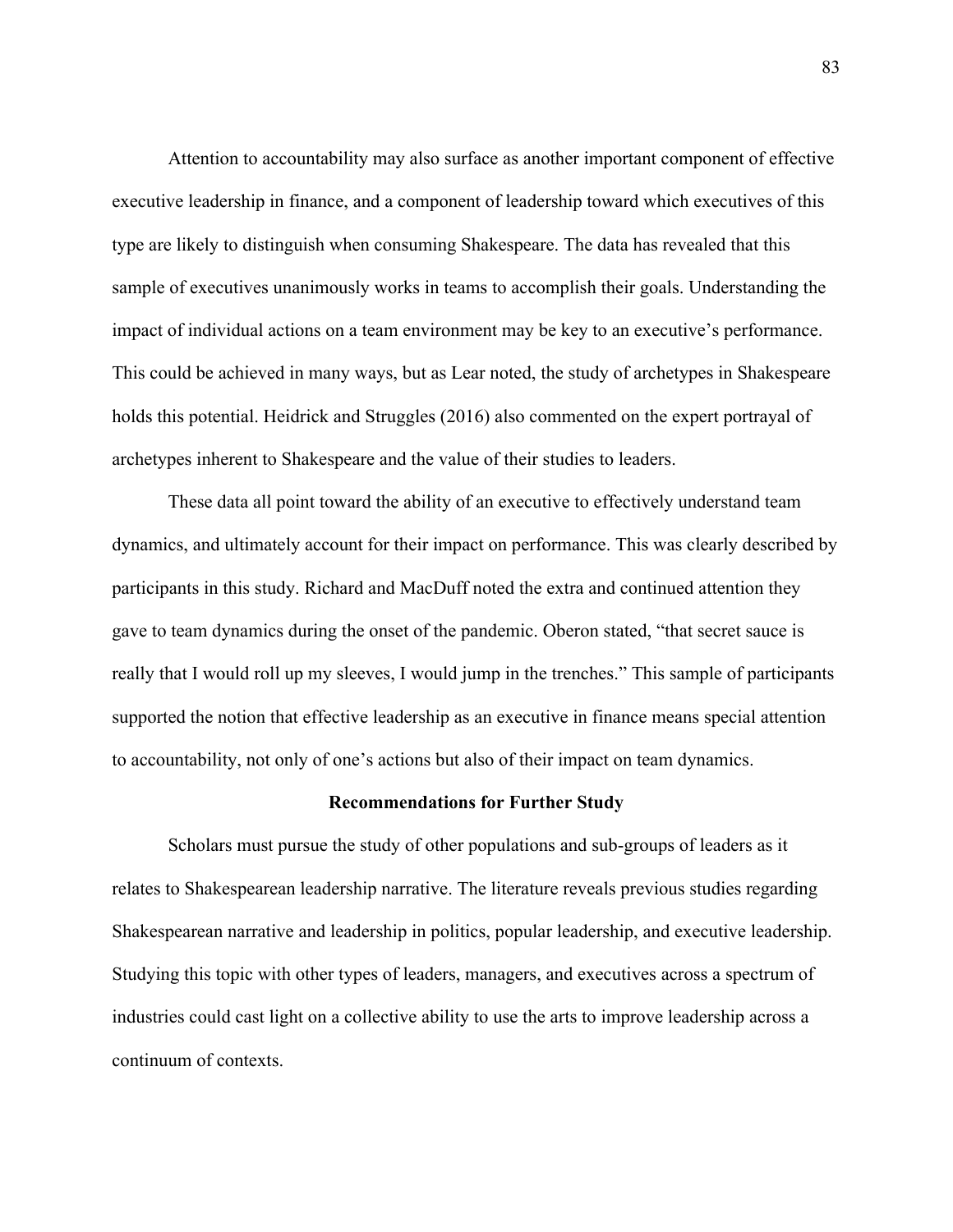Scholars must also seek to study other forms of inspiration, wisdom, and educational activities and resources for the purposes of improving leadership. In this study one participant mentioned sports and coaching, history, and literature in general as a means of potential inspiration for leadership. This study recognizes the possibility of a variety of activities that hold the potential to inform leadership in action as described by Schon (1983) and pleads for future study and advancement of this crucial scholarly dialogue.

#### **Conclusion**

Early research in this study illustrated a clear call for more scholarship at the intersection of Shakespeare and leadership studies. In response, the research questions in this study are supported by the major problem, which specifically revealed a lack of knowledge on how Shakespeare influences executive leadership. The two major research questions and sub-question that guided this study are:

(1) What are perceptions of executive leaders in the financial industry about portrayals of leadership in Shakespearean drama and literature?;

(2) How does a sample of executive financial leaders describe how Shakespearean drama and literature inform their leadership performance?; and

(2.a.) How can the reflective analytical processes developed by leaders be described in context of Shakespearean leadership narrative?

The review of the literature in this study yielded a great deal of information on Shakespearean leadership narrative. It revealed this type of narrative has been previously spun into non-theatrical applications, popular and iconic leadership insight, political leadership criticism, and executive leadership insight. The review of the literature also focused on the play and character, *Hamlet*, as it related to the potential for exploration in this study's semi-structured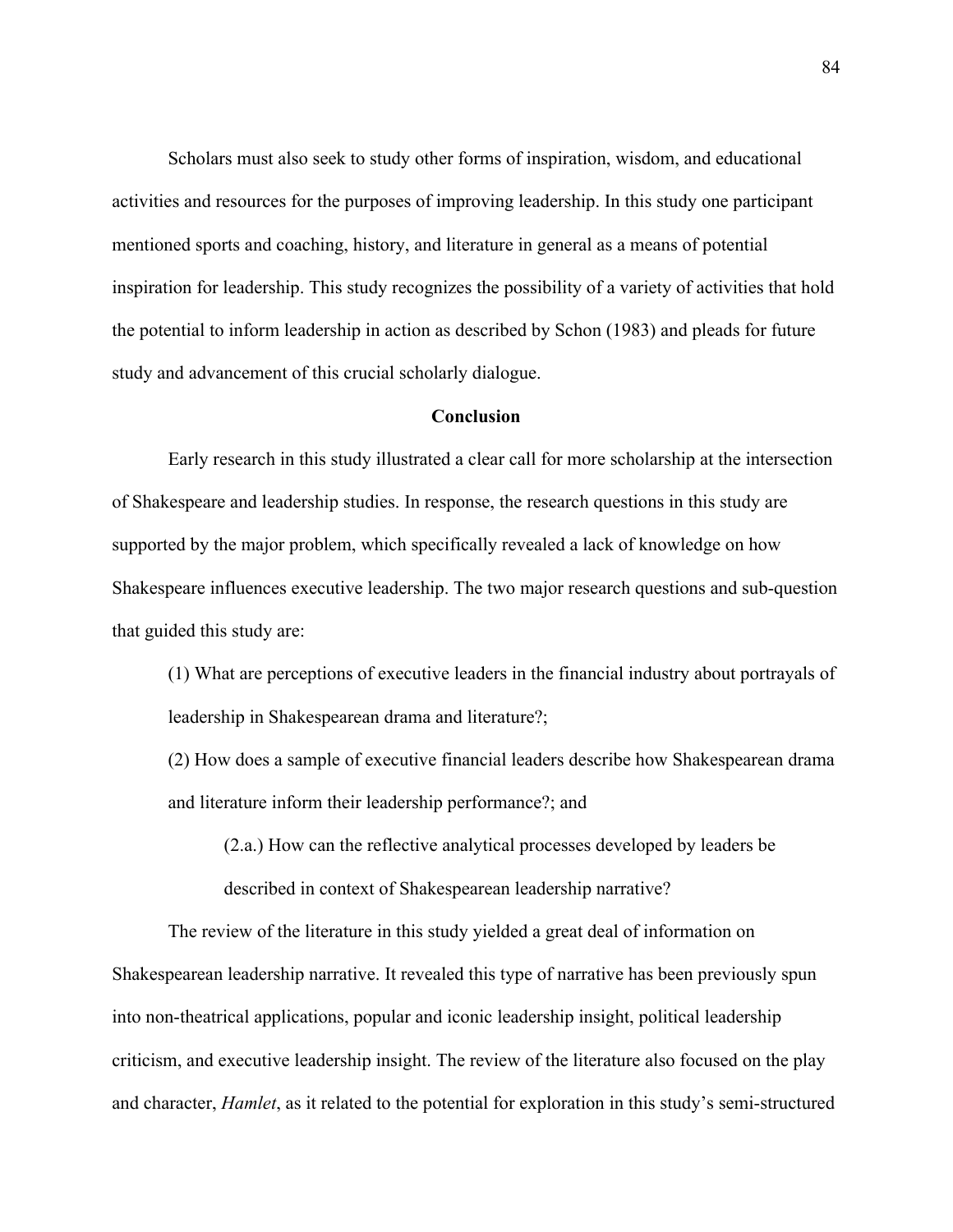interviews. It also explored literature on existentialism, existentialism and *Hamlet*, and act iii, scene iv of Hamlet as a function of the conceptual framework for this study, which was dramaturgy (Goffman, 1959) supported by a theoretical framework in reflective leadership (Schon, 1983). These frameworks combined, argue that leadership is a performance.

The work in this study argues that consuming Shakespeare as an executive leader holds the potential to improve leadership performance through reflective leadership. This study also suggests the emotional turmoil of working as an executive in finance requires attention to the emotional life of oneself and team members for effective leadership. It notes the consensus of participants that depictions of leadership in Shakespeare hold the potential to inform leadership performance amongst themselves and others and furthers the concept that leaders may improve reflection in action (Schon, 1983) by participating in an array of activities that informs personal leadership styles and practices.

This study acknowledges the critical work completed by previous scholars and studies in this vein of research and seeks to catalyze further discourse. It encourages the continued and deeper study of the arts and other forms of atypical inspiration in leadership as a means of improving leadership performance. As Ophelia says in act four, scene five of *Hamlet*, "Lord, we know what we are, but know not what we may be (Folger Shakespeare, n.d., 4.5.48-49)."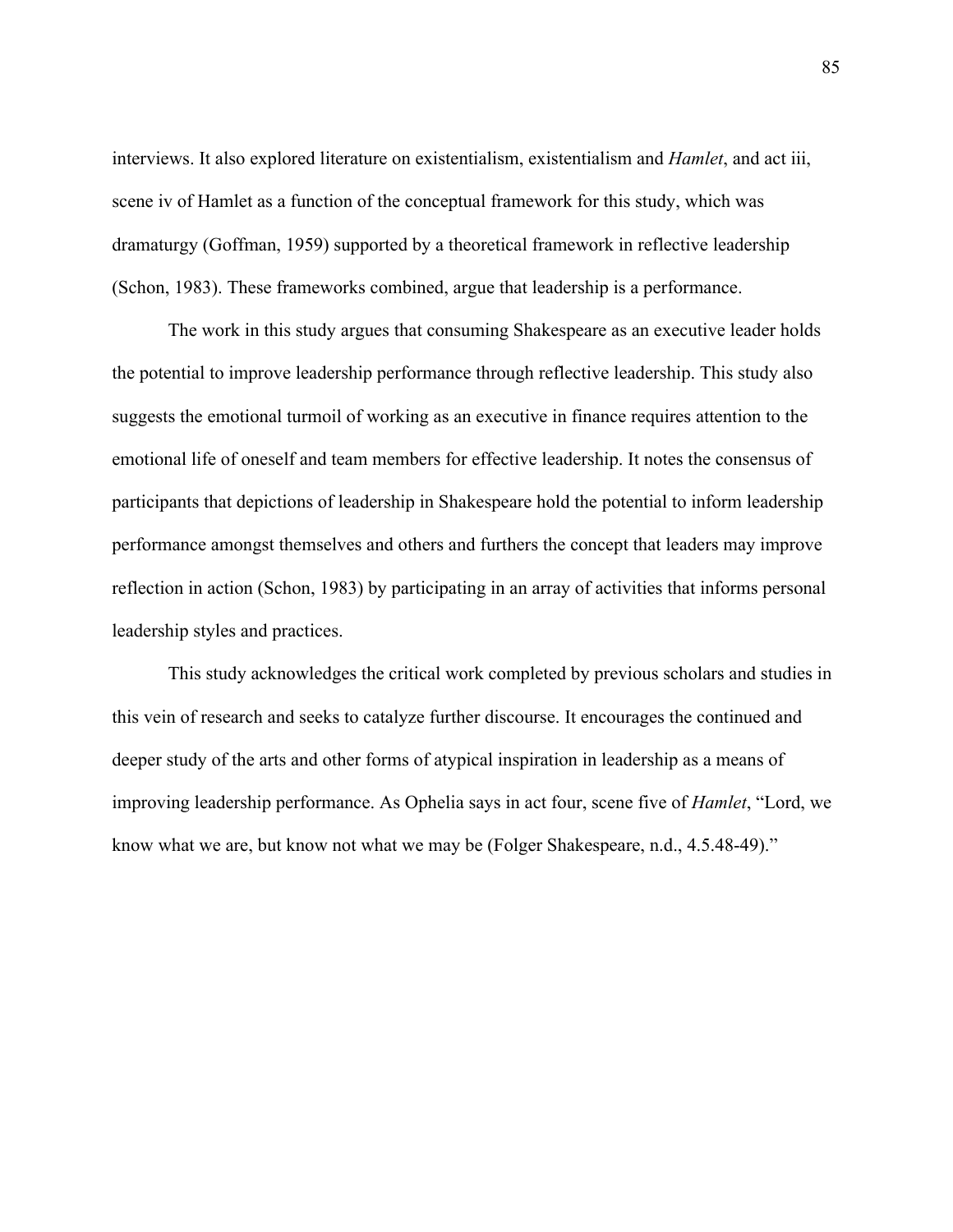#### **REFERENCES**

- Aeschylus, Burian, P., & Shapiro, A. (2009). *The complete Aeschylus: Volume ii: Persians and other plays*. Retrieved from https://ebookcentral.proquest.com
- Ahmad, F., & Shami, S. H. (2019). Hamlet's fear of freedom: An "existential" attitude. *Scholedge International Journal of Multidisciplinary & Allied Studies, 6*(2), 9–20. https://doi-org.une.idm.oclc.org/10.19085/journal.sijmas060201
- Anfara, V.A. & Mertz, N. T. (Eds.). (2015). *Theoretical frameworks in qualitative research* (2nd ed.). SAGE.
- Arthaud-Day, M., Certo, S., Dalton, C., & Dalton, D. (2006). A changing of the guard: Executive and director turnover following corporate financial restatements. *The Academy of Management Journal, 49*(6), 1119–1136. doi:10.2307/20159823
- Azad, B., & Abbasi, P. (2018). Hamlet's Catch-22: A psychoanalytic reading of Hamlet and Catch-22. *Critical Survey, 30*(3), 97–115. http://dx.doi.org/10.3167/cs.2018.300308
- Barrett, H. (2018). What Shakespeare can teach Zuckerberg about drama. FT.Com. Retrieved from https://une.idm.oclc.org/login?url=https://search-proquestcom.une.idm.oclc.org/docview/2072457800?accountid=12756
- Bass, B. & Bass, R. (2008). *The Bass handbook of leadership: Theory, research, and managerial applications.* Free Press.
- Bezio K., M.S. (2013). Personating leadership: Shakespeare's Henry V and performative negotiation. *Leadership and the Humanities, 1*(1), 43-43–58. doi:http://dx.doi.org.une.idm.oclc.org/10.4337/lath.2013.01.04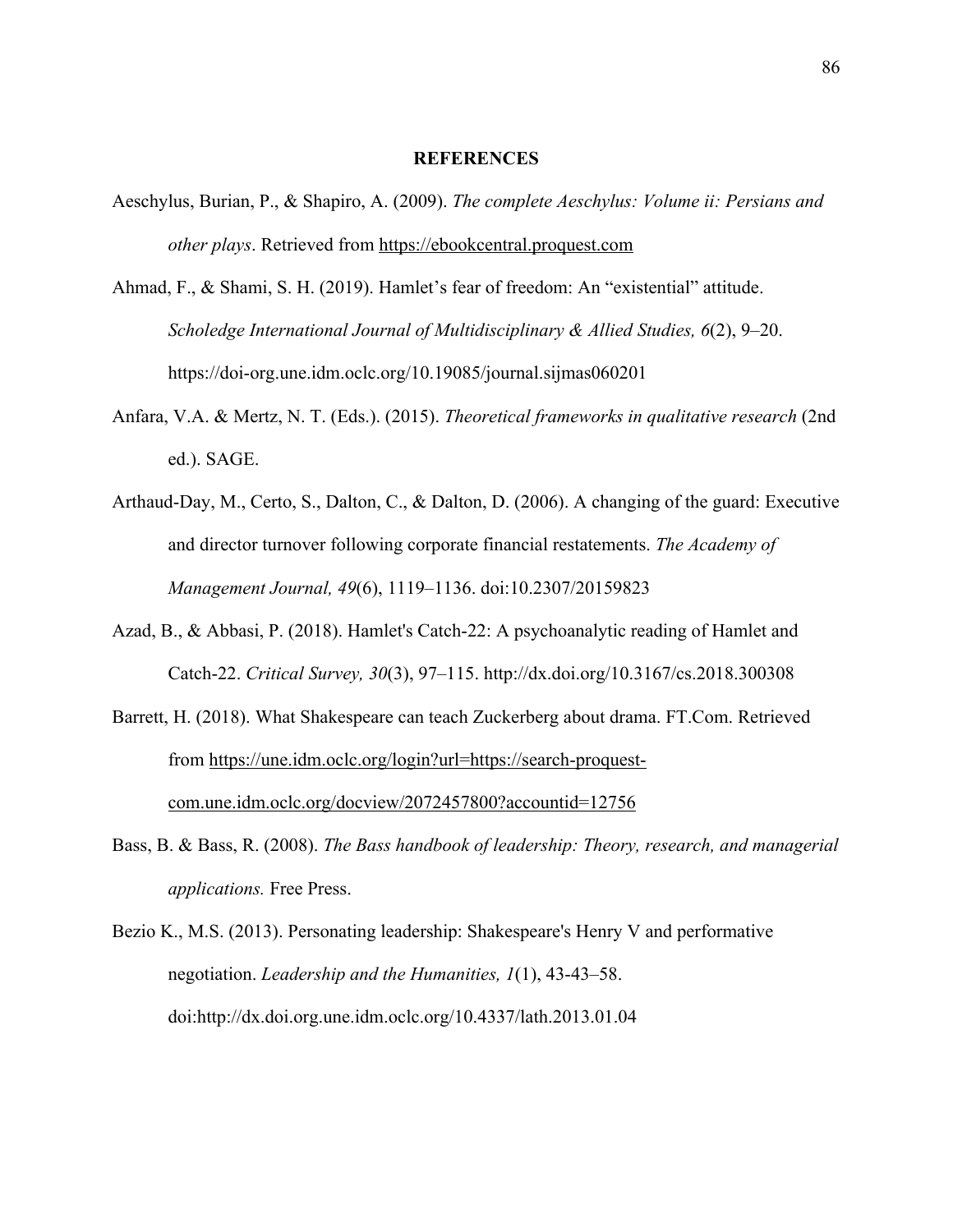- Bezio, K. M. (2017). From Rome to Tyre to London: Shakespeare's Pericles, leadership, antiabsolutism, and English exceptionalism. *Leadership, 13*(1), 48–63. https://doi.org/10.1177/1742715016663753
- Bharadwaj, A. (2014). Shakespeare on leadership, communication and management: implications for cross-cultural business contexts. *Journal of Creative Communications, 9*(2), 161–184. https://doi.org/10.1177/0973258614528612
- Blair, J. (2017). Disabling assumptions. *English Journal, 107*(2), 78–80. https://une.idm.oclc.org/login?url=https://search-proquestcom.une.idm.oclc.org/docview/1962166543?accountid=12756
- Bloomberg, L. D. & Volpe, M. (2016). *Completing your qualitative dissertation. A road map from beginning to end* (3rd ed.). SAGE.
- Bruckner, L., & Brayton, D. (Eds.). (2011). *Ecocritical Shakespeare*. https://ebookcentral.proquest.com
- Caldarola, R.A.L. (2014). The intersection of emotional intelligence and corporate financial decision making. *J. Corp. Acct. Fin., 25*, 67–72. https://doiorg.une.idm.oclc.org/10.1002/jcaf.21925
- Ciliotta-Rubery, A. (2008). A crisis of legitimacy: Shakespeare's Richard II and the problems of modern executive leadership. *Journal of Political Science Education, 4*(1), 131–148. doi:10.1080/15512160701821168
- Creswell, J. W., & Guetterman, T. C. (2019). Educational research: planning, conducting, and evaluating quantitative and qualitative research (6th ed.). Pearson.
- Davis, D. (2012). *Failed leadership in four Shakespearean tragedies: "Julius Caesar", "Macbeth", "Hamlet" and "King Lear"* (Order No. 3517720). Available from ProQuest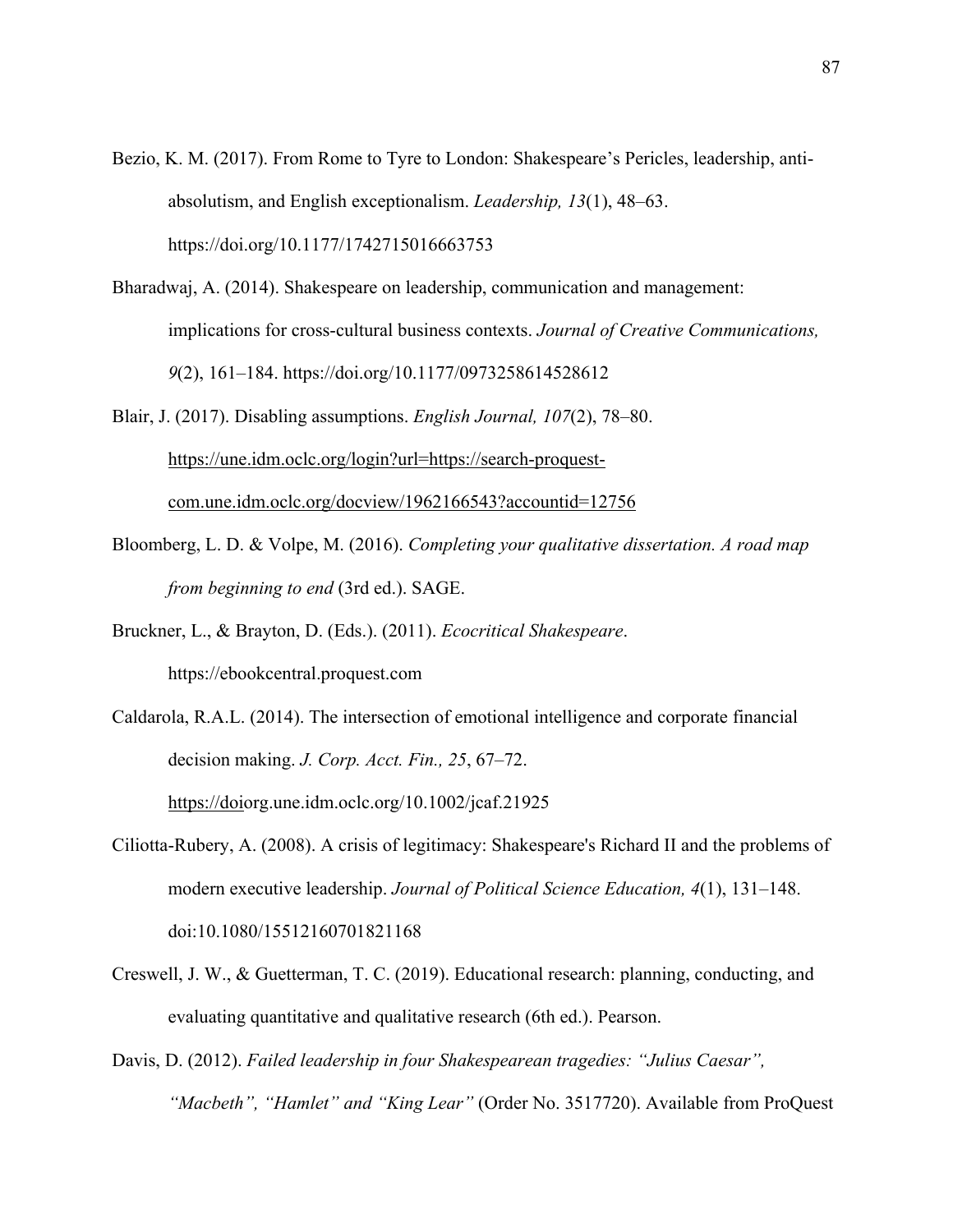One Academic. (1033343075). Retrieved from

https://une.idm.oclc.org/login?url=https://search-proquest-

com.une.idm.oclc.org/docview/1033343075?accountid=12756

- Doescher, I. & Quercia, J. (2019). *MacTRUMP: A Shakespearean Tragicomedy of the Trump Administration, Part 1*. Quirk Books.
- Drucker, P. F. (2017). *What makes an effective executive (Harvard business review classics)*. ProQuest Ebook Central https://ebookcentral.proquest.com
- DuFour, S. N. (2017). "Does Essence Precede Existence? A Look at Camus's Metaphysical Rebellion." *Inquiries Journal, 9*(05). Retrieved from http://www.inquiriesjournal.com/a?id=1639
- Efron, S. & Ravid, R. (2019). *Writing the literature review*. The Guilford Press.
- Egan, M. (2000). Managers as kings: Shakespeare on modern leadership. *Management Decision, 38*(5), 315–327. https://une.idm.oclc.org/login?url=https://search-proquestcom.une.idm.oclc.org/docview/212058545?accountid=12756
- Ellis, T.J. & Levy, Y. (2009). Towards a guide for novice researchers on research methodology: Review and proposed methods. *Issues in Informing Science and Information Technology, VI*, 2009. http://iisit.org/Vol6/IISITv6p323-337Ellis663.pdf
- Espinosa, R. (2016). Stranger Shakespeare. *Shakespeare Quarterly, 67*(1), 51–67. doi:10.1353/shq.2016.0012.
- Farahmandfar, M., & Samigorganroodi, G. (2015). "To Thine Own Self Be True": Existentialism in Hamlet and The Blind Owl. *International Journal of Comparative Literature & Translation Studies, 3*(2), 25–31. https://une.idm.oclc.org/login?url=https://www-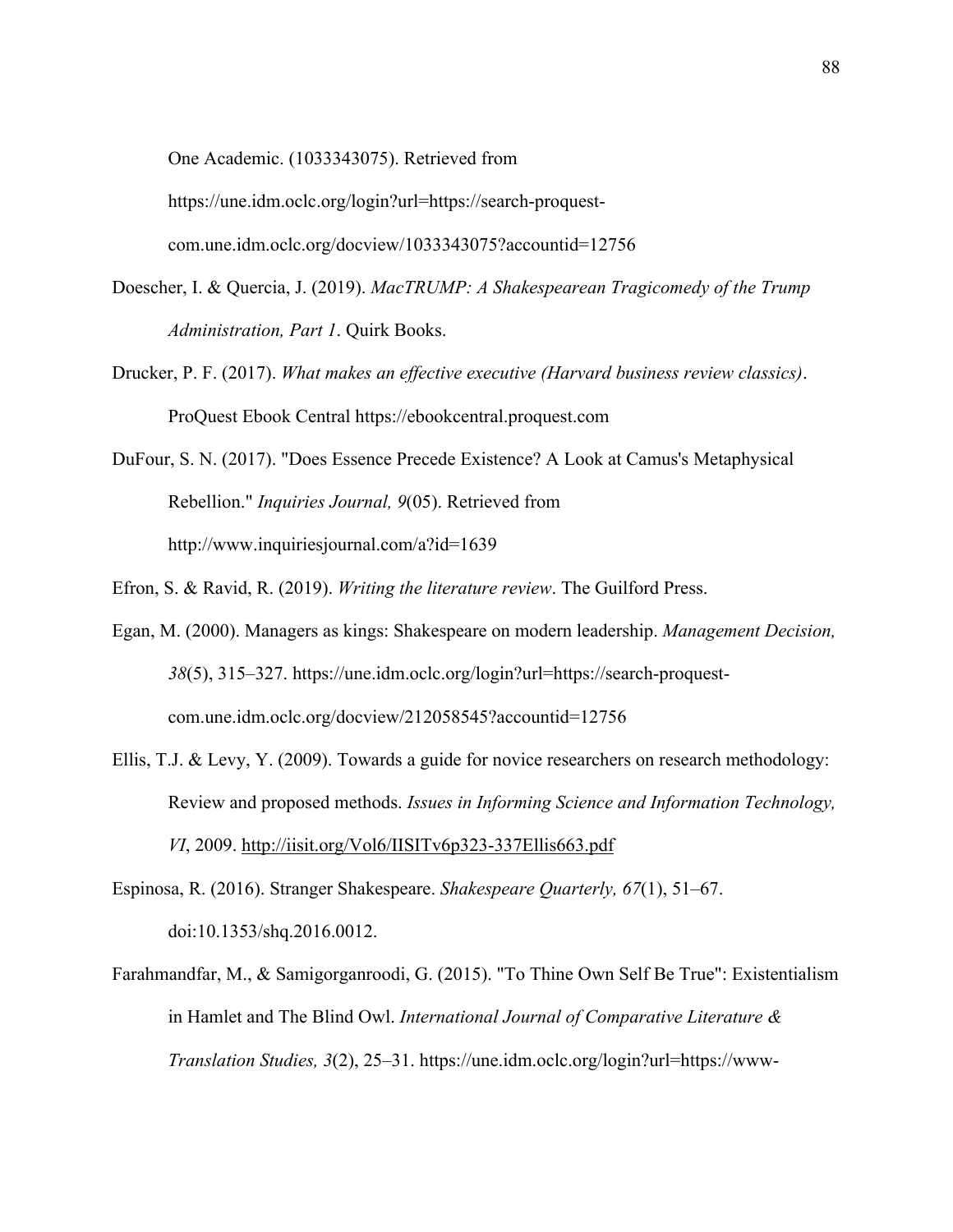proquest-com.une.idm.oclc.org/scholarly-journals/thine-own-self-be-true-existentialismhamlet/docview/2188168953/se-2?accountid=12756

- Fayard, N. (2019). Je suis Shakespeare: The making of shared identities in France and Europe in crisis. *Multicultural Shakespeare, 19*(1), 31–53. doi:http://dx.doi.org.une.idm.oclc.org/10.18778/2083-8530.19.02
- Fernández-Aráoz, C., Roscoe, A., & Aramaki, K. (2017). Turning potential into success: The missing link in leadership development. *Harvard Business Review,*  https://une.idm.oclc.org/login?url=https://www-proquestcom.une.idm.oclc.org/magazines/turning-potential-into-success-missinglink/docview/1988894749/se-2?accountid=12756
- Folger Shakespeare Library. (n.d.). *Hamlet*. https://shakespeare.folger.edu/shakespearesworks/hamlet/
- Folger Shakespeare Library. (n.d.). *Shakespeare's Plays, Sonnets and Poems from The Folger Shakespeare*. https://shakespeare.folger.edu
- Folger Shakespeare Library. (n.d.). Shakespeare's life. https://www.folger.edu/shakespeares-life

Goffman, E. (1959). *The presentation of self in everyday life*. Doubleday.

Gordon, H. L. (2010). *Understanding executive turnover: Executive performance and economic changes* (Order No. 3412509). Available from ProQuest One Academic. (741544749). Retrieved from https://une.idm.oclc.org/login?url=https://www-proquestcom.une.idm.oclc.org/dissertations-theses/understanding-executive-turnoverperformance/docview/741544749/se-2?accountid=12756

Gray, D. (2020). "Command these elements to silence": Ecocriticism and *The Tempest*. *Literature Compass, 17*, e12566. https://doi-org.une.idm.oclc.org/10.1111/lic3.12566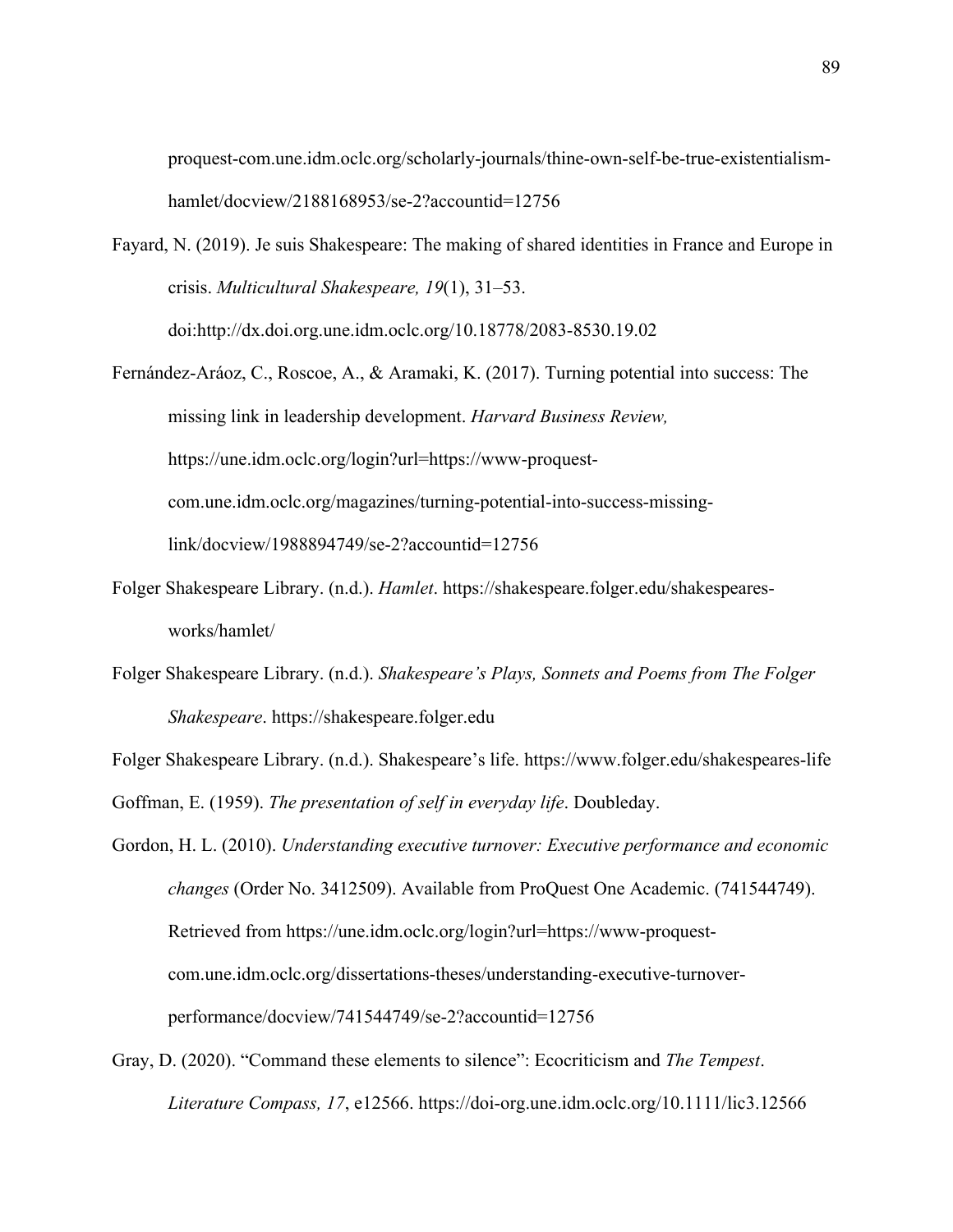Greenblatt, S. (2005). *Will in the world: how Shakespeare became Shakespeare*. Norton.

Greenblatt, S. (2018). *TYRANT: Shakespeare on politics*. Norton.

- Hanaway, M. (2019). *The existential leader: An authentic leader for our uncertain times*. ProQuest Ebook Central. https://ebookcentral.proquest.com
- Hébert, C. (2015). Knowing and/or experiencing: A critical examination of the reflective models of John Dewey and Donald Schön. *Reflective Practice, 16*(3), 361–371. doi:10.1080/14623943.2015.1023281
- Heidrick & Struggles. (2016). *Shakespeare's mind for the future*. https://www.heidrick.com/Knowledge-Center/Publication/Shakespeares-mind-for-thefuture-A-modern-day-tale
- Heidrick & Struggles. (2016). Where Caesar went wrong: Anatomy of a boardroom coup. https://www.heidrick.com/Knowledge-Center/Publication/Shakespeares-mind-for-thefuture-A-modern-day-tale
- Herbel, J. E. (2015). Shakespeare's Machiavellian moment: Discovering ethics and forming a leadership narrative in Henry V. *Public Integrity, 17*(3), 265–278. doi:10.1080/10999922.2015.1033914
- Huang, J.& Kisgen D. J. (2013). Gender and corporate finance: Are male executives overconfident relative to female executives? *Journal of Financial Economics, 108*(3), 822–839. Doi.org/10.1016/j.jfineco.2012.12.005.
- Hui, I. (2016). The Comedy of the "Para-site": *Duck Soup, Volpone*, and *Hamlet*. *The Comparatist, 40*, 170–189. doi:10.1353/com.2016.0010.
- Jacobs, J. (2019). *Putting it together: A grounded theory approach to exploring the role of performing arts studies in educational leadership development* (Order No. 13886879).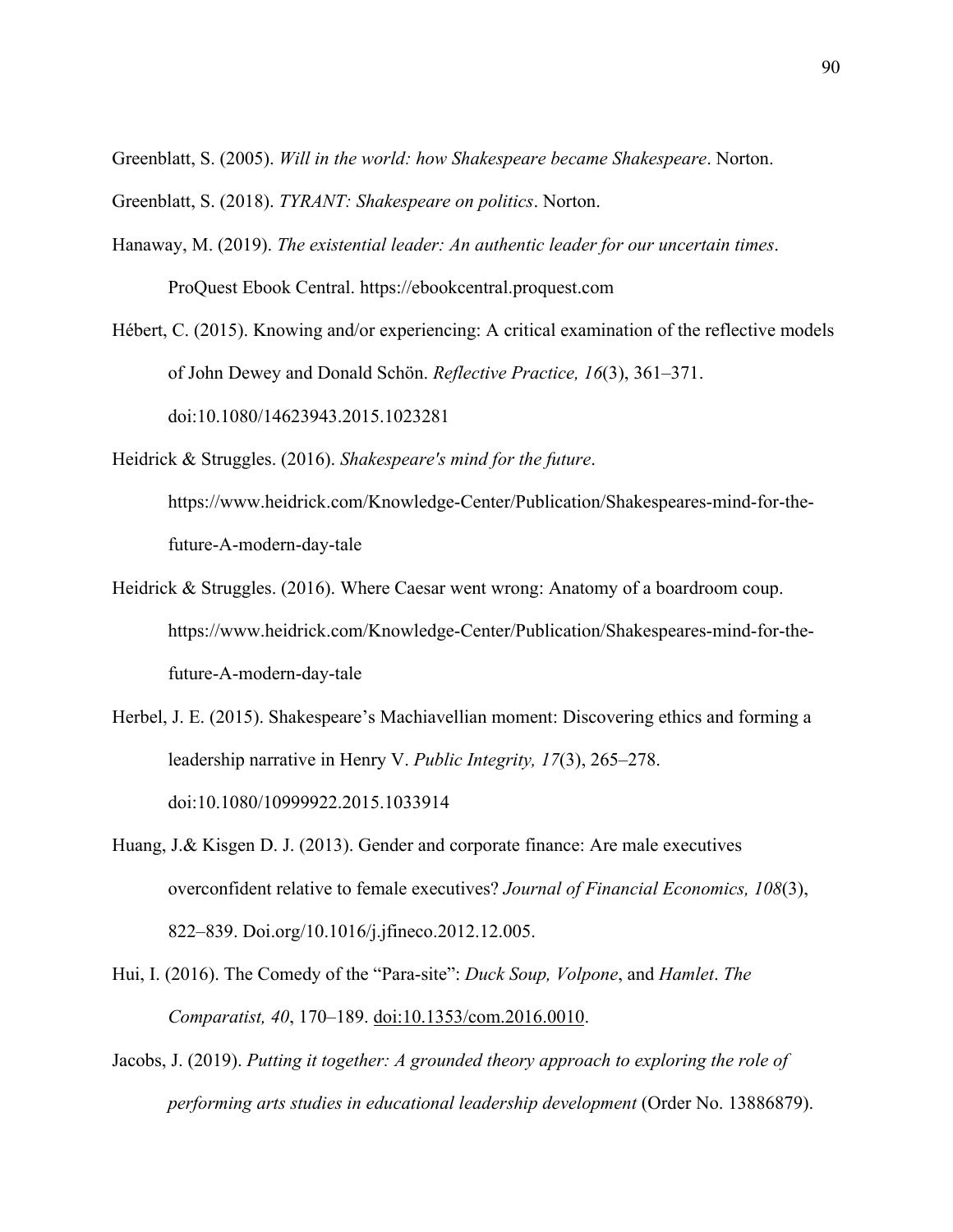Available from ProQuest One Academic. (2282007942). https://une.idm.oclc.org/login?url=https://www-proquestcom.une.idm.oclc.org/docview/2282007942?accountid=12756

- Khan, S. (2015). The dynamics of good and evil in leadership: A study of Shakespeare's Macbeth and Kant's religion within boundaries of mere reason. *International Research Journal of Business Studies, 5*(3). doi:http://dx.doi.org/10.21632/irjbs.5.3.105
- Kociatkiewicz, J., & Kostera, M. (2016). Grand plots of management bestsellers: Learning from narrative and thematic coherence. *Management Learning, 47*(3), 324–342. https://doi.org/10.1177/1350507615592114
- Macarthy, H. (1861). *The Bonnie blue flag*. A. E. Blackmar & Bro., New Orleans. [Notated Music] https://www.loc.gov/item/ihas.200002490/
- McDanel García, Mary Anne. (2017). Two charismatic giants of history and literature: King David and Hamlet. *Revista Científica General José María Córdova, 15*(19), 309–332. https://doi.org/10.21830/19006586.86
- Merriam, S. & Tisdell, E. (2016). *Qualitative research: A guide to design and implementation*  (4th ed.). Jossey Bass.
- Merriam-Webster. (n.d.). Crisis. In *Merriam-Webster.com dictionary*, from https://www.merriam-webster.com/dictionary/crisis
- Morse, J. M. (2015). Critical analysis of strategies for determining rigor in qualitative inquiry. *Qualitative Health Research, 25*(9), 1212–1222. https://doi.org/10.1177/1049732315588501
- Mulvihill, T. M., & Swaminathan, R. (2019). *Arts-based educational research and qualitative inquiry: Walking the path*, ProQuest Ebook Central. https://ebookcentral.proquest.com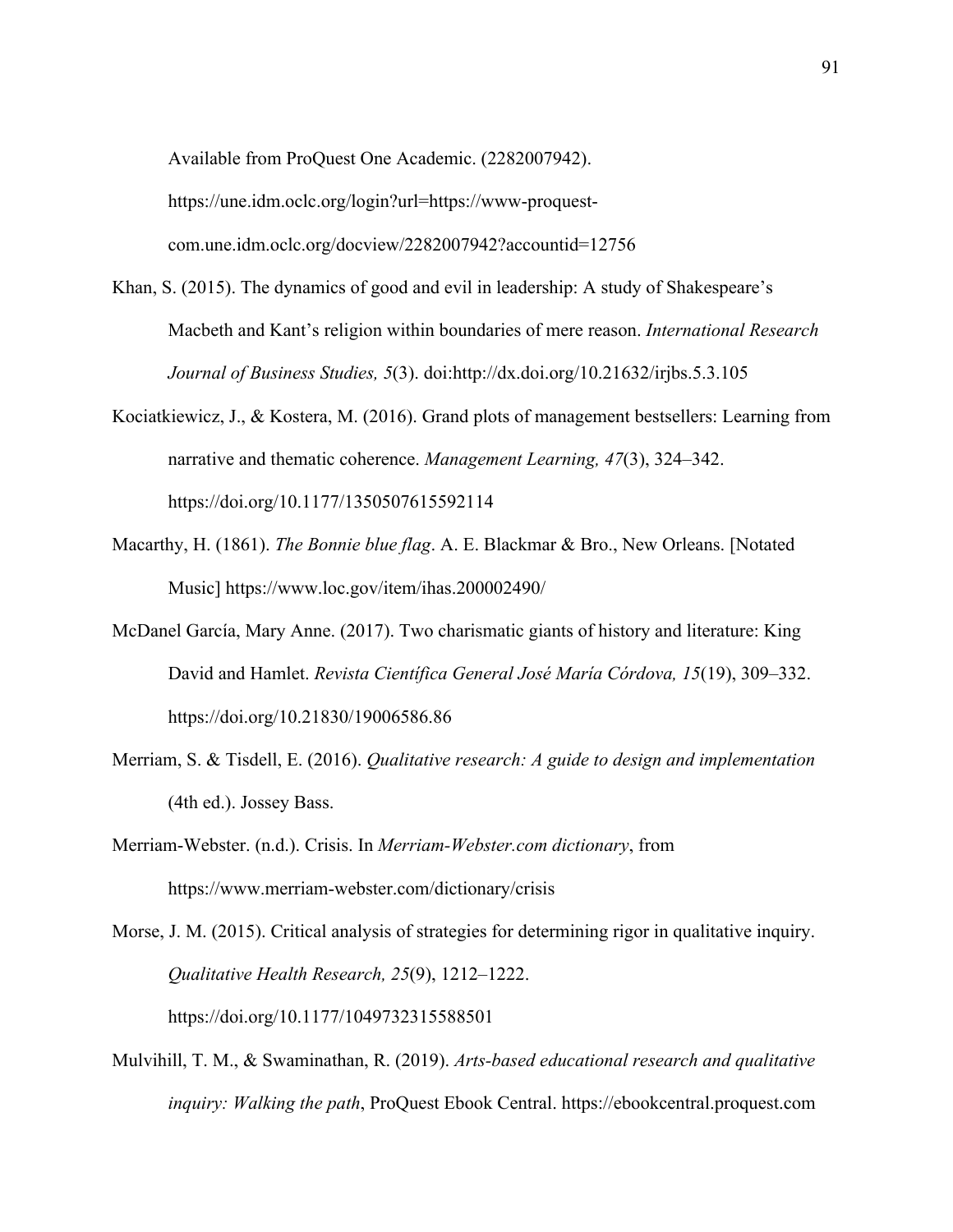Neill, M. (n.d.). *A modern perspective: Hamlet*. The Folger Shakespeare: Hamlet. https://shakespeare.folger.edu/shakespeares-works/hamlet/hamlet-a-modern-perspective/

Nelson, C. B. (2016). Ditch Your Corporate Leadership Training Program: Launch A Shakespeare Book Club Instead. Retrieved from: https://www.forbes.com/sites/christophernelson/2016/04/06/ditch-your-corporateleadership-training-program-launch-a-shakespeare-book-club-instead/#156030771275 Northouse, P. (2019). *Leadership: Theory and practice* (8th ed.). SAGE.

- Perabean ?, C. (1846). *Hail Columbia*. C. Holt, Jr., New York, monographic. [Notated Music]. https://www.loc.gov/item/sm1846.791860/.
- Polkinghorne, D. E. (2007). Validity issues in narrative research. *Qualitative Inquiry, 13*(4), 471–486. https://doi.org/10.1177/1077800406297670
- Ravvitch, S. & Riggan, M. (2017). *Reason & Rigor: how conceptual frameworks guide research* (2nd ed.). SAGE.
- Rokison, A. (2009). Interview: David Tennant on *Hamlet*. Shakespeare, *5*:3, 292–304. doi:10.1080/17450910903138062
- Ross, E. (2008). Shakespeare. *Intheblack, 78*(3), 24–26. https://une.idm.oclc.org/login?url=https://www-proquest-com.une.idm.oclc.org/tradejournals/shakespeare/docview/211324699/se-2?accountid=12756
- Runes, D. D. (2020). *Existentialism*. From *Philosophy for everyman : From Socrates to Sartre*. ProQuest Ebook Central. https://ebookcentral.proquest.com
- Sartre, J.-P. (1949). *Nausea*. Norfolk, Conn: New Directions.
- Sartre, J.-P. (1966). *Being and nothingness: An essay on phenomenological ontology*. New York: Washington Square Press.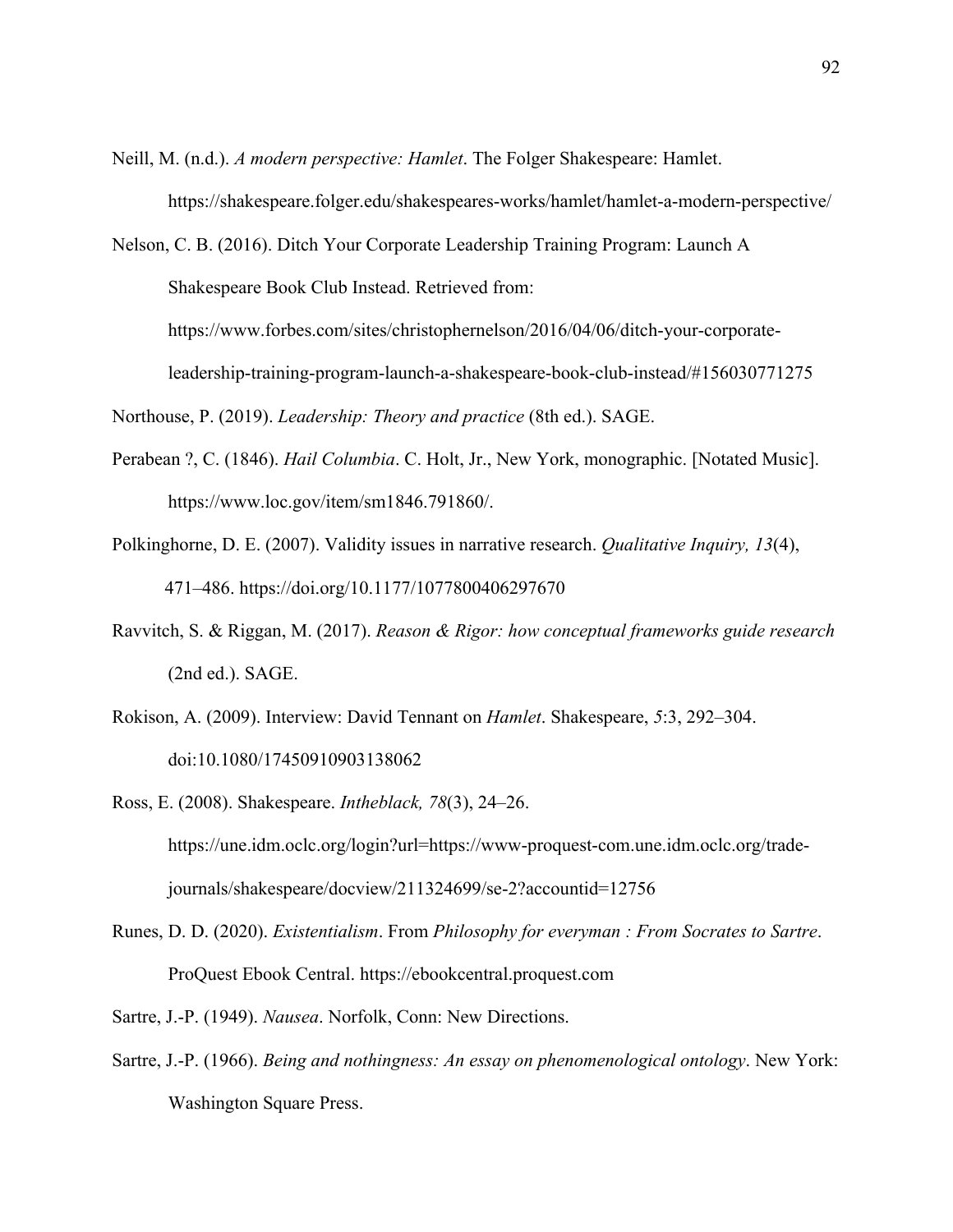Schon, D. (1983). *The reflective practitioner: how professionals think in action*. Basic Books.

- Sharma, A., & Grant, D. (2011). *Narrative, drama and charismatic leadership: The case of Apple's Steve Jobs*. SAGE Publications. doi:10.1177/1742715010386777
- Shiller, R. J., & Books24x7, I. (2012; 2013). *Finance and the good society* (STU Student ed.). Princeton University Press.
- Shimabukuro, K. (2017). *Devilish leaders, demonic parliaments, and diabolical rebels: The political devil and nationalistic rhetoric from Malmesbury to Milton* (Order No. 10637908). Available from ProQuest One Academic. (2047694902). https://une.idm.oclc.org/login?url=https://search-proquestcom.une.idm.oclc.org/docview/2047694902?accountid=12756
- Turner, R. (2015). Taymor's tempests: Sea change, or seeing little change in responses to gender and leadership. *Journal of Gender Studies*, *24*(6), 689704. doi: 10.1080/09589236.2013.874941
- Uckelman, S. L. (2019). Names Shakespeare Didn't Invent: Imogen, Olivia, and Viola Revisited. *Names, 67*(3), 153–159. doi:10.1080/00277738.2018.1490518
- United States. (1978). *The Belmont report: Ethical principles and guidelines for the protection of human subjects of research*. Bethesda, Md.: The Commission.
- Warner, N. (2007). Screening leadership through Shakespeare: paradoxes of leader–follower relations in Henry V on film. doi://doiorg.une.idm.oclc.org/10.1016/j.leaqua.2006.11.005
- Warwick, R. (2016). Doubt, uncertainty and vulnerability in leadership: Using fiction to enable reflection and voice. *Tamara Journal of Critical Organisation Inquiry, 14*(4), 127–137. https://une.idm.oclc.org/login?url=https://search-

proquest.com.une.idm.oclc.org/docview/1860867462?accountid=12756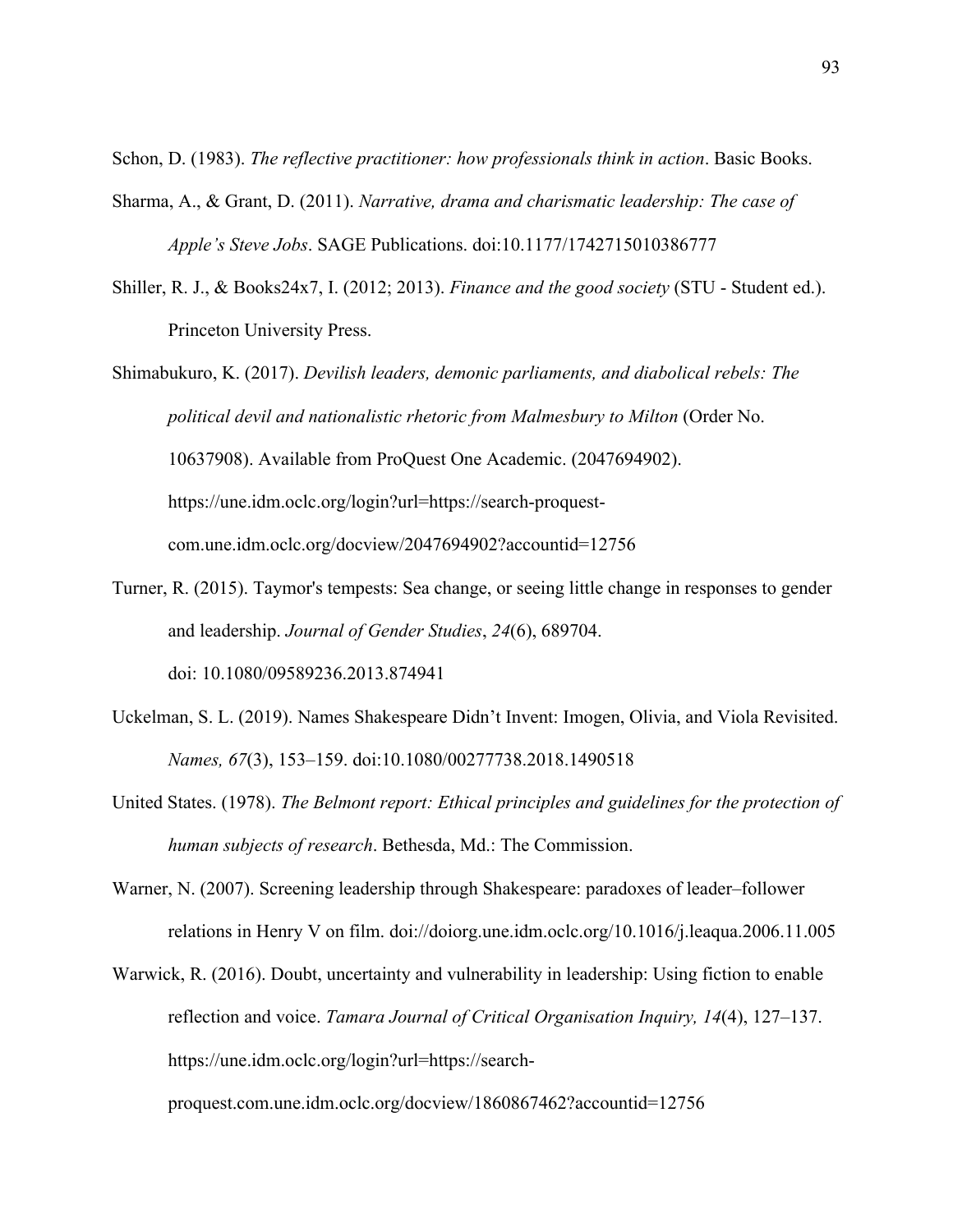Weiss, L. (2020). The branches of an act: Shakespeare's Hamlet explains his inaction. *Shakespeare, 16*(*2*), 117–127. doi*:*10.1080/17450918.2019.1581836

- Williams, S. (1986). Appraising Goffman. *The British Journal of Sociology, 37*(3), 348–369. doi:10.2307/590645
- Wilson, N. (2013), Interaction without walls: Analysing leadership discourse through dramaturgy and participation. *Sociolinguistics*, *17*, 180–199. doi:10.1111/josl.12024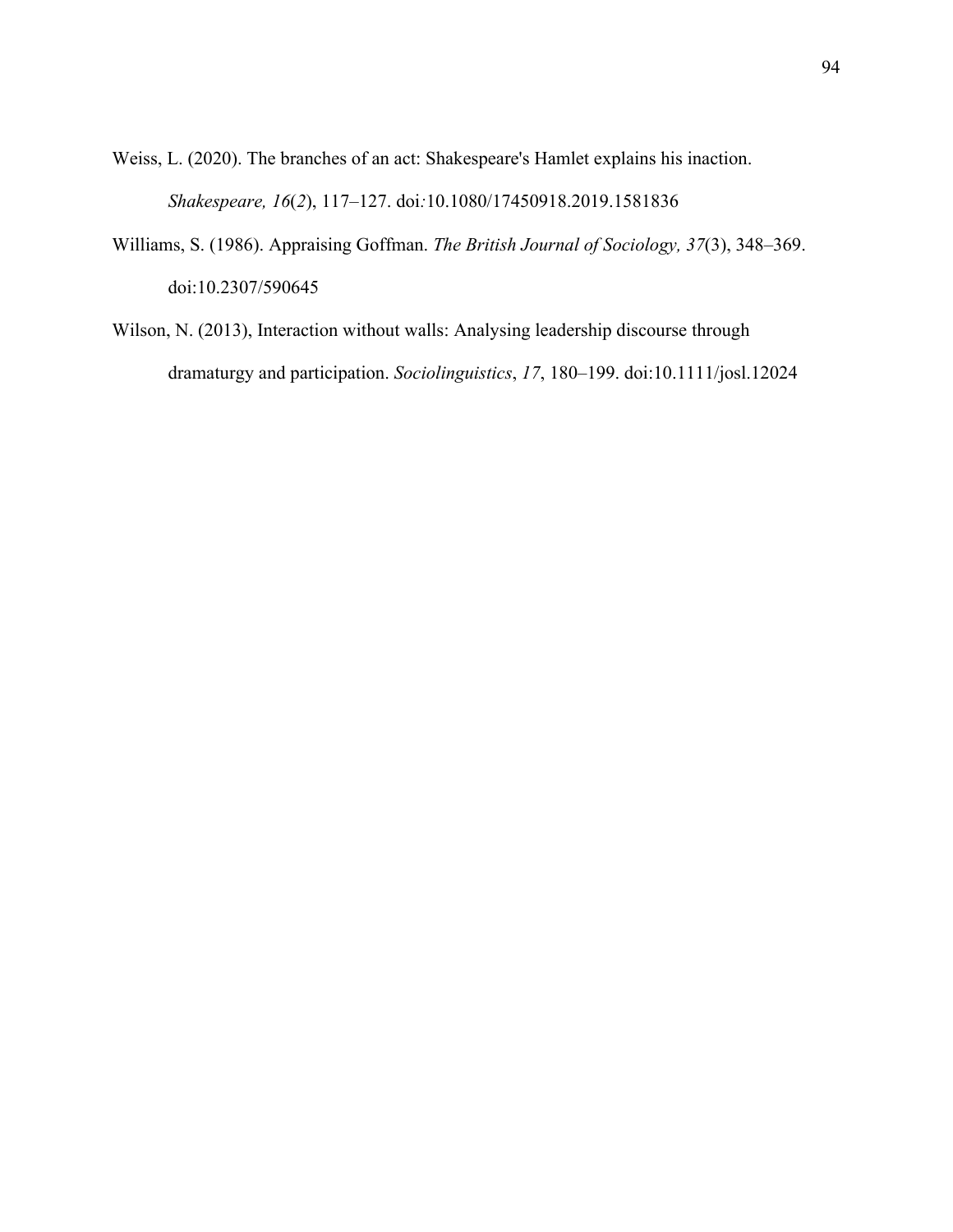# **APPENDIX A**

# **Recruitment Flyer**

# **Exploring Shakespearean Influence on Executive Leadership in Finance**

Erik DeCicco, Principal Investigator Doctoral Candidate University of New England

Seeking: Leaders with Executive Experience in the Financial Industry.

·This includes Banking, Wealth-Management, and Insurance ·Ideal candidates have been exposed to or are familiar with depictions of leadership in the dramatic works of William Shakespeare. ·Selected participants should be prepared to share an informal interview (30-90 minutes) with the principal investigator and sign an informed-consent form that allows for the safe conduct of research. ·Participant identity and information will be protected.

> If you'd like more information or to participate, please email Erik DeCicco at **edecicco@une.edu**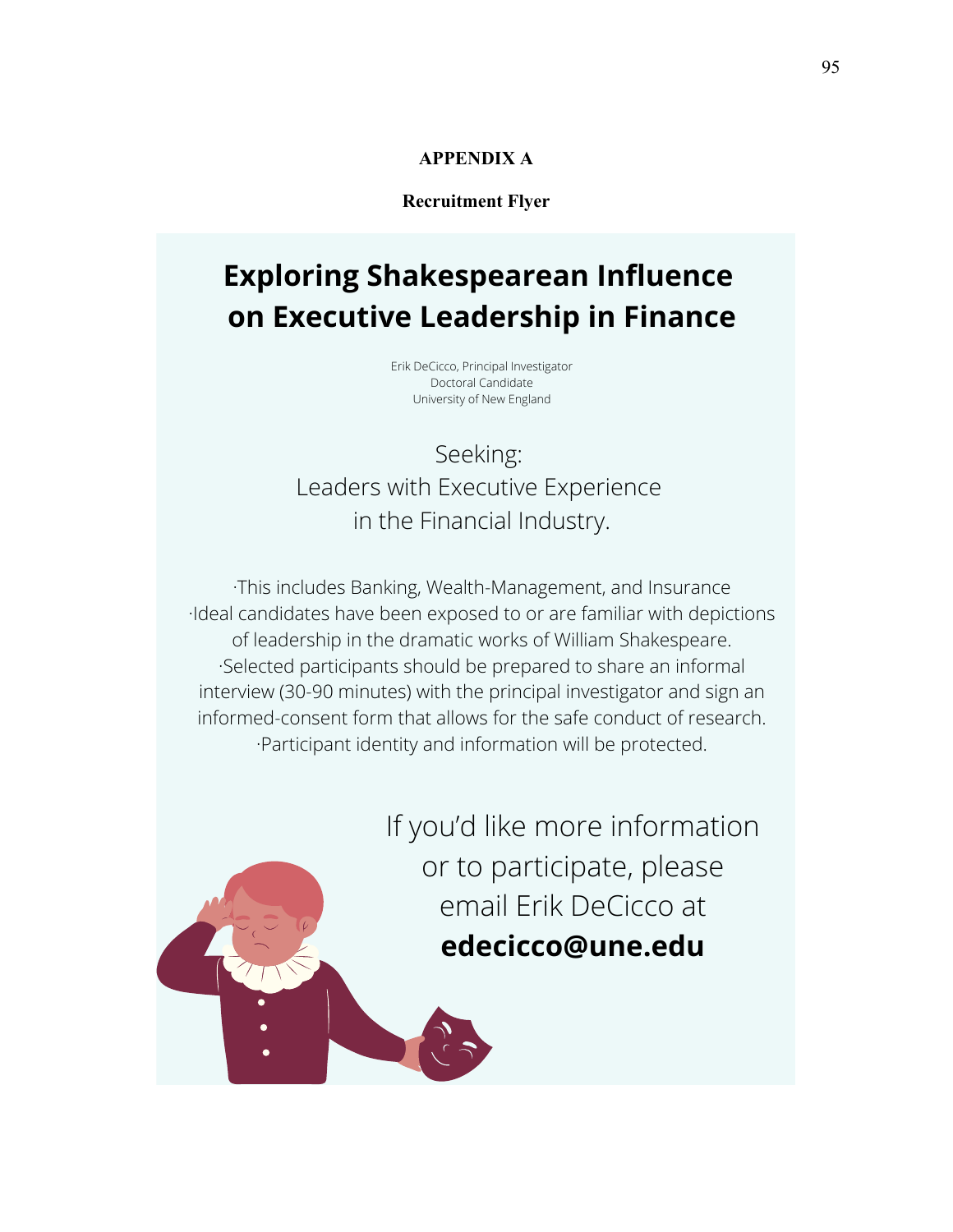# **APPENDIX B**

# **Semi-Structured Interview Protocol** Example Format

• (Questions Are Bulleted)

# I. Introduction and Paperwork

The first step of the interview includes a recap of the purpose of the study. The investigator will also remind participants of confidentiality and participation conditions and ensure all forms are properly signed and secured.

# II. Participant Background Information

Participants are asked to give a Brief biography/history of their lives, work, and accomplishments in leadership. They are also asked to relay one of their toughest moments or crises in leadership.

- Please give a brief background of your training and experience in the financial industry.
- What do you consider as one of the most important accomplishments in your career or work?
	- o Can you describe the emotional context of this cycle? How did you feel?
- What would you consider one of the toughest or most critical contexts through which you led?
	- o Can you describe the emotional context of this cycle? How did you feel?
- Would you describe this context or process of leadership as successful?

# III. The Shakespeare Interjection

- The first phase of this step of the interview includes asking participants to compare a crisis or cycle of high-stakes leadership in their own lives to that of a Shakespearean character. Then, participants are asked about their level of familiarity and experience with the play and character of *Hamlet*. After, participants are shown a short video clip from *Hamlet* in a film production. Participants are then given the chance to comment or interpret the scene.
- Using the previous example of a difficult context of leadership, can you recall a Shakespearean character that lived a similar experience? Could you compare or contrast your own circumstances?
	- o (If yes) Why does this character or story resonate with your experience?
	- o (If no), continue on
- Are you familiar with the character and play *Hamlet*?
	- o (If yes,) What do you recall about the play?
	- o How would you describe Hamlet as a leader?
- The following clip is a representation of a scene from a film version of Hamlet. We'll watch a few minutes, and then discuss the work.

[Show clip of Shakespearean Work/Hamlet Interpretation]

• How would you describe Hamlet's behavior?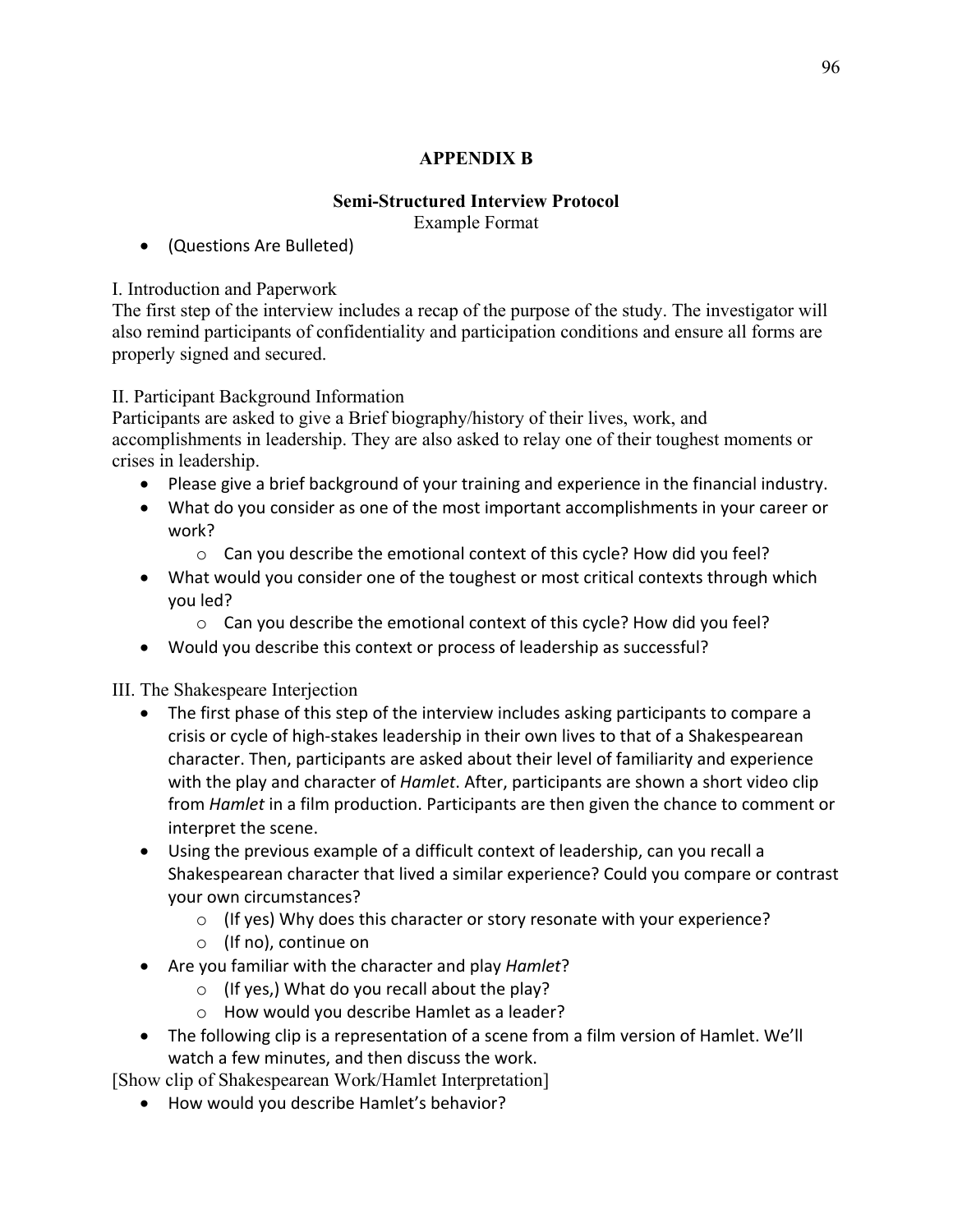- How would you describe Hamlet's goals in this scene?
	- o Is he successful in achieving his goals?
- How would you describe Hamlet's emotions in this scene?
- How would you describe Hamlet's leadership in this scene?

## IV. Shakespeare Continued

Participants are asked about information regarding their personal preferences to Shakespeare.

- For fun, I'd like to offer you the chance to name your favorite Shakespearean work.
	- o Is there a reason why this is your favorite?
- Can you identify a favorite Shakespearean character?
	- o Why this character?
- Do you believe Shakespeare has the power to inform your own leadership practice?
	- o Why or why not?
	- o If so, how?
	- o Would you advise someone in your same position or job to consume Shakespeare (in any form)?

## V. Wrap-Up

The fifth step is a concluding section of the interview, where participants will have the chance to offer any further information or comment on any parts or processes of the interview.

- Is there any other information you might like to share with me, or questions I might be able to answer about this study?
- (Thank participants for time, involvement, and contribution.)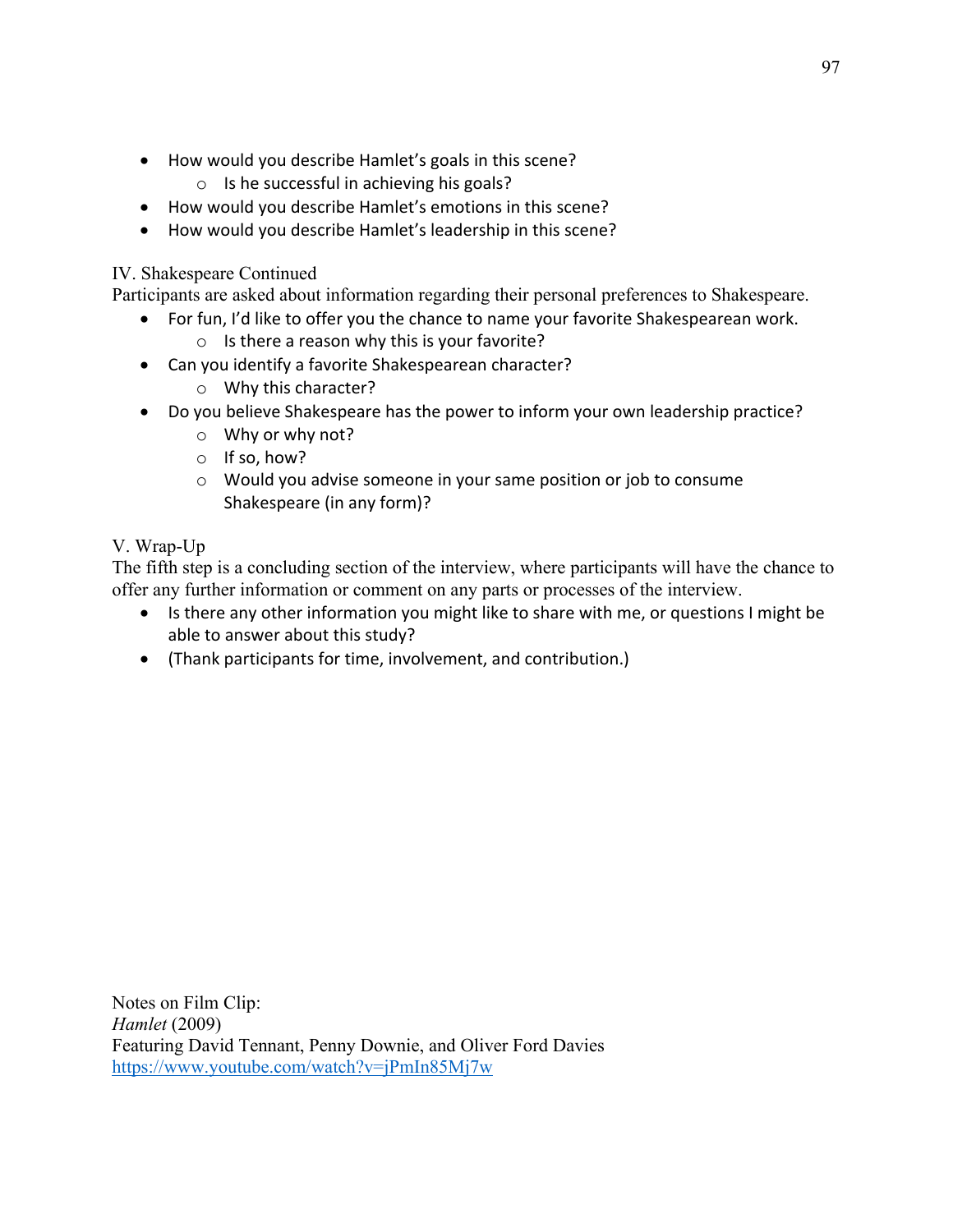Version 8.22.18

## **APPENDIX C**

## **UNIVERSITY OF NEW ENGLAND CONSENT FOR PARTICIPATION IN RESEARCH**

**Project Title:** Exploring Shakespearean Influence on Executive Leadership in Finance: A Qualitative Narrative Inquiry

**Principal Investigator(s):** Erik DeCicco

### **Introduction:**

- Please read this form. You may also request that the form is read to you. The purpose of this form is to give you information about this research study, and if you choose to participate, document that choice.
- You are encouraged to ask any questions that you may have about this study, now, during or after the project is complete. You can take as much time as you need to decide whether or not you want to participate. Your participation is voluntary.

#### **Why is this research study being done?**

The purpose of this research is to explore the perceptions of leaders in executive positions about how Shakespeare can inform leadership performance. It sets as its goal the deeper understanding of Shakespeare as a tool for improving leadership and diminishing executive turnover.

### **Who will be in this study?**

Executive leaders from the finance industry with leadership experience. The ideal candidate has leadership experience in time(s) of crises, is at least familiar with the play *Hamlet*, and is 18 years of age or older.

### **What will I be asked to do?**

Participants will be asked to:

- Participate in one semi-structured interview (30-90 minutes) through electronic platform (Zoom or similar);
- Submit a signed Informed Consent research participation form;
- Participate in a member-checking process through electronic mail. (As the research is being analyzed and developed, participants are asked to gauge the accuracy and reliability of participant interviews.).

### **What are the possible risks of taking part in this study?**

There are no foreseeable risks associated with this study. Participants are reminded that participation is voluntary and may be withdrawn at any time during the study. Participants may also choose to skip or refrain from responding to any portion of the interview.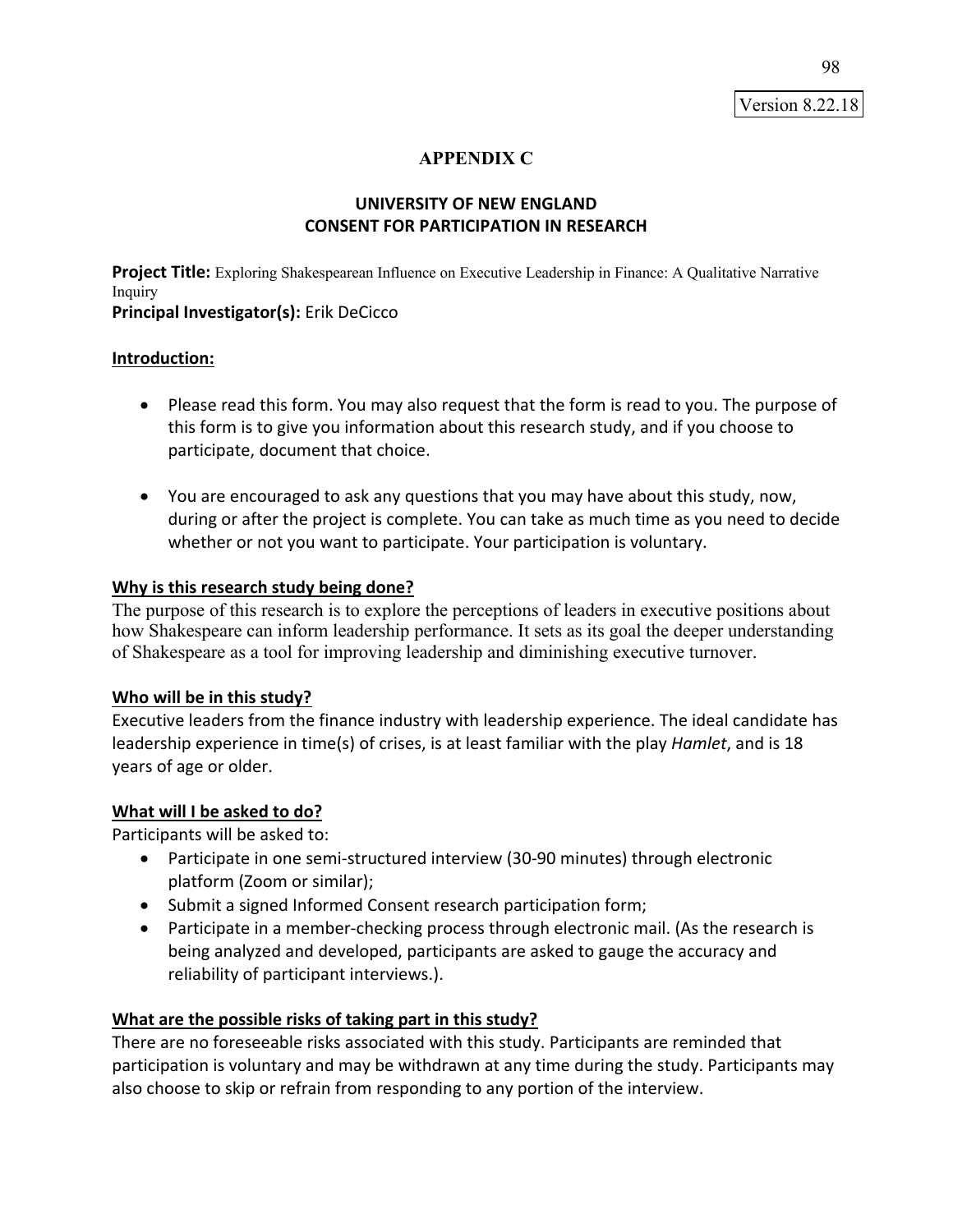## **What are the possible benefits of taking part in this study?**

Participants will not receive direct compensation.

Results from the study will help contribute to the scholarship and practice of leadership studies.

## **What will it cost me?**

There are no direct costs associated with participation in this study.

# **How will my privacy be protected and data be kept confidential?**

All participants will be de-identified and kept anonymous in the public reporting process. Sensitive documents, media (including recordings of interviews), and other materials related to the study and research will be stored electronically and protected through password.

# **What are my rights as a research participant?**

- Your participation is voluntary. Your decision to participate will have no impact on your current or future relations with the University.
- Your decision to participate will not affect your relationship with the principal investigator or outside organizations.
- You may skip or refuse to answer any question for any reason.
- If you choose not to participate there is no penalty to you and you will not lose any benefits that you are otherwise entitled to receive.
- You are free to withdraw from this research study at any time, for any reason.
	- $\circ$  If you choose to withdraw from the research there will be no penalty to you and you will not lose any benefits that you are otherwise entitled to receive.
- You will be informed of any significant findings developed during the course of the research that may affect your willingness to participate in the research.
- If you sustain an injury while participating in this study, your participation may be ended.

## **What other options do I have?**

• You may choose not to participate.

## **Whom may I contact with questions?**

- The researcher conducting this study is Erik DeCicco, sole and principal investigator.
	- o For more information regarding this study, please contact Erik DeCicco, edecicco@une.edu, 904.502.7462